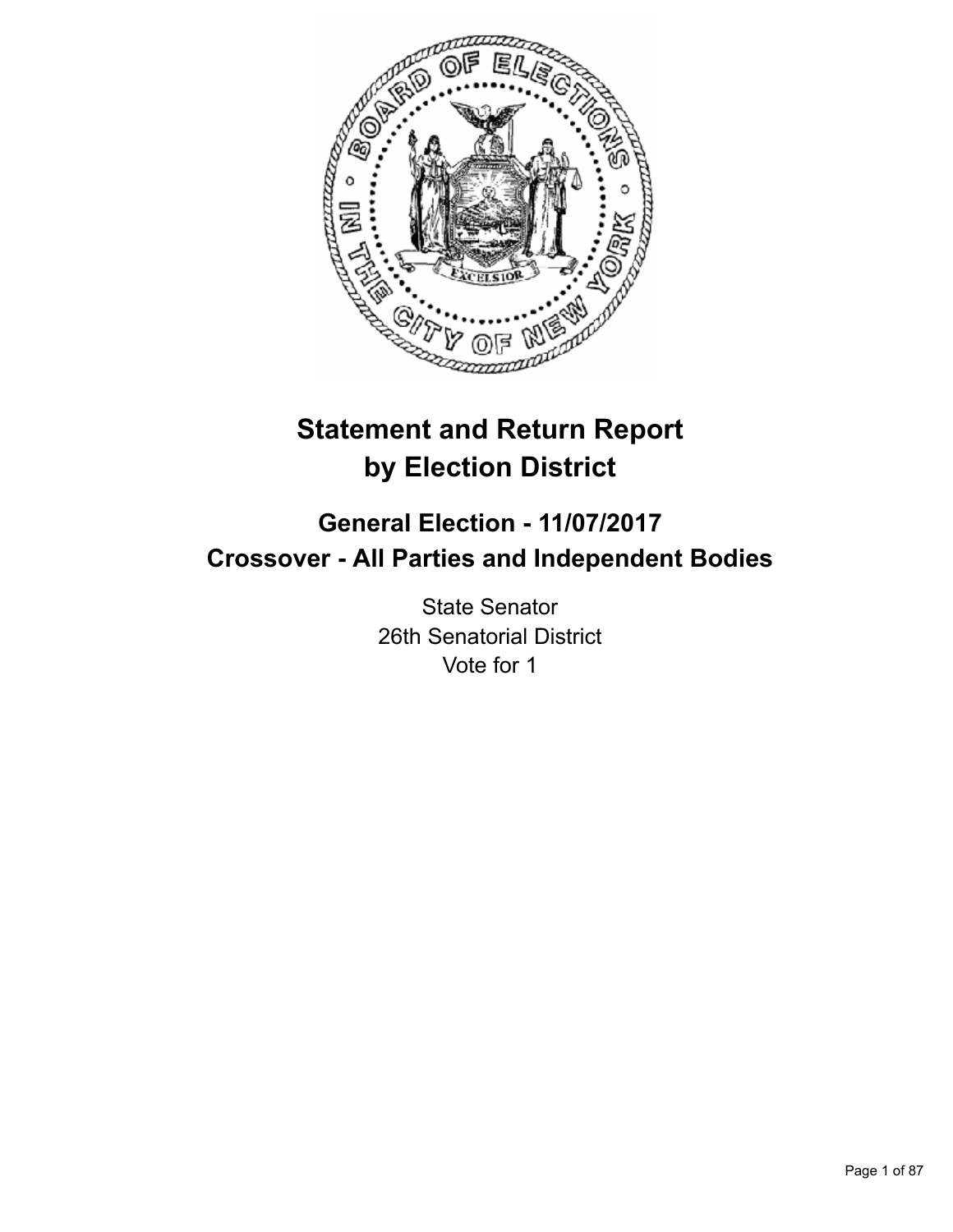

| <b>PUBLIC COUNTER</b>                                    | 147 |
|----------------------------------------------------------|-----|
| MANUALLY COUNTED EMERGENCY                               | 0   |
| ABSENTEE / MILITARY                                      | 3   |
| AFFIDAVIT                                                | 5   |
| <b>Total Ballots</b>                                     | 155 |
| Less - Inapplicable Federal/Special Presidential Ballots | 0   |
| <b>Total Applicable Ballots</b>                          | 155 |
| BRIAN P. KAVANAGH (DEMOCRATIC)                           | 117 |
| ANALICIA ALEXANDER (REPUBLICAN)                          | 26  |
| BRIAN P. KAVANAGH (WORKING FAMILIES)                     | 4   |
| <b>Total Votes</b>                                       | 147 |
| Unrecorded                                               | 8   |

#### **002/65**

| <b>PUBLIC COUNTER</b>                                    | 246 |
|----------------------------------------------------------|-----|
| MANUALLY COUNTED EMERGENCY                               | 0   |
| ABSENTEE / MILITARY                                      | 2   |
| AFFIDAVIT                                                | 3   |
| <b>Total Ballots</b>                                     | 251 |
| Less - Inapplicable Federal/Special Presidential Ballots | 0   |
| <b>Total Applicable Ballots</b>                          | 251 |
| BRIAN P. KAVANAGH (DEMOCRATIC)                           | 155 |
| ANALICIA ALEXANDER (REPUBLICAN)                          | 59  |
| BRIAN P. KAVANAGH (WORKING FAMILIES)                     | 14  |
| MICHAEL BLOOMBERG (WRITE-IN)                             | 1   |
| PAUL NEWELL (WRITE-IN)                                   | 2   |
| <b>Total Votes</b>                                       | 231 |
| Unrecorded                                               | 20  |

| <b>PUBLIC COUNTER</b>                                    | 170 |
|----------------------------------------------------------|-----|
| <b>MANUALLY COUNTED EMERGENCY</b>                        | 0   |
| ABSENTEE / MILITARY                                      | 3   |
| AFFIDAVIT                                                | 9   |
| <b>Total Ballots</b>                                     | 182 |
| Less - Inapplicable Federal/Special Presidential Ballots | 0   |
| <b>Total Applicable Ballots</b>                          | 182 |
| BRIAN P. KAVANAGH (DEMOCRATIC)                           | 131 |
| ANALICIA ALEXANDER (REPUBLICAN)                          | 35  |
| BRIAN P. KAVANAGH (WORKING FAMILIES)                     | 5   |
| <b>Total Votes</b>                                       | 171 |
| Unrecorded                                               | 11  |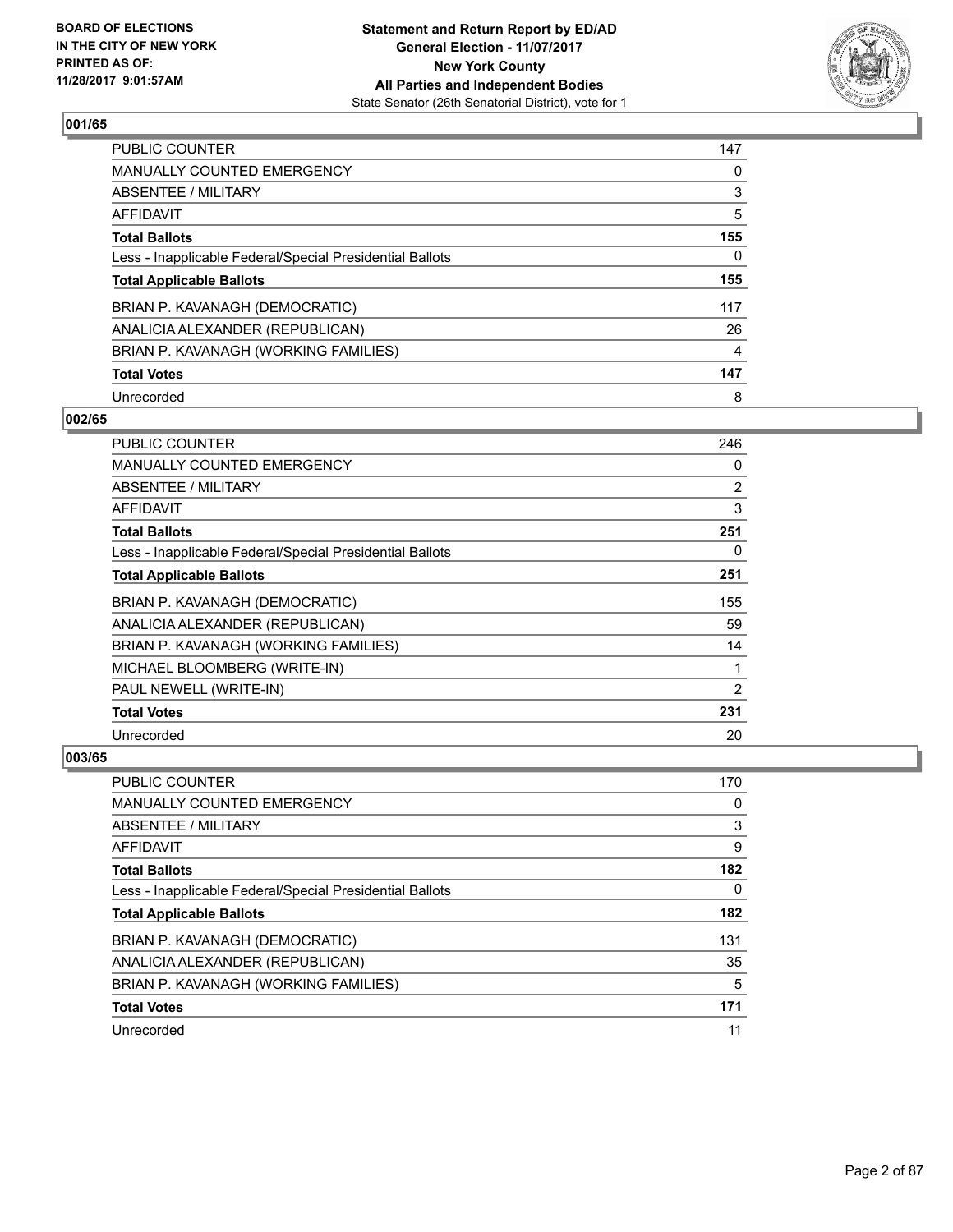

| <b>PUBLIC COUNTER</b>                                    | 159 |
|----------------------------------------------------------|-----|
| <b>MANUALLY COUNTED EMERGENCY</b>                        | 0   |
| ABSENTEE / MILITARY                                      | 0   |
| AFFIDAVIT                                                | 7   |
| <b>Total Ballots</b>                                     | 166 |
| Less - Inapplicable Federal/Special Presidential Ballots | 0   |
| <b>Total Applicable Ballots</b>                          | 166 |
| BRIAN P. KAVANAGH (DEMOCRATIC)                           | 113 |
| ANALICIA ALEXANDER (REPUBLICAN)                          | 34  |
| BRIAN P. KAVANAGH (WORKING FAMILIES)                     | 14  |
| <b>Total Votes</b>                                       | 161 |
| Unrecorded                                               | 5   |

#### **005/65**

| <b>PUBLIC COUNTER</b>                                    | 133 |
|----------------------------------------------------------|-----|
| <b>MANUALLY COUNTED EMERGENCY</b>                        | 0   |
| ABSENTEE / MILITARY                                      | 3   |
| <b>AFFIDAVIT</b>                                         |     |
| <b>Total Ballots</b>                                     | 137 |
| Less - Inapplicable Federal/Special Presidential Ballots | 0   |
| <b>Total Applicable Ballots</b>                          | 137 |
| BRIAN P. KAVANAGH (DEMOCRATIC)                           | 68  |
| ANALICIA ALEXANDER (REPUBLICAN)                          | 13  |
| BRIAN P. KAVANAGH (WORKING FAMILIES)                     | 6   |
| <b>Total Votes</b>                                       | 87  |
| Unrecorded                                               | 50  |

| PUBLIC COUNTER                                           | 299            |
|----------------------------------------------------------|----------------|
| <b>MANUALLY COUNTED EMERGENCY</b>                        | 0              |
| ABSENTEE / MILITARY                                      | $\overline{2}$ |
| AFFIDAVIT                                                | $\overline{2}$ |
| <b>Total Ballots</b>                                     | 303            |
| Less - Inapplicable Federal/Special Presidential Ballots | 0              |
| <b>Total Applicable Ballots</b>                          | 303            |
| BRIAN P. KAVANAGH (DEMOCRATIC)                           | 168            |
| ANALICIA ALEXANDER (REPUBLICAN)                          | 63             |
| BRIAN P. KAVANAGH (WORKING FAMILIES)                     | 15             |
| <b>Total Votes</b>                                       | 246            |
| Unrecorded                                               | 57             |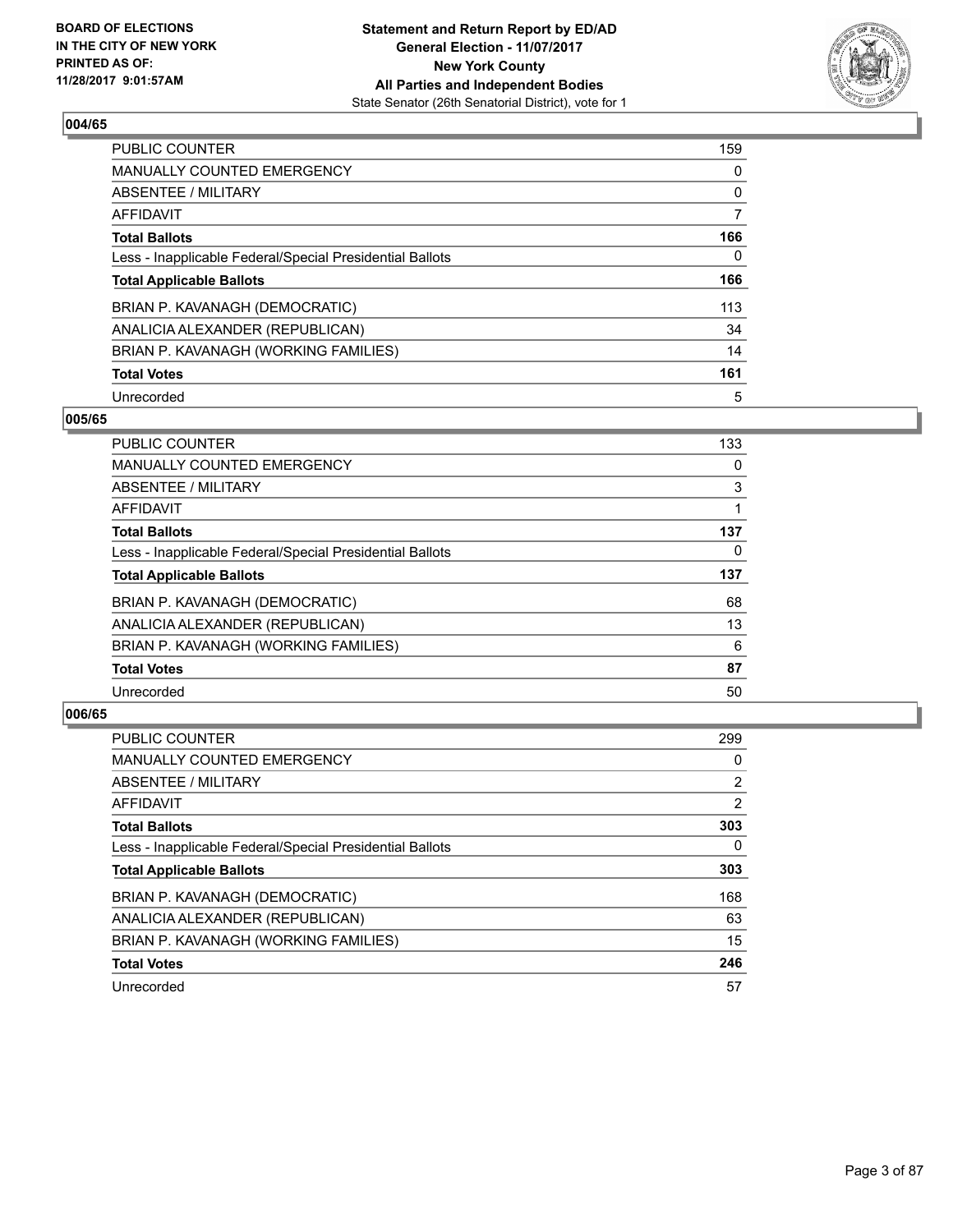

| PUBLIC COUNTER                                           | 317 |
|----------------------------------------------------------|-----|
| <b>MANUALLY COUNTED EMERGENCY</b>                        | 0   |
| ABSENTEE / MILITARY                                      | 7   |
| AFFIDAVIT                                                | 2   |
| <b>Total Ballots</b>                                     | 326 |
| Less - Inapplicable Federal/Special Presidential Ballots | 0   |
| <b>Total Applicable Ballots</b>                          | 326 |
| BRIAN P. KAVANAGH (DEMOCRATIC)                           | 154 |
| ANALICIA ALEXANDER (REPUBLICAN)                          | 68  |
| BRIAN P. KAVANAGH (WORKING FAMILIES)                     | 26  |
| PAUL NEWELL (WRITE-IN)                                   | 1   |
| <b>Total Votes</b>                                       | 249 |
| Unrecorded                                               | 77  |

# **008/65**

| <b>PUBLIC COUNTER</b>                                    | 406 |
|----------------------------------------------------------|-----|
| MANUALLY COUNTED EMERGENCY                               | 0   |
| ABSENTEE / MILITARY                                      | 12  |
| AFFIDAVIT                                                | 3   |
| <b>Total Ballots</b>                                     | 421 |
| Less - Inapplicable Federal/Special Presidential Ballots | 0   |
| <b>Total Applicable Ballots</b>                          | 421 |
| BRIAN P. KAVANAGH (DEMOCRATIC)                           | 197 |
| ANALICIA ALEXANDER (REPUBLICAN)                          | 102 |
| BRIAN P. KAVANAGH (WORKING FAMILIES)                     | 26  |
| MICHAEL HALPERT (WRITE-IN)                               |     |
| <b>Total Votes</b>                                       | 326 |
| Unrecorded                                               | 95  |

| PUBLIC COUNTER                                           | 126 |
|----------------------------------------------------------|-----|
| MANUALLY COUNTED EMERGENCY                               | 0   |
| ABSENTEE / MILITARY                                      | 0   |
| AFFIDAVIT                                                |     |
| <b>Total Ballots</b>                                     | 127 |
| Less - Inapplicable Federal/Special Presidential Ballots | 0   |
| <b>Total Applicable Ballots</b>                          | 127 |
| BRIAN P. KAVANAGH (DEMOCRATIC)                           | 75  |
| ANALICIA ALEXANDER (REPUBLICAN)                          | 33  |
| BRIAN P. KAVANAGH (WORKING FAMILIES)                     | 12  |
| ALI KARIMI (WRITE-IN)                                    | 1   |
| <b>MARK BUTLER (WRITE-IN)</b>                            |     |
| <b>Total Votes</b>                                       | 122 |
| Unrecorded                                               | 5   |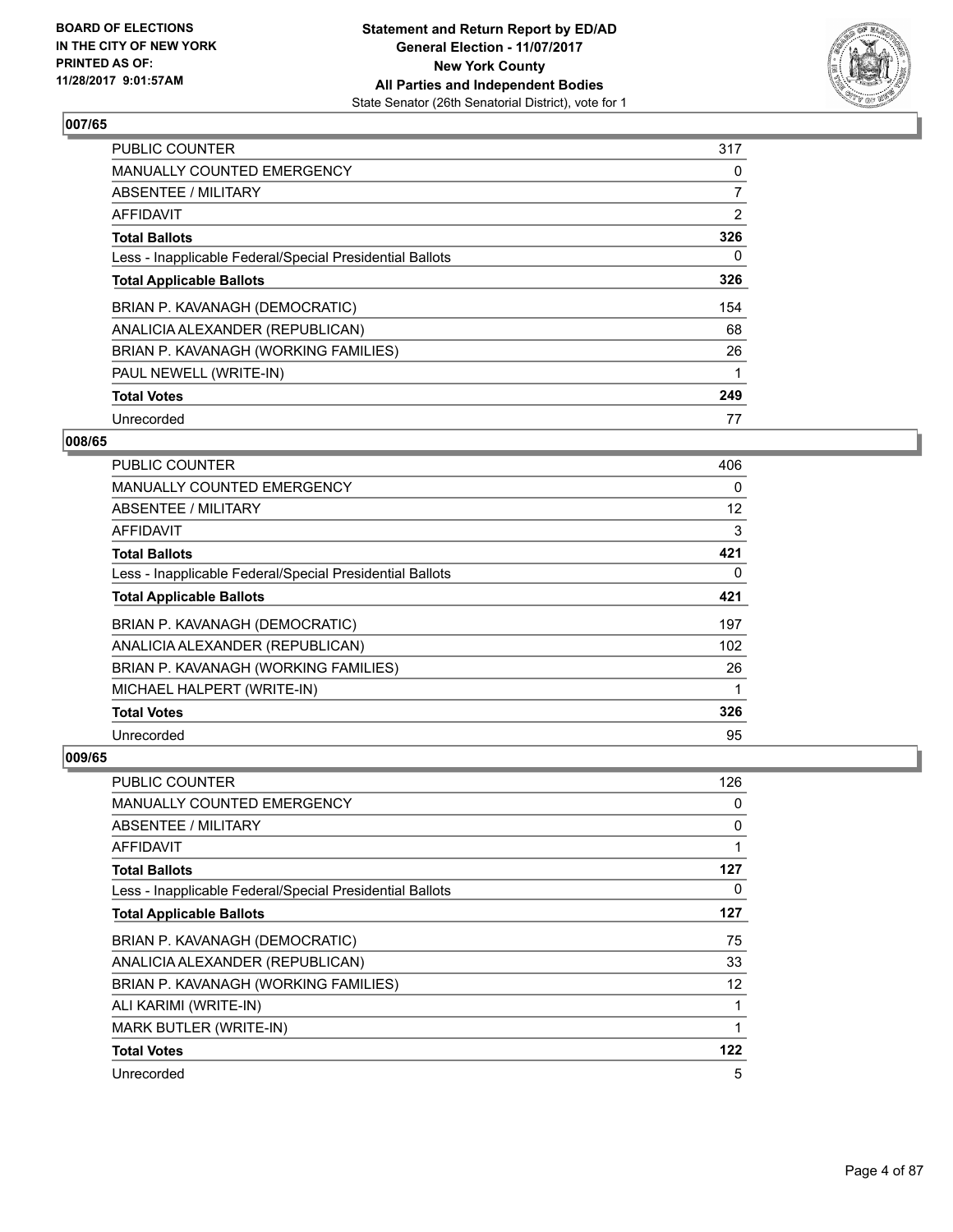

| <b>PUBLIC COUNTER</b>                                    | 141            |
|----------------------------------------------------------|----------------|
| <b>MANUALLY COUNTED EMERGENCY</b>                        | 0              |
| ABSENTEE / MILITARY                                      | $\overline{2}$ |
| AFFIDAVIT                                                | 5              |
| <b>Total Ballots</b>                                     | 148            |
| Less - Inapplicable Federal/Special Presidential Ballots | 0              |
| <b>Total Applicable Ballots</b>                          | 148            |
| BRIAN P. KAVANAGH (DEMOCRATIC)                           | 117            |
| ANALICIA ALEXANDER (REPUBLICAN)                          | 17             |
| BRIAN P. KAVANAGH (WORKING FAMILIES)                     | 7              |
| <b>Total Votes</b>                                       | 141            |
| Unrecorded                                               |                |

## **011/65**

| <b>PUBLIC COUNTER</b>                                    | 120 |
|----------------------------------------------------------|-----|
| <b>MANUALLY COUNTED EMERGENCY</b>                        | 0   |
| ABSENTEE / MILITARY                                      | 0   |
| <b>AFFIDAVIT</b>                                         | 9   |
| <b>Total Ballots</b>                                     | 129 |
| Less - Inapplicable Federal/Special Presidential Ballots | 0   |
| <b>Total Applicable Ballots</b>                          | 129 |
| BRIAN P. KAVANAGH (DEMOCRATIC)                           | 83  |
| ANALICIA ALEXANDER (REPUBLICAN)                          | 28  |
| BRIAN P. KAVANAGH (WORKING FAMILIES)                     | 11  |
| <b>Total Votes</b>                                       | 122 |
| Unrecorded                                               |     |

| PUBLIC COUNTER                                           | 221 |
|----------------------------------------------------------|-----|
| <b>MANUALLY COUNTED EMERGENCY</b>                        | 0   |
| ABSENTEE / MILITARY                                      | 7   |
| AFFIDAVIT                                                | 5   |
| <b>Total Ballots</b>                                     | 233 |
| Less - Inapplicable Federal/Special Presidential Ballots | 0   |
| <b>Total Applicable Ballots</b>                          | 233 |
| BRIAN P. KAVANAGH (DEMOCRATIC)                           | 129 |
| ANALICIA ALEXANDER (REPUBLICAN)                          | 68  |
| BRIAN P. KAVANAGH (WORKING FAMILIES)                     | 10  |
| ANDREW REGERSTREID (WRITE-IN)                            |     |
| OSWALDO RODRIGUEZ (WRITE-IN)                             |     |
| <b>Total Votes</b>                                       | 209 |
| Unrecorded                                               | 24  |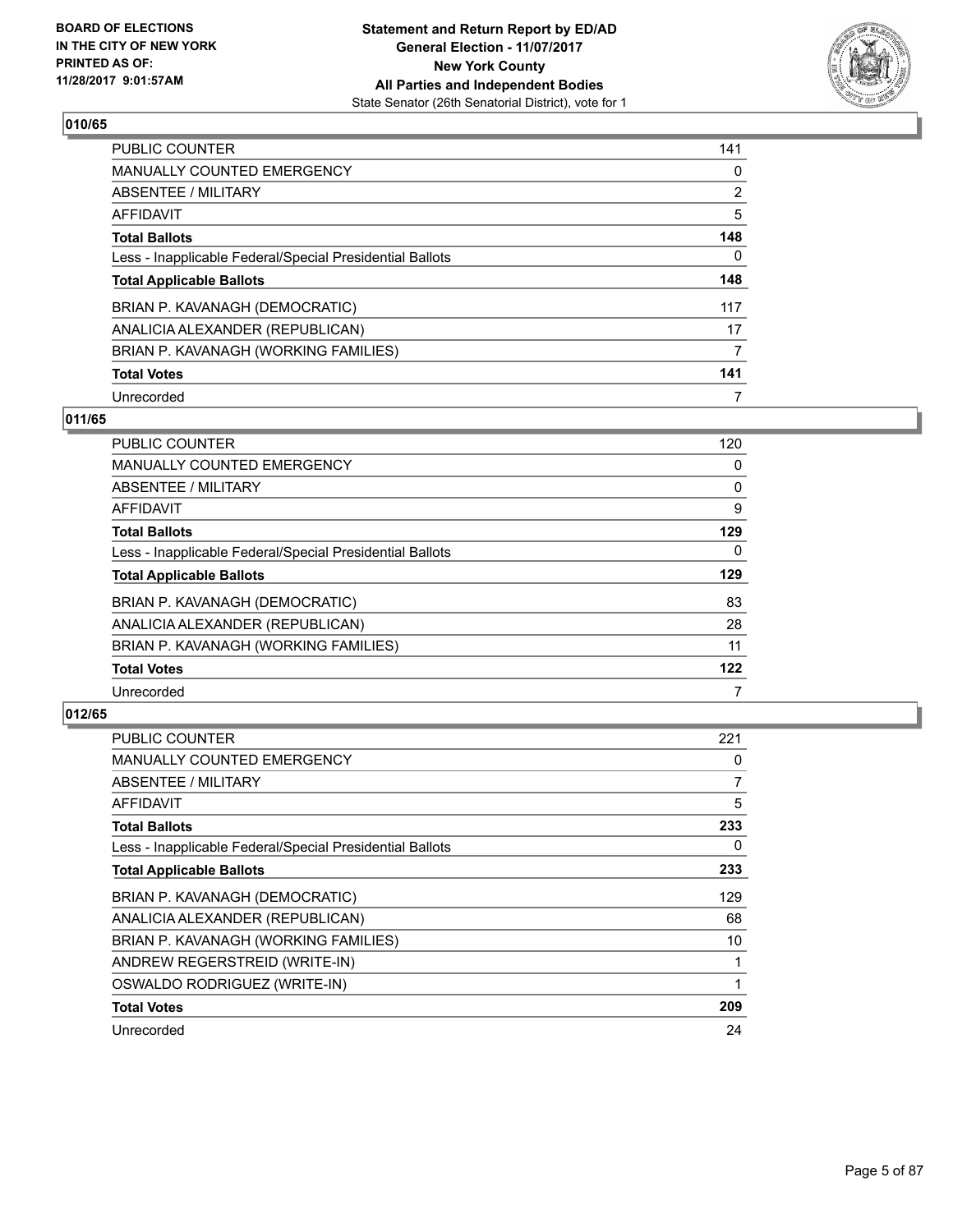

| <b>PUBLIC COUNTER</b>                                    | 258            |
|----------------------------------------------------------|----------------|
| <b>MANUALLY COUNTED EMERGENCY</b>                        | 0              |
| ABSENTEE / MILITARY                                      |                |
| AFFIDAVIT                                                | $\overline{2}$ |
| <b>Total Ballots</b>                                     | 261            |
| Less - Inapplicable Federal/Special Presidential Ballots | 0              |
| <b>Total Applicable Ballots</b>                          | 261            |
| BRIAN P. KAVANAGH (DEMOCRATIC)                           | 158            |
| ANALICIA ALEXANDER (REPUBLICAN)                          | 69             |
| BRIAN P. KAVANAGH (WORKING FAMILIES)                     | 13             |
| PAUL NEWELL (WRITE-IN)                                   | 1              |
| <b>Total Votes</b>                                       | 241            |
| Unrecorded                                               | 20             |

# **014/65**

| PUBLIC COUNTER                                           | 252 |
|----------------------------------------------------------|-----|
| <b>MANUALLY COUNTED EMERGENCY</b>                        | 0   |
| ABSENTEE / MILITARY                                      | 7   |
| <b>AFFIDAVIT</b>                                         | 3   |
| <b>Total Ballots</b>                                     | 262 |
| Less - Inapplicable Federal/Special Presidential Ballots | 0   |
| <b>Total Applicable Ballots</b>                          | 262 |
| BRIAN P. KAVANAGH (DEMOCRATIC)                           | 152 |
| ANALICIA ALEXANDER (REPUBLICAN)                          | 70  |
| BRIAN P. KAVANAGH (WORKING FAMILIES)                     | 16  |
| PAUL NEWELL (WRITE-IN)                                   | 1   |
| <b>VERA SUNG (WRITE-IN)</b>                              | 1   |
| <b>Total Votes</b>                                       | 240 |
| Unrecorded                                               | 22  |

| PUBLIC COUNTER                                           | 204 |
|----------------------------------------------------------|-----|
| MANUALLY COUNTED EMERGENCY                               | 0   |
| ABSENTEE / MILITARY                                      | 3   |
| AFFIDAVIT                                                | 2   |
| <b>Total Ballots</b>                                     | 209 |
| Less - Inapplicable Federal/Special Presidential Ballots | 0   |
| <b>Total Applicable Ballots</b>                          | 209 |
| BRIAN P. KAVANAGH (DEMOCRATIC)                           | 130 |
| ANALICIA ALEXANDER (REPUBLICAN)                          | 43  |
| BRIAN P. KAVANAGH (WORKING FAMILIES)                     | 12  |
| PAUL NEWELL (WRITE-IN)                                   | 4   |
| <b>Total Votes</b>                                       | 189 |
| Unrecorded                                               | 20  |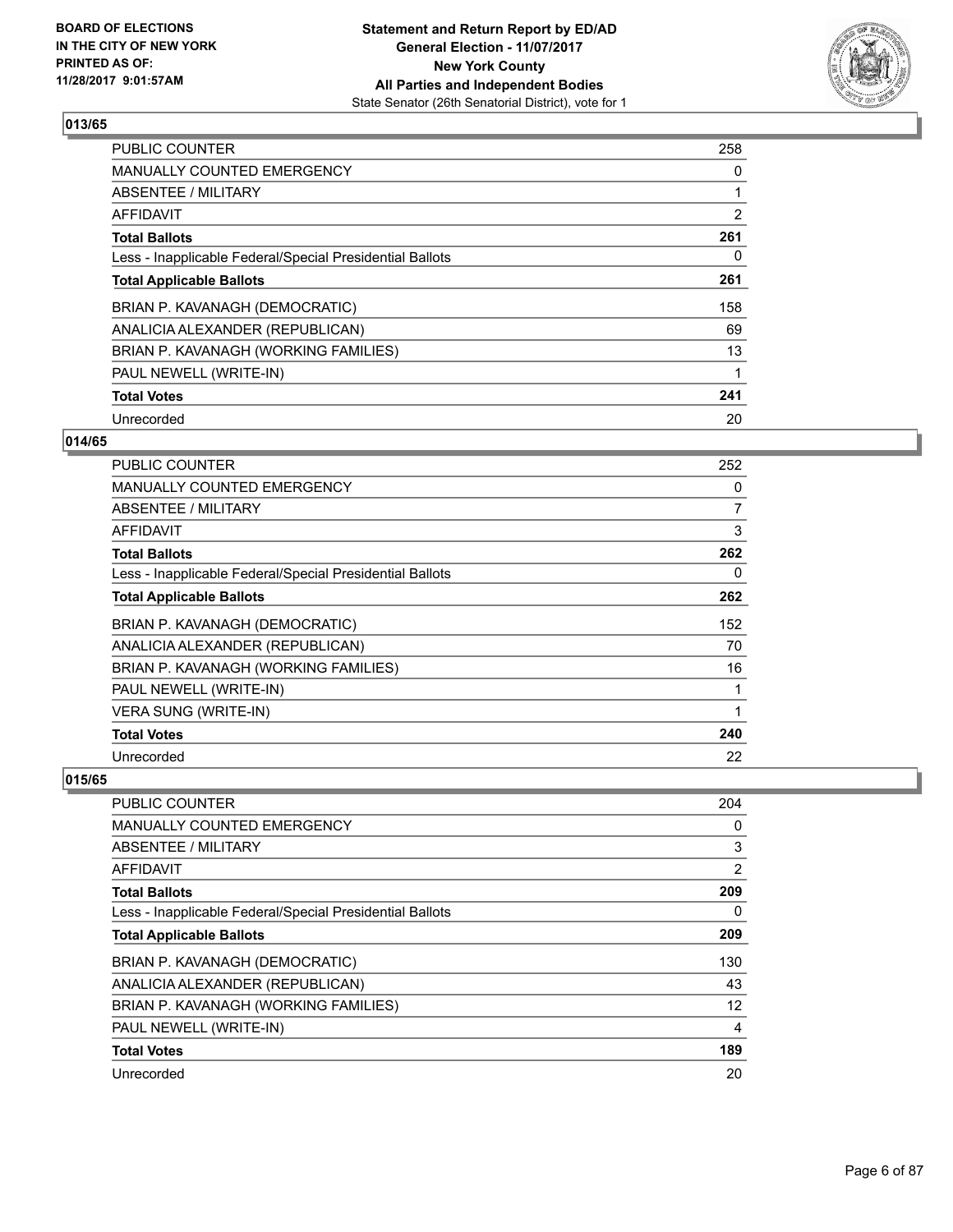

| <b>PUBLIC COUNTER</b>                                    | 284 |
|----------------------------------------------------------|-----|
| <b>MANUALLY COUNTED EMERGENCY</b>                        | 0   |
| ABSENTEE / MILITARY                                      | 10  |
| AFFIDAVIT                                                | 9   |
| <b>Total Ballots</b>                                     | 303 |
| Less - Inapplicable Federal/Special Presidential Ballots | 0   |
| <b>Total Applicable Ballots</b>                          | 303 |
| BRIAN P. KAVANAGH (DEMOCRATIC)                           | 200 |
| ANALICIA ALEXANDER (REPUBLICAN)                          | 55  |
| BRIAN P. KAVANAGH (WORKING FAMILIES)                     | 11  |
| <b>JUAN CARLOS POLANCO (WRITE-IN)</b>                    |     |
| PAUL NEWELL (WRITE-IN)                                   | 4   |
| SHELDON SILVER (WRITE-IN)                                | 1   |
| UNATTRIBUTABLE WRITE-IN (WRITE-IN)                       |     |
| <b>Total Votes</b>                                       | 273 |
| Unrecorded                                               | 30  |

# **017/65**

| PUBLIC COUNTER                                           | $\overline{2}$ |
|----------------------------------------------------------|----------------|
| <b>MANUALLY COUNTED EMERGENCY</b>                        | 0              |
| ABSENTEE / MILITARY                                      | 0              |
| AFFIDAVIT                                                | 0              |
| <b>Total Ballots</b>                                     | $\mathbf{2}$   |
| Less - Inapplicable Federal/Special Presidential Ballots | 0              |
| <b>Total Applicable Ballots</b>                          | 2              |
| BRIAN P. KAVANAGH (DEMOCRATIC)                           |                |
| ANALICIA ALEXANDER (REPUBLICAN)                          | 0              |
| BRIAN P. KAVANAGH (WORKING FAMILIES)                     | 0              |
| <b>Total Votes</b>                                       |                |
| Unrecorded                                               |                |

| <b>PUBLIC COUNTER</b>                                    | 136 |
|----------------------------------------------------------|-----|
| <b>MANUALLY COUNTED EMERGENCY</b>                        | 0   |
| ABSENTEE / MILITARY                                      | 4   |
| AFFIDAVIT                                                | 0   |
| <b>Total Ballots</b>                                     | 140 |
| Less - Inapplicable Federal/Special Presidential Ballots | 0   |
| <b>Total Applicable Ballots</b>                          | 140 |
| BRIAN P. KAVANAGH (DEMOCRATIC)                           | 77  |
| ANALICIA ALEXANDER (REPUBLICAN)                          | 14  |
| BRIAN P. KAVANAGH (WORKING FAMILIES)                     | 6   |
| <b>Total Votes</b>                                       | 97  |
| Unrecorded                                               | 43  |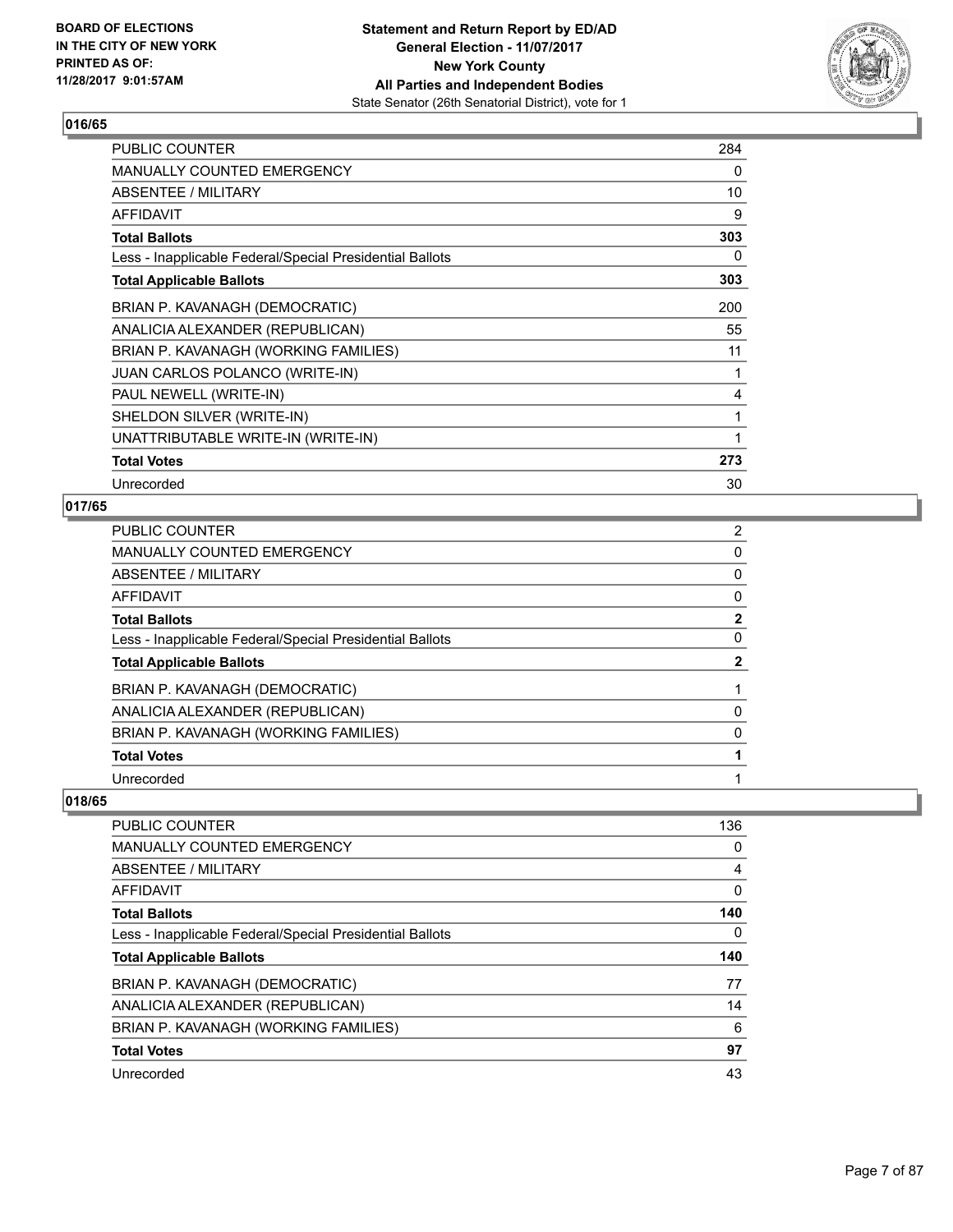

| <b>PUBLIC COUNTER</b>                                    | 152 |
|----------------------------------------------------------|-----|
| MANUALLY COUNTED EMERGENCY                               | 0   |
| ABSENTEE / MILITARY                                      | 5   |
| AFFIDAVIT                                                |     |
| <b>Total Ballots</b>                                     | 158 |
| Less - Inapplicable Federal/Special Presidential Ballots | 0   |
| <b>Total Applicable Ballots</b>                          | 158 |
| BRIAN P. KAVANAGH (DEMOCRATIC)                           | 75  |
| ANALICIA ALEXANDER (REPUBLICAN)                          | 16  |
| BRIAN P. KAVANAGH (WORKING FAMILIES)                     | 8   |
| <b>Total Votes</b>                                       | 99  |
|                                                          | 59  |

#### **020/65**

| PUBLIC COUNTER                                           | 182            |
|----------------------------------------------------------|----------------|
| <b>MANUALLY COUNTED EMERGENCY</b>                        | 0              |
| ABSENTEE / MILITARY                                      | 9              |
| AFFIDAVIT                                                | $\overline{2}$ |
| <b>Total Ballots</b>                                     | 193            |
| Less - Inapplicable Federal/Special Presidential Ballots | 0              |
| <b>Total Applicable Ballots</b>                          | 193            |
| BRIAN P. KAVANAGH (DEMOCRATIC)                           | 97             |
| ANALICIA ALEXANDER (REPUBLICAN)                          | 23             |
| BRIAN P. KAVANAGH (WORKING FAMILIES)                     | 6              |
| PAUL NEWLY (WRITE-IN)                                    | 1              |
| UNATTRIBUTABLE WRITE-IN (WRITE-IN)                       | 1              |
| <b>Total Votes</b>                                       | 128            |
| Unrecorded                                               | 65             |

| PUBLIC COUNTER                                           | 214 |
|----------------------------------------------------------|-----|
| MANUALLY COUNTED EMERGENCY                               | 0   |
| ABSENTEE / MILITARY                                      | 3   |
| AFFIDAVIT                                                | 5   |
| <b>Total Ballots</b>                                     | 222 |
| Less - Inapplicable Federal/Special Presidential Ballots | 0   |
| <b>Total Applicable Ballots</b>                          | 222 |
| BRIAN P. KAVANAGH (DEMOCRATIC)                           | 100 |
| ANALICIA ALEXANDER (REPUBLICAN)                          | 27  |
| BRIAN P. KAVANAGH (WORKING FAMILIES)                     | 11  |
| ROW R. MILLER (WRITE-IN)                                 | 1   |
| <b>Total Votes</b>                                       | 139 |
| Unrecorded                                               | 83  |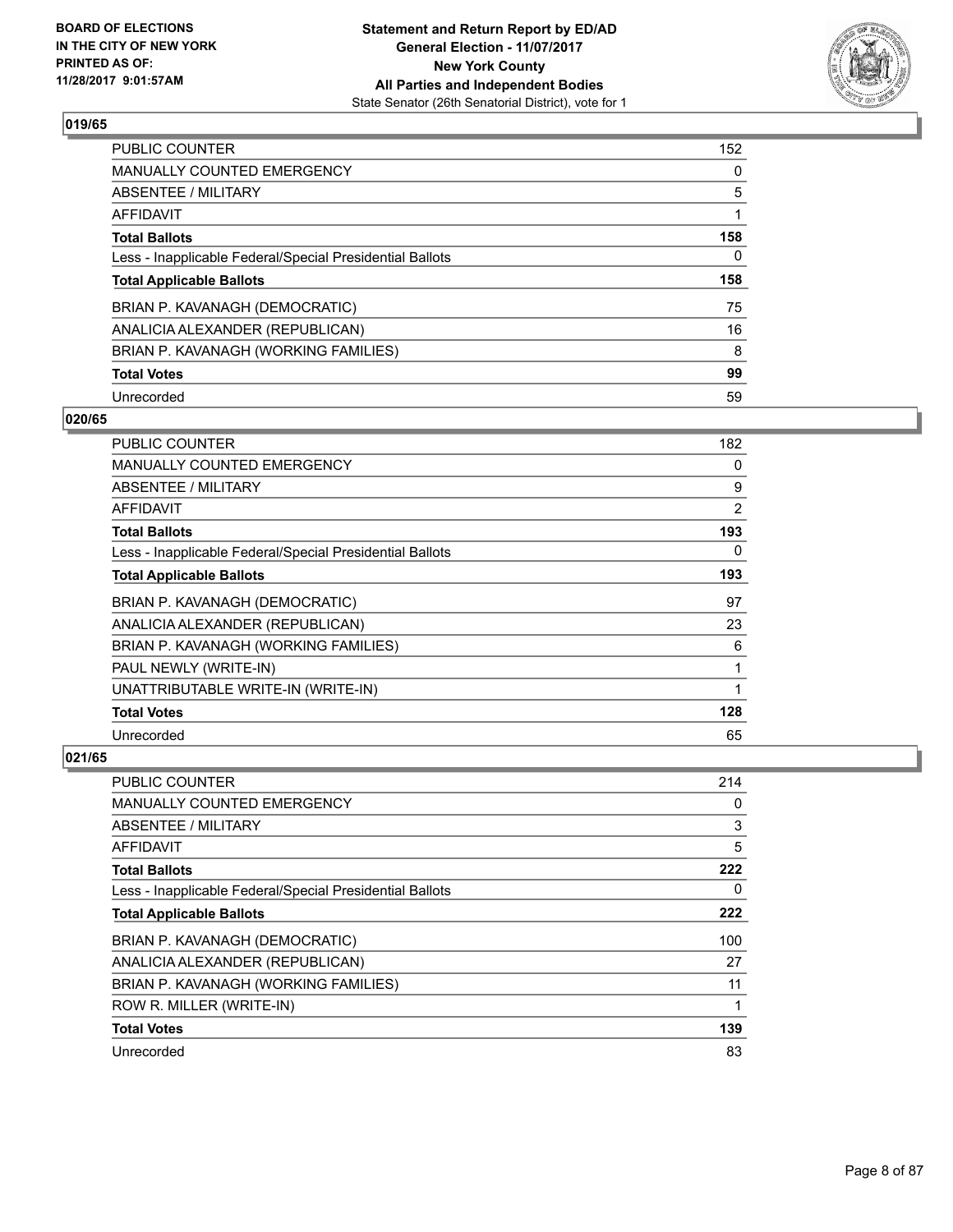

| PUBLIC COUNTER                                           | 295 |
|----------------------------------------------------------|-----|
| MANUALLY COUNTED EMERGENCY                               | 0   |
| ABSENTEE / MILITARY                                      | 14  |
| AFFIDAVIT                                                | 0   |
| <b>Total Ballots</b>                                     | 309 |
| Less - Inapplicable Federal/Special Presidential Ballots | 0   |
| <b>Total Applicable Ballots</b>                          | 309 |
| BRIAN P. KAVANAGH (DEMOCRATIC)                           | 151 |
| ANALICIA ALEXANDER (REPUBLICAN)                          | 61  |
| BRIAN P. KAVANAGH (WORKING FAMILIES)                     | 26  |
| ALAN GERSON (WRITE-IN)                                   |     |
| <b>Total Votes</b>                                       | 239 |
| Unrecorded                                               | 70  |

# **023/65**

| <b>PUBLIC COUNTER</b>                                    | 157 |
|----------------------------------------------------------|-----|
| <b>MANUALLY COUNTED EMERGENCY</b>                        | 0   |
| ABSENTEE / MILITARY                                      | 0   |
| <b>AFFIDAVIT</b>                                         | 3   |
| <b>Total Ballots</b>                                     | 160 |
| Less - Inapplicable Federal/Special Presidential Ballots | 0   |
| <b>Total Applicable Ballots</b>                          | 160 |
| BRIAN P. KAVANAGH (DEMOCRATIC)                           | 88  |
| ANALICIA ALEXANDER (REPUBLICAN)                          | 17  |
| BRIAN P. KAVANAGH (WORKING FAMILIES)                     | 7   |
| <b>Total Votes</b>                                       | 112 |
| Unrecorded                                               | 48  |

| PUBLIC COUNTER                                           | 213 |
|----------------------------------------------------------|-----|
| <b>MANUALLY COUNTED EMERGENCY</b>                        | 0   |
| ABSENTEE / MILITARY                                      |     |
| AFFIDAVIT                                                | 3   |
| <b>Total Ballots</b>                                     | 217 |
| Less - Inapplicable Federal/Special Presidential Ballots | 0   |
| <b>Total Applicable Ballots</b>                          | 217 |
| BRIAN P. KAVANAGH (DEMOCRATIC)                           | 124 |
| ANALICIA ALEXANDER (REPUBLICAN)                          | 21  |
| BRIAN P. KAVANAGH (WORKING FAMILIES)                     | 16  |
| <b>Total Votes</b>                                       | 161 |
|                                                          |     |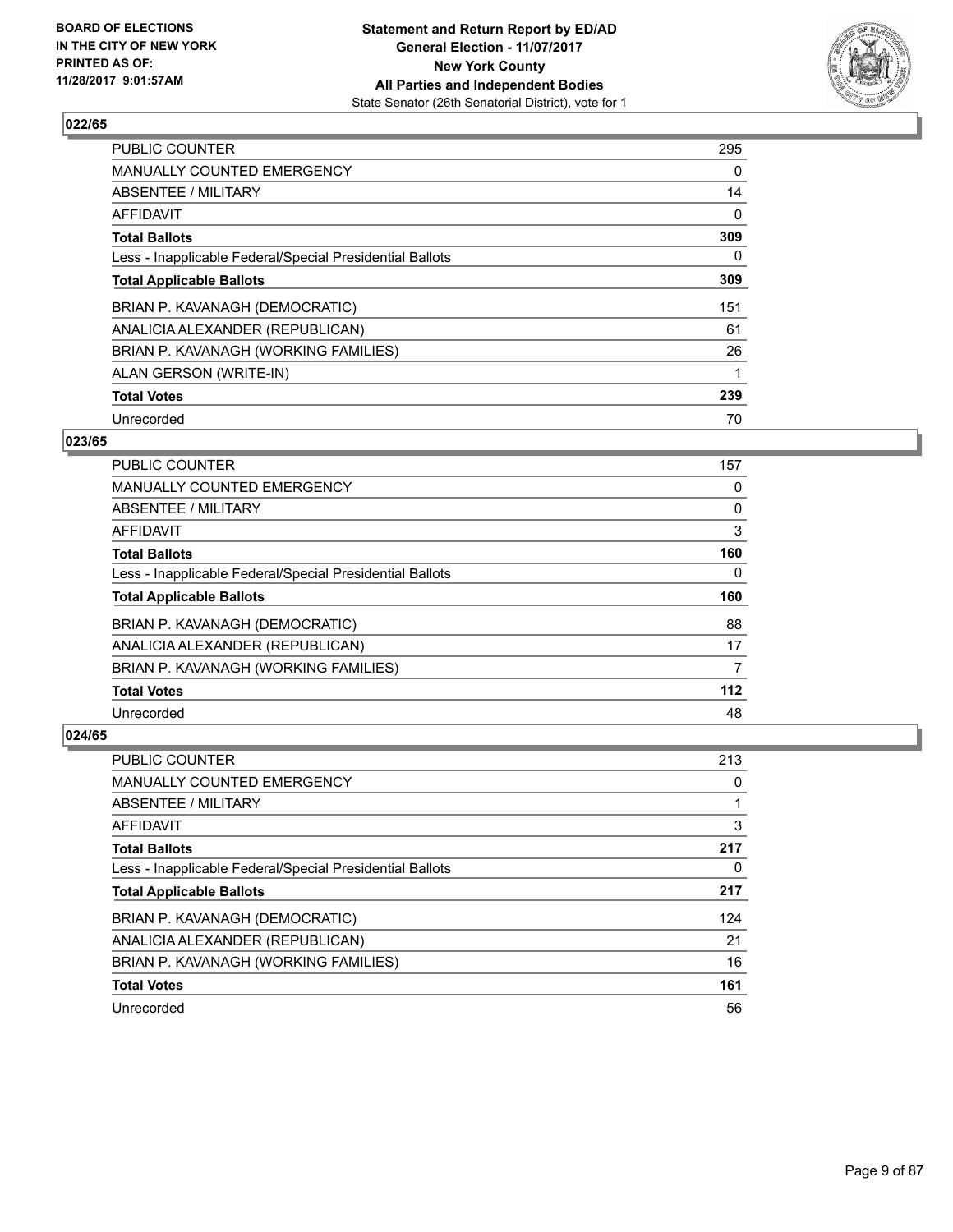

| <b>PUBLIC COUNTER</b>                                    | 143 |
|----------------------------------------------------------|-----|
| MANUALLY COUNTED EMERGENCY                               | 0   |
| ABSENTEE / MILITARY                                      | 6   |
| AFFIDAVIT                                                | 1   |
| <b>Total Ballots</b>                                     | 150 |
| Less - Inapplicable Federal/Special Presidential Ballots | 0   |
| <b>Total Applicable Ballots</b>                          | 150 |
| BRIAN P. KAVANAGH (DEMOCRATIC)                           | 56  |
| ANALICIA ALEXANDER (REPUBLICAN)                          | 38  |
| BRIAN P. KAVANAGH (WORKING FAMILIES)                     | 6   |
| PAUL NEWELL (WRITE-IN)                                   |     |
| UNATTRIBUTABLE WRITE-IN (WRITE-IN)                       |     |
| <b>Total Votes</b>                                       | 102 |
| Unrecorded                                               | 48  |

# **026/65**

| PUBLIC COUNTER                                           | 127      |
|----------------------------------------------------------|----------|
| MANUALLY COUNTED EMERGENCY                               | 0        |
| ABSENTEE / MILITARY                                      | 3        |
| AFFIDAVIT                                                | 0        |
| <b>Total Ballots</b>                                     | 130      |
| Less - Inapplicable Federal/Special Presidential Ballots | $\Omega$ |
| <b>Total Applicable Ballots</b>                          | 130      |
| BRIAN P. KAVANAGH (DEMOCRATIC)                           | 47       |
| ANALICIA ALEXANDER (REPUBLICAN)                          | 35       |
| BRIAN P. KAVANAGH (WORKING FAMILIES)                     | 10       |
| <b>Total Votes</b>                                       | 92       |
| Unrecorded                                               | 38       |

| <b>PUBLIC COUNTER</b>                                    | 249 |
|----------------------------------------------------------|-----|
| <b>MANUALLY COUNTED EMERGENCY</b>                        | 0   |
| ABSENTEE / MILITARY                                      | 8   |
| AFFIDAVIT                                                | 6   |
| <b>Total Ballots</b>                                     | 263 |
| Less - Inapplicable Federal/Special Presidential Ballots | 0   |
| <b>Total Applicable Ballots</b>                          | 263 |
| BRIAN P. KAVANAGH (DEMOCRATIC)                           | 116 |
| ANALICIA ALEXANDER (REPUBLICAN)                          | 52  |
|                                                          |     |
| BRIAN P. KAVANAGH (WORKING FAMILIES)                     | 18  |
| <b>Total Votes</b>                                       | 186 |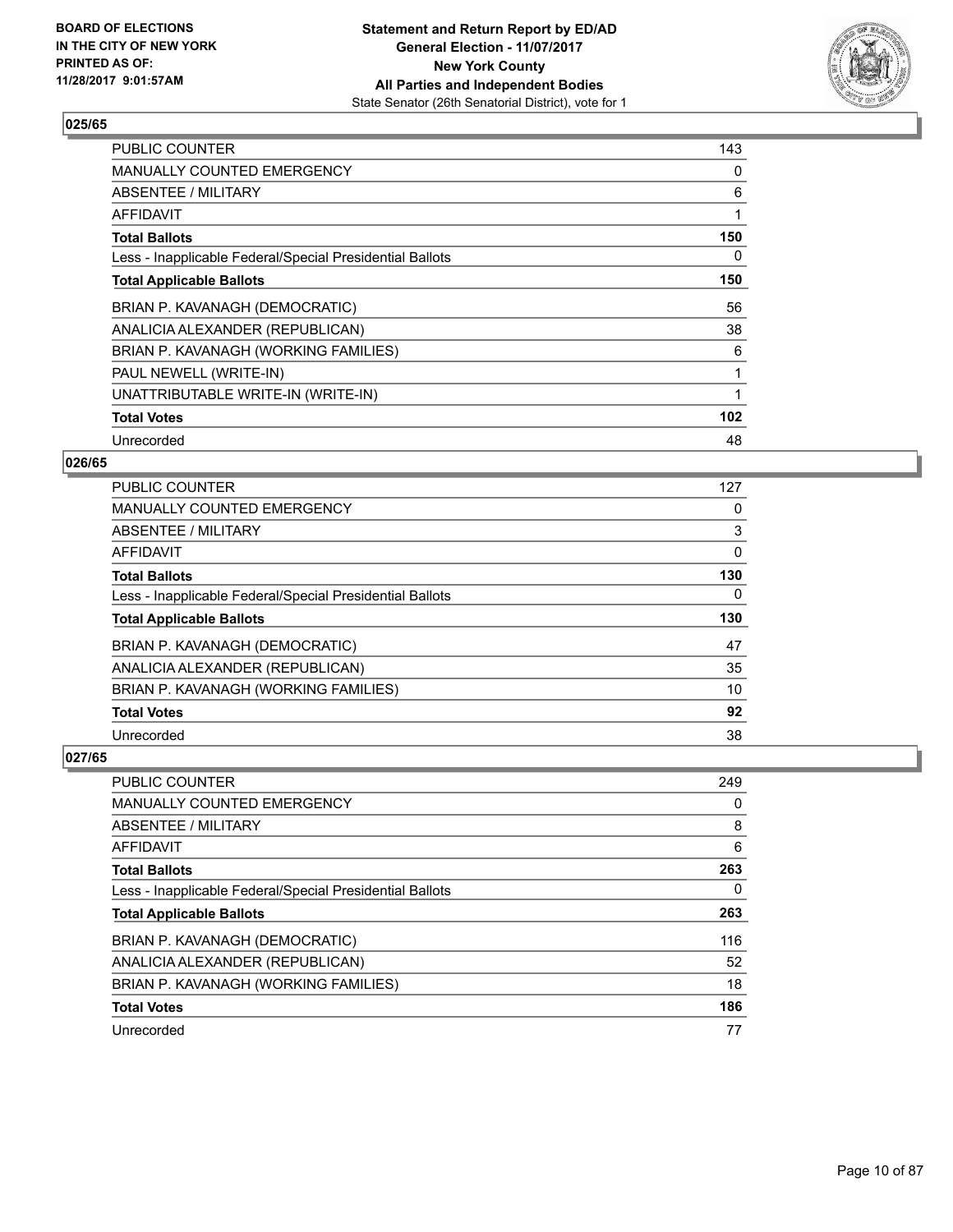

| <b>PUBLIC COUNTER</b>                                    | 109 |
|----------------------------------------------------------|-----|
| MANUALLY COUNTED EMERGENCY                               | 0   |
| ABSENTEE / MILITARY                                      | 0   |
| AFFIDAVIT                                                | 7   |
| <b>Total Ballots</b>                                     | 116 |
| Less - Inapplicable Federal/Special Presidential Ballots | 0   |
| <b>Total Applicable Ballots</b>                          | 116 |
| BRIAN P. KAVANAGH (DEMOCRATIC)                           | 73  |
| ANALICIA ALEXANDER (REPUBLICAN)                          | 6   |
| BRIAN P. KAVANAGH (WORKING FAMILIES)                     | 8   |
| <b>Total Votes</b>                                       | 87  |
| Unrecorded                                               | 29  |

#### **029/65**

| <b>PUBLIC COUNTER</b>                                    | 106 |
|----------------------------------------------------------|-----|
| <b>MANUALLY COUNTED EMERGENCY</b>                        | 0   |
| ABSENTEE / MILITARY                                      | 0   |
| AFFIDAVIT                                                | 0   |
| <b>Total Ballots</b>                                     | 106 |
| Less - Inapplicable Federal/Special Presidential Ballots | 0   |
| <b>Total Applicable Ballots</b>                          | 106 |
| BRIAN P. KAVANAGH (DEMOCRATIC)                           | 60  |
| ANALICIA ALEXANDER (REPUBLICAN)                          | 16  |
| BRIAN P. KAVANAGH (WORKING FAMILIES)                     | 8   |
| DANIEL SQUADRON (WRITE-IN)                               | 1   |
| <b>Total Votes</b>                                       | 85  |
| Unrecorded                                               | 21  |

| PUBLIC COUNTER                                           | 256 |
|----------------------------------------------------------|-----|
| <b>MANUALLY COUNTED EMERGENCY</b>                        | 0   |
| ABSENTEE / MILITARY                                      | 5   |
| AFFIDAVIT                                                | 2   |
| <b>Total Ballots</b>                                     | 263 |
| Less - Inapplicable Federal/Special Presidential Ballots | 0   |
| <b>Total Applicable Ballots</b>                          | 263 |
| BRIAN P. KAVANAGH (DEMOCRATIC)                           | 135 |
| ANALICIA ALEXANDER (REPUBLICAN)                          | 28  |
| BRIAN P. KAVANAGH (WORKING FAMILIES)                     | 13  |
|                                                          |     |
| <b>Total Votes</b>                                       | 176 |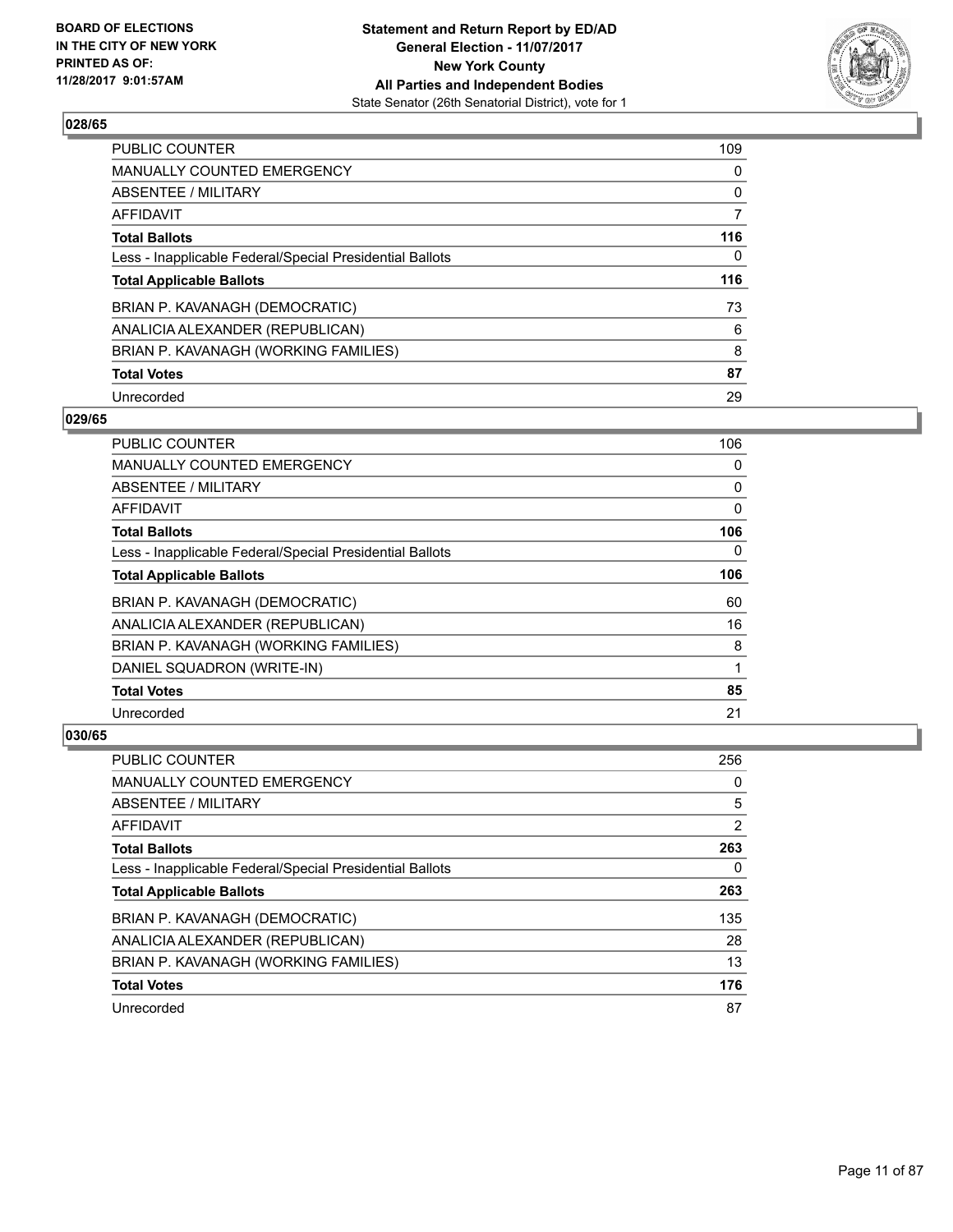

| <b>PUBLIC COUNTER</b>                                    | 329               |
|----------------------------------------------------------|-------------------|
| <b>MANUALLY COUNTED EMERGENCY</b>                        | 0                 |
| ABSENTEE / MILITARY                                      | $12 \overline{ }$ |
| AFFIDAVIT                                                |                   |
| <b>Total Ballots</b>                                     | 342               |
| Less - Inapplicable Federal/Special Presidential Ballots | 0                 |
| <b>Total Applicable Ballots</b>                          | 342               |
| BRIAN P. KAVANAGH (DEMOCRATIC)                           | 184               |
| ANALICIA ALEXANDER (REPUBLICAN)                          | 39                |
| BRIAN P. KAVANAGH (WORKING FAMILIES)                     | 5                 |
| PAUL NEWELL (WRITE-IN)                                   | 1                 |
| <b>Total Votes</b>                                       | 229               |
| Unrecorded                                               | 113               |

# **032/65**

| PUBLIC COUNTER                                           | 173 |
|----------------------------------------------------------|-----|
| MANUALLY COUNTED EMERGENCY                               | 0   |
| ABSENTEE / MILITARY                                      | 9   |
| AFFIDAVIT                                                | 4   |
| <b>Total Ballots</b>                                     | 186 |
| Less - Inapplicable Federal/Special Presidential Ballots | 0   |
| <b>Total Applicable Ballots</b>                          | 186 |
| BRIAN P. KAVANAGH (DEMOCRATIC)                           | 108 |
| ANALICIA ALEXANDER (REPUBLICAN)                          | 28  |
| BRIAN P. KAVANAGH (WORKING FAMILIES)                     | 17  |
| UNATTRIBUTABLE WRITE-IN (WRITE-IN)                       |     |
| <b>Total Votes</b>                                       | 154 |
| Unrecorded                                               | 32  |

| <b>PUBLIC COUNTER</b>                                    | 253 |
|----------------------------------------------------------|-----|
| <b>MANUALLY COUNTED EMERGENCY</b>                        | 0   |
| ABSENTEE / MILITARY                                      | 4   |
| AFFIDAVIT                                                | 2   |
| <b>Total Ballots</b>                                     | 259 |
| Less - Inapplicable Federal/Special Presidential Ballots | 0   |
| <b>Total Applicable Ballots</b>                          | 259 |
| BRIAN P. KAVANAGH (DEMOCRATIC)                           | 116 |
| ANALICIA ALEXANDER (REPUBLICAN)                          | 21  |
|                                                          |     |
| BRIAN P. KAVANAGH (WORKING FAMILIES)                     | 9   |
| <b>Total Votes</b>                                       | 146 |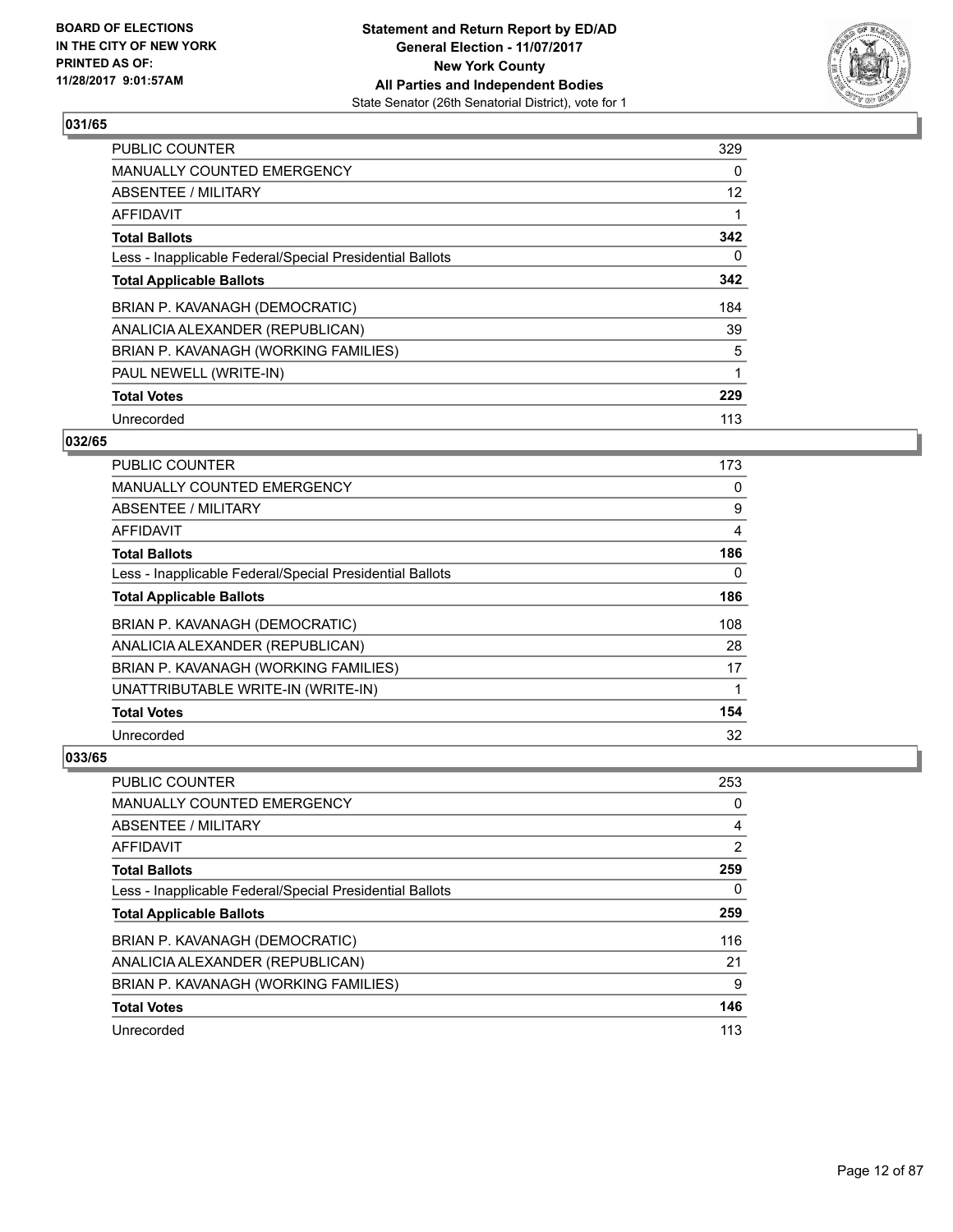

| <b>PUBLIC COUNTER</b>                                    | 179 |
|----------------------------------------------------------|-----|
| <b>MANUALLY COUNTED EMERGENCY</b>                        | 0   |
| ABSENTEE / MILITARY                                      | 3   |
| AFFIDAVIT                                                | 4   |
| <b>Total Ballots</b>                                     | 186 |
| Less - Inapplicable Federal/Special Presidential Ballots | 0   |
| <b>Total Applicable Ballots</b>                          | 186 |
| BRIAN P. KAVANAGH (DEMOCRATIC)                           | 89  |
| ANALICIA ALEXANDER (REPUBLICAN)                          | 23  |
| BRIAN P. KAVANAGH (WORKING FAMILIES)                     | 5   |
| GIGI LI (WRITE-IN)                                       |     |
| <b>Total Votes</b>                                       | 118 |
| Unrecorded                                               | 68  |

# **035/65**

| <b>PUBLIC COUNTER</b>                                    | 192 |
|----------------------------------------------------------|-----|
| <b>MANUALLY COUNTED EMERGENCY</b>                        | 0   |
| ABSENTEE / MILITARY                                      | 18  |
| <b>AFFIDAVIT</b>                                         |     |
| <b>Total Ballots</b>                                     | 211 |
| Less - Inapplicable Federal/Special Presidential Ballots | 0   |
| <b>Total Applicable Ballots</b>                          | 211 |
| BRIAN P. KAVANAGH (DEMOCRATIC)                           | 96  |
| ANALICIA ALEXANDER (REPUBLICAN)                          | 26  |
| BRIAN P. KAVANAGH (WORKING FAMILIES)                     | 5   |
| <b>Total Votes</b>                                       | 127 |
| Unrecorded                                               | 84  |

| PUBLIC COUNTER                                           | 183 |
|----------------------------------------------------------|-----|
| <b>MANUALLY COUNTED EMERGENCY</b>                        | 0   |
| ABSENTEE / MILITARY                                      |     |
| AFFIDAVIT                                                |     |
| <b>Total Ballots</b>                                     | 185 |
| Less - Inapplicable Federal/Special Presidential Ballots | 0   |
|                                                          |     |
| <b>Total Applicable Ballots</b>                          | 185 |
| BRIAN P. KAVANAGH (DEMOCRATIC)                           | 97  |
| ANALICIA ALEXANDER (REPUBLICAN)                          | 14  |
| BRIAN P. KAVANAGH (WORKING FAMILIES)                     | 13  |
| <b>Total Votes</b>                                       | 124 |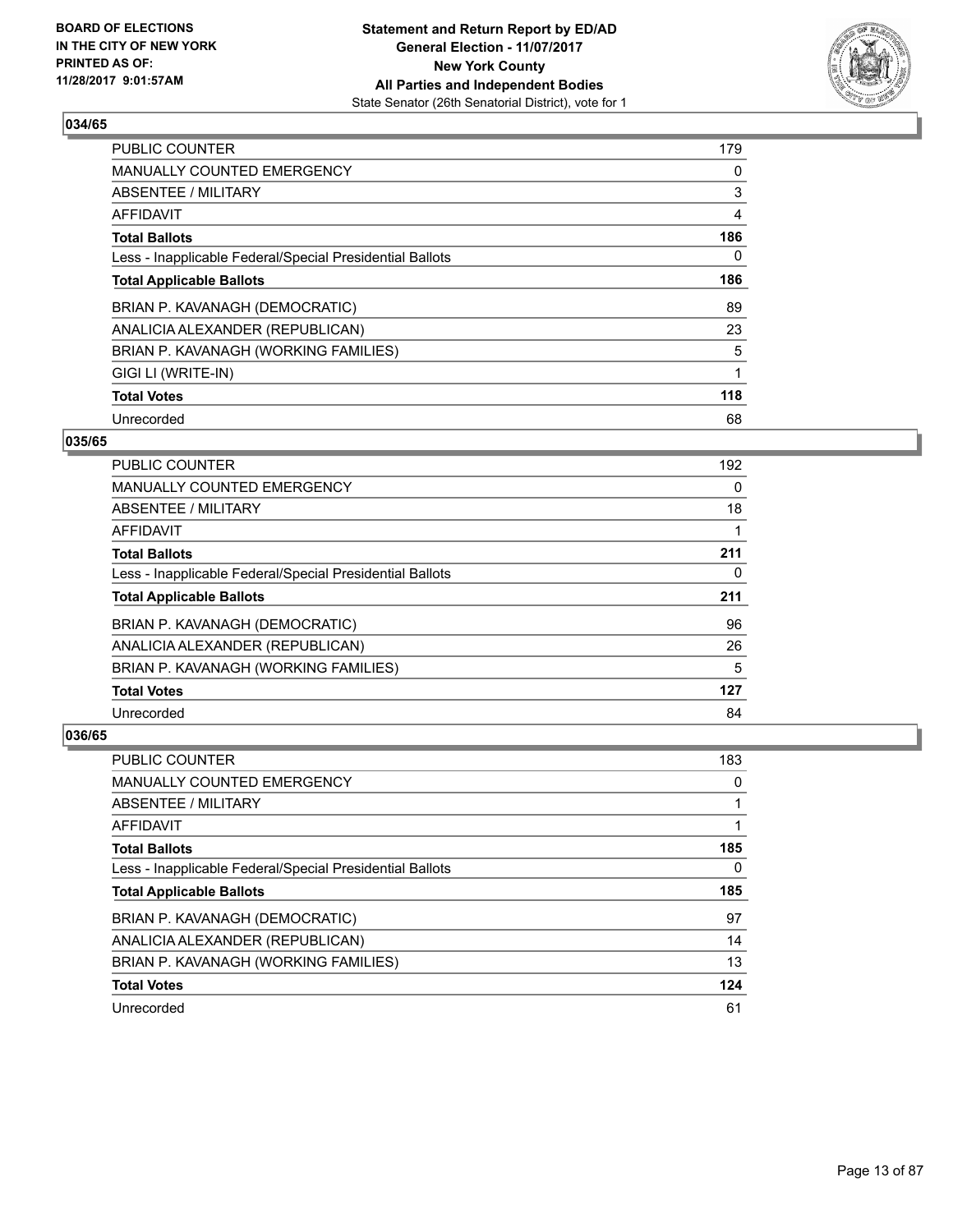

| PUBLIC COUNTER                                           | 212 |
|----------------------------------------------------------|-----|
| <b>MANUALLY COUNTED EMERGENCY</b>                        | 0   |
| ABSENTEE / MILITARY                                      | 6   |
| AFFIDAVIT                                                | 3   |
| <b>Total Ballots</b>                                     | 221 |
| Less - Inapplicable Federal/Special Presidential Ballots | 0   |
| <b>Total Applicable Ballots</b>                          | 221 |
| BRIAN P. KAVANAGH (DEMOCRATIC)                           | 102 |
| ANALICIA ALEXANDER (REPUBLICAN)                          | 25  |
| BRIAN P. KAVANAGH (WORKING FAMILIES)                     | 5   |
| <b>Total Votes</b>                                       | 132 |
| Unrecorded                                               | 89  |

#### **038/65**

| <b>PUBLIC COUNTER</b>                                    | 202 |
|----------------------------------------------------------|-----|
| <b>MANUALLY COUNTED EMERGENCY</b>                        | 0   |
| ABSENTEE / MILITARY                                      | 7   |
| <b>AFFIDAVIT</b>                                         | 2   |
| <b>Total Ballots</b>                                     | 211 |
| Less - Inapplicable Federal/Special Presidential Ballots | 0   |
| <b>Total Applicable Ballots</b>                          | 211 |
| BRIAN P. KAVANAGH (DEMOCRATIC)                           | 108 |
| ANALICIA ALEXANDER (REPUBLICAN)                          | 21  |
| BRIAN P. KAVANAGH (WORKING FAMILIES)                     | 11  |
| <b>Total Votes</b>                                       | 140 |
| Unrecorded                                               | 71  |

| <b>PUBLIC COUNTER</b>                                    | 267 |
|----------------------------------------------------------|-----|
| <b>MANUALLY COUNTED EMERGENCY</b>                        | 0   |
| ABSENTEE / MILITARY                                      | 4   |
| AFFIDAVIT                                                |     |
| <b>Total Ballots</b>                                     | 272 |
| Less - Inapplicable Federal/Special Presidential Ballots | 0   |
| <b>Total Applicable Ballots</b>                          | 272 |
| BRIAN P. KAVANAGH (DEMOCRATIC)                           | 164 |
| ANALICIA ALEXANDER (REPUBLICAN)                          | 43  |
| BRIAN P. KAVANAGH (WORKING FAMILIES)                     | 16  |
| <b>Total Votes</b>                                       | 223 |
| Unrecorded                                               | 49  |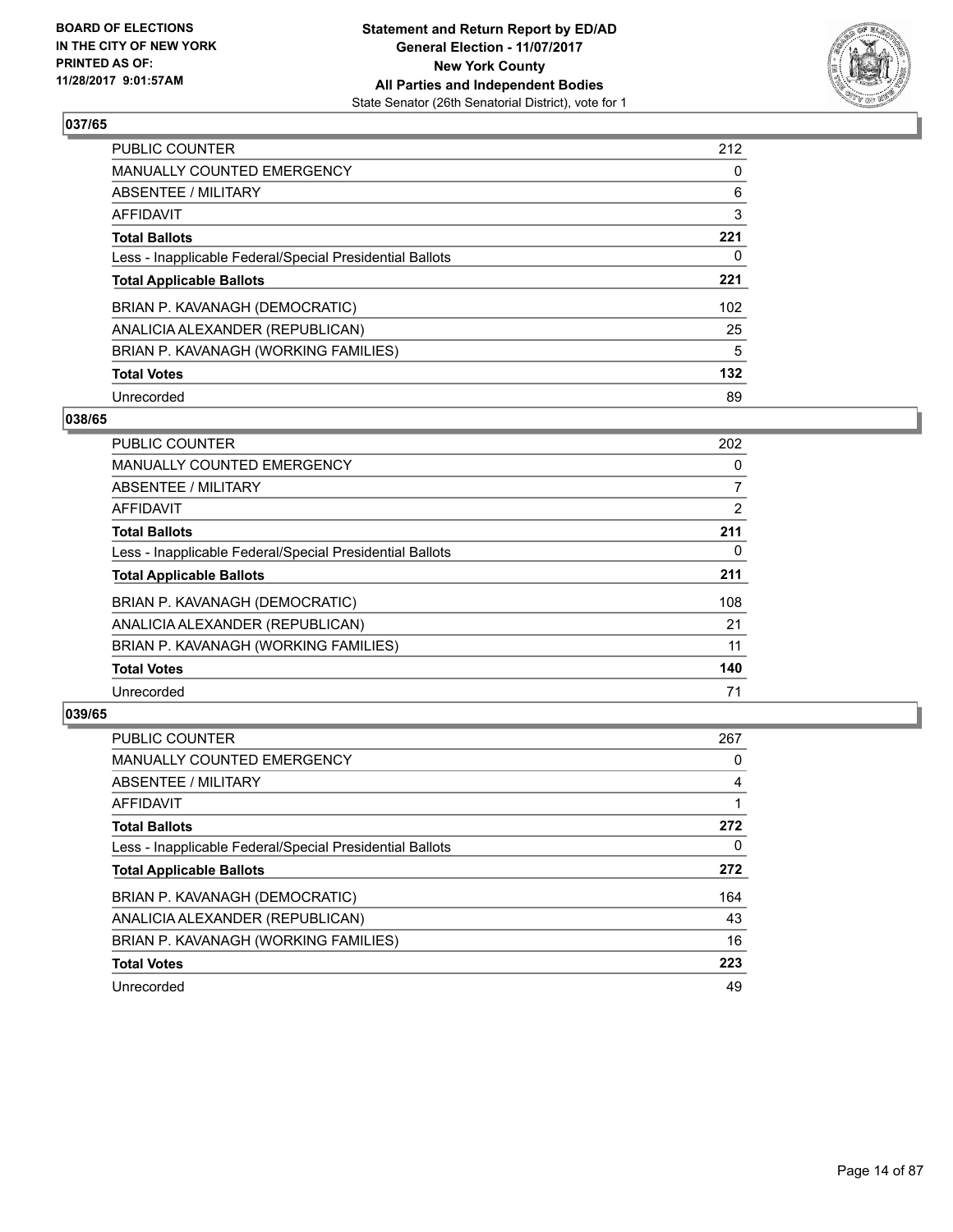

| <b>PUBLIC COUNTER</b>                                    | 184 |
|----------------------------------------------------------|-----|
| <b>MANUALLY COUNTED EMERGENCY</b>                        | 0   |
| ABSENTEE / MILITARY                                      | 3   |
| AFFIDAVIT                                                |     |
| <b>Total Ballots</b>                                     | 188 |
| Less - Inapplicable Federal/Special Presidential Ballots | 0   |
| <b>Total Applicable Ballots</b>                          | 188 |
| BRIAN P. KAVANAGH (DEMOCRATIC)                           | 122 |
| ANALICIA ALEXANDER (REPUBLICAN)                          | 16  |
| BRIAN P. KAVANAGH (WORKING FAMILIES)                     | 5   |
| <b>Total Votes</b>                                       | 143 |
| Unrecorded                                               | 45  |

#### **041/65**

| <b>PUBLIC COUNTER</b>                                    | 175 |
|----------------------------------------------------------|-----|
| <b>MANUALLY COUNTED EMERGENCY</b>                        | 0   |
| ABSENTEE / MILITARY                                      | 3   |
| <b>AFFIDAVIT</b>                                         | 3   |
| <b>Total Ballots</b>                                     | 181 |
| Less - Inapplicable Federal/Special Presidential Ballots | 0   |
| <b>Total Applicable Ballots</b>                          | 181 |
| BRIAN P. KAVANAGH (DEMOCRATIC)                           | 105 |
| ANALICIA ALEXANDER (REPUBLICAN)                          | 24  |
| BRIAN P. KAVANAGH (WORKING FAMILIES)                     | 17  |
| <b>Total Votes</b>                                       | 146 |
| Unrecorded                                               | 35  |

| <b>PUBLIC COUNTER</b>                                    | 173 |
|----------------------------------------------------------|-----|
| <b>MANUALLY COUNTED EMERGENCY</b>                        | 0   |
| ABSENTEE / MILITARY                                      | 9   |
| AFFIDAVIT                                                | 0   |
| <b>Total Ballots</b>                                     | 182 |
| Less - Inapplicable Federal/Special Presidential Ballots | 0   |
| <b>Total Applicable Ballots</b>                          | 182 |
| BRIAN P. KAVANAGH (DEMOCRATIC)                           | 107 |
| ANALICIA ALEXANDER (REPUBLICAN)                          | 28  |
| BRIAN P. KAVANAGH (WORKING FAMILIES)                     | 8   |
| <b>Total Votes</b>                                       | 143 |
| Unrecorded                                               | 39  |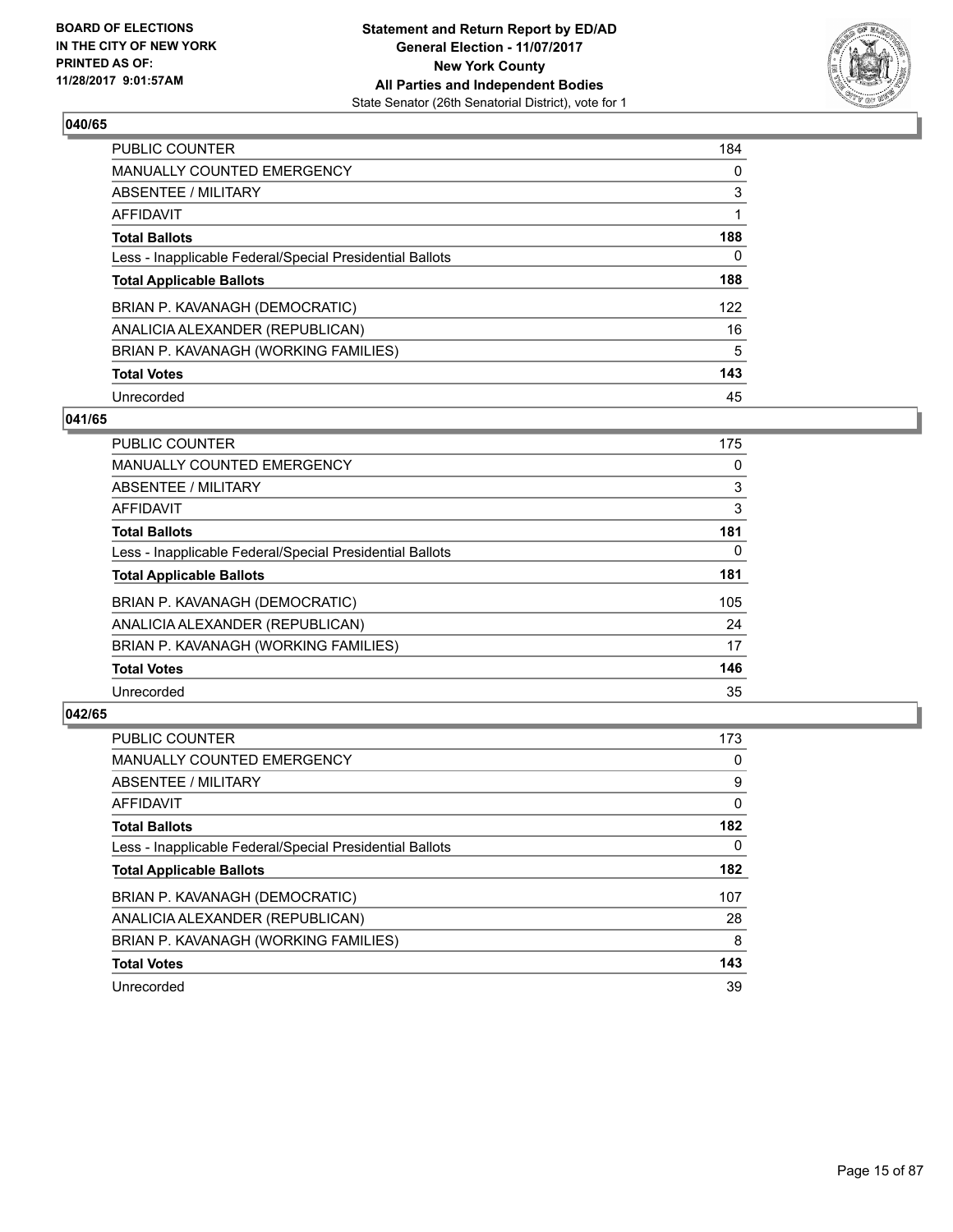

| <b>PUBLIC COUNTER</b>                                    | 189            |
|----------------------------------------------------------|----------------|
| <b>MANUALLY COUNTED EMERGENCY</b>                        | 0              |
| ABSENTEE / MILITARY                                      | $\overline{2}$ |
| <b>AFFIDAVIT</b>                                         |                |
| <b>Total Ballots</b>                                     | 192            |
| Less - Inapplicable Federal/Special Presidential Ballots | 0              |
| <b>Total Applicable Ballots</b>                          | 192            |
| BRIAN P. KAVANAGH (DEMOCRATIC)                           | 121            |
| ANALICIA ALEXANDER (REPUBLICAN)                          | 18             |
| BRIAN P. KAVANAGH (WORKING FAMILIES)                     | 5              |
| PAUL NEWELL (WRITE-IN)                                   |                |
| <b>Total Votes</b>                                       | 145            |
| Unrecorded                                               | 47             |

## **044/65**

| <b>PUBLIC COUNTER</b>                                    | 391 |
|----------------------------------------------------------|-----|
| <b>MANUALLY COUNTED EMERGENCY</b>                        | 0   |
| ABSENTEE / MILITARY                                      | 6   |
| AFFIDAVIT                                                | 1   |
| <b>Total Ballots</b>                                     | 398 |
| Less - Inapplicable Federal/Special Presidential Ballots | 0   |
| <b>Total Applicable Ballots</b>                          | 398 |
| BRIAN P. KAVANAGH (DEMOCRATIC)                           | 209 |
| ANALICIA ALEXANDER (REPUBLICAN)                          | 76  |
| BRIAN P. KAVANAGH (WORKING FAMILIES)                     | 42  |
| BENJAMIN LESCZYASKI (WRITE-IN)                           | 1   |
| JAMES LESCZYNSKI (WRITE-IN)                              | 1   |
| JENIFER RAJKUMAR (WRITE-IN)                              |     |
| PAUL NEWELL (WRITE-IN)                                   |     |
| <b>Total Votes</b>                                       | 331 |
| Unrecorded                                               | 67  |

| <b>PUBLIC COUNTER</b>                                    | 361 |
|----------------------------------------------------------|-----|
| MANUALLY COUNTED EMERGENCY                               | 0   |
| ABSENTEE / MILITARY                                      | 6   |
| AFFIDAVIT                                                | 2   |
| <b>Total Ballots</b>                                     | 369 |
| Less - Inapplicable Federal/Special Presidential Ballots | 0   |
| <b>Total Applicable Ballots</b>                          | 369 |
| BRIAN P. KAVANAGH (DEMOCRATIC)                           | 210 |
| ANALICIA ALEXANDER (REPUBLICAN)                          | 54  |
| BRIAN P. KAVANAGH (WORKING FAMILIES)                     | 28  |
| LENNY DAUTER (WRITE-IN)                                  | 1   |
| PAUL NEWELL (WRITE-IN)                                   | 5   |
| <b>Total Votes</b>                                       | 298 |
| Unrecorded                                               | 71  |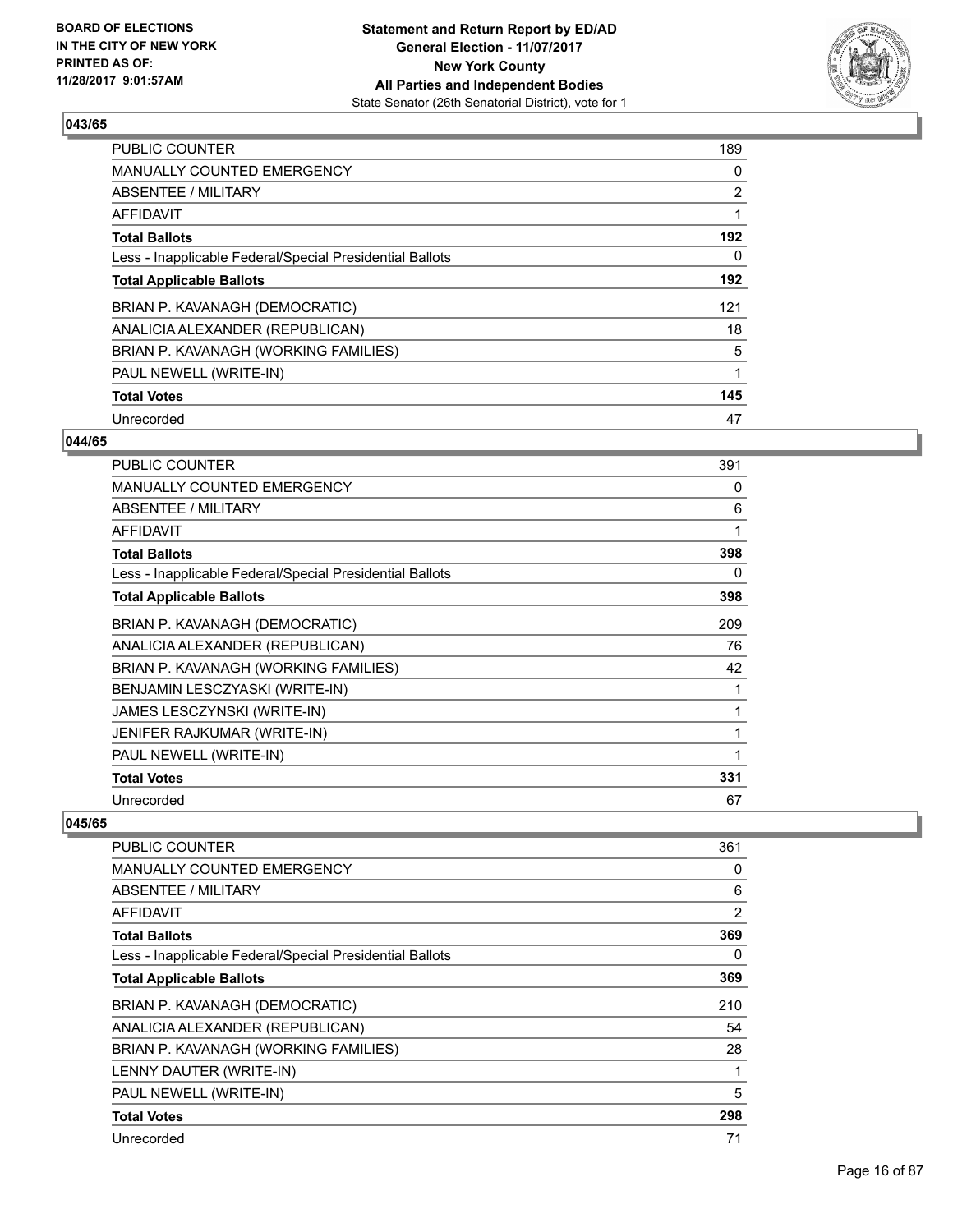

| <b>PUBLIC COUNTER</b>                                    | 333 |
|----------------------------------------------------------|-----|
| <b>MANUALLY COUNTED EMERGENCY</b>                        | 0   |
| <b>ABSENTEE / MILITARY</b>                               | 2   |
| AFFIDAVIT                                                | 2   |
| <b>Total Ballots</b>                                     | 337 |
| Less - Inapplicable Federal/Special Presidential Ballots | 0   |
| <b>Total Applicable Ballots</b>                          | 337 |
| BRIAN P. KAVANAGH (DEMOCRATIC)                           | 189 |
| ANALICIA ALEXANDER (REPUBLICAN)                          | 66  |
| BRIAN P. KAVANAGH (WORKING FAMILIES)                     | 28  |
| DONALD HAY (WRITE-IN)                                    |     |
| <b>JIMMY MCMILLAN (WRITE-IN)</b>                         |     |
| <b>Total Votes</b>                                       | 285 |
| Unrecorded                                               | 52  |

# **047/65**

| PUBLIC COUNTER                                           | 271 |
|----------------------------------------------------------|-----|
| <b>MANUALLY COUNTED EMERGENCY</b>                        | 0   |
| ABSENTEE / MILITARY                                      | 6   |
| AFFIDAVIT                                                | 0   |
| <b>Total Ballots</b>                                     | 277 |
| Less - Inapplicable Federal/Special Presidential Ballots | 0   |
| <b>Total Applicable Ballots</b>                          | 277 |
| BRIAN P. KAVANAGH (DEMOCRATIC)                           | 172 |
| ANALICIA ALEXANDER (REPUBLICAN)                          | 41  |
| BRIAN P. KAVANAGH (WORKING FAMILIES)                     | 23  |
| <b>Total Votes</b>                                       | 236 |
| Unrecorded                                               | 41  |

| PUBLIC COUNTER                                           | 342 |
|----------------------------------------------------------|-----|
| <b>MANUALLY COUNTED EMERGENCY</b>                        | 0   |
| <b>ABSENTEE / MILITARY</b>                               | 5   |
| AFFIDAVIT                                                | 1   |
| <b>Total Ballots</b>                                     | 348 |
| Less - Inapplicable Federal/Special Presidential Ballots | 0   |
| <b>Total Applicable Ballots</b>                          | 348 |
| BRIAN P. KAVANAGH (DEMOCRATIC)                           | 203 |
| ANALICIA ALEXANDER (REPUBLICAN)                          | 51  |
| BRIAN P. KAVANAGH (WORKING FAMILIES)                     | 49  |
| MARSH MEDOUS (WRITE-IN)                                  | 1   |
| PAUL NEWELL (WRITE-IN)                                   | 1   |
| TISA LAPADULA (WRITE-IN)                                 | 1   |
| <b>Total Votes</b>                                       | 306 |
| Unrecorded                                               | 42  |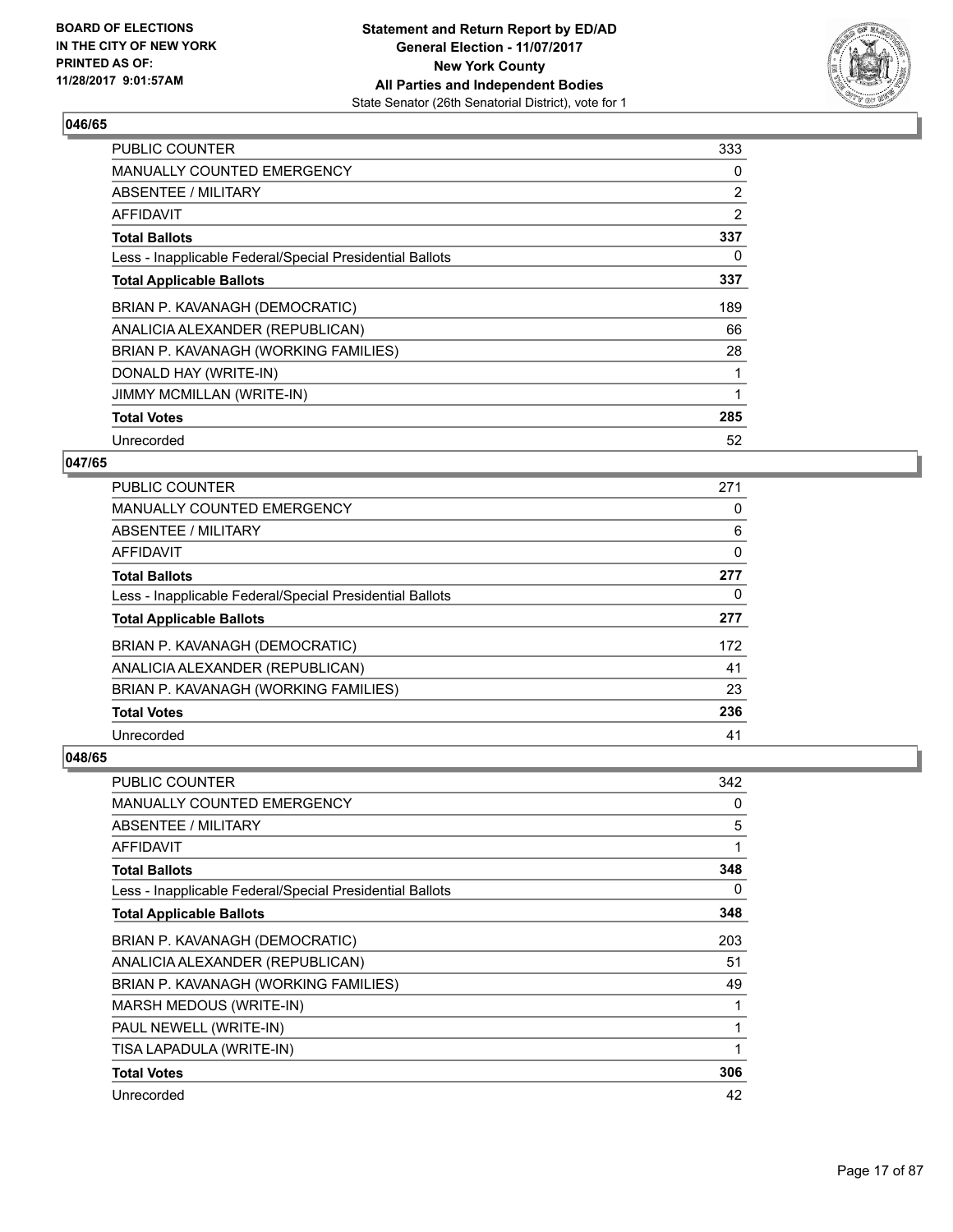

| <b>PUBLIC COUNTER</b>                                    | 302 |
|----------------------------------------------------------|-----|
| <b>MANUALLY COUNTED EMERGENCY</b>                        | 0   |
| ABSENTEE / MILITARY                                      |     |
| <b>AFFIDAVIT</b>                                         | 7   |
| <b>Total Ballots</b>                                     | 310 |
| Less - Inapplicable Federal/Special Presidential Ballots | 0   |
| <b>Total Applicable Ballots</b>                          | 310 |
| BRIAN P. KAVANAGH (DEMOCRATIC)                           | 180 |
| ANALICIA ALEXANDER (REPUBLICAN)                          | 55  |
| BRIAN P. KAVANAGH (WORKING FAMILIES)                     | 11  |
| FRANK SEDDIO (WRITE-IN)                                  | 2   |
| <b>Total Votes</b>                                       | 248 |
| Unrecorded                                               | 62  |

# **050/65**

| <b>PUBLIC COUNTER</b>                                    | 256            |
|----------------------------------------------------------|----------------|
| MANUALLY COUNTED EMERGENCY                               | 0              |
| ABSENTEE / MILITARY                                      | $\overline{7}$ |
| AFFIDAVIT                                                | 3              |
| <b>Total Ballots</b>                                     | 266            |
| Less - Inapplicable Federal/Special Presidential Ballots | 0              |
| <b>Total Applicable Ballots</b>                          | 266            |
| BRIAN P. KAVANAGH (DEMOCRATIC)                           | 179            |
| ANALICIA ALEXANDER (REPUBLICAN)                          | 24             |
| BRIAN P. KAVANAGH (WORKING FAMILIES)                     | 13             |
| UNATTRIBUTABLE WRITE-IN (WRITE-IN)                       |                |
| <b>Total Votes</b>                                       | 217            |
| Unrecorded                                               | 49             |

| PUBLIC COUNTER                                           | 294 |
|----------------------------------------------------------|-----|
| <b>MANUALLY COUNTED EMERGENCY</b>                        | 0   |
| ABSENTEE / MILITARY                                      | 17  |
| AFFIDAVIT                                                |     |
| <b>Total Ballots</b>                                     | 312 |
| Less - Inapplicable Federal/Special Presidential Ballots | 0   |
| <b>Total Applicable Ballots</b>                          | 312 |
| BRIAN P. KAVANAGH (DEMOCRATIC)                           | 192 |
| ANALICIA ALEXANDER (REPUBLICAN)                          | 35  |
| BRIAN P. KAVANAGH (WORKING FAMILIES)                     | 28  |
| PAUL NEWELL (WRITE-IN)                                   | 1   |
| <b>Total Votes</b>                                       | 256 |
| Unrecorded                                               | 56  |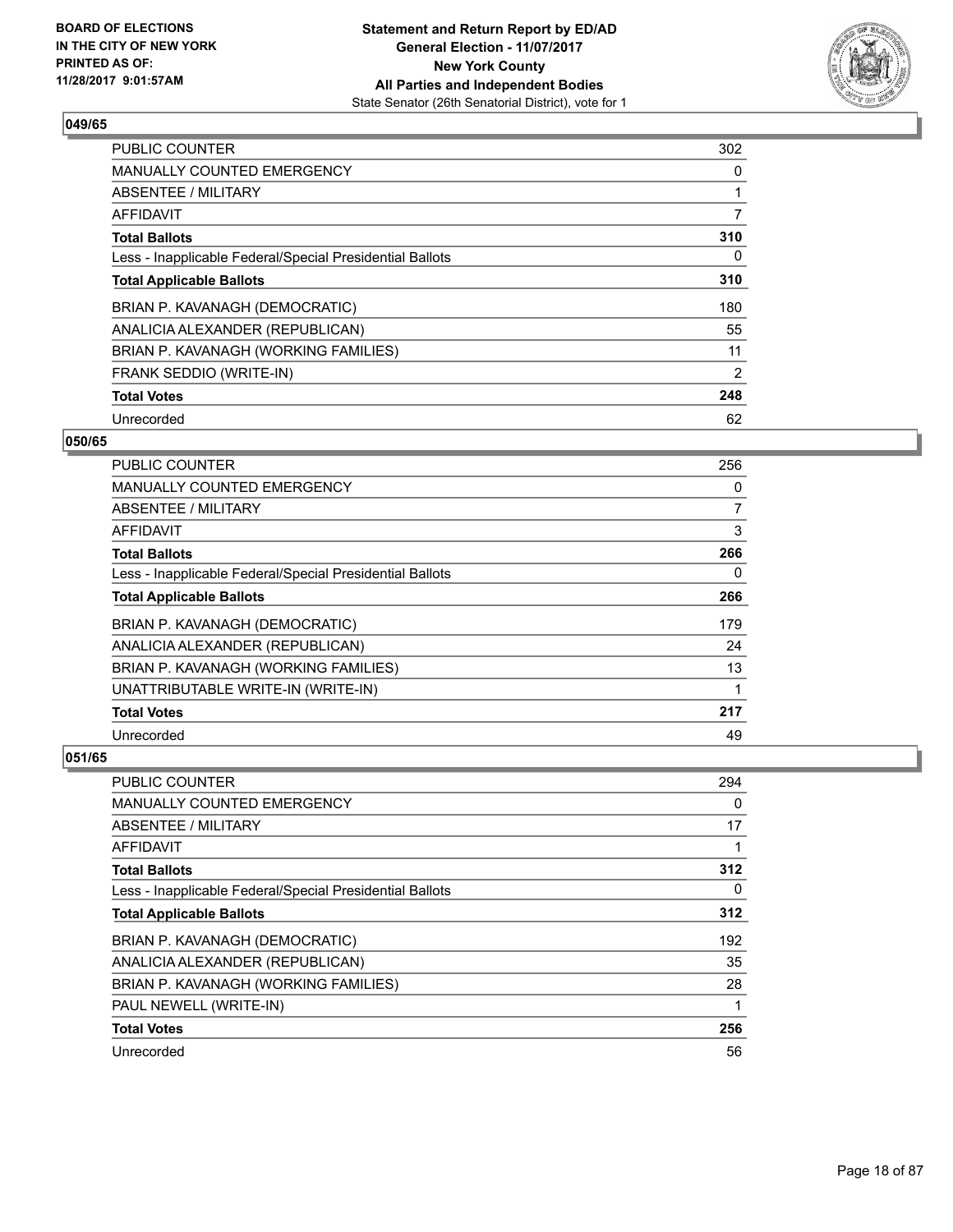

| <b>PUBLIC COUNTER</b>                                    | 301 |
|----------------------------------------------------------|-----|
| <b>MANUALLY COUNTED EMERGENCY</b>                        | 0   |
| ABSENTEE / MILITARY                                      | 8   |
| <b>AFFIDAVIT</b>                                         | 3   |
| <b>Total Ballots</b>                                     | 312 |
| Less - Inapplicable Federal/Special Presidential Ballots | 0   |
| <b>Total Applicable Ballots</b>                          | 312 |
| BRIAN P. KAVANAGH (DEMOCRATIC)                           | 172 |
| ANALICIA ALEXANDER (REPUBLICAN)                          | 39  |
| BRIAN P. KAVANAGH (WORKING FAMILIES)                     | 30  |
| ALICE CANCEL (WRITE-IN)                                  |     |
| DANIEL SQUADRON (WRITE-IN)                               | 1   |
| PAUL NEWELL (WRITE-IN)                                   | 3   |
| SUSAN AVERY (WRITE-IN)                                   | 1   |
| <b>Total Votes</b>                                       | 247 |
| Unrecorded                                               | 65  |

# **053/65**

| <b>PUBLIC COUNTER</b>                                    | 332 |
|----------------------------------------------------------|-----|
| MANUALLY COUNTED EMERGENCY                               | 0   |
| ABSENTEE / MILITARY                                      | 5   |
| AFFIDAVIT                                                | 1   |
| <b>Total Ballots</b>                                     | 338 |
| Less - Inapplicable Federal/Special Presidential Ballots | 0   |
| <b>Total Applicable Ballots</b>                          | 338 |
| BRIAN P. KAVANAGH (DEMOCRATIC)                           | 215 |
| ANALICIA ALEXANDER (REPUBLICAN)                          | 38  |
| BRIAN P. KAVANAGH (WORKING FAMILIES)                     | 32  |
| PAUL NEWELL (WRITE-IN)                                   |     |
| <b>Total Votes</b>                                       | 286 |
| Unrecorded                                               | 52  |

| <b>PUBLIC COUNTER</b>                                    | 293 |
|----------------------------------------------------------|-----|
| <b>MANUALLY COUNTED EMERGENCY</b>                        | 0   |
| ABSENTEE / MILITARY                                      | 3   |
| AFFIDAVIT                                                | 3   |
| <b>Total Ballots</b>                                     | 299 |
| Less - Inapplicable Federal/Special Presidential Ballots | 0   |
| <b>Total Applicable Ballots</b>                          | 299 |
| BRIAN P. KAVANAGH (DEMOCRATIC)                           | 179 |
| ANALICIA ALEXANDER (REPUBLICAN)                          | 43  |
| BRIAN P. KAVANAGH (WORKING FAMILIES)                     | 16  |
| ALAN GERSON (WRITE-IN)                                   | 2   |
| <b>Total Votes</b>                                       | 240 |
| Unrecorded                                               | 59  |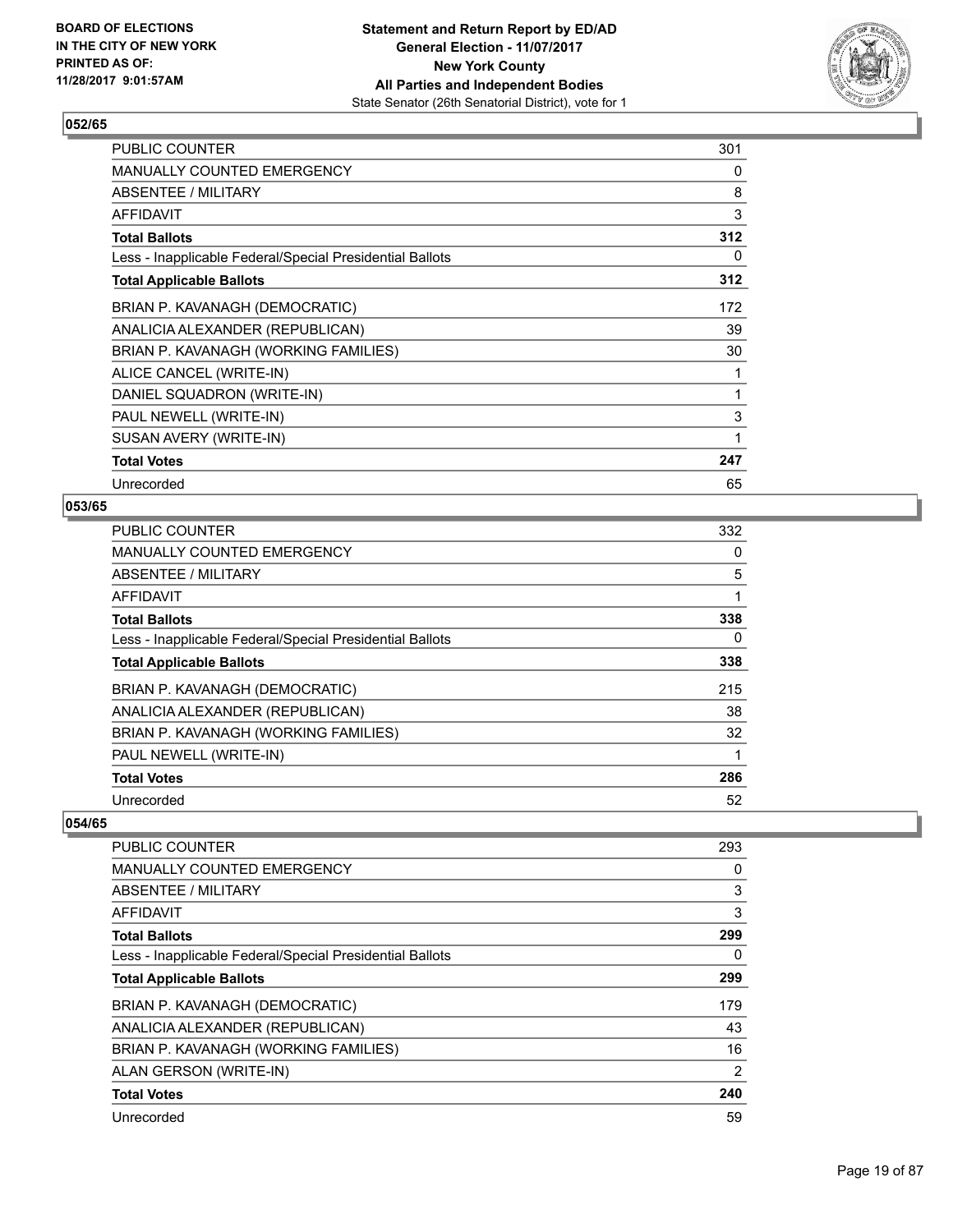

| <b>PUBLIC COUNTER</b>                                    | 299 |
|----------------------------------------------------------|-----|
| <b>MANUALLY COUNTED EMERGENCY</b>                        | 0   |
| ABSENTEE / MILITARY                                      | 3   |
| <b>AFFIDAVIT</b>                                         |     |
| <b>Total Ballots</b>                                     | 303 |
| Less - Inapplicable Federal/Special Presidential Ballots | 0   |
| <b>Total Applicable Ballots</b>                          | 303 |
| BRIAN P. KAVANAGH (DEMOCRATIC)                           | 180 |
| ANALICIA ALEXANDER (REPUBLICAN)                          | 44  |
| BRIAN P. KAVANAGH (WORKING FAMILIES)                     | 20  |
| PAUL NEWELL (WRITE-IN)                                   |     |
| <b>Total Votes</b>                                       | 245 |
| Unrecorded                                               | 58  |

## **056/65**

| <b>PUBLIC COUNTER</b>                                    | 197 |
|----------------------------------------------------------|-----|
| <b>MANUALLY COUNTED EMERGENCY</b>                        | 0   |
| ABSENTEE / MILITARY                                      | 2   |
| AFFIDAVIT                                                | 0   |
| <b>Total Ballots</b>                                     | 199 |
| Less - Inapplicable Federal/Special Presidential Ballots | 0   |
| <b>Total Applicable Ballots</b>                          | 199 |
| BRIAN P. KAVANAGH (DEMOCRATIC)                           | 116 |
| ANALICIA ALEXANDER (REPUBLICAN)                          | 16  |
| BRIAN P. KAVANAGH (WORKING FAMILIES)                     | 10  |
| <b>Total Votes</b>                                       | 142 |
| Unrecorded                                               | 57  |

| <b>PUBLIC COUNTER</b>                                    | 152 |
|----------------------------------------------------------|-----|
| MANUALLY COUNTED EMERGENCY                               | 0   |
| ABSENTEE / MILITARY                                      | 4   |
| AFFIDAVIT                                                |     |
| <b>Total Ballots</b>                                     | 157 |
| Less - Inapplicable Federal/Special Presidential Ballots | 0   |
|                                                          |     |
| <b>Total Applicable Ballots</b>                          | 157 |
| BRIAN P. KAVANAGH (DEMOCRATIC)                           | 76  |
| ANALICIA ALEXANDER (REPUBLICAN)                          | 20  |
| BRIAN P. KAVANAGH (WORKING FAMILIES)                     | 4   |
| <b>Total Votes</b>                                       | 100 |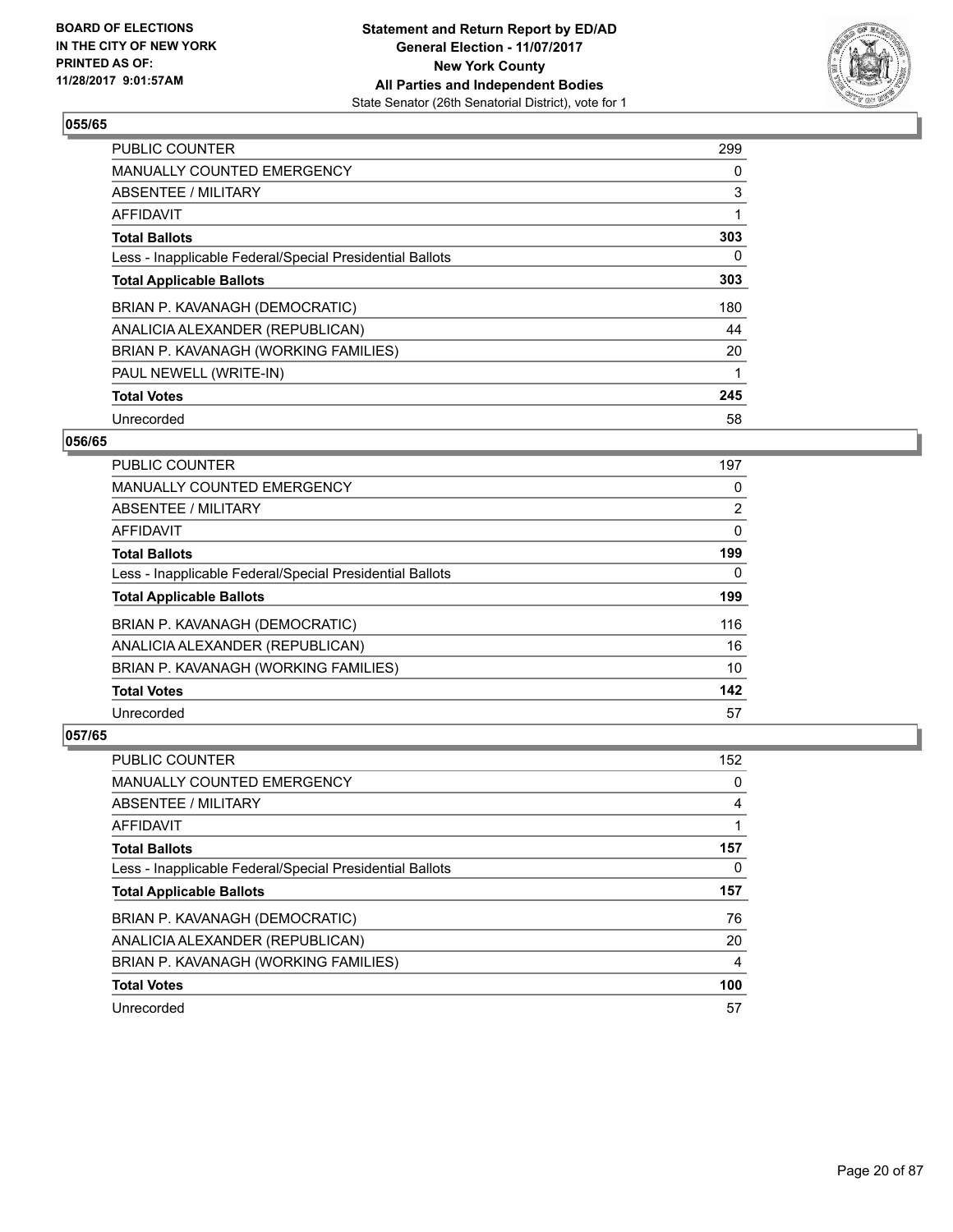

| <b>PUBLIC COUNTER</b>                                    | 162 |
|----------------------------------------------------------|-----|
| <b>MANUALLY COUNTED EMERGENCY</b>                        | 0   |
| <b>ABSENTEE / MILITARY</b>                               | 4   |
| AFFIDAVIT                                                | 4   |
| <b>Total Ballots</b>                                     | 170 |
| Less - Inapplicable Federal/Special Presidential Ballots | 0   |
| <b>Total Applicable Ballots</b>                          | 170 |
| BRIAN P. KAVANAGH (DEMOCRATIC)                           | 112 |
| ANALICIA ALEXANDER (REPUBLICAN)                          | 15  |
| BRIAN P. KAVANAGH (WORKING FAMILIES)                     | 9   |
| GABRIELLA SOLIS (WRITE-IN)                               | 1   |
| PAUL NEWELL (WRITE-IN)                                   | 3   |
| <b>Total Votes</b>                                       | 140 |
| Unrecorded                                               | 30  |

# **059/65**

| PUBLIC COUNTER                                           | 204 |
|----------------------------------------------------------|-----|
| <b>MANUALLY COUNTED EMERGENCY</b>                        | 0   |
| ABSENTEE / MILITARY                                      | 6   |
| AFFIDAVIT                                                | 0   |
| <b>Total Ballots</b>                                     | 210 |
| Less - Inapplicable Federal/Special Presidential Ballots | 0   |
| <b>Total Applicable Ballots</b>                          | 210 |
| BRIAN P. KAVANAGH (DEMOCRATIC)                           | 140 |
| ANALICIA ALEXANDER (REPUBLICAN)                          | 16  |
| BRIAN P. KAVANAGH (WORKING FAMILIES)                     | 16  |
| PAUL NEWEL (WRITE-IN)                                    | 1   |
| <b>Total Votes</b>                                       | 173 |
| Unrecorded                                               | 37  |

| <b>PUBLIC COUNTER</b>                                    | 185 |
|----------------------------------------------------------|-----|
| <b>MANUALLY COUNTED EMERGENCY</b>                        | 0   |
| ABSENTEE / MILITARY                                      |     |
| AFFIDAVIT                                                | 4   |
| <b>Total Ballots</b>                                     | 190 |
| Less - Inapplicable Federal/Special Presidential Ballots | 0   |
| <b>Total Applicable Ballots</b>                          | 190 |
| BRIAN P. KAVANAGH (DEMOCRATIC)                           | 110 |
| ANALICIA ALEXANDER (REPUBLICAN)                          | 9   |
| BRIAN P. KAVANAGH (WORKING FAMILIES)                     | 20  |
| <b>Total Votes</b>                                       | 139 |
| Unrecorded                                               | 51  |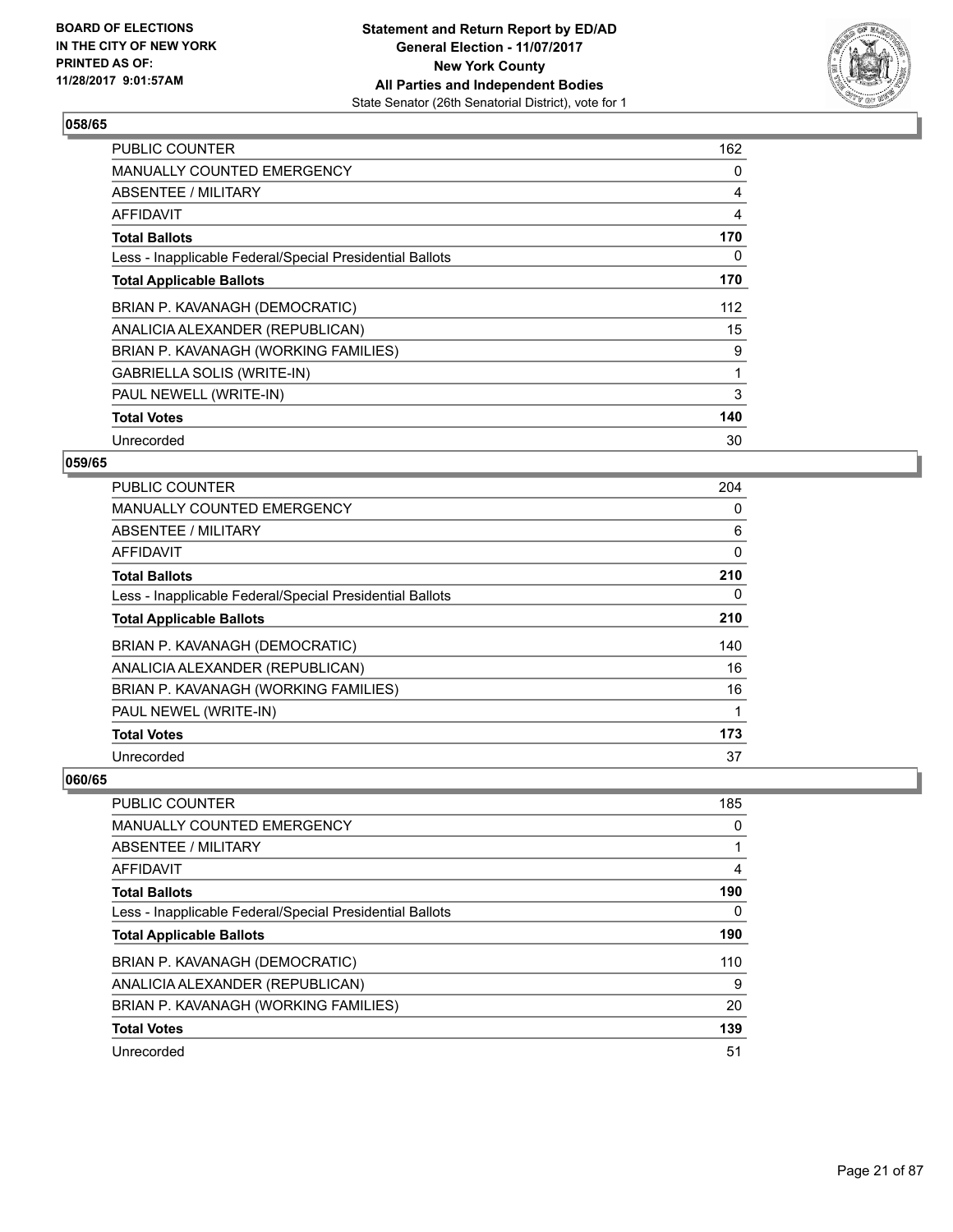

| <b>PUBLIC COUNTER</b>                                    | 178 |
|----------------------------------------------------------|-----|
| MANUALLY COUNTED EMERGENCY                               | 0   |
| ABSENTEE / MILITARY                                      | 6   |
| AFFIDAVIT                                                | 0   |
| <b>Total Ballots</b>                                     | 184 |
| Less - Inapplicable Federal/Special Presidential Ballots | 0   |
| <b>Total Applicable Ballots</b>                          | 184 |
| BRIAN P. KAVANAGH (DEMOCRATIC)                           | 113 |
| ANALICIA ALEXANDER (REPUBLICAN)                          | 12  |
| BRIAN P. KAVANAGH (WORKING FAMILIES)                     | 13  |
| <b>Total Votes</b>                                       | 138 |
| Unrecorded                                               | 46  |

#### **062/65**

| <b>PUBLIC COUNTER</b>                                    | 171 |
|----------------------------------------------------------|-----|
| <b>MANUALLY COUNTED EMERGENCY</b>                        | 0   |
| ABSENTEE / MILITARY                                      | 3   |
| AFFIDAVIT                                                | 1   |
| <b>Total Ballots</b>                                     | 175 |
| Less - Inapplicable Federal/Special Presidential Ballots | 0   |
| <b>Total Applicable Ballots</b>                          | 175 |
| BRIAN P. KAVANAGH (DEMOCRATIC)                           | 101 |
| ANALICIA ALEXANDER (REPUBLICAN)                          | 14  |
| BRIAN P. KAVANAGH (WORKING FAMILIES)                     | 11  |
| MAX APPLEBAUM (WRITE-IN)                                 | 1   |
| <b>Total Votes</b>                                       | 127 |
| Unrecorded                                               | 48  |

| PUBLIC COUNTER                                           | 191 |
|----------------------------------------------------------|-----|
| <b>MANUALLY COUNTED EMERGENCY</b>                        | 0   |
| ABSENTEE / MILITARY                                      | 6   |
| AFFIDAVIT                                                | 3   |
| <b>Total Ballots</b>                                     | 200 |
| Less - Inapplicable Federal/Special Presidential Ballots | 0   |
| <b>Total Applicable Ballots</b>                          | 200 |
| BRIAN P. KAVANAGH (DEMOCRATIC)                           | 117 |
| ANALICIA ALEXANDER (REPUBLICAN)                          | 28  |
| BRIAN P. KAVANAGH (WORKING FAMILIES)                     | 9   |
| <b>Total Votes</b>                                       | 154 |
| Unrecorded                                               | 46  |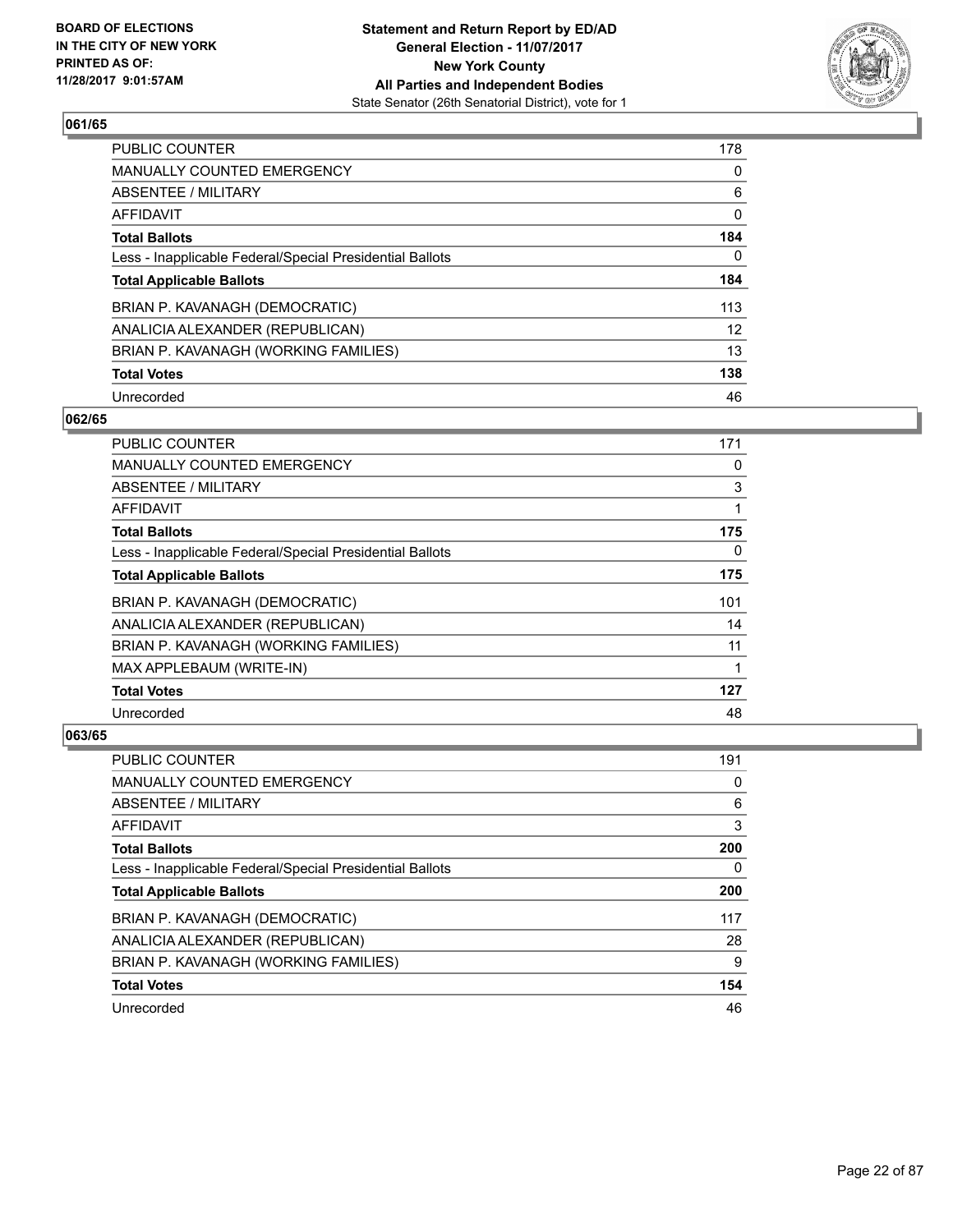

| <b>PUBLIC COUNTER</b>                                    | 196 |
|----------------------------------------------------------|-----|
| MANUALLY COUNTED EMERGENCY                               | 0   |
| ABSENTEE / MILITARY                                      | 4   |
| AFFIDAVIT                                                | 3   |
| <b>Total Ballots</b>                                     | 203 |
| Less - Inapplicable Federal/Special Presidential Ballots | 0   |
| <b>Total Applicable Ballots</b>                          | 203 |
| BRIAN P. KAVANAGH (DEMOCRATIC)                           | 108 |
| ANALICIA ALEXANDER (REPUBLICAN)                          | 27  |
| BRIAN P. KAVANAGH (WORKING FAMILIES)                     | 10  |
| <b>Total Votes</b>                                       | 145 |
| Unrecorded                                               | 58  |

#### **065/65**

| <b>PUBLIC COUNTER</b>                                    | 98 |
|----------------------------------------------------------|----|
| <b>MANUALLY COUNTED EMERGENCY</b>                        | 0  |
| ABSENTEE / MILITARY                                      | 0  |
| AFFIDAVIT                                                |    |
| <b>Total Ballots</b>                                     | 99 |
| Less - Inapplicable Federal/Special Presidential Ballots | 0  |
| <b>Total Applicable Ballots</b>                          | 99 |
| BRIAN P. KAVANAGH (DEMOCRATIC)                           | 53 |
| ANALICIA ALEXANDER (REPUBLICAN)                          | 15 |
| BRIAN P. KAVANAGH (WORKING FAMILIES)                     | 9  |
| UNATTRIBUTABLE WRITE-IN (WRITE-IN)                       |    |
| <b>Total Votes</b>                                       | 78 |
| Unrecorded                                               | 21 |

| <b>PUBLIC COUNTER</b>                                    | 112 |
|----------------------------------------------------------|-----|
| <b>MANUALLY COUNTED EMERGENCY</b>                        | 0   |
| ABSENTEE / MILITARY                                      | 6   |
| AFFIDAVIT                                                | 0   |
| <b>Total Ballots</b>                                     | 118 |
| Less - Inapplicable Federal/Special Presidential Ballots | 0   |
|                                                          |     |
| <b>Total Applicable Ballots</b>                          | 118 |
| BRIAN P. KAVANAGH (DEMOCRATIC)                           | 67  |
| ANALICIA ALEXANDER (REPUBLICAN)                          | 20  |
| BRIAN P. KAVANAGH (WORKING FAMILIES)                     | 15  |
| <b>Total Votes</b>                                       | 102 |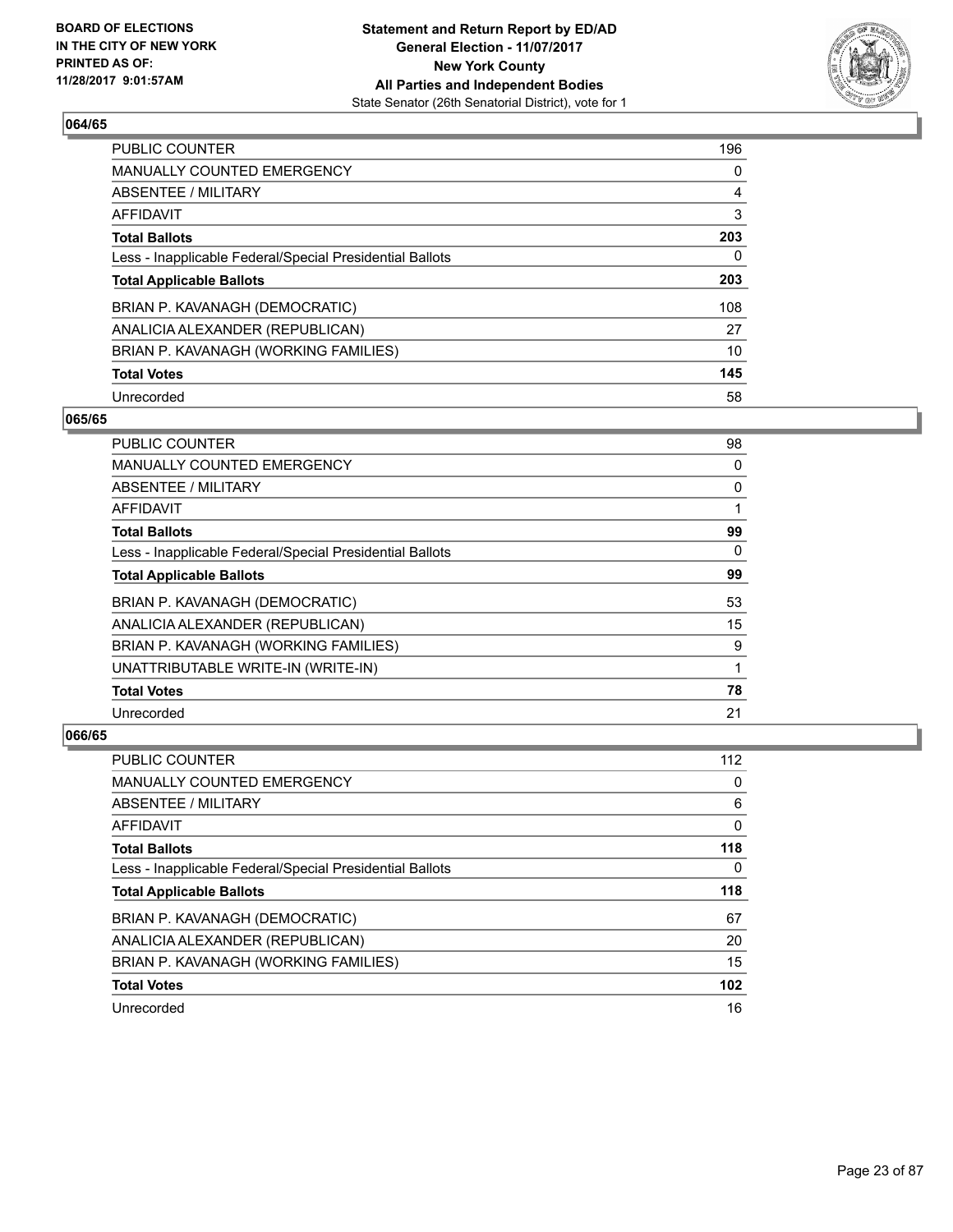

| PUBLIC COUNTER                                           | 49 |
|----------------------------------------------------------|----|
| <b>MANUALLY COUNTED EMERGENCY</b>                        | 0  |
| ABSENTEE / MILITARY                                      | 2  |
| <b>AFFIDAVIT</b>                                         |    |
| <b>Total Ballots</b>                                     | 52 |
| Less - Inapplicable Federal/Special Presidential Ballots | 0  |
| <b>Total Applicable Ballots</b>                          | 52 |
| BRIAN P. KAVANAGH (DEMOCRATIC)                           | 37 |
| ANALICIA ALEXANDER (REPUBLICAN)                          |    |
| BRIAN P. KAVANAGH (WORKING FAMILIES)                     | 8  |
| PAUL NEWELL (WRITE-IN)                                   | 2  |
| <b>Total Votes</b>                                       | 48 |
| Unrecorded                                               | 4  |

# **068/65**

| PUBLIC COUNTER                                           | 292 |
|----------------------------------------------------------|-----|
| <b>MANUALLY COUNTED EMERGENCY</b>                        | 0   |
| ABSENTEE / MILITARY                                      | 5   |
| AFFIDAVIT                                                | 4   |
| <b>Total Ballots</b>                                     | 301 |
| Less - Inapplicable Federal/Special Presidential Ballots | 0   |
| <b>Total Applicable Ballots</b>                          | 301 |
| BRIAN P. KAVANAGH (DEMOCRATIC)                           | 175 |
| ANALICIA ALEXANDER (REPUBLICAN)                          | 38  |
| BRIAN P. KAVANAGH (WORKING FAMILIES)                     | 15  |
| BENJAMIN WHITE (WRITE-IN)                                | 1   |
| PAUL NEWED (WRITE-IN)                                    | 1   |
| <b>Total Votes</b>                                       | 230 |
| Unrecorded                                               | 71  |

| PUBLIC COUNTER                                           | 142 |
|----------------------------------------------------------|-----|
| MANUALLY COUNTED EMERGENCY                               | 0   |
| ABSENTEE / MILITARY                                      | 3   |
| AFFIDAVIT                                                | 1   |
| <b>Total Ballots</b>                                     | 146 |
| Less - Inapplicable Federal/Special Presidential Ballots | 0   |
| <b>Total Applicable Ballots</b>                          | 146 |
| BRIAN P. KAVANAGH (DEMOCRATIC)                           | 97  |
| ANALICIA ALEXANDER (REPUBLICAN)                          | 18  |
| BRIAN P. KAVANAGH (WORKING FAMILIES)                     | 9   |
| HARVEY MILK (WRITE-IN)                                   | 1   |
| <b>Total Votes</b>                                       | 125 |
| Unrecorded                                               | 21  |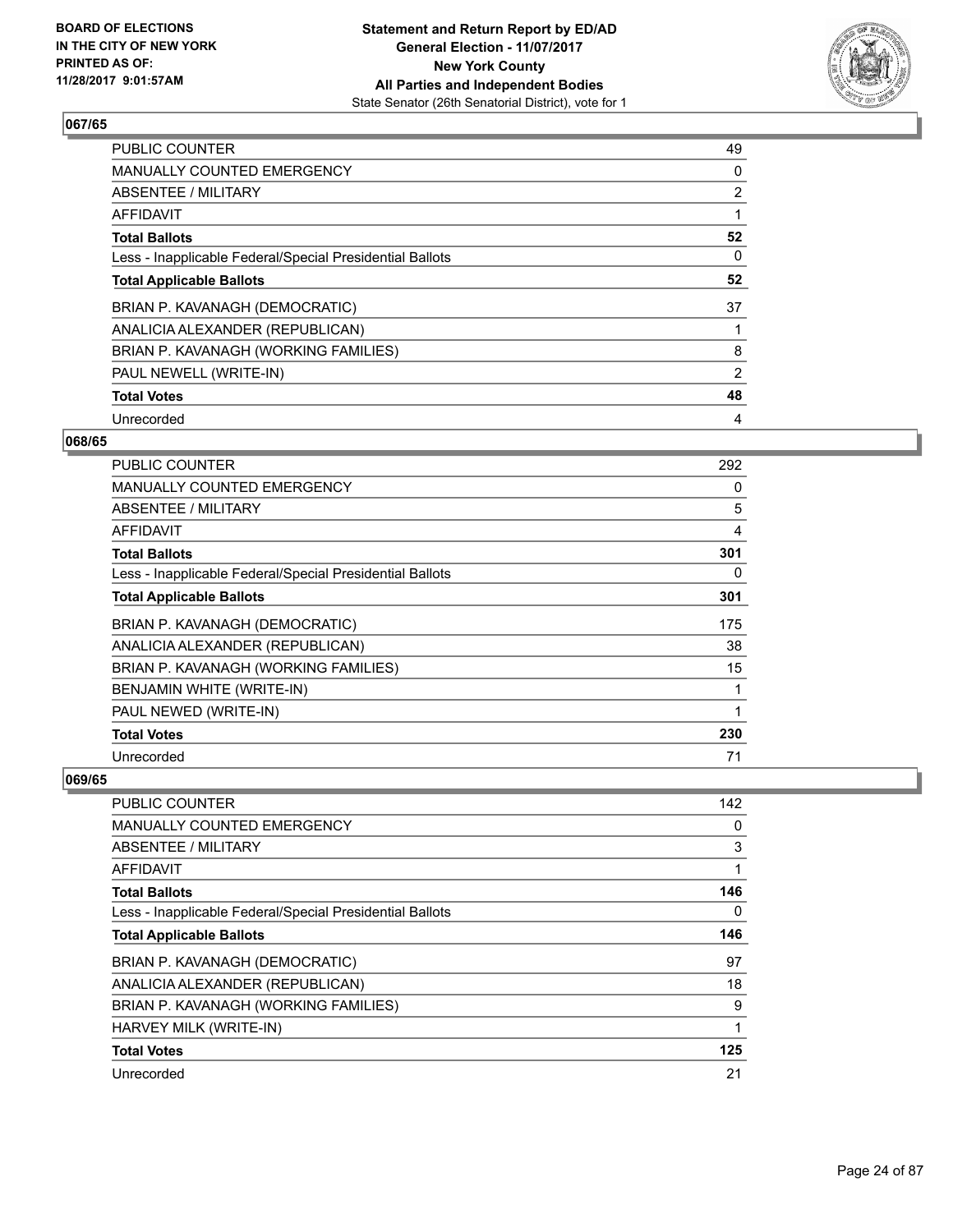

| <b>PUBLIC COUNTER</b>                                    | 32             |
|----------------------------------------------------------|----------------|
| MANUALLY COUNTED EMERGENCY                               | 0              |
| ABSENTEE / MILITARY                                      |                |
| AFFIDAVIT                                                | 0              |
| <b>Total Ballots</b>                                     | 33             |
| Less - Inapplicable Federal/Special Presidential Ballots | 0              |
| <b>Total Applicable Ballots</b>                          | 33             |
| BRIAN P. KAVANAGH (DEMOCRATIC)                           | 26             |
| ANALICIA ALEXANDER (REPUBLICAN)                          | $\overline{2}$ |
| BRIAN P. KAVANAGH (WORKING FAMILIES)                     | 2              |
| <b>Total Votes</b>                                       | 30             |
| Unrecorded                                               | 3              |

#### **071/65**

| <b>PUBLIC COUNTER</b>                                    | 216 |
|----------------------------------------------------------|-----|
| <b>MANUALLY COUNTED EMERGENCY</b>                        | 0   |
| ABSENTEE / MILITARY                                      | 1   |
| <b>AFFIDAVIT</b>                                         | 0   |
| <b>Total Ballots</b>                                     | 217 |
| Less - Inapplicable Federal/Special Presidential Ballots | 0   |
| <b>Total Applicable Ballots</b>                          | 217 |
| BRIAN P. KAVANAGH (DEMOCRATIC)                           | 110 |
| ANALICIA ALEXANDER (REPUBLICAN)                          | 28  |
| BRIAN P. KAVANAGH (WORKING FAMILIES)                     | 19  |
| PAUL NEWELL (WRITE-IN)                                   | 2   |
| <b>Total Votes</b>                                       | 159 |
| Unrecorded                                               | 58  |

| PUBLIC COUNTER                                           | 154 |
|----------------------------------------------------------|-----|
| <b>MANUALLY COUNTED EMERGENCY</b>                        | 0   |
| ABSENTEE / MILITARY                                      | 5   |
| AFFIDAVIT                                                |     |
| <b>Total Ballots</b>                                     | 160 |
| Less - Inapplicable Federal/Special Presidential Ballots | 0   |
|                                                          |     |
| <b>Total Applicable Ballots</b>                          | 160 |
| BRIAN P. KAVANAGH (DEMOCRATIC)                           | 98  |
| ANALICIA ALEXANDER (REPUBLICAN)                          | 26  |
| BRIAN P. KAVANAGH (WORKING FAMILIES)                     | 11  |
| <b>Total Votes</b>                                       | 135 |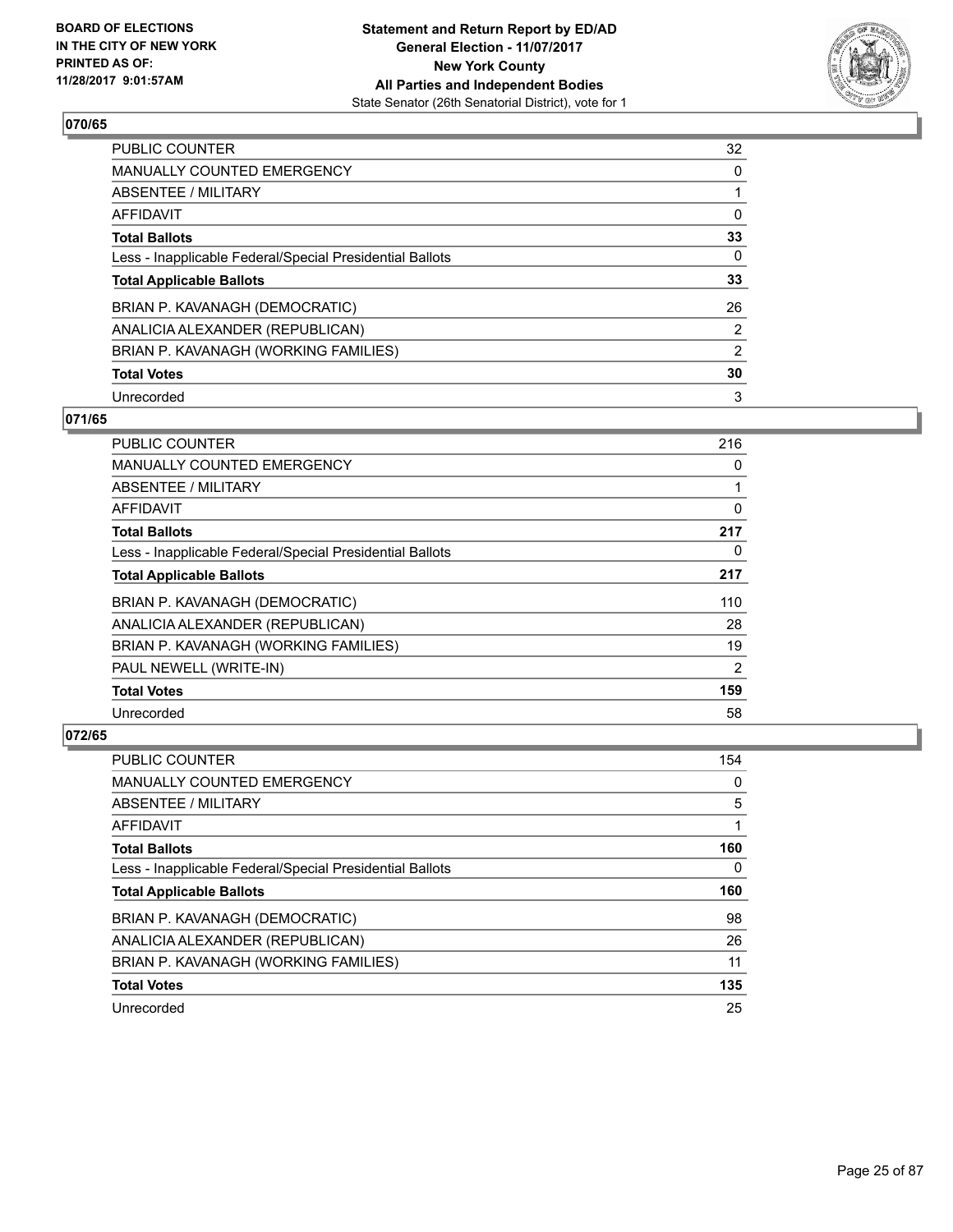

| <b>PUBLIC COUNTER</b>                                    | 146 |
|----------------------------------------------------------|-----|
| <b>MANUALLY COUNTED EMERGENCY</b>                        | 0   |
| ABSENTEE / MILITARY                                      | 8   |
| AFFIDAVIT                                                |     |
| <b>Total Ballots</b>                                     | 155 |
| Less - Inapplicable Federal/Special Presidential Ballots | 0   |
| <b>Total Applicable Ballots</b>                          | 155 |
| BRIAN P. KAVANAGH (DEMOCRATIC)                           | 83  |
| ANALICIA ALEXANDER (REPUBLICAN)                          | 14  |
| BRIAN P. KAVANAGH (WORKING FAMILIES)                     | 19  |
| <b>JULIO SURIEL (WRITE-IN)</b>                           |     |
| <b>Total Votes</b>                                       | 117 |
| Unrecorded                                               | 38  |

# **074/65**

| PUBLIC COUNTER                                           | 256            |
|----------------------------------------------------------|----------------|
| <b>MANUALLY COUNTED EMERGENCY</b>                        | 0              |
| <b>ABSENTEE / MILITARY</b>                               | $\mathbf{1}$   |
| AFFIDAVIT                                                | 5              |
| <b>Total Ballots</b>                                     | 262            |
| Less - Inapplicable Federal/Special Presidential Ballots | 0              |
| <b>Total Applicable Ballots</b>                          | 262            |
| BRIAN P. KAVANAGH (DEMOCRATIC)                           | 137            |
| ANALICIA ALEXANDER (REPUBLICAN)                          | 28             |
| BRIAN P. KAVANAGH (WORKING FAMILIES)                     | 18             |
| PAUL NEWELL (WRITE-IN)                                   | $\overline{2}$ |
| UNATTRIBUTABLE WRITE-IN (WRITE-IN)                       | 1              |
| WILBUR KUNG (WRITE-IN)                                   | 1              |
| <b>Total Votes</b>                                       | 187            |
| Unrecorded                                               | 75             |

| <b>PUBLIC COUNTER</b>                                    | 165            |
|----------------------------------------------------------|----------------|
| MANUALLY COUNTED EMERGENCY                               | 0              |
| ABSENTEE / MILITARY                                      | $\overline{2}$ |
| AFFIDAVIT                                                | 3              |
| <b>Total Ballots</b>                                     | 170            |
| Less - Inapplicable Federal/Special Presidential Ballots | 0              |
| <b>Total Applicable Ballots</b>                          | 170            |
| BRIAN P. KAVANAGH (DEMOCRATIC)                           | 119            |
| ANALICIA ALEXANDER (REPUBLICAN)                          | 8              |
| BRIAN P. KAVANAGH (WORKING FAMILIES)                     | 12             |
| <b>Total Votes</b>                                       | 139            |
| Unrecorded                                               | 31             |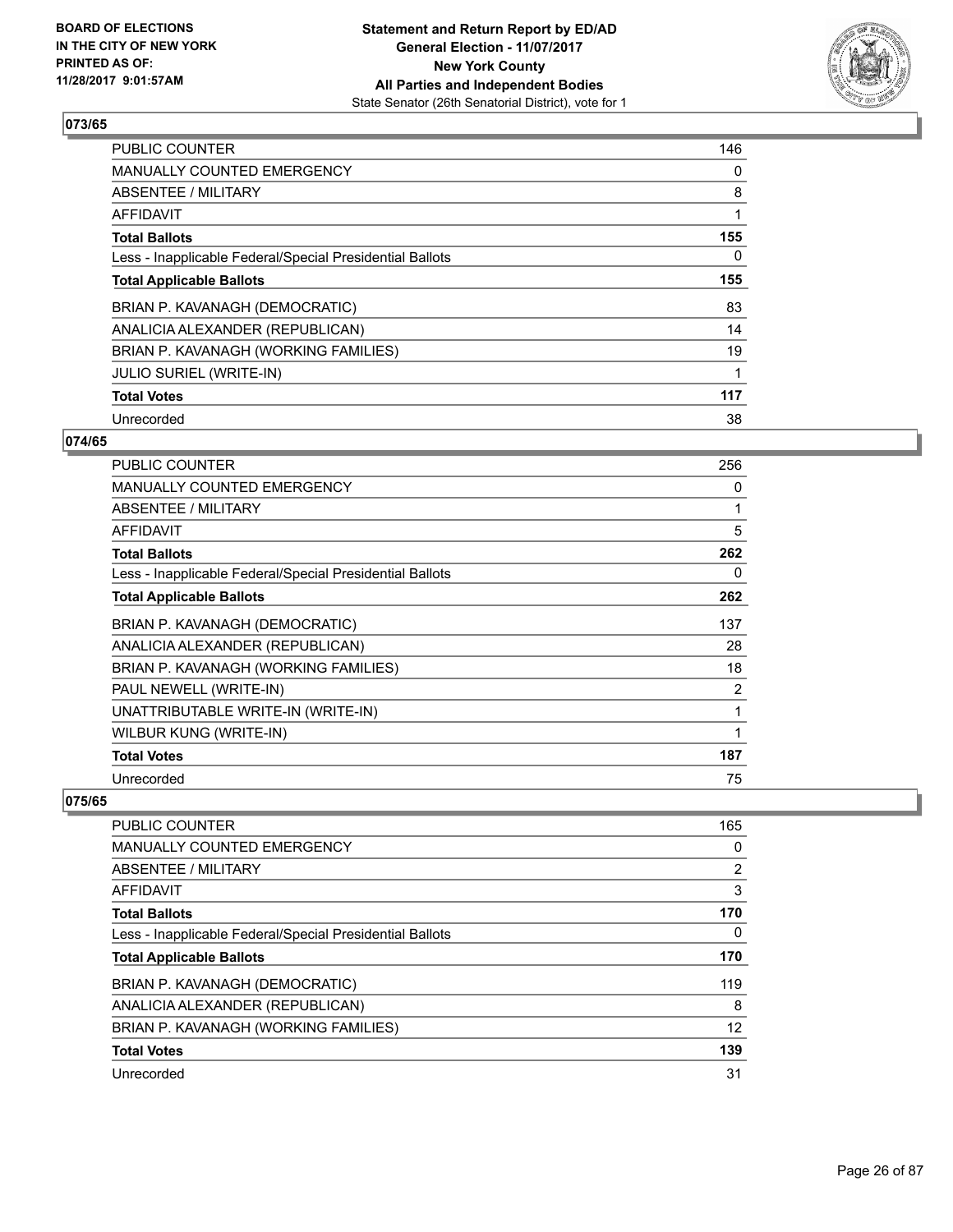

| PUBLIC COUNTER                                           | 211 |
|----------------------------------------------------------|-----|
| <b>MANUALLY COUNTED EMERGENCY</b>                        | 0   |
| ABSENTEE / MILITARY                                      | 4   |
| AFFIDAVIT                                                | 5   |
| <b>Total Ballots</b>                                     | 220 |
| Less - Inapplicable Federal/Special Presidential Ballots | 0   |
| <b>Total Applicable Ballots</b>                          | 220 |
| BRIAN P. KAVANAGH (DEMOCRATIC)                           | 146 |
| ANALICIA ALEXANDER (REPUBLICAN)                          | 17  |
| BRIAN P. KAVANAGH (WORKING FAMILIES)                     | 24  |
| CLAYTON PATTERSON (WRITE-IN)                             | 1   |
| <b>Total Votes</b>                                       | 188 |
| Unrecorded                                               | 32  |

# **077/65**

| <b>PUBLIC COUNTER</b>                                    | 257 |
|----------------------------------------------------------|-----|
| <b>MANUALLY COUNTED EMERGENCY</b>                        | 0   |
| ABSENTEE / MILITARY                                      | 3   |
| <b>AFFIDAVIT</b>                                         | 4   |
| <b>Total Ballots</b>                                     | 264 |
| Less - Inapplicable Federal/Special Presidential Ballots | 0   |
| <b>Total Applicable Ballots</b>                          | 264 |
| BRIAN P. KAVANAGH (DEMOCRATIC)                           | 151 |
| ANALICIA ALEXANDER (REPUBLICAN)                          | 25  |
| BRIAN P. KAVANAGH (WORKING FAMILIES)                     | 32  |
| <b>Total Votes</b>                                       | 208 |
| Unrecorded                                               | 56  |

| <b>PUBLIC COUNTER</b>                                    | 159 |
|----------------------------------------------------------|-----|
| <b>MANUALLY COUNTED EMERGENCY</b>                        | 0   |
| ABSENTEE / MILITARY                                      | 2   |
| AFFIDAVIT                                                | 0   |
| <b>Total Ballots</b>                                     | 161 |
| Less - Inapplicable Federal/Special Presidential Ballots | 0   |
| <b>Total Applicable Ballots</b>                          | 161 |
| BRIAN P. KAVANAGH (DEMOCRATIC)                           | 112 |
| ANALICIA ALEXANDER (REPUBLICAN)                          | 9   |
| BRIAN P. KAVANAGH (WORKING FAMILIES)                     | 25  |
| <b>Total Votes</b>                                       | 146 |
| Unrecorded                                               | 15  |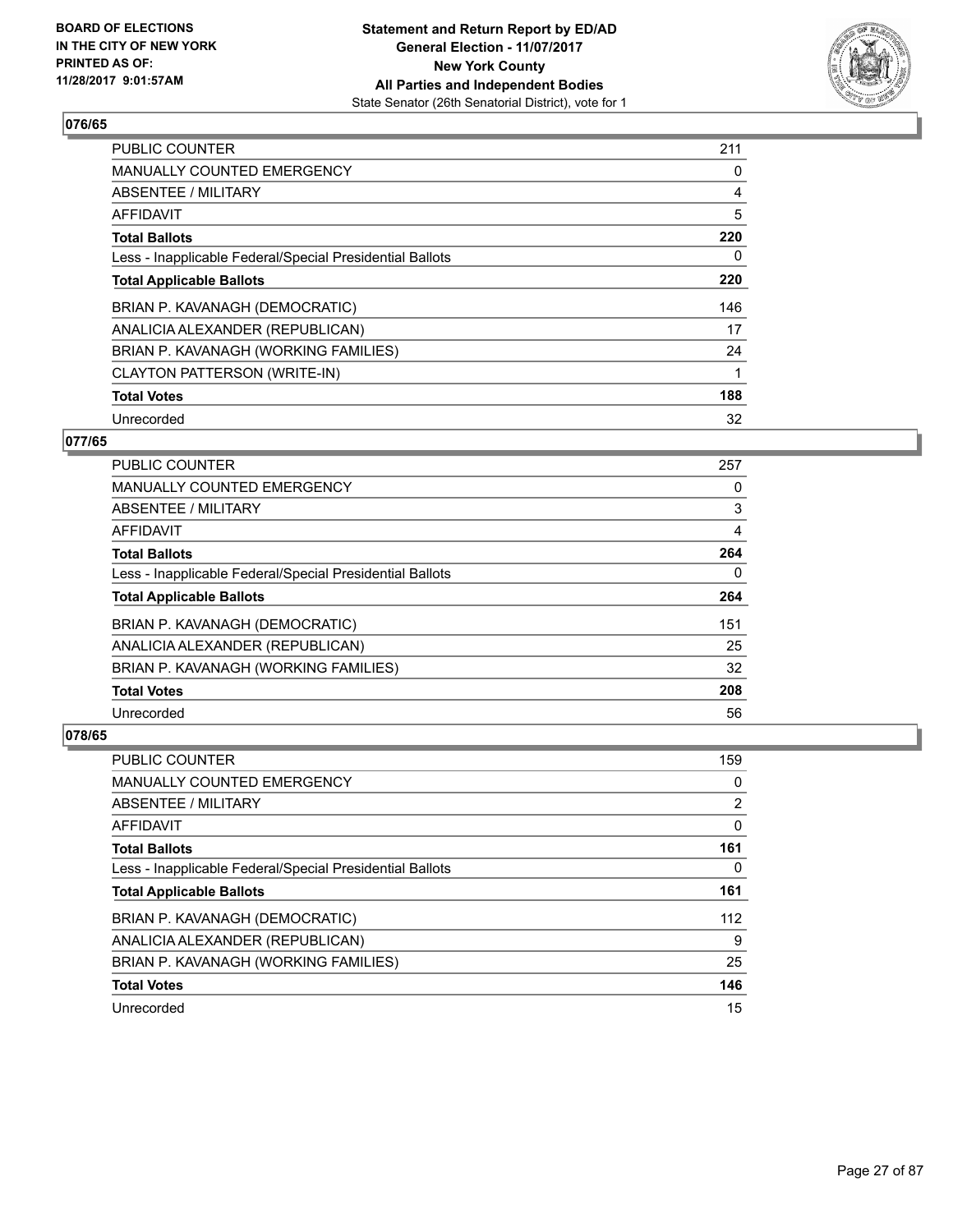

| <b>PUBLIC COUNTER</b>                                    | 186 |
|----------------------------------------------------------|-----|
| <b>MANUALLY COUNTED EMERGENCY</b>                        | 0   |
| ABSENTEE / MILITARY                                      | 4   |
| <b>AFFIDAVIT</b>                                         |     |
| <b>Total Ballots</b>                                     | 191 |
| Less - Inapplicable Federal/Special Presidential Ballots | 0   |
| <b>Total Applicable Ballots</b>                          | 191 |
| BRIAN P. KAVANAGH (DEMOCRATIC)                           | 118 |
| ANALICIA ALEXANDER (REPUBLICAN)                          | 20  |
| BRIAN P. KAVANAGH (WORKING FAMILIES)                     | 20  |
| UNATTRIBUTABLE WRITE-IN (WRITE-IN)                       |     |
| <b>Total Votes</b>                                       | 159 |
| Unrecorded                                               | 32  |

# **081/65**

| <b>PUBLIC COUNTER</b>                                    | 176      |
|----------------------------------------------------------|----------|
| <b>MANUALLY COUNTED EMERGENCY</b>                        | 0        |
| <b>ABSENTEE / MILITARY</b>                               | 5        |
| AFFIDAVIT                                                | 4        |
| <b>Total Ballots</b>                                     | 185      |
| Less - Inapplicable Federal/Special Presidential Ballots | $\Omega$ |
| <b>Total Applicable Ballots</b>                          | 185      |
| BRIAN P. KAVANAGH (DEMOCRATIC)                           | 110      |
| ANALICIA ALEXANDER (REPUBLICAN)                          | 18       |
| BRIAN P. KAVANAGH (WORKING FAMILIES)                     | 20       |
| PAUL NEWALL (WRITE-IN)                                   |          |
| <b>Total Votes</b>                                       | 149      |
| Unrecorded                                               | 36       |
| 082/65 COMBINED into: 017/65                             |          |

| <b>PUBLIC COUNTER</b>                                    | 171 |
|----------------------------------------------------------|-----|
| <b>MANUALLY COUNTED EMERGENCY</b>                        | 0   |
| ABSENTEE / MILITARY                                      | 3   |
| <b>AFFIDAVIT</b>                                         | 4   |
| <b>Total Ballots</b>                                     | 178 |
| Less - Inapplicable Federal/Special Presidential Ballots | 0   |
| <b>Total Applicable Ballots</b>                          | 178 |
| BRIAN P. KAVANAGH (DEMOCRATIC)                           | 102 |
| ANALICIA ALEXANDER (REPUBLICAN)                          | 23  |
| BRIAN P. KAVANAGH (WORKING FAMILIES)                     | 7   |
| <b>BRUCE FRENCH (WRITE-IN)</b>                           | 1   |
| SANTOS LOPEZ (WRITE-IN)                                  | 1   |
| UNATTRIBUTABLE WRITE-IN (WRITE-IN)                       | 2   |
| <b>Total Votes</b>                                       | 136 |
| Unrecorded                                               | 42  |
| 084/65 COMBINED into: 017/65                             |     |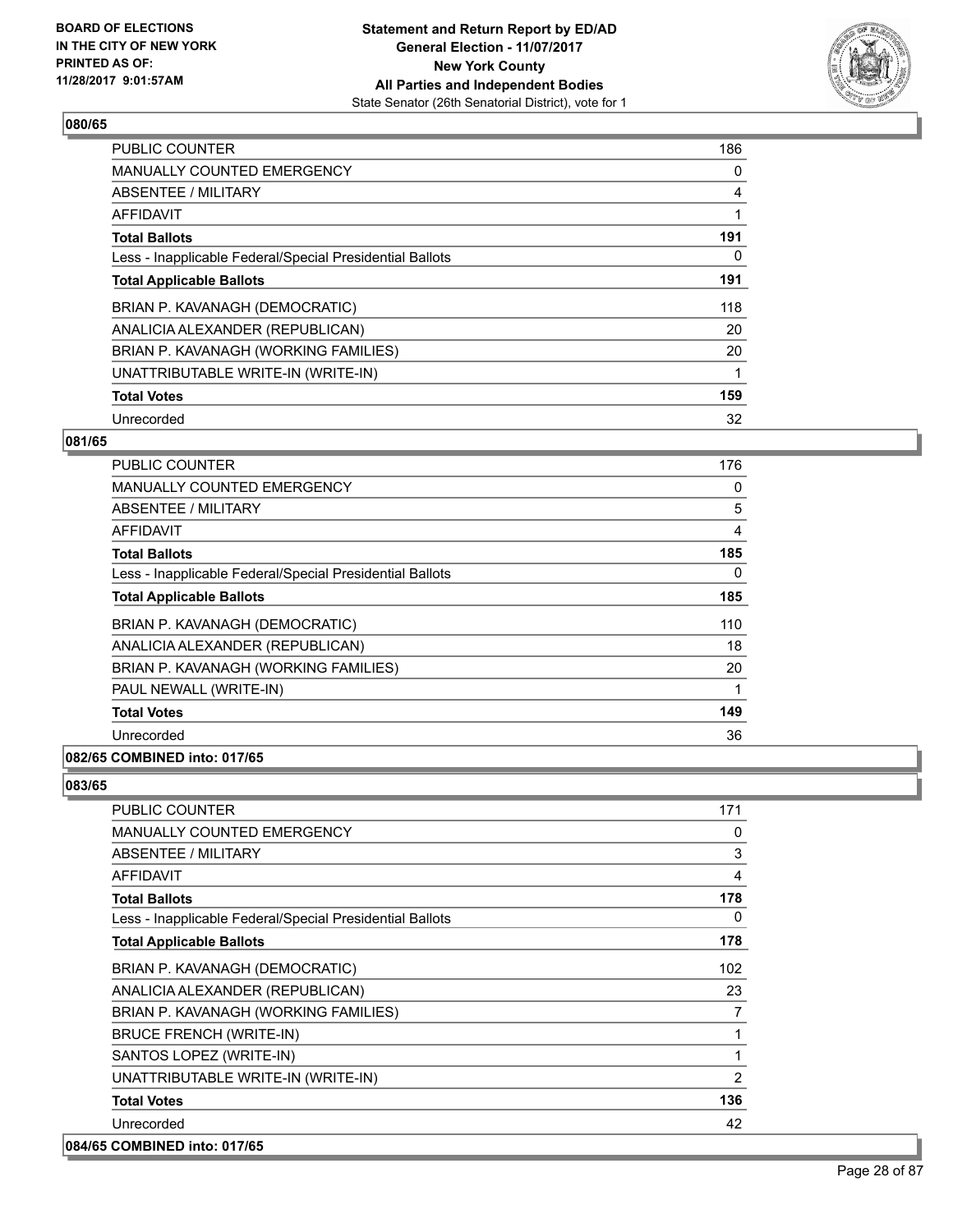

| <b>PUBLIC COUNTER</b>                                    | 181 |
|----------------------------------------------------------|-----|
| <b>MANUALLY COUNTED EMERGENCY</b>                        | 0   |
| ABSENTEE / MILITARY                                      | 2   |
| AFFIDAVIT                                                | 2   |
| <b>Total Ballots</b>                                     | 185 |
| Less - Inapplicable Federal/Special Presidential Ballots | 0   |
| <b>Total Applicable Ballots</b>                          | 185 |
| BRIAN P. KAVANAGH (DEMOCRATIC)                           | 130 |
| ANALICIA ALEXANDER (REPUBLICAN)                          | 37  |
| BRIAN P. KAVANAGH (WORKING FAMILIES)                     | 7   |
| <b>Total Votes</b>                                       | 174 |
| Unrecorded                                               | 11  |

#### **086/65**

| <b>PUBLIC COUNTER</b>                                    | 90             |
|----------------------------------------------------------|----------------|
| <b>MANUALLY COUNTED EMERGENCY</b>                        | 0              |
| ABSENTEE / MILITARY                                      | $\overline{2}$ |
| <b>AFFIDAVIT</b>                                         | 4              |
| <b>Total Ballots</b>                                     | 96             |
| Less - Inapplicable Federal/Special Presidential Ballots | $\Omega$       |
| <b>Total Applicable Ballots</b>                          | 96             |
| BRIAN P. KAVANAGH (DEMOCRATIC)                           | 65             |
| ANALICIA ALEXANDER (REPUBLICAN)                          | 18             |
| BRIAN P. KAVANAGH (WORKING FAMILIES)                     | 10             |
| <b>Total Votes</b>                                       | 93             |
| Unrecorded                                               | 3              |

| <b>PUBLIC COUNTER</b>                                    | 137 |
|----------------------------------------------------------|-----|
| <b>MANUALLY COUNTED EMERGENCY</b>                        | 0   |
| ABSENTEE / MILITARY                                      | 5   |
| AFFIDAVIT                                                | 3   |
| <b>Total Ballots</b>                                     | 145 |
| Less - Inapplicable Federal/Special Presidential Ballots | 0   |
| <b>Total Applicable Ballots</b>                          | 145 |
| BRIAN P. KAVANAGH (DEMOCRATIC)                           | 105 |
| ANALICIA ALEXANDER (REPUBLICAN)                          | 25  |
| BRIAN P. KAVANAGH (WORKING FAMILIES)                     | 3   |
| <b>Total Votes</b>                                       | 133 |
| Unrecorded                                               | 12  |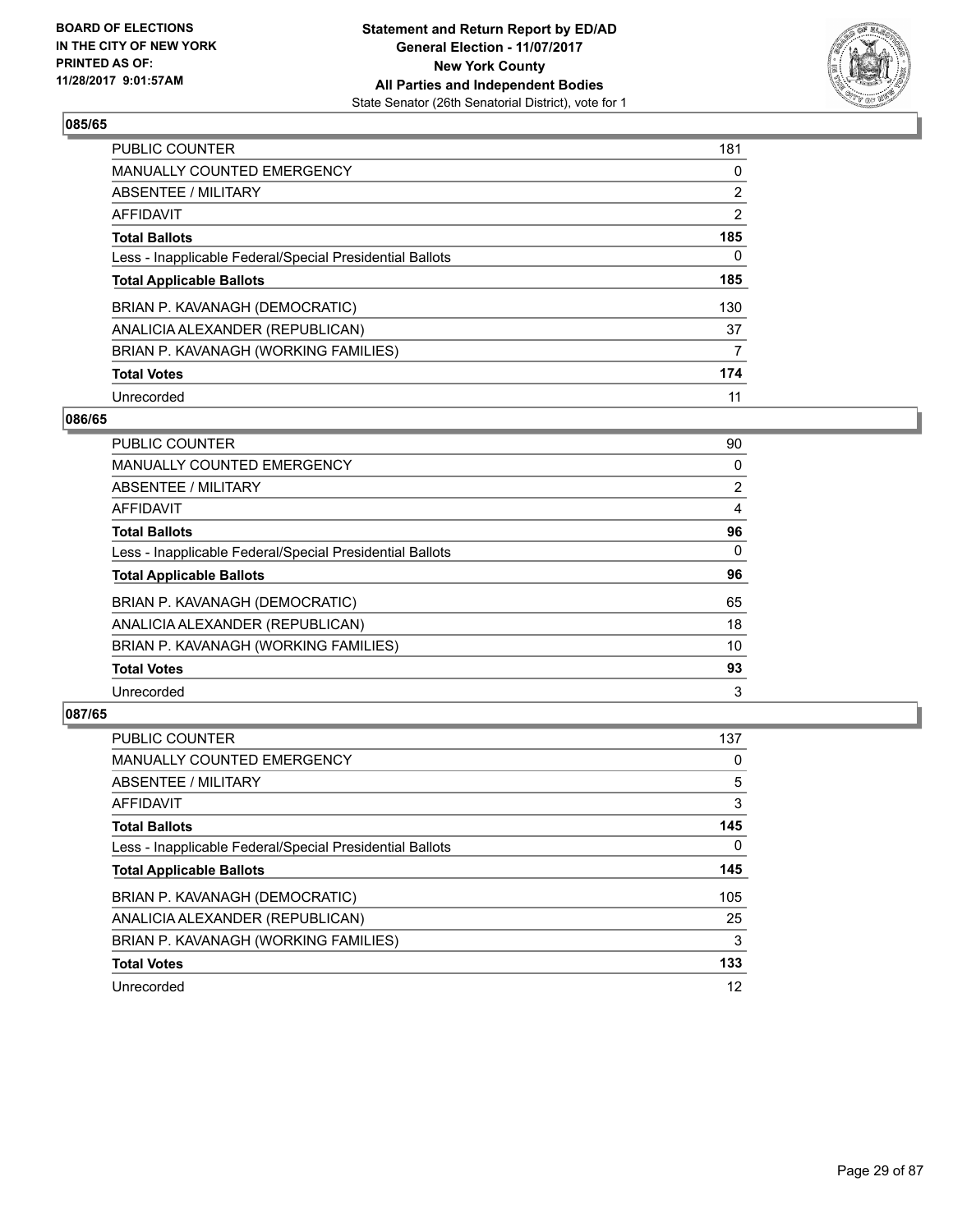

| <b>PUBLIC COUNTER</b>                                    | 219 |
|----------------------------------------------------------|-----|
| <b>MANUALLY COUNTED EMERGENCY</b>                        | 0   |
| ABSENTEE / MILITARY                                      | 5   |
| <b>AFFIDAVIT</b>                                         | 3   |
| <b>Total Ballots</b>                                     | 227 |
| Less - Inapplicable Federal/Special Presidential Ballots | 0   |
| <b>Total Applicable Ballots</b>                          | 227 |
| BRIAN P. KAVANAGH (DEMOCRATIC)                           | 157 |
| ANALICIA ALEXANDER (REPUBLICAN)                          | 29  |
| BRIAN P. KAVANAGH (WORKING FAMILIES)                     | 22  |
| PAUL NEWELL (WRITE-IN)                                   |     |
| SHELDON SILVER (WRITE-IN)                                |     |
| UNATTRIBUTABLE WRITE-IN (WRITE-IN)                       | 1   |
| <b>Total Votes</b>                                       | 211 |
| Unrecorded                                               | 16  |

# **089/65**

| <b>PUBLIC COUNTER</b>                                    | 109            |
|----------------------------------------------------------|----------------|
| <b>MANUALLY COUNTED EMERGENCY</b>                        | 0              |
| <b>ABSENTEE / MILITARY</b>                               | 4              |
| <b>AFFIDAVIT</b>                                         | $\overline{2}$ |
| <b>Total Ballots</b>                                     | 115            |
| Less - Inapplicable Federal/Special Presidential Ballots | 0              |
| <b>Total Applicable Ballots</b>                          | 115            |
| BRIAN P. KAVANAGH (DEMOCRATIC)                           | 78             |
| ANALICIA ALEXANDER (REPUBLICAN)                          | 28             |
| BRIAN P. KAVANAGH (WORKING FAMILIES)                     | 3              |
| <b>Total Votes</b>                                       | 109            |
|                                                          |                |

| <b>PUBLIC COUNTER</b>                                    | 172            |
|----------------------------------------------------------|----------------|
| MANUALLY COUNTED EMERGENCY                               | 0              |
| ABSENTEE / MILITARY                                      | 4              |
| <b>AFFIDAVIT</b>                                         | 2              |
| <b>Total Ballots</b>                                     | 178            |
| Less - Inapplicable Federal/Special Presidential Ballots | 0              |
| <b>Total Applicable Ballots</b>                          | 178            |
| BRIAN P. KAVANAGH (DEMOCRATIC)                           | 106            |
| ANALICIA ALEXANDER (REPUBLICAN)                          | 40             |
| BRIAN P. KAVANAGH (WORKING FAMILIES)                     | 9              |
| <b>JUSTINE G. CUCCIA (WRITE-IN)</b>                      | 1              |
| PAUL NEWELL (WRITE-IN)                                   | $\overline{2}$ |
| ROBIN FLAUMENHAFT (WRITE-IN)                             | 1              |
| UNATTRIBUTABLE WRITE-IN (WRITE-IN)                       | 1              |
| <b>Total Votes</b>                                       | 160            |
| Unrecorded                                               | 18             |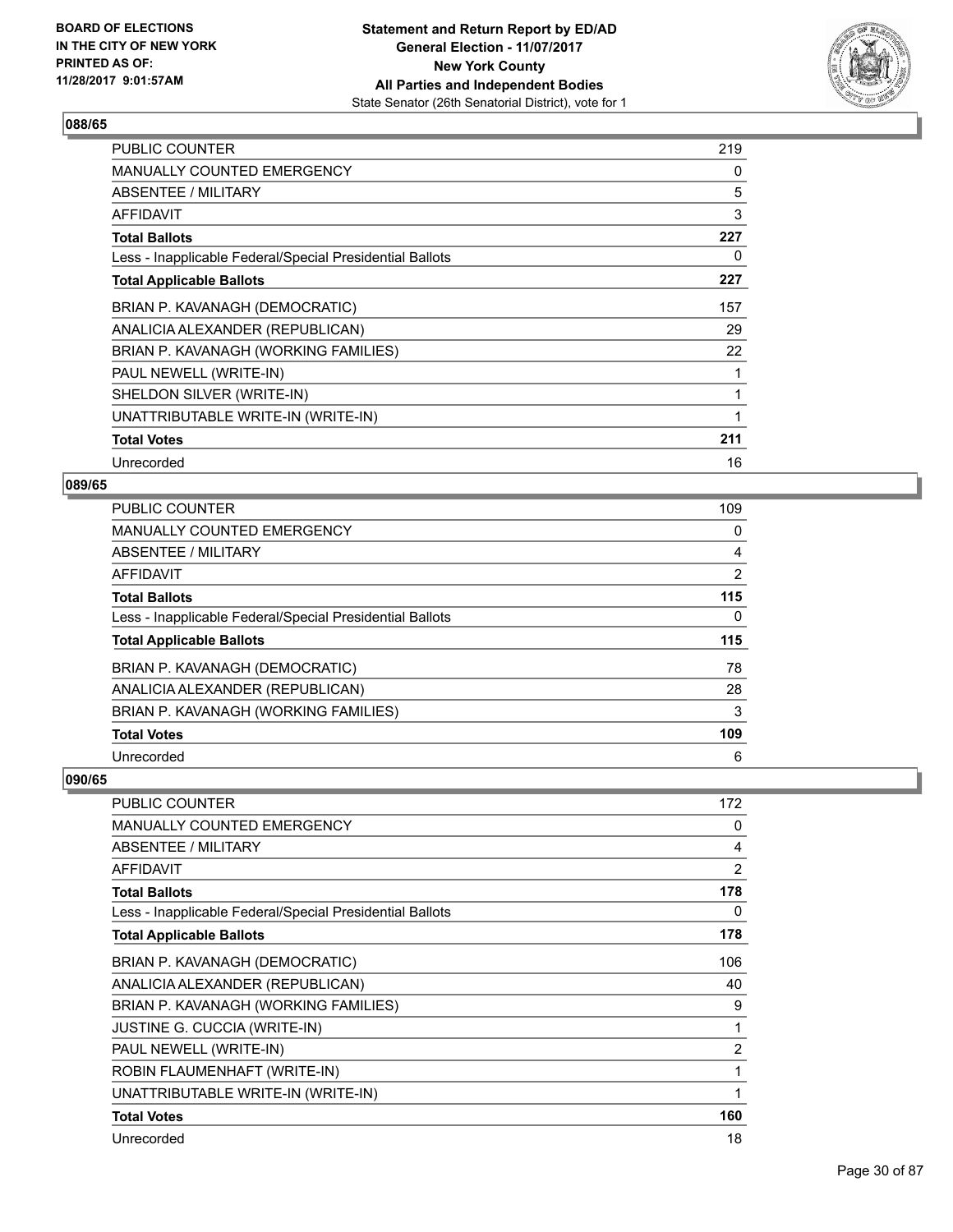

| <b>PUBLIC COUNTER</b>                                    | 113            |
|----------------------------------------------------------|----------------|
| <b>MANUALLY COUNTED EMERGENCY</b>                        | 0              |
| ABSENTEE / MILITARY                                      | 8              |
| AFFIDAVIT                                                | $\overline{2}$ |
| <b>Total Ballots</b>                                     | 123            |
| Less - Inapplicable Federal/Special Presidential Ballots | 0              |
| <b>Total Applicable Ballots</b>                          | 123            |
| BRIAN P. KAVANAGH (DEMOCRATIC)                           | 80             |
| ANALICIA ALEXANDER (REPUBLICAN)                          | 22             |
| BRIAN P. KAVANAGH (WORKING FAMILIES)                     | 9              |
| <b>Total Votes</b>                                       | 111            |
| Unrecorded                                               | 12             |

#### **092/65**

| <b>PUBLIC COUNTER</b>                                    | 93       |
|----------------------------------------------------------|----------|
| <b>MANUALLY COUNTED EMERGENCY</b>                        | 0        |
| ABSENTEE / MILITARY                                      | 4        |
| <b>AFFIDAVIT</b>                                         |          |
| <b>Total Ballots</b>                                     | 98       |
| Less - Inapplicable Federal/Special Presidential Ballots | $\Omega$ |
| <b>Total Applicable Ballots</b>                          | 98       |
| BRIAN P. KAVANAGH (DEMOCRATIC)                           | 62       |
| ANALICIA ALEXANDER (REPUBLICAN)                          | 22       |
| BRIAN P. KAVANAGH (WORKING FAMILIES)                     | 10       |
| <b>Total Votes</b>                                       | 94       |
| Unrecorded                                               | 4        |

#### **093/65**

| <b>PUBLIC COUNTER</b>                                    | 121            |
|----------------------------------------------------------|----------------|
| <b>MANUALLY COUNTED EMERGENCY</b>                        | 0              |
| ABSENTEE / MILITARY                                      | $\overline{2}$ |
| AFFIDAVIT                                                | 3              |
| <b>Total Ballots</b>                                     | 126            |
| Less - Inapplicable Federal/Special Presidential Ballots | 0              |
| <b>Total Applicable Ballots</b>                          | 126            |
| BRIAN P. KAVANAGH (DEMOCRATIC)                           | 87             |
| ANALICIA ALEXANDER (REPUBLICAN)                          | 28             |
| BRIAN P. KAVANAGH (WORKING FAMILIES)                     | 8              |
| <b>Total Votes</b>                                       | 123            |
| Unrecorded                                               | 3              |
|                                                          |                |

**094/65 COMBINED into: 017/65**

**095/65 COMBINED into: 017/65**

**096/65 COMBINED into: 017/65**

**097/65 COMBINED into: 017/65**

**098/65 COMBINED into: 070/65**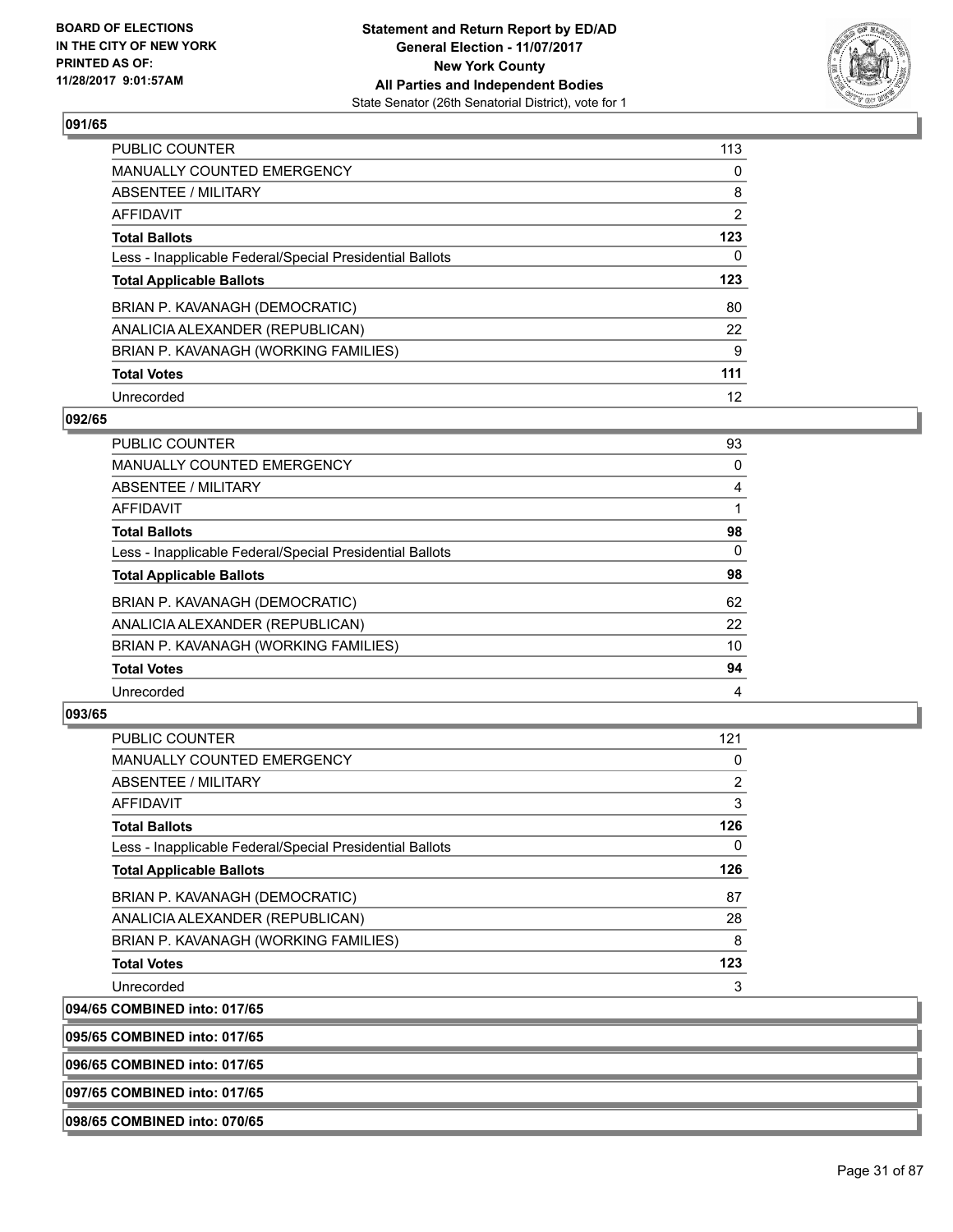

| <b>PUBLIC COUNTER</b>                                    | 98               |
|----------------------------------------------------------|------------------|
| <b>MANUALLY COUNTED EMERGENCY</b>                        | 0                |
| ABSENTEE / MILITARY                                      |                  |
| AFFIDAVIT                                                | 3                |
| <b>Total Ballots</b>                                     | 102              |
| Less - Inapplicable Federal/Special Presidential Ballots | 0                |
|                                                          |                  |
| <b>Total Applicable Ballots</b>                          | 102 <sub>2</sub> |
| BRIAN P. KAVANAGH (DEMOCRATIC)                           | 69               |
| ANALICIA ALEXANDER (REPUBLICAN)                          | 9                |
| BRIAN P. KAVANAGH (WORKING FAMILIES)                     | 10               |
| <b>Total Votes</b>                                       | 88               |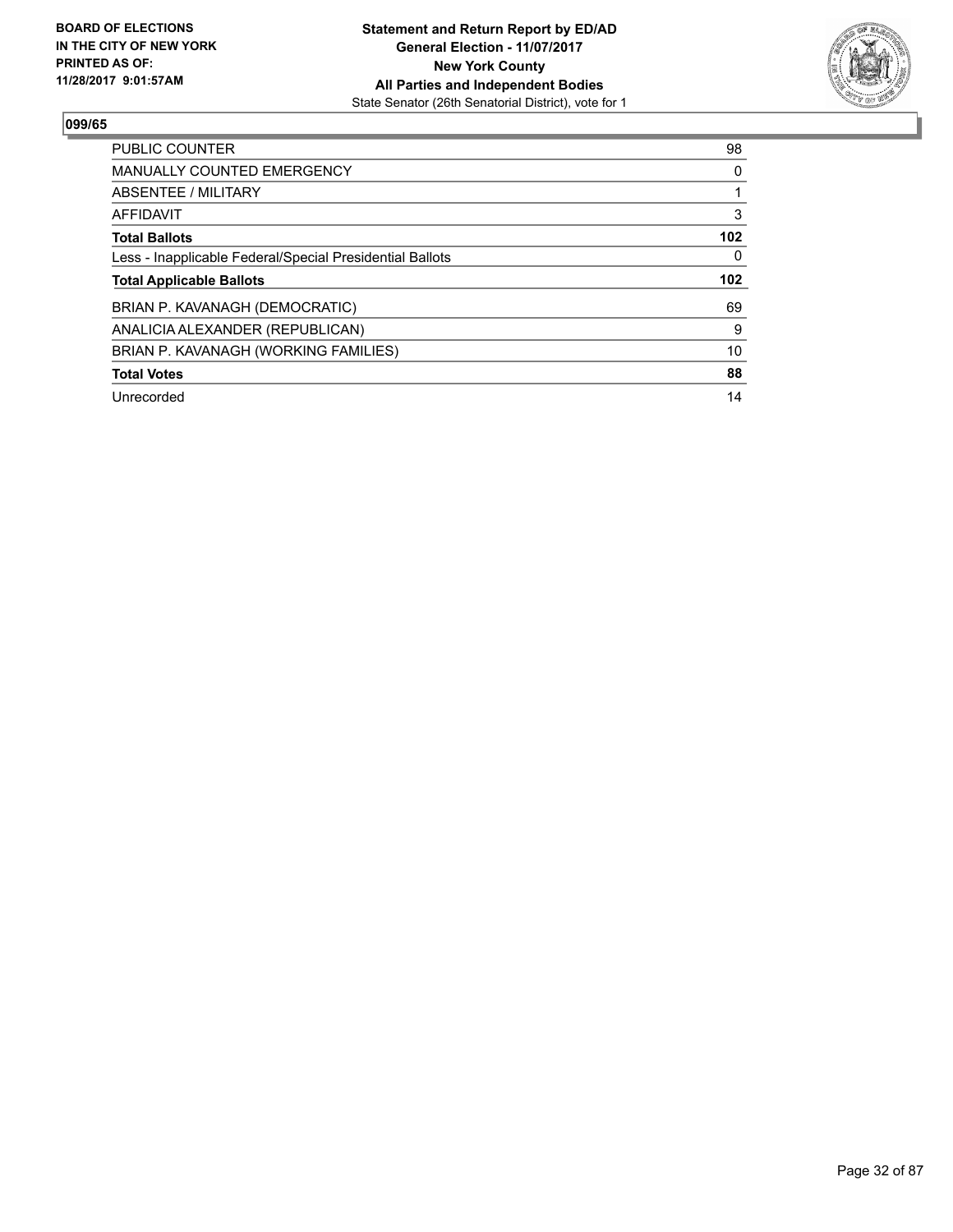

| <b>PUBLIC COUNTER</b>                                    | 281 |
|----------------------------------------------------------|-----|
| <b>MANUALLY COUNTED EMERGENCY</b>                        | 0   |
| ABSENTEE / MILITARY                                      | 4   |
| AFFIDAVIT                                                | 3   |
| <b>Total Ballots</b>                                     | 288 |
| Less - Inapplicable Federal/Special Presidential Ballots | 0   |
| <b>Total Applicable Ballots</b>                          | 288 |
| BRIAN P. KAVANAGH (DEMOCRATIC)                           | 187 |
| ANALICIA ALEXANDER (REPUBLICAN)                          | 64  |
| BRIAN P. KAVANAGH (WORKING FAMILIES)                     | 14  |
| <b>Total Votes</b>                                       | 265 |
| Unrecorded                                               | 23  |

#### **002/66**

| <b>PUBLIC COUNTER</b>                                    | 186 |
|----------------------------------------------------------|-----|
| <b>MANUALLY COUNTED EMERGENCY</b>                        | 0   |
| ABSENTEE / MILITARY                                      | 27  |
| <b>AFFIDAVIT</b>                                         | 4   |
| <b>Total Ballots</b>                                     | 217 |
| Less - Inapplicable Federal/Special Presidential Ballots | 0   |
| <b>Total Applicable Ballots</b>                          | 217 |
| BRIAN P. KAVANAGH (DEMOCRATIC)                           | 140 |
| ANALICIA ALEXANDER (REPUBLICAN)                          | 45  |
| BRIAN P. KAVANAGH (WORKING FAMILIES)                     | 9   |
| <b>Total Votes</b>                                       | 194 |
| Unrecorded                                               | 23  |

| <b>PUBLIC COUNTER</b>                                    | 231 |
|----------------------------------------------------------|-----|
| <b>MANUALLY COUNTED EMERGENCY</b>                        | 0   |
| ABSENTEE / MILITARY                                      | 5   |
| AFFIDAVIT                                                | 4   |
| <b>Total Ballots</b>                                     | 240 |
| Less - Inapplicable Federal/Special Presidential Ballots | 0   |
| <b>Total Applicable Ballots</b>                          | 240 |
| BRIAN P. KAVANAGH (DEMOCRATIC)                           | 145 |
| ANALICIA ALEXANDER (REPUBLICAN)                          | 59  |
| BRIAN P. KAVANAGH (WORKING FAMILIES)                     | 6   |
| <b>Total Votes</b>                                       | 210 |
| Unrecorded                                               | 30  |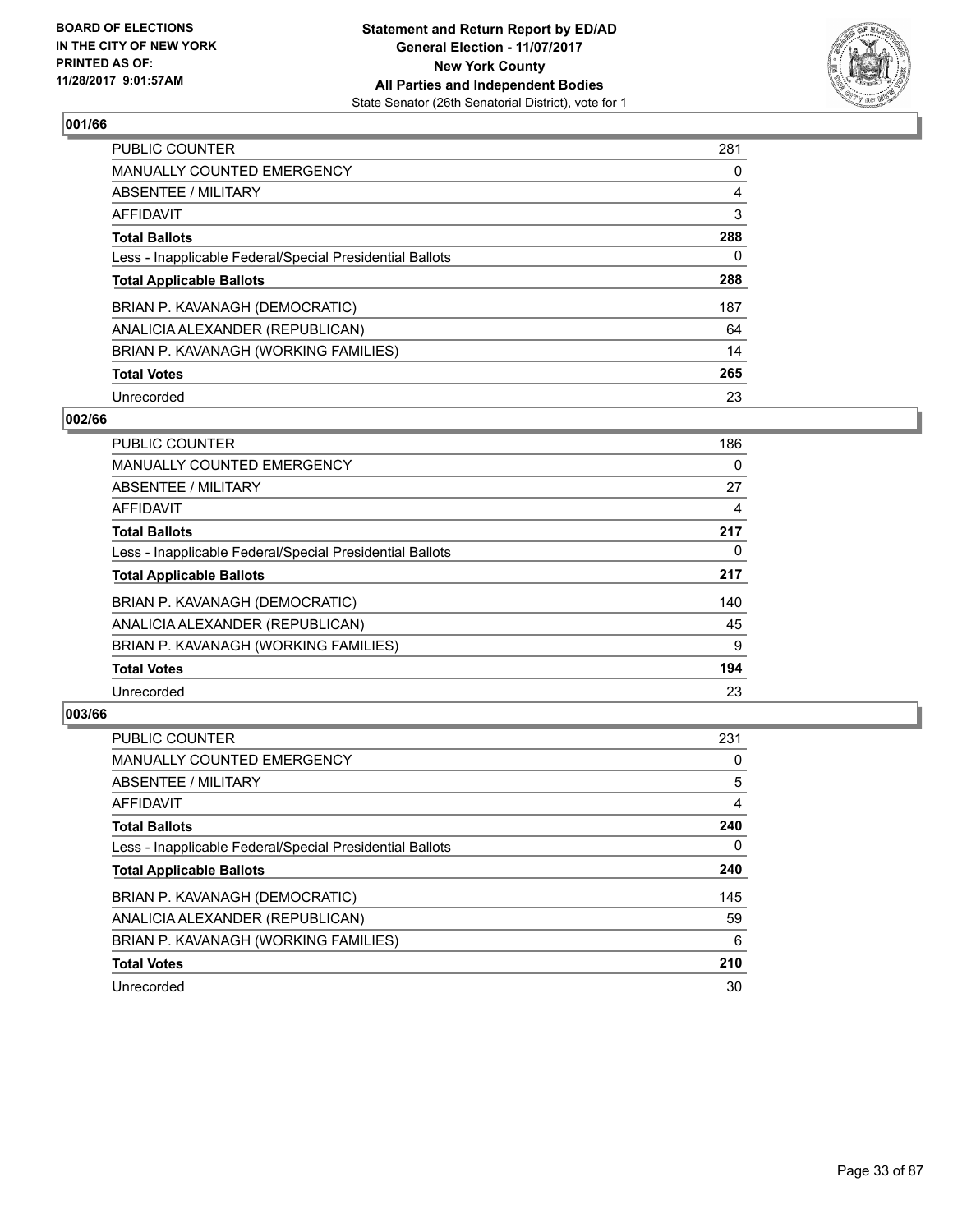

| <b>PUBLIC COUNTER</b>                                    | 175 |
|----------------------------------------------------------|-----|
| <b>MANUALLY COUNTED EMERGENCY</b>                        | 0   |
| ABSENTEE / MILITARY                                      | 3   |
| <b>AFFIDAVIT</b>                                         | 0   |
| <b>Total Ballots</b>                                     | 178 |
| Less - Inapplicable Federal/Special Presidential Ballots | 0   |
| <b>Total Applicable Ballots</b>                          | 178 |
| BRIAN P. KAVANAGH (DEMOCRATIC)                           | 120 |
| ANALICIA ALEXANDER (REPUBLICAN)                          | 33  |
| BRIAN P. KAVANAGH (WORKING FAMILIES)                     | 12  |
| PAUL NEWELL (WRITE-IN)                                   | 2   |
| <b>Total Votes</b>                                       | 167 |
| Unrecorded                                               | 11  |

## **005/66**

| <b>PUBLIC COUNTER</b>                                    | 171 |
|----------------------------------------------------------|-----|
| MANUALLY COUNTED EMERGENCY                               | 0   |
| ABSENTEE / MILITARY                                      | 3   |
| AFFIDAVIT                                                | 3   |
| <b>Total Ballots</b>                                     | 177 |
| Less - Inapplicable Federal/Special Presidential Ballots | 0   |
| <b>Total Applicable Ballots</b>                          | 177 |
| BRIAN P. KAVANAGH (DEMOCRATIC)                           | 107 |
| ANALICIA ALEXANDER (REPUBLICAN)                          | 32  |
| BRIAN P. KAVANAGH (WORKING FAMILIES)                     | 14  |
| DAVID WEISBURGER (WRITE-IN)                              |     |
| <b>Total Votes</b>                                       | 154 |
| Unrecorded                                               | 23  |

| PUBLIC COUNTER                                           | 209            |
|----------------------------------------------------------|----------------|
| MANUALLY COUNTED EMERGENCY                               | 0              |
| ABSENTEE / MILITARY                                      | 4              |
| AFFIDAVIT                                                | $\overline{2}$ |
| <b>Total Ballots</b>                                     | 215            |
| Less - Inapplicable Federal/Special Presidential Ballots | 0              |
| <b>Total Applicable Ballots</b>                          | 215            |
| BRIAN P. KAVANAGH (DEMOCRATIC)                           | 140            |
| ANALICIA ALEXANDER (REPUBLICAN)                          | 51             |
| BRIAN P. KAVANAGH (WORKING FAMILIES)                     | 9              |
| NEER R ASHERIC (WRITE-IN)                                | 1              |
| <b>Total Votes</b>                                       | 201            |
| Unrecorded                                               | 14             |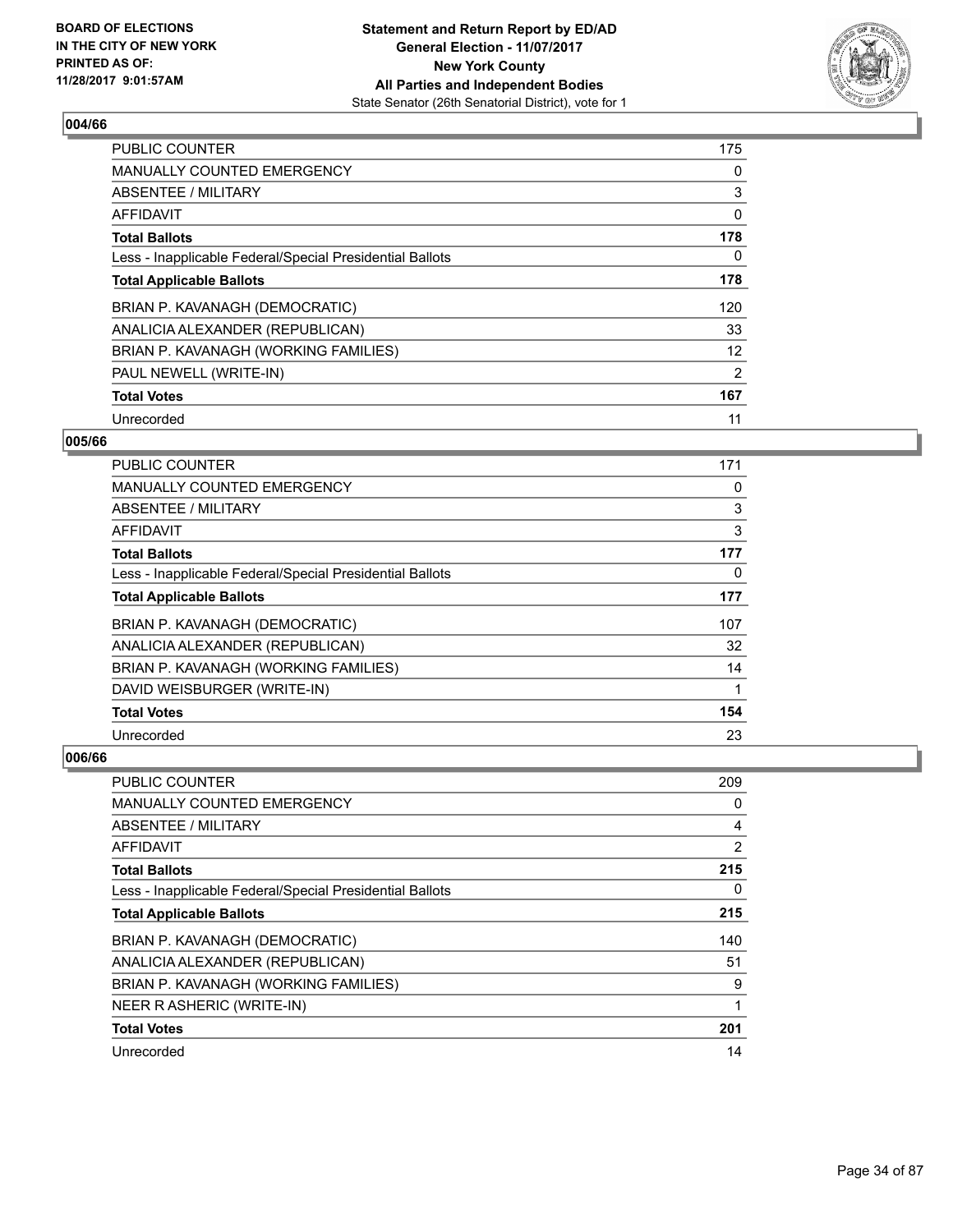

| <b>PUBLIC COUNTER</b>                                    | 241 |
|----------------------------------------------------------|-----|
| <b>MANUALLY COUNTED EMERGENCY</b>                        | 0   |
| ABSENTEE / MILITARY                                      | 3   |
| <b>AFFIDAVIT</b>                                         |     |
| <b>Total Ballots</b>                                     | 245 |
| Less - Inapplicable Federal/Special Presidential Ballots | 0   |
| <b>Total Applicable Ballots</b>                          | 245 |
| BRIAN P. KAVANAGH (DEMOCRATIC)                           | 144 |
| ANALICIA ALEXANDER (REPUBLICAN)                          | 51  |
| BRIAN P. KAVANAGH (WORKING FAMILIES)                     | 17  |
| LYNNE ELLSWORTH (WRITE-IN)                               |     |
| <b>Total Votes</b>                                       | 213 |
| Unrecorded                                               | 32  |

## **008/66**

| <b>PUBLIC COUNTER</b>                                    | 364 |
|----------------------------------------------------------|-----|
| <b>MANUALLY COUNTED EMERGENCY</b>                        | 0   |
| ABSENTEE / MILITARY                                      | 8   |
| <b>AFFIDAVIT</b>                                         | 2   |
| <b>Total Ballots</b>                                     | 374 |
| Less - Inapplicable Federal/Special Presidential Ballots | 0   |
| <b>Total Applicable Ballots</b>                          | 374 |
| BRIAN P. KAVANAGH (DEMOCRATIC)                           | 240 |
| ANALICIA ALEXANDER (REPUBLICAN)                          | 42  |
| BRIAN P. KAVANAGH (WORKING FAMILIES)                     | 41  |
| PAUL NEWELL (WRITE-IN)                                   | 2   |
| UNATTRIBUTABLE WRITE-IN (WRITE-IN)                       | 1   |
| <b>Total Votes</b>                                       | 326 |
| Unrecorded                                               | 48  |

| PUBLIC COUNTER                                           | 300 |
|----------------------------------------------------------|-----|
| MANUALLY COUNTED EMERGENCY                               | 0   |
| ABSENTEE / MILITARY                                      | 12  |
| AFFIDAVIT                                                | 8   |
| <b>Total Ballots</b>                                     | 320 |
| Less - Inapplicable Federal/Special Presidential Ballots | 0   |
| <b>Total Applicable Ballots</b>                          | 320 |
| BRIAN P. KAVANAGH (DEMOCRATIC)                           | 217 |
| ANALICIA ALEXANDER (REPUBLICAN)                          | 35  |
| BRIAN P. KAVANAGH (WORKING FAMILIES)                     | 34  |
| WILL SCHRAFT (WRITE-IN)                                  |     |
| <b>Total Votes</b>                                       | 287 |
| Unrecorded                                               | 33  |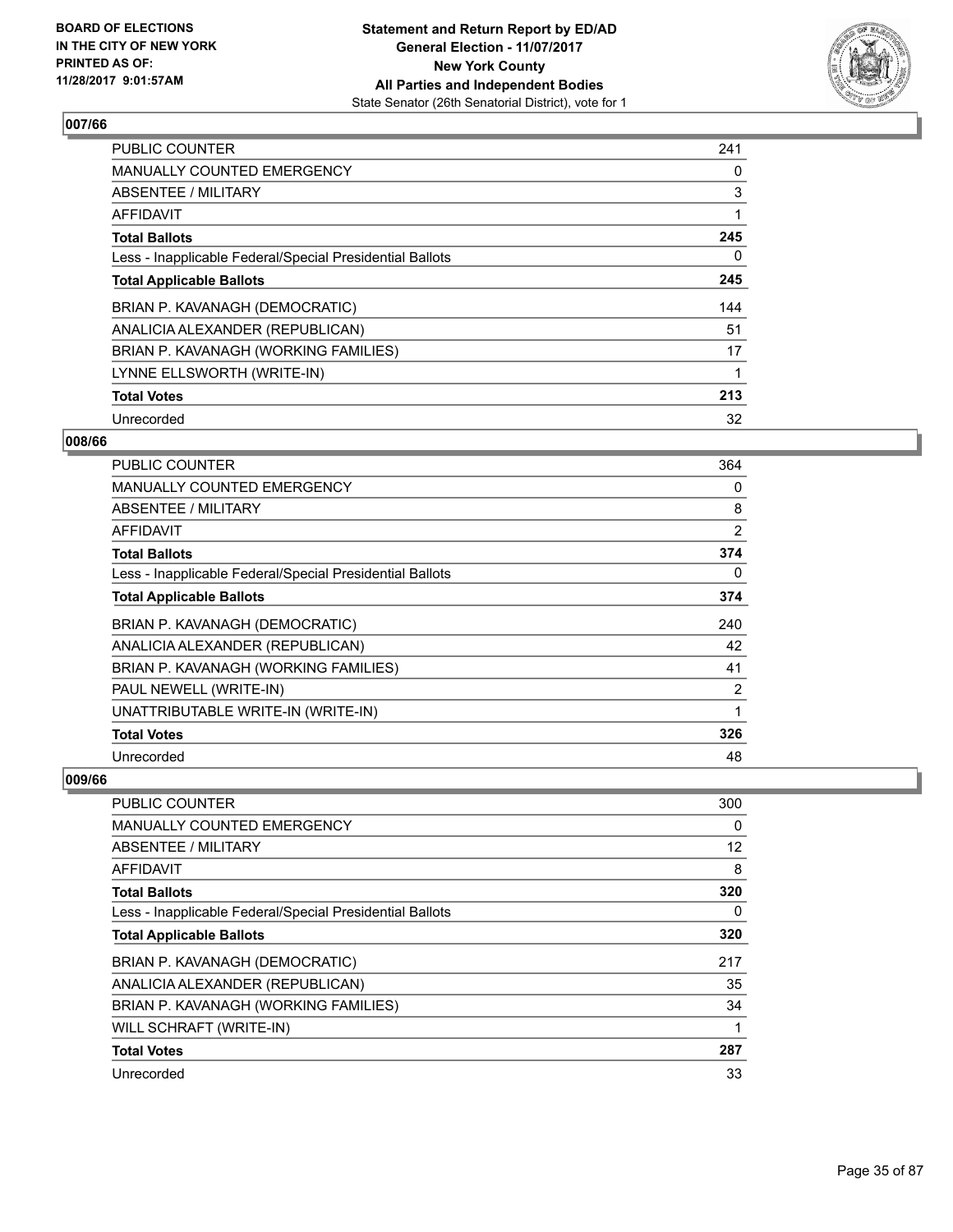

| <b>PUBLIC COUNTER</b>                                    | 209 |
|----------------------------------------------------------|-----|
| <b>MANUALLY COUNTED EMERGENCY</b>                        | 0   |
| ABSENTEE / MILITARY                                      | 6   |
| AFFIDAVIT                                                | 0   |
| <b>Total Ballots</b>                                     | 215 |
| Less - Inapplicable Federal/Special Presidential Ballots | 0   |
| <b>Total Applicable Ballots</b>                          | 215 |
| BRIAN P. KAVANAGH (DEMOCRATIC)                           | 152 |
| ANALICIA ALEXANDER (REPUBLICAN)                          | 15  |
| BRIAN P. KAVANAGH (WORKING FAMILIES)                     | 26  |
| <b>Total Votes</b>                                       | 193 |
| Unrecorded                                               | 22  |

## **011/66**

| <b>PUBLIC COUNTER</b>                                    | 341      |
|----------------------------------------------------------|----------|
| <b>MANUALLY COUNTED EMERGENCY</b>                        | 0        |
| ABSENTEE / MILITARY                                      | 17       |
| <b>AFFIDAVIT</b>                                         |          |
| <b>Total Ballots</b>                                     | 359      |
| Less - Inapplicable Federal/Special Presidential Ballots | $\Omega$ |
| <b>Total Applicable Ballots</b>                          | 359      |
| BRIAN P. KAVANAGH (DEMOCRATIC)                           | 248      |
| ANALICIA ALEXANDER (REPUBLICAN)                          | 38       |
| BRIAN P. KAVANAGH (WORKING FAMILIES)                     | 37       |
| <b>Total Votes</b>                                       | 323      |
| Unrecorded                                               | 36       |

| <b>PUBLIC COUNTER</b>                                    | 245 |
|----------------------------------------------------------|-----|
| <b>MANUALLY COUNTED EMERGENCY</b>                        | 0   |
| ABSENTEE / MILITARY                                      | 5   |
| <b>AFFIDAVIT</b>                                         | 7   |
| <b>Total Ballots</b>                                     | 257 |
| Less - Inapplicable Federal/Special Presidential Ballots | 0   |
| <b>Total Applicable Ballots</b>                          | 257 |
| BRIAN P. KAVANAGH (DEMOCRATIC)                           | 168 |
| ANALICIA ALEXANDER (REPUBLICAN)                          | 52  |
| BRIAN P. KAVANAGH (WORKING FAMILIES)                     | 12  |
| AKEEM BROWDER (WRITE-IN)                                 | 1   |
| BRIAN WADDELL (WRITE-IN)                                 | 1   |
| PAUL NEWELL (WRITE-IN)                                   | 1   |
| UNATTRIBUTABLE WRITE-IN (WRITE-IN)                       | 1   |
| UNCOUNTED WRITE-IN PER STATUTE (WRITE-IN)                | 1   |
| <b>Total Votes</b>                                       | 237 |
| Unrecorded                                               | 20  |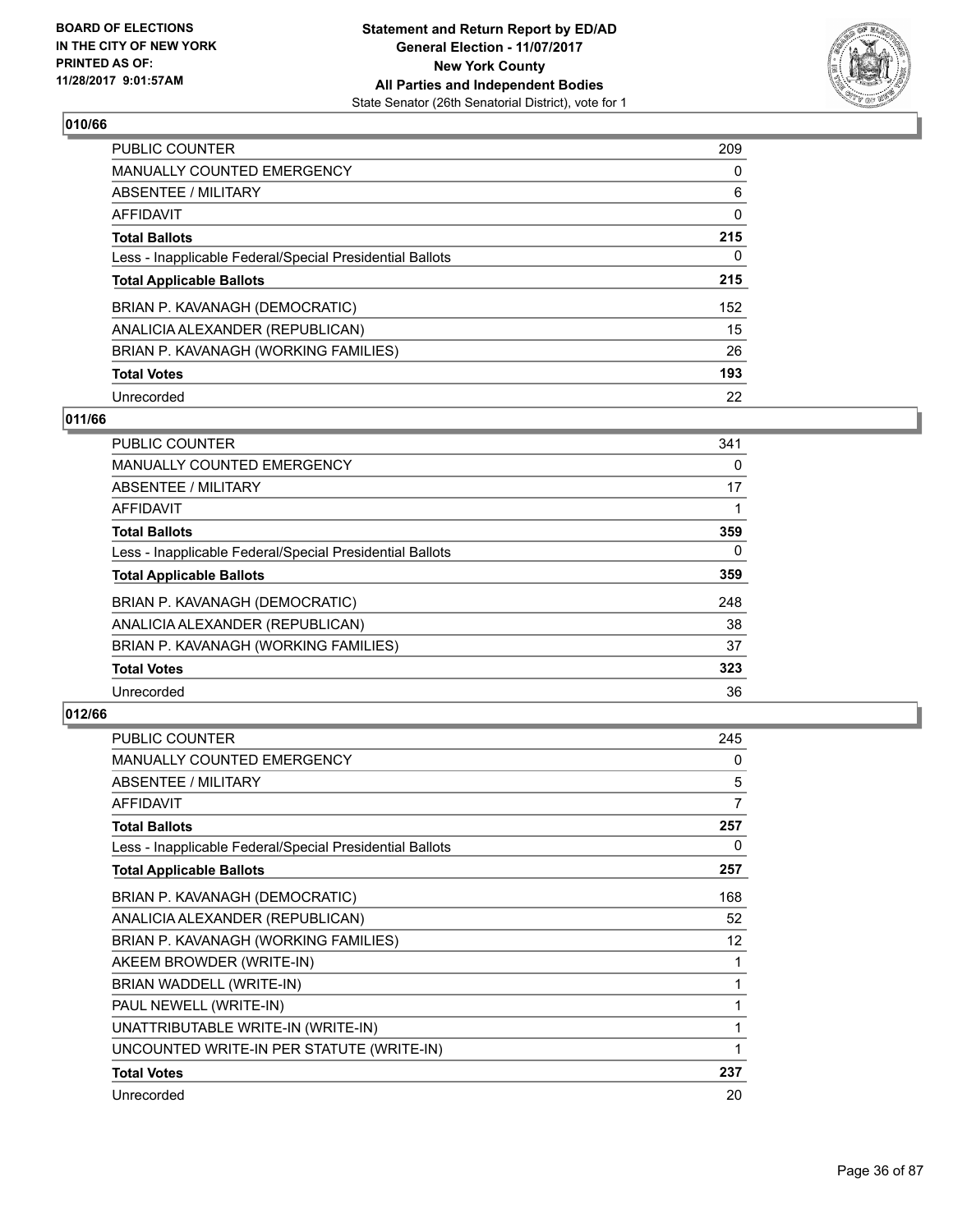

| <b>PUBLIC COUNTER</b>                                    | 202            |
|----------------------------------------------------------|----------------|
| <b>MANUALLY COUNTED EMERGENCY</b>                        | 0              |
| ABSENTEE / MILITARY                                      | $\overline{2}$ |
| <b>AFFIDAVIT</b>                                         | 3              |
| <b>Total Ballots</b>                                     | 207            |
| Less - Inapplicable Federal/Special Presidential Ballots | 0              |
| <b>Total Applicable Ballots</b>                          | 207            |
| BRIAN P. KAVANAGH (DEMOCRATIC)                           | 142            |
| ANALICIA ALEXANDER (REPUBLICAN)                          | 33             |
| BRIAN P. KAVANAGH (WORKING FAMILIES)                     | 17             |
| DANIEL SQUADRON (WRITE-IN)                               |                |
| <b>Total Votes</b>                                       | 193            |
| Unrecorded                                               | 14             |

## **014/66**

| <b>PUBLIC COUNTER</b>                                    | 131 |
|----------------------------------------------------------|-----|
| <b>MANUALLY COUNTED EMERGENCY</b>                        | 0   |
| ABSENTEE / MILITARY                                      | 5   |
| <b>AFFIDAVIT</b>                                         |     |
| <b>Total Ballots</b>                                     | 137 |
| Less - Inapplicable Federal/Special Presidential Ballots | 0   |
| <b>Total Applicable Ballots</b>                          | 137 |
| BRIAN P. KAVANAGH (DEMOCRATIC)                           | 92  |
| ANALICIA ALEXANDER (REPUBLICAN)                          | 11  |
| BRIAN P. KAVANAGH (WORKING FAMILIES)                     | 11  |
| <b>Total Votes</b>                                       | 114 |
| Unrecorded                                               | 23  |

| <b>PUBLIC COUNTER</b>                                    | 147 |
|----------------------------------------------------------|-----|
| <b>MANUALLY COUNTED EMERGENCY</b>                        | 0   |
| ABSENTEE / MILITARY                                      | 6   |
| AFFIDAVIT                                                | 0   |
| <b>Total Ballots</b>                                     | 153 |
| Less - Inapplicable Federal/Special Presidential Ballots | 0   |
| <b>Total Applicable Ballots</b>                          | 153 |
| BRIAN P. KAVANAGH (DEMOCRATIC)                           | 107 |
| ANALICIA ALEXANDER (REPUBLICAN)                          | 19  |
| BRIAN P. KAVANAGH (WORKING FAMILIES)                     | 17  |
| PAUL NEWELL (WRITE-IN)                                   |     |
| <b>Total Votes</b>                                       | 144 |
| Unrecorded                                               | 9   |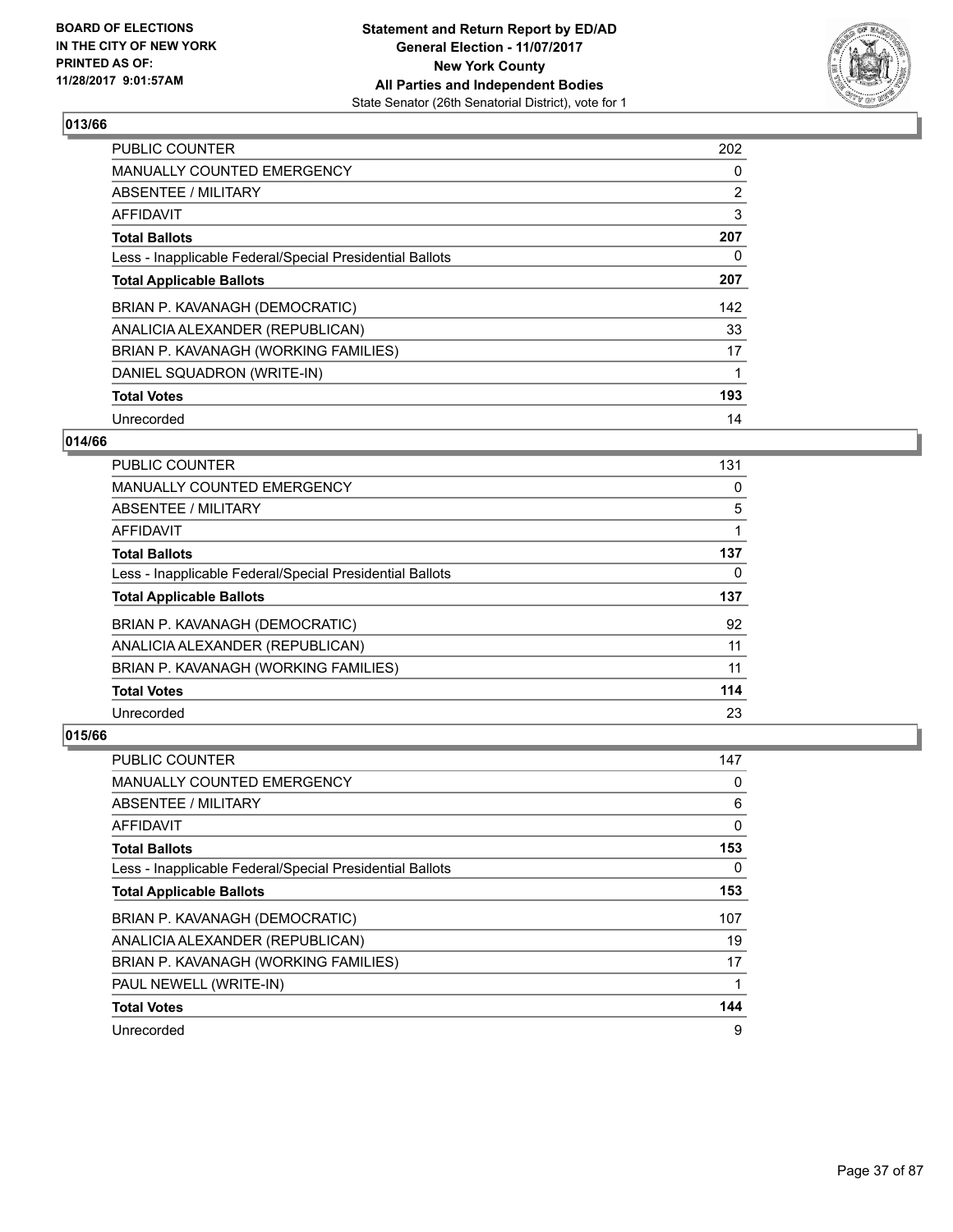

| <b>PUBLIC COUNTER</b>                                    | 12 |
|----------------------------------------------------------|----|
| <b>MANUALLY COUNTED EMERGENCY</b>                        | 0  |
| ABSENTEE / MILITARY                                      | 0  |
| AFFIDAVIT                                                | 0  |
| <b>Total Ballots</b>                                     | 12 |
| Less - Inapplicable Federal/Special Presidential Ballots | 0  |
| <b>Total Applicable Ballots</b>                          | 12 |
| BRIAN P. KAVANAGH (DEMOCRATIC)                           | 8  |
| ANALICIA ALEXANDER (REPUBLICAN)                          | 2  |
| BRIAN P. KAVANAGH (WORKING FAMILIES)                     |    |
| <b>Total Votes</b>                                       | 11 |
| Unrecorded                                               |    |
|                                                          |    |

# **017/66 COMBINED into: 016/66**

# **018/66**

| PUBLIC COUNTER                                           | 262 |
|----------------------------------------------------------|-----|
| <b>MANUALLY COUNTED EMERGENCY</b>                        | 0   |
| ABSENTEE / MILITARY                                      | 7   |
| <b>AFFIDAVIT</b>                                         | 2   |
| <b>Total Ballots</b>                                     | 271 |
| Less - Inapplicable Federal/Special Presidential Ballots | 0   |
| <b>Total Applicable Ballots</b>                          | 271 |
| BRIAN P. KAVANAGH (DEMOCRATIC)                           | 181 |
| ANALICIA ALEXANDER (REPUBLICAN)                          | 33  |
| BRIAN P. KAVANAGH (WORKING FAMILIES)                     | 30  |
| PAUL NEWELL (WRITE-IN)                                   |     |
| <b>Total Votes</b>                                       | 245 |
| Unrecorded                                               | 26  |

| <b>PUBLIC COUNTER</b>                                    | 299      |
|----------------------------------------------------------|----------|
| <b>MANUALLY COUNTED EMERGENCY</b>                        | 0        |
| ABSENTEE / MILITARY                                      | 9        |
| AFFIDAVIT                                                | 2        |
| <b>Total Ballots</b>                                     | 310      |
| Less - Inapplicable Federal/Special Presidential Ballots | $\Omega$ |
| <b>Total Applicable Ballots</b>                          | 310      |
| BRIAN P. KAVANAGH (DEMOCRATIC)                           | 217      |
| ANALICIA ALEXANDER (REPUBLICAN)                          | 15       |
| BRIAN P. KAVANAGH (WORKING FAMILIES)                     | 35       |
| PAUL NEWELL (WRITE-IN)                                   | 2        |
| <b>Total Votes</b>                                       | 269      |
| Unrecorded                                               | 41       |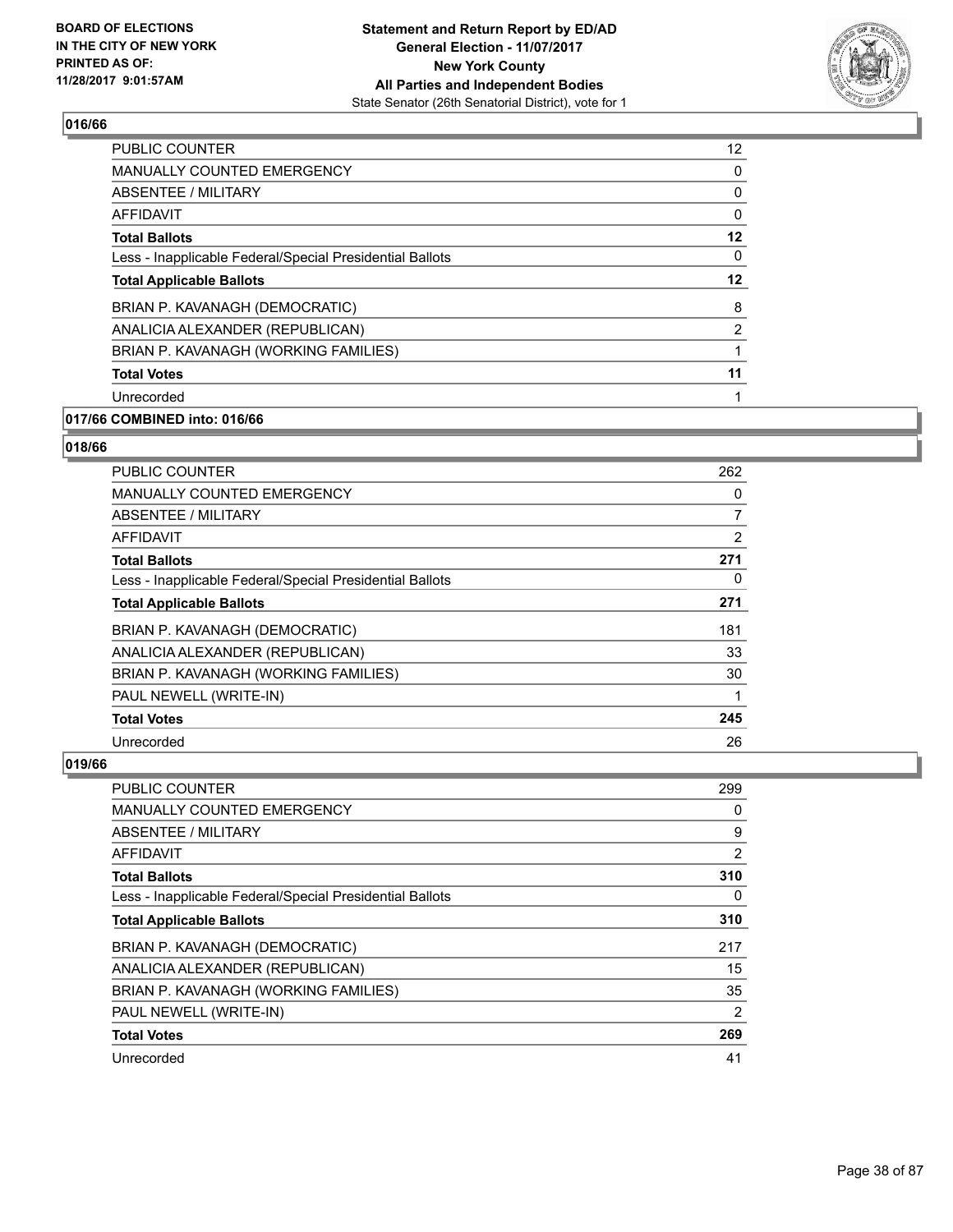

| <b>PUBLIC COUNTER</b>                                    | 181 |
|----------------------------------------------------------|-----|
| <b>MANUALLY COUNTED EMERGENCY</b>                        | 0   |
| ABSENTEE / MILITARY                                      | 6   |
| AFFIDAVIT                                                |     |
| <b>Total Ballots</b>                                     | 188 |
| Less - Inapplicable Federal/Special Presidential Ballots | 0   |
| <b>Total Applicable Ballots</b>                          | 188 |
| BRIAN P. KAVANAGH (DEMOCRATIC)                           | 130 |
| ANALICIA ALEXANDER (REPUBLICAN)                          | 10  |
| BRIAN P. KAVANAGH (WORKING FAMILIES)                     | 23  |
| PAUL NEWELL (WRITE-IN)                                   | 3   |
| <b>Total Votes</b>                                       | 166 |
| Unrecorded                                               | 22  |

# **021/66**

| <b>PUBLIC COUNTER</b>                                    | 287 |
|----------------------------------------------------------|-----|
| <b>MANUALLY COUNTED EMERGENCY</b>                        | 0   |
| ABSENTEE / MILITARY                                      | 8   |
| <b>AFFIDAVIT</b>                                         |     |
| <b>Total Ballots</b>                                     | 296 |
| Less - Inapplicable Federal/Special Presidential Ballots | 0   |
| <b>Total Applicable Ballots</b>                          | 296 |
| BRIAN P. KAVANAGH (DEMOCRATIC)                           | 190 |
| ANALICIA ALEXANDER (REPUBLICAN)                          | 28  |
| BRIAN P. KAVANAGH (WORKING FAMILIES)                     | 30  |
| <b>Total Votes</b>                                       | 248 |
| Unrecorded                                               | 48  |

| <b>PUBLIC COUNTER</b>                                    | 299 |
|----------------------------------------------------------|-----|
| <b>MANUALLY COUNTED EMERGENCY</b>                        | 0   |
| ABSENTEE / MILITARY                                      | 7   |
| AFFIDAVIT                                                |     |
| <b>Total Ballots</b>                                     | 307 |
| Less - Inapplicable Federal/Special Presidential Ballots | 0   |
| <b>Total Applicable Ballots</b>                          | 307 |
| BRIAN P. KAVANAGH (DEMOCRATIC)                           | 188 |
| ANALICIA ALEXANDER (REPUBLICAN)                          | 56  |
| BRIAN P. KAVANAGH (WORKING FAMILIES)                     | 26  |
| ALAN GERSON (WRITE-IN)                                   | 2   |
| PAUL NEWELL (WRITE-IN)                                   | 1   |
| <b>Total Votes</b>                                       | 273 |
| Unrecorded                                               | 34  |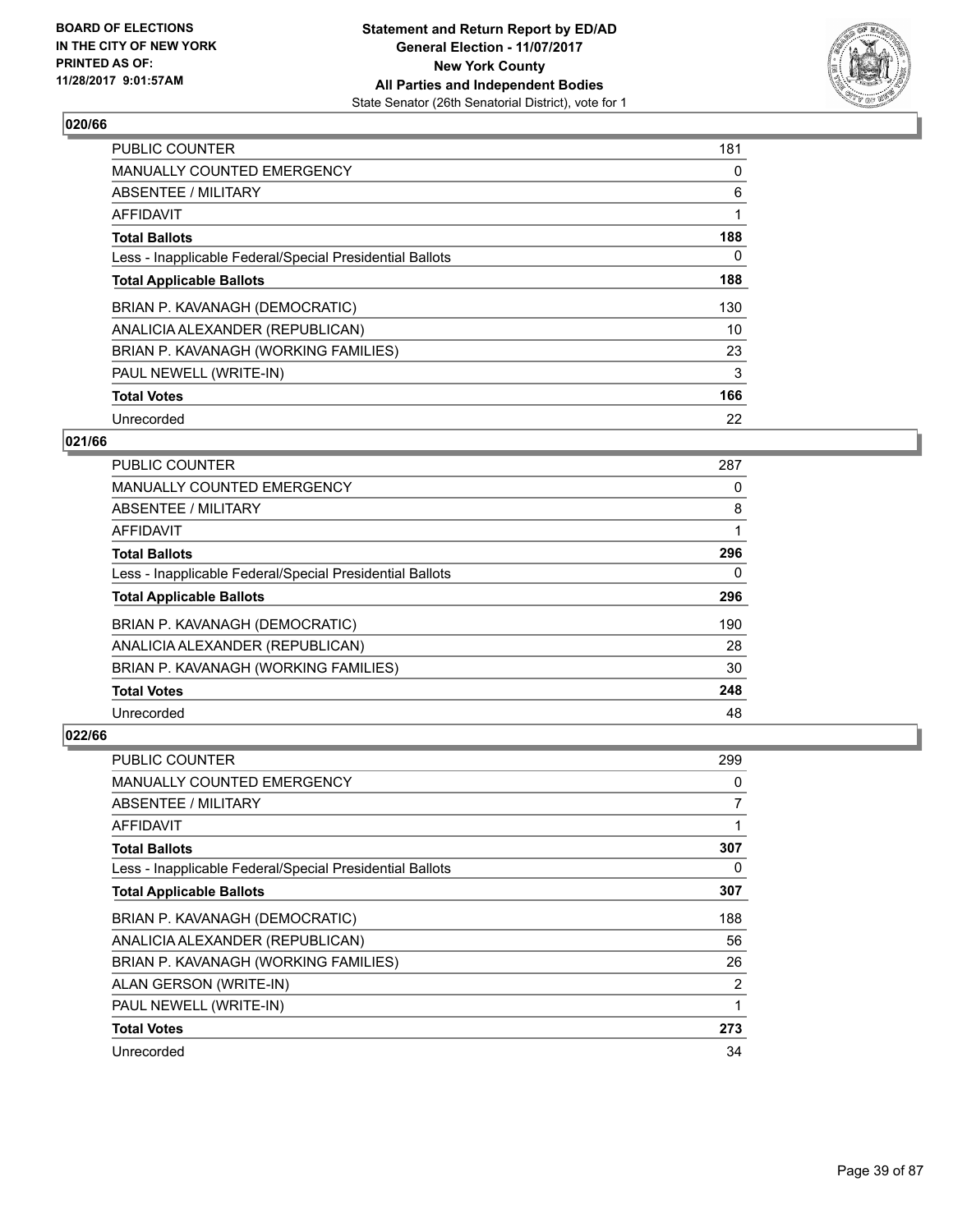

| <b>PUBLIC COUNTER</b>                                    | 407 |
|----------------------------------------------------------|-----|
| <b>MANUALLY COUNTED EMERGENCY</b>                        | 0   |
| ABSENTEE / MILITARY                                      | 11  |
| AFFIDAVIT                                                |     |
| <b>Total Ballots</b>                                     | 419 |
| Less - Inapplicable Federal/Special Presidential Ballots | 0   |
| <b>Total Applicable Ballots</b>                          | 419 |
| BRIAN P. KAVANAGH (DEMOCRATIC)                           | 303 |
| ANALICIA ALEXANDER (REPUBLICAN)                          | 25  |
| BRIAN P. KAVANAGH (WORKING FAMILIES)                     | 38  |
| JENNIFER CAPLAN (WRITE-IN)                               |     |
| <b>Total Votes</b>                                       | 367 |
| Unrecorded                                               | 52  |

## **024/66**

| PUBLIC COUNTER                                           | 141 |
|----------------------------------------------------------|-----|
| <b>MANUALLY COUNTED EMERGENCY</b>                        | 0   |
| ABSENTEE / MILITARY                                      | 5   |
| AFFIDAVIT                                                | 1   |
| <b>Total Ballots</b>                                     | 147 |
| Less - Inapplicable Federal/Special Presidential Ballots | 0   |
| <b>Total Applicable Ballots</b>                          | 147 |
| BRIAN P. KAVANAGH (DEMOCRATIC)                           | 109 |
| ANALICIA ALEXANDER (REPUBLICAN)                          | 10  |
| BRIAN P. KAVANAGH (WORKING FAMILIES)                     | 12  |
| DODGE LANDESMAN (WRITE-IN)                               | 1   |
| PAUL NEWELL (WRITE-IN)                                   | 1   |
| <b>Total Votes</b>                                       | 133 |
| Unrecorded                                               | 14  |

| PUBLIC COUNTER                                           | 124 |
|----------------------------------------------------------|-----|
| MANUALLY COUNTED EMERGENCY                               | 0   |
| ABSENTEE / MILITARY                                      | 6   |
| AFFIDAVIT                                                | 4   |
| <b>Total Ballots</b>                                     | 134 |
| Less - Inapplicable Federal/Special Presidential Ballots | 0   |
| <b>Total Applicable Ballots</b>                          | 134 |
| BRIAN P. KAVANAGH (DEMOCRATIC)                           | 96  |
| ANALICIA ALEXANDER (REPUBLICAN)                          | 11  |
| BRIAN P. KAVANAGH (WORKING FAMILIES)                     | 13  |
| MARC FLIEDNER (WRITE-IN)                                 |     |
| <b>Total Votes</b>                                       | 121 |
| Unrecorded                                               | 13  |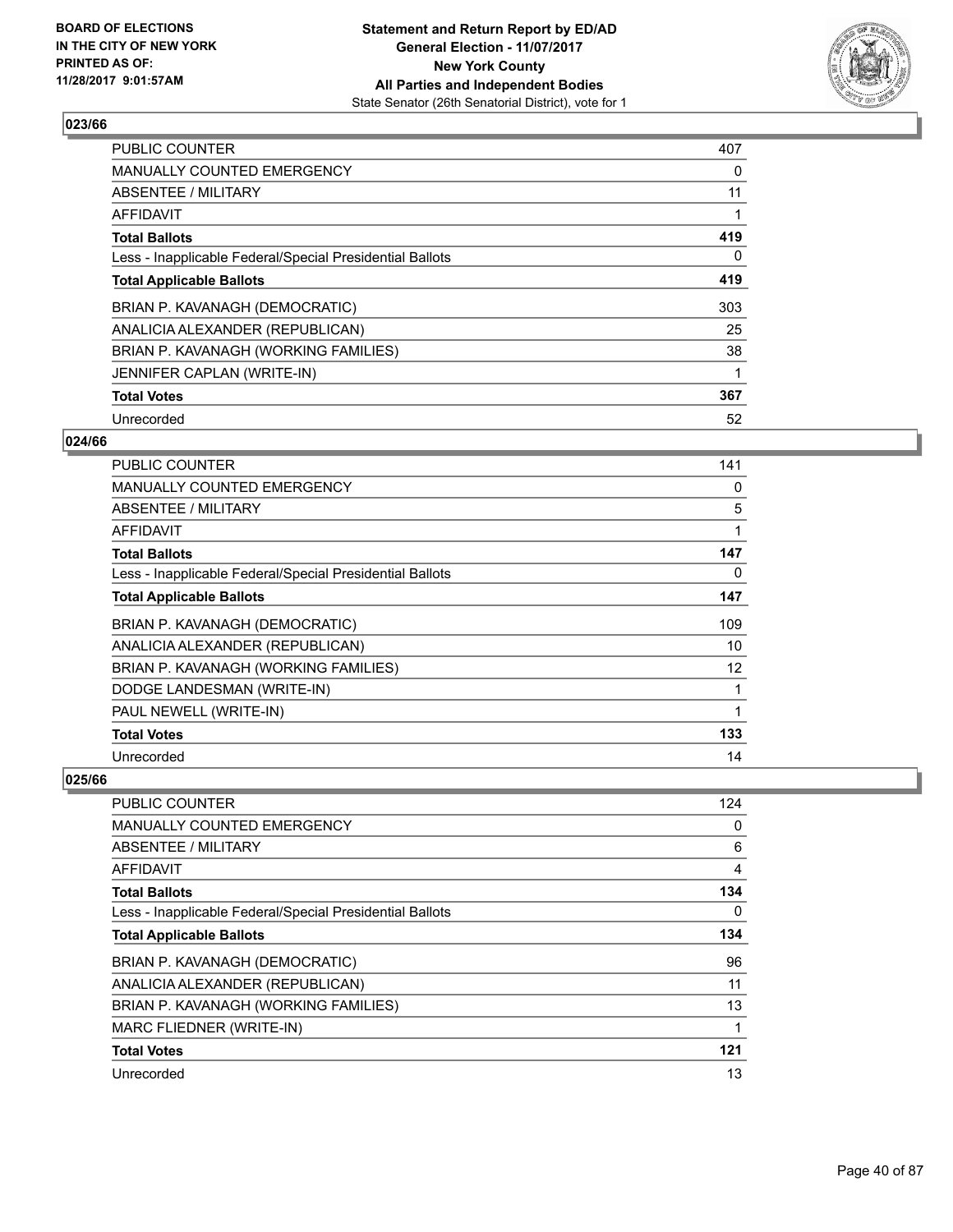

| <b>PUBLIC COUNTER</b>                                    | 166 |
|----------------------------------------------------------|-----|
| <b>MANUALLY COUNTED EMERGENCY</b>                        | 0   |
| <b>ABSENTEE / MILITARY</b>                               | 6   |
| AFFIDAVIT                                                | 2   |
| <b>Total Ballots</b>                                     | 174 |
| Less - Inapplicable Federal/Special Presidential Ballots | 0   |
| <b>Total Applicable Ballots</b>                          | 174 |
| BRIAN P. KAVANAGH (DEMOCRATIC)                           | 127 |
| ANALICIA ALEXANDER (REPUBLICAN)                          | 11  |
| BRIAN P. KAVANAGH (WORKING FAMILIES)                     | 21  |
| PAUL NEWELL (WRITE-IN)                                   |     |
| ROBERT STEPANEK (WRITE-IN)                               |     |
| <b>Total Votes</b>                                       | 161 |
| Unrecorded                                               | 13  |

## **027/66**

| <b>PUBLIC COUNTER</b>                                    | 127 |
|----------------------------------------------------------|-----|
| <b>MANUALLY COUNTED EMERGENCY</b>                        | 0   |
| ABSENTEE / MILITARY                                      | 3   |
| AFFIDAVIT                                                | 2   |
| <b>Total Ballots</b>                                     | 132 |
| Less - Inapplicable Federal/Special Presidential Ballots | 0   |
| <b>Total Applicable Ballots</b>                          | 132 |
| BRIAN P. KAVANAGH (DEMOCRATIC)                           | 89  |
| ANALICIA ALEXANDER (REPUBLICAN)                          | 7   |
| BRIAN P. KAVANAGH (WORKING FAMILIES)                     | 27  |
| UNATTRIBUTABLE WRITE-IN (WRITE-IN)                       |     |
| <b>Total Votes</b>                                       | 124 |
| Unrecorded                                               | 8   |
|                                                          |     |

# **040/66 COMBINED into: 042/66**

| PUBLIC COUNTER                                           | 175 |
|----------------------------------------------------------|-----|
| <b>MANUALLY COUNTED EMERGENCY</b>                        | 0   |
| ABSENTEE / MILITARY                                      | 6   |
| AFFIDAVIT                                                | 2   |
| <b>Total Ballots</b>                                     | 183 |
| Less - Inapplicable Federal/Special Presidential Ballots | 0   |
| <b>Total Applicable Ballots</b>                          | 183 |
| BRIAN P. KAVANAGH (DEMOCRATIC)                           | 128 |
| ANALICIA ALEXANDER (REPUBLICAN)                          | 22  |
| BRIAN P. KAVANAGH (WORKING FAMILIES)                     | 15  |
| PAUL NEWELL (WRITE-IN)                                   | 1   |
| <b>Total Votes</b>                                       | 166 |
| Unrecorded                                               | 17  |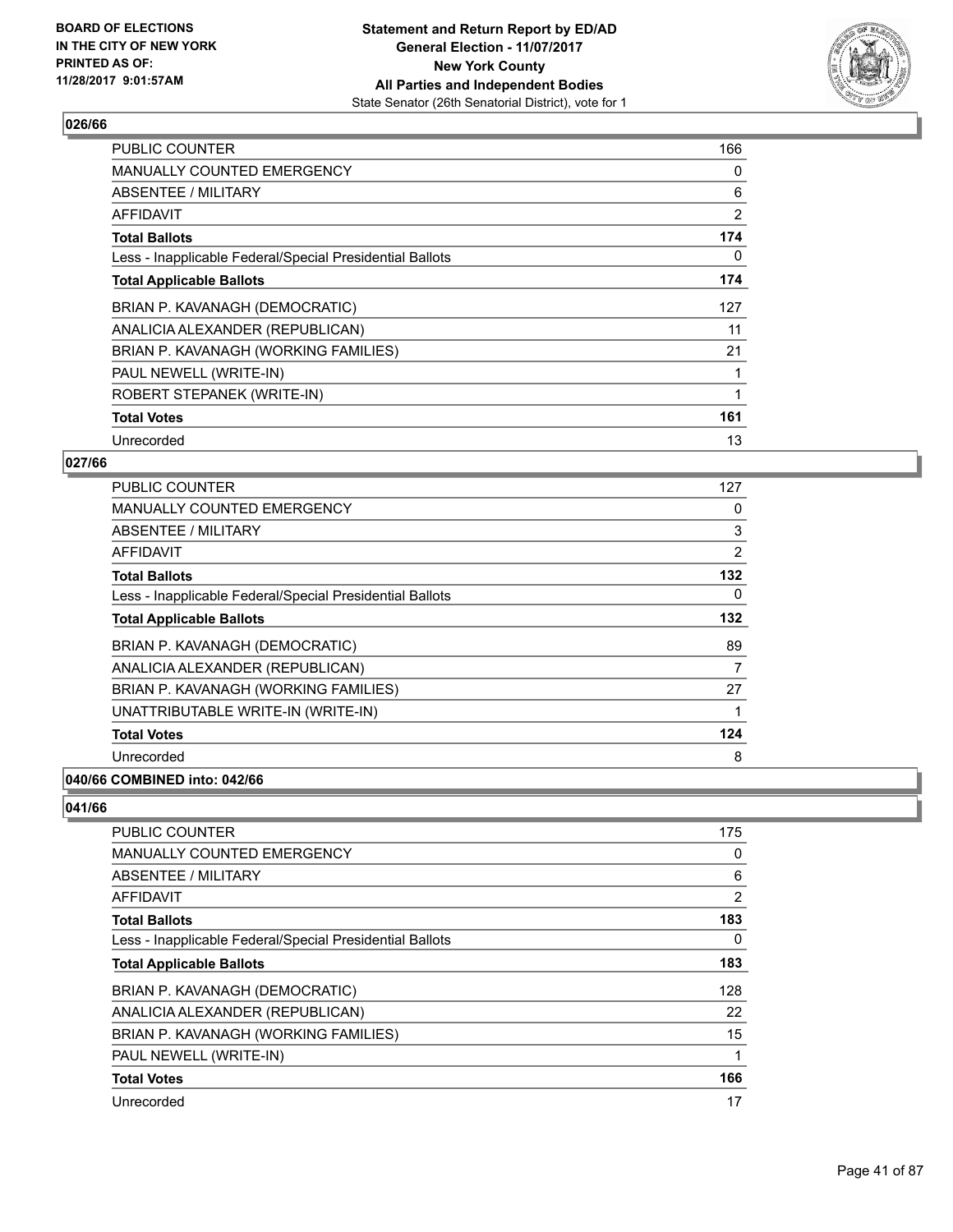

| <b>PUBLIC COUNTER</b>                                    | 61 |
|----------------------------------------------------------|----|
| <b>MANUALLY COUNTED EMERGENCY</b>                        | 0  |
| ABSENTEE / MILITARY                                      | 3  |
| AFFIDAVIT                                                | 0  |
| <b>Total Ballots</b>                                     | 64 |
| Less - Inapplicable Federal/Special Presidential Ballots | 0  |
| <b>Total Applicable Ballots</b>                          | 64 |
| BRIAN P. KAVANAGH (DEMOCRATIC)                           | 42 |
| ANALICIA ALEXANDER (REPUBLICAN)                          | 7  |
| BRIAN P. KAVANAGH (WORKING FAMILIES)                     | 7  |
| <b>Total Votes</b>                                       | 56 |
| Unrecorded                                               | 8  |

#### **044/66**

| <b>PUBLIC COUNTER</b>                                    | 189      |
|----------------------------------------------------------|----------|
| <b>MANUALLY COUNTED EMERGENCY</b>                        | 0        |
| ABSENTEE / MILITARY                                      | 5        |
| <b>AFFIDAVIT</b>                                         |          |
| <b>Total Ballots</b>                                     | 195      |
| Less - Inapplicable Federal/Special Presidential Ballots | $\Omega$ |
| <b>Total Applicable Ballots</b>                          | 195      |
| BRIAN P. KAVANAGH (DEMOCRATIC)                           | 141      |
| ANALICIA ALEXANDER (REPUBLICAN)                          | 12       |
| BRIAN P. KAVANAGH (WORKING FAMILIES)                     | 26       |
| <b>Total Votes</b>                                       | 179      |
| Unrecorded                                               | 16       |

| <b>PUBLIC COUNTER</b>                                    | 147 |
|----------------------------------------------------------|-----|
| <b>MANUALLY COUNTED EMERGENCY</b>                        | 0   |
| ABSENTEE / MILITARY                                      |     |
| AFFIDAVIT                                                | 4   |
| <b>Total Ballots</b>                                     | 152 |
| Less - Inapplicable Federal/Special Presidential Ballots | 0   |
| <b>Total Applicable Ballots</b>                          | 152 |
| BRIAN P. KAVANAGH (DEMOCRATIC)                           | 115 |
| ANALICIA ALEXANDER (REPUBLICAN)                          | 21  |
| BRIAN P. KAVANAGH (WORKING FAMILIES)                     | 6   |
| PAUL NEWELL (WRITE-IN)                                   |     |
| <b>Total Votes</b>                                       | 143 |
| Unrecorded                                               | 9   |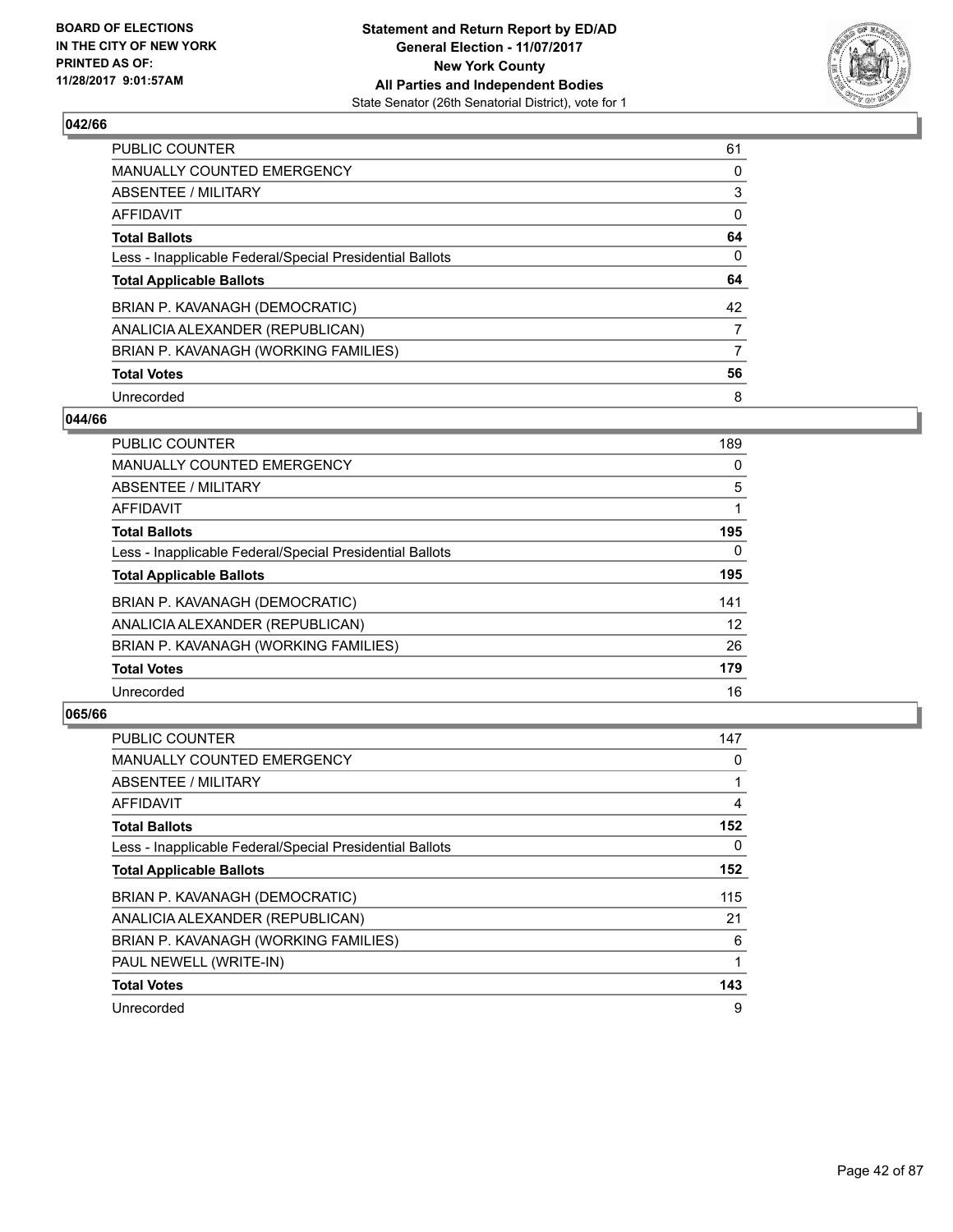

| PUBLIC COUNTER                                           | 41 |
|----------------------------------------------------------|----|
| <b>MANUALLY COUNTED EMERGENCY</b>                        | 0  |
| ABSENTEE / MILITARY                                      | 3  |
| AFFIDAVIT                                                |    |
| <b>Total Ballots</b>                                     | 45 |
| Less - Inapplicable Federal/Special Presidential Ballots | 0  |
| <b>Total Applicable Ballots</b>                          | 45 |
| BRIAN P. KAVANAGH (DEMOCRATIC)                           | 24 |
| ANALICIA ALEXANDER (REPUBLICAN)                          | 11 |
| BRIAN P. KAVANAGH (WORKING FAMILIES)                     | 2  |
| <b>Total Votes</b>                                       | 37 |
|                                                          |    |

#### **091/66**

| <b>PUBLIC COUNTER</b>                                    | 210 |
|----------------------------------------------------------|-----|
| <b>MANUALLY COUNTED EMERGENCY</b>                        | 0   |
| ABSENTEE / MILITARY                                      | 4   |
| AFFIDAVIT                                                |     |
| <b>Total Ballots</b>                                     | 215 |
| Less - Inapplicable Federal/Special Presidential Ballots | 0   |
| <b>Total Applicable Ballots</b>                          | 215 |
| BRIAN P. KAVANAGH (DEMOCRATIC)                           | 118 |
| ANALICIA ALEXANDER (REPUBLICAN)                          | 78  |
| BRIAN P. KAVANAGH (WORKING FAMILIES)                     | 4   |
| <b>Total Votes</b>                                       | 200 |
| Unrecorded                                               | 15  |
|                                                          |     |

#### **092/66 COMBINED into: 070/66**

| <b>Total Votes</b>                                       |   |
|----------------------------------------------------------|---|
| BRIAN P. KAVANAGH (WORKING FAMILIES)                     | 0 |
| ANALICIA ALEXANDER (REPUBLICAN)                          | O |
| BRIAN P. KAVANAGH (DEMOCRATIC)                           | 0 |
| <b>Total Applicable Ballots</b>                          | 0 |
| Less - Inapplicable Federal/Special Presidential Ballots |   |
| <b>Total Ballots</b>                                     |   |
| AFFIDAVIT                                                | 0 |
| <b>ABSENTEE / MILITARY</b>                               | 0 |
| <b>MANUALLY COUNTED EMERGENCY</b>                        | 0 |
| <b>PUBLIC COUNTER</b>                                    | 0 |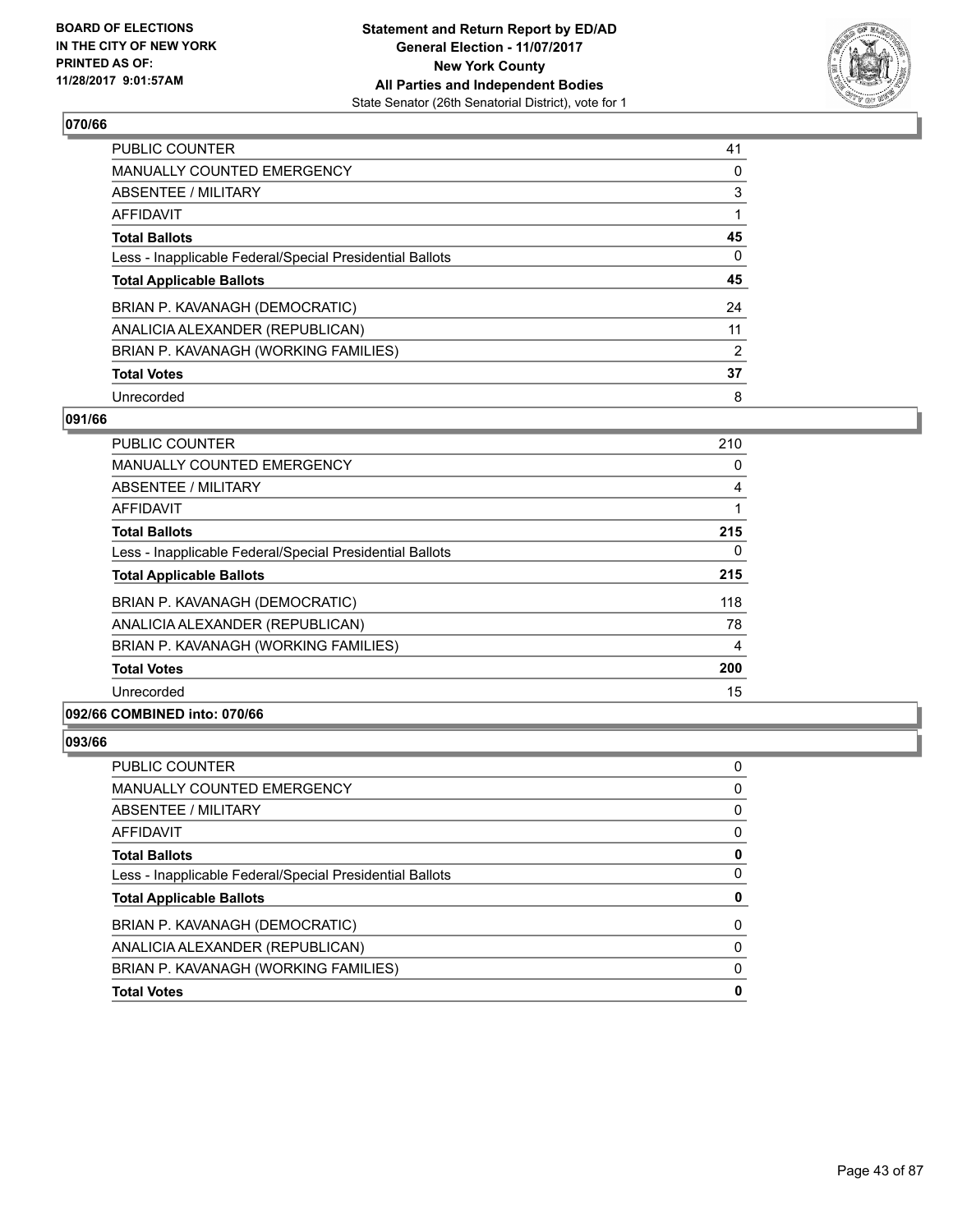

| <b>Total Votes</b>                                       | 0        |
|----------------------------------------------------------|----------|
| BRIAN P. KAVANAGH (WORKING FAMILIES)                     | 0        |
| ANALICIA ALEXANDER (REPUBLICAN)                          | 0        |
| BRIAN P. KAVANAGH (DEMOCRATIC)                           | $\Omega$ |
| <b>Total Applicable Ballots</b>                          | 0        |
| Less - Inapplicable Federal/Special Presidential Ballots | 0        |
| <b>Total Ballots</b>                                     | 0        |
| AFFIDAVIT                                                | 0        |
| ABSENTEE / MILITARY                                      | 0        |
| <b>MANUALLY COUNTED EMERGENCY</b>                        | 0        |
| <b>PUBLIC COUNTER</b>                                    | 0        |

## **098/66**

| PUBLIC COUNTER                                           | 225 |
|----------------------------------------------------------|-----|
| <b>MANUALLY COUNTED EMERGENCY</b>                        | 0   |
| ABSENTEE / MILITARY                                      | 5   |
| AFFIDAVIT                                                | 5   |
| <b>Total Ballots</b>                                     | 235 |
| Less - Inapplicable Federal/Special Presidential Ballots | 0   |
| <b>Total Applicable Ballots</b>                          | 235 |
| BRIAN P. KAVANAGH (DEMOCRATIC)                           | 148 |
| ANALICIA ALEXANDER (REPUBLICAN)                          | 40  |
| BRIAN P. KAVANAGH (WORKING FAMILIES)                     | 23  |
| PAUL NEWELL (WRITE-IN)                                   | 4   |
| <b>Total Votes</b>                                       | 215 |
| Unrecorded                                               | 20  |

| <b>PUBLIC COUNTER</b>                                    | 224 |
|----------------------------------------------------------|-----|
| <b>MANUALLY COUNTED EMERGENCY</b>                        | 0   |
| ABSENTEE / MILITARY                                      |     |
| AFFIDAVIT                                                | 6   |
| <b>Total Ballots</b>                                     | 237 |
| Less - Inapplicable Federal/Special Presidential Ballots | 0   |
| <b>Total Applicable Ballots</b>                          | 237 |
| BRIAN P. KAVANAGH (DEMOCRATIC)                           | 171 |
| ANALICIA ALEXANDER (REPUBLICAN)                          | 36  |
| BRIAN P. KAVANAGH (WORKING FAMILIES)                     | 15  |
| <b>Total Votes</b>                                       | 222 |
| Unrecorded                                               | 15  |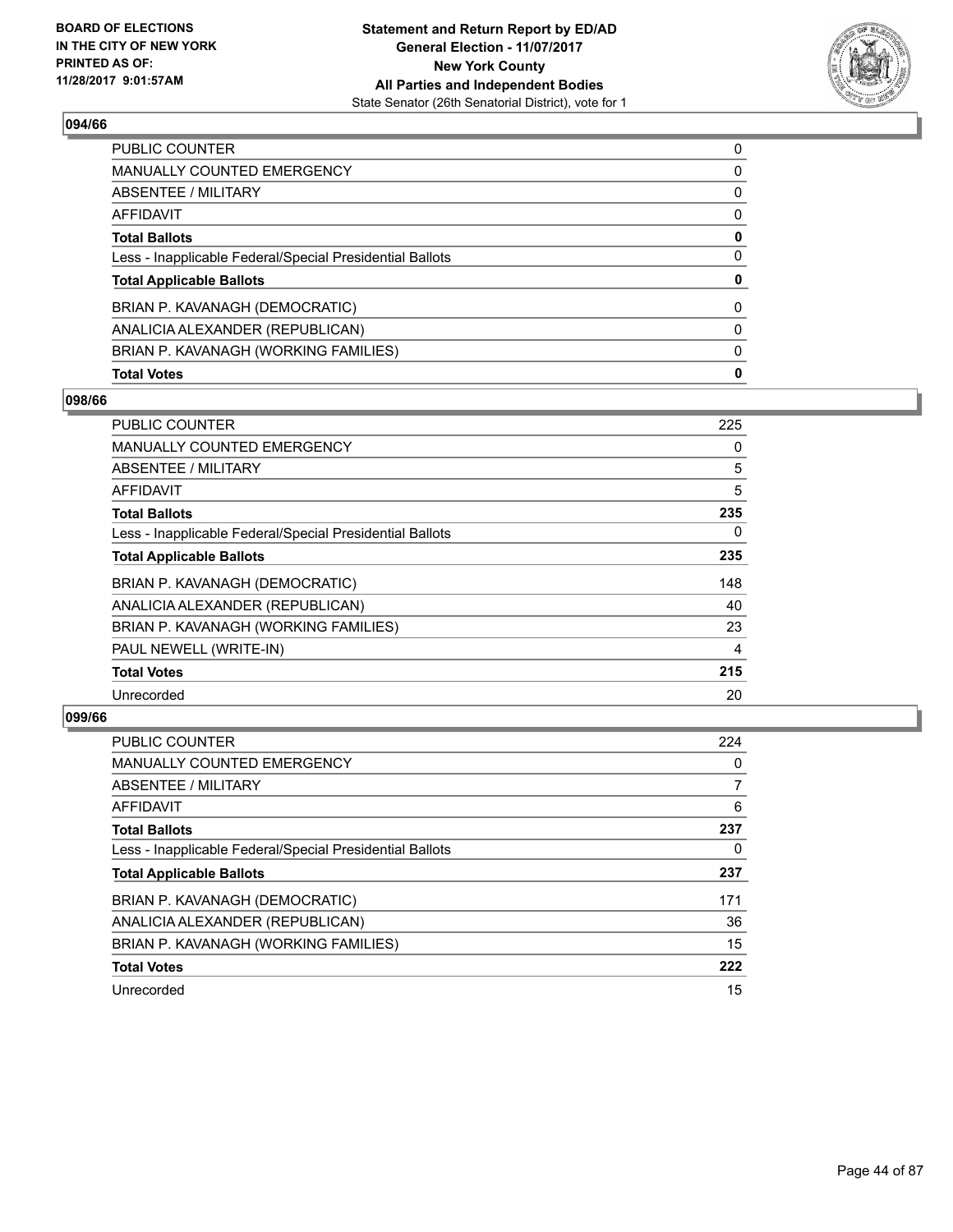

| <b>PUBLIC COUNTER</b>                                    | 65 |
|----------------------------------------------------------|----|
| <b>MANUALLY COUNTED EMERGENCY</b>                        | 0  |
| ABSENTEE / MILITARY                                      | 0  |
| <b>AFFIDAVIT</b>                                         | 0  |
| <b>Total Ballots</b>                                     | 65 |
| Less - Inapplicable Federal/Special Presidential Ballots | 0  |
| <b>Total Applicable Ballots</b>                          | 65 |
| BRIAN P. KAVANAGH (DEMOCRATIC)                           | 50 |
| ANALICIA ALEXANDER (REPUBLICAN)                          | 8  |
| BRIAN P. KAVANAGH (WORKING FAMILIES)                     | 2  |
| <b>Total Votes</b>                                       | 60 |
|                                                          |    |

| <b>PUBLIC COUNTER</b>                                    | 218 |
|----------------------------------------------------------|-----|
| <b>MANUALLY COUNTED EMERGENCY</b>                        | 0   |
| ABSENTEE / MILITARY                                      | 4   |
| AFFIDAVIT                                                | 5   |
| <b>Total Ballots</b>                                     | 227 |
| Less - Inapplicable Federal/Special Presidential Ballots | 0   |
| <b>Total Applicable Ballots</b>                          | 227 |
| BRIAN P. KAVANAGH (DEMOCRATIC)                           | 153 |
| ANALICIA ALEXANDER (REPUBLICAN)                          | 31  |
| BRIAN P. KAVANAGH (WORKING FAMILIES)                     | 21  |
| UNATTRIBUTABLE WRITE-IN (WRITE-IN)                       | 1   |
| <b>Total Votes</b>                                       | 206 |
| Unrecorded                                               | 21  |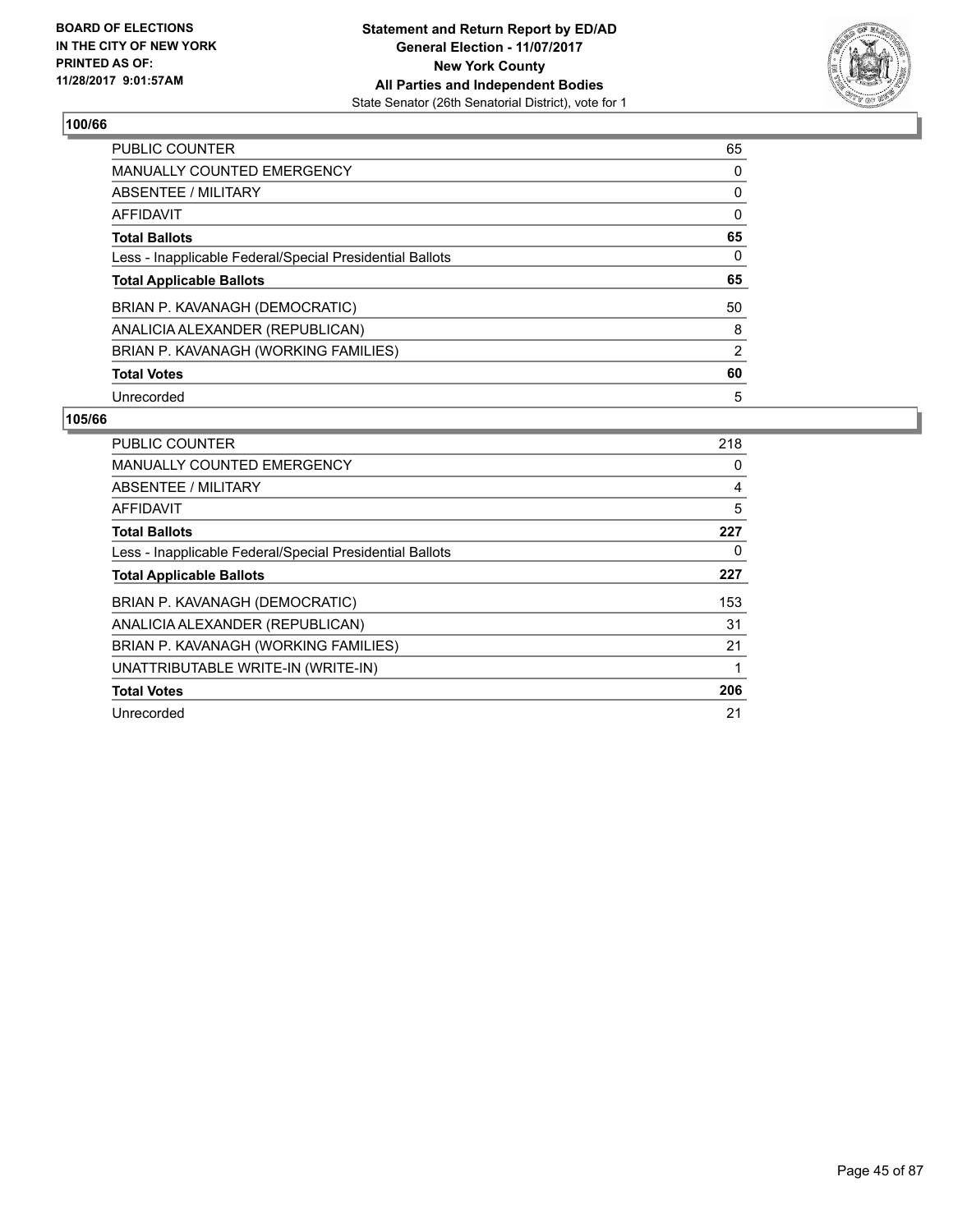

| <b>PUBLIC COUNTER</b>                                    | 125 |
|----------------------------------------------------------|-----|
| MANUALLY COUNTED EMERGENCY                               | 0   |
| ABSENTEE / MILITARY                                      | 3   |
| AFFIDAVIT                                                | 0   |
| <b>Total Ballots</b>                                     | 128 |
| Less - Inapplicable Federal/Special Presidential Ballots | 0   |
| <b>Total Applicable Ballots</b>                          | 128 |
| BRIAN P. KAVANAGH (DEMOCRATIC)                           | 81  |
| ANALICIA ALEXANDER (REPUBLICAN)                          | 12  |
| BRIAN P. KAVANAGH (WORKING FAMILIES)                     | 8   |
| <b>Total Votes</b>                                       | 101 |
| Unrecorded                                               | 27  |

# **002/74**

| <b>PUBLIC COUNTER</b>                                    | 148 |
|----------------------------------------------------------|-----|
| <b>MANUALLY COUNTED EMERGENCY</b>                        | 0   |
| ABSENTEE / MILITARY                                      | 2   |
| <b>AFFIDAVIT</b>                                         | 7   |
| <b>Total Ballots</b>                                     | 157 |
| Less - Inapplicable Federal/Special Presidential Ballots | 0   |
| <b>Total Applicable Ballots</b>                          | 157 |
| BRIAN P. KAVANAGH (DEMOCRATIC)                           | 118 |
| ANALICIA ALEXANDER (REPUBLICAN)                          | 14  |
| BRIAN P. KAVANAGH (WORKING FAMILIES)                     | 4   |
| <b>JULIO SURIEL (WRITE-IN)</b>                           | 1   |
| <b>Total Votes</b>                                       | 137 |
| Unrecorded                                               | 20  |

| PUBLIC COUNTER                                           | 155 |
|----------------------------------------------------------|-----|
| <b>MANUALLY COUNTED EMERGENCY</b>                        | 0   |
| ABSENTEE / MILITARY                                      | 5   |
| AFFIDAVIT                                                | 0   |
| <b>Total Ballots</b>                                     | 160 |
| Less - Inapplicable Federal/Special Presidential Ballots | 0   |
| <b>Total Applicable Ballots</b>                          | 160 |
| BRIAN P. KAVANAGH (DEMOCRATIC)                           | 115 |
| ANALICIA ALEXANDER (REPUBLICAN)                          | 16  |
| BRIAN P. KAVANAGH (WORKING FAMILIES)                     | 5   |
|                                                          |     |
| <b>Total Votes</b>                                       | 136 |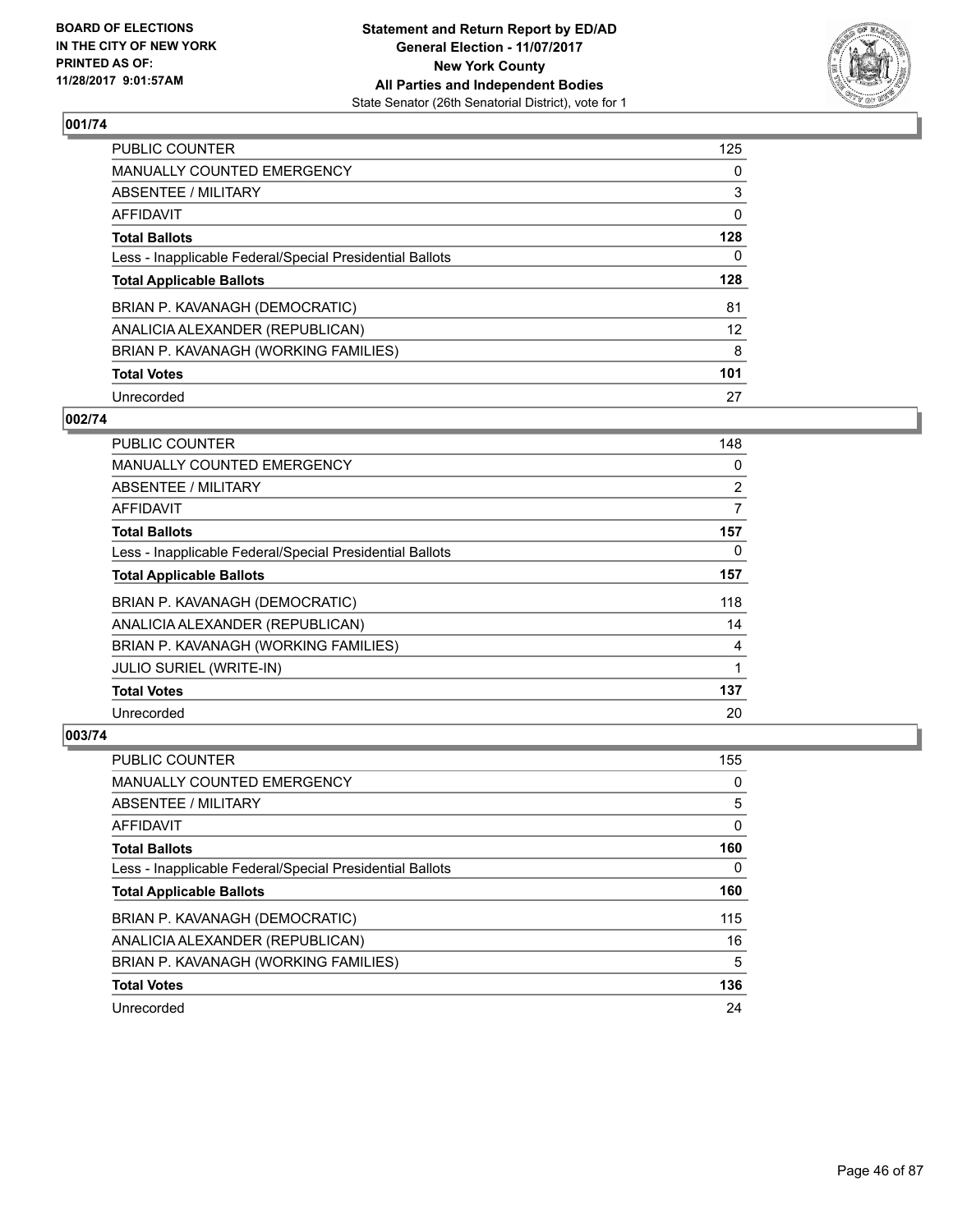

| <b>PUBLIC COUNTER</b>                                    | 162            |
|----------------------------------------------------------|----------------|
| MANUALLY COUNTED EMERGENCY                               | 0              |
| ABSENTEE / MILITARY                                      | $\overline{2}$ |
| AFFIDAVIT                                                | 3              |
| <b>Total Ballots</b>                                     | 167            |
| Less - Inapplicable Federal/Special Presidential Ballots | 0              |
| <b>Total Applicable Ballots</b>                          | 167            |
| BRIAN P. KAVANAGH (DEMOCRATIC)                           | 117            |
| ANALICIA ALEXANDER (REPUBLICAN)                          | 17             |
| BRIAN P. KAVANAGH (WORKING FAMILIES)                     | 5              |
| <b>Total Votes</b>                                       | 139            |
| Unrecorded                                               | 28             |

#### **005/74**

| <b>PUBLIC COUNTER</b>                                    | 101            |
|----------------------------------------------------------|----------------|
| <b>MANUALLY COUNTED EMERGENCY</b>                        | 0              |
| ABSENTEE / MILITARY                                      | $\overline{2}$ |
| <b>AFFIDAVIT</b>                                         | 2              |
| <b>Total Ballots</b>                                     | 105            |
| Less - Inapplicable Federal/Special Presidential Ballots | $\Omega$       |
| <b>Total Applicable Ballots</b>                          | 105            |
| BRIAN P. KAVANAGH (DEMOCRATIC)                           | 74             |
| ANALICIA ALEXANDER (REPUBLICAN)                          | 4              |
| BRIAN P. KAVANAGH (WORKING FAMILIES)                     |                |
| <b>Total Votes</b>                                       | 79             |
| Unrecorded                                               | 26             |

| <b>PUBLIC COUNTER</b>                                    | 174 |
|----------------------------------------------------------|-----|
| <b>MANUALLY COUNTED EMERGENCY</b>                        | 0   |
| ABSENTEE / MILITARY                                      |     |
| AFFIDAVIT                                                |     |
| <b>Total Ballots</b>                                     | 176 |
| Less - Inapplicable Federal/Special Presidential Ballots | 0   |
| <b>Total Applicable Ballots</b>                          | 176 |
| BRIAN P. KAVANAGH (DEMOCRATIC)                           | 114 |
| ANALICIA ALEXANDER (REPUBLICAN)                          | 21  |
| BRIAN P. KAVANAGH (WORKING FAMILIES)                     | 6   |
| <b>Total Votes</b>                                       | 141 |
| Unrecorded                                               | 35  |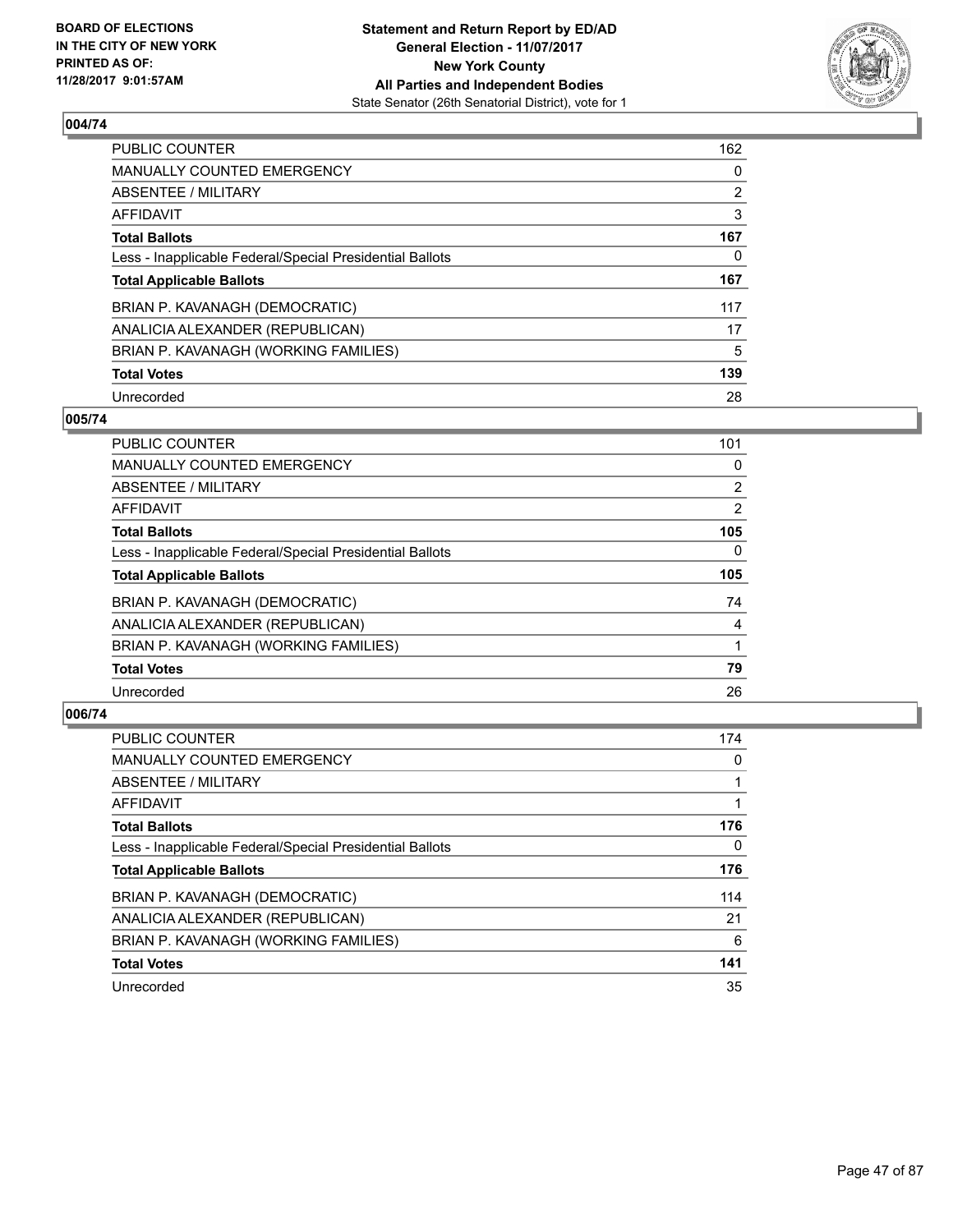

| <b>PUBLIC COUNTER</b>                                    | 148 |
|----------------------------------------------------------|-----|
| <b>MANUALLY COUNTED EMERGENCY</b>                        | 0   |
| ABSENTEE / MILITARY                                      | 0   |
| AFFIDAVIT                                                | 5   |
| <b>Total Ballots</b>                                     | 153 |
| Less - Inapplicable Federal/Special Presidential Ballots | 0   |
| <b>Total Applicable Ballots</b>                          | 153 |
| BRIAN P. KAVANAGH (DEMOCRATIC)                           | 100 |
| ANALICIA ALEXANDER (REPUBLICAN)                          | 15  |
| BRIAN P. KAVANAGH (WORKING FAMILIES)                     | 25  |
| UNATTRIBUTABLE WRITE-IN (WRITE-IN)                       |     |
| <b>Total Votes</b>                                       | 141 |
| Unrecorded                                               | 12  |

## **008/74**

| PUBLIC COUNTER                                           | 167 |
|----------------------------------------------------------|-----|
| <b>MANUALLY COUNTED EMERGENCY</b>                        | 0   |
| ABSENTEE / MILITARY                                      | 6   |
| AFFIDAVIT                                                | 5   |
| <b>Total Ballots</b>                                     | 178 |
| Less - Inapplicable Federal/Special Presidential Ballots | 0   |
| <b>Total Applicable Ballots</b>                          | 178 |
| BRIAN P. KAVANAGH (DEMOCRATIC)                           | 119 |
| ANALICIA ALEXANDER (REPUBLICAN)                          | 19  |
| BRIAN P. KAVANAGH (WORKING FAMILIES)                     | 20  |
| PAUL NEWELL (WRITE-IN)                                   | 1   |
| UNATTRIBUTABLE WRITE-IN (WRITE-IN)                       | 1   |
| <b>Total Votes</b>                                       | 160 |
| Unrecorded                                               | 18  |

| PUBLIC COUNTER                                           | 87 |
|----------------------------------------------------------|----|
| <b>MANUALLY COUNTED EMERGENCY</b>                        | 0  |
| ABSENTEE / MILITARY                                      | 3  |
| AFFIDAVIT                                                | 5  |
| <b>Total Ballots</b>                                     | 95 |
| Less - Inapplicable Federal/Special Presidential Ballots | 0  |
| <b>Total Applicable Ballots</b>                          | 95 |
| BRIAN P. KAVANAGH (DEMOCRATIC)                           | 53 |
| ANALICIA ALEXANDER (REPUBLICAN)                          | 7  |
| BRIAN P. KAVANAGH (WORKING FAMILIES)                     | 3  |
| BRIAN WADDELL (WRITE-IN)                                 |    |
| <b>Total Votes</b>                                       | 64 |
| Unrecorded                                               | 31 |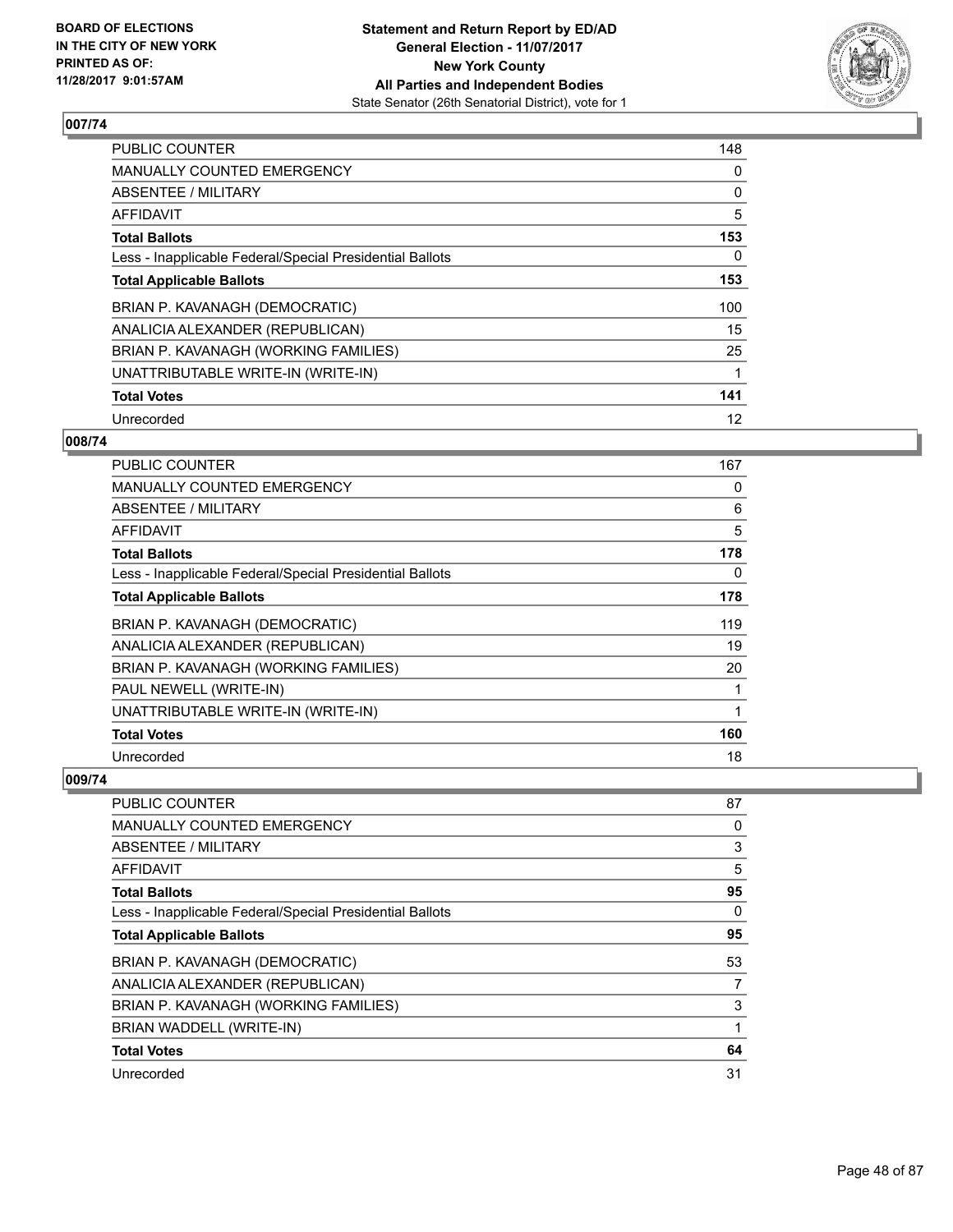

| PUBLIC COUNTER                                           | 106 |
|----------------------------------------------------------|-----|
| <b>MANUALLY COUNTED EMERGENCY</b>                        | 0   |
| ABSENTEE / MILITARY                                      | 3   |
| AFFIDAVIT                                                | 8   |
| <b>Total Ballots</b>                                     | 117 |
| Less - Inapplicable Federal/Special Presidential Ballots | 0   |
| <b>Total Applicable Ballots</b>                          | 117 |
| BRIAN P. KAVANAGH (DEMOCRATIC)                           | 80  |
| ANALICIA ALEXANDER (REPUBLICAN)                          | 8   |
| BRIAN P. KAVANAGH (WORKING FAMILIES)                     | 19  |
| <b>Total Votes</b>                                       | 107 |
| Unrecorded                                               | 10  |

## **011/74**

| <b>PUBLIC COUNTER</b>                                    | 146      |
|----------------------------------------------------------|----------|
| <b>MANUALLY COUNTED EMERGENCY</b>                        | 0        |
| ABSENTEE / MILITARY                                      | 3        |
| <b>AFFIDAVIT</b>                                         | $\Omega$ |
| <b>Total Ballots</b>                                     | 149      |
| Less - Inapplicable Federal/Special Presidential Ballots | $\Omega$ |
| <b>Total Applicable Ballots</b>                          | 149      |
| BRIAN P. KAVANAGH (DEMOCRATIC)                           | 88       |
| ANALICIA ALEXANDER (REPUBLICAN)                          | 14       |
| BRIAN P. KAVANAGH (WORKING FAMILIES)                     | 2        |
| <b>Total Votes</b>                                       | 104      |
| Unrecorded                                               | 45       |

| <b>PUBLIC COUNTER</b>                                    | 183            |
|----------------------------------------------------------|----------------|
| <b>MANUALLY COUNTED EMERGENCY</b>                        | 0              |
| ABSENTEE / MILITARY                                      |                |
| AFFIDAVIT                                                | $\overline{2}$ |
| <b>Total Ballots</b>                                     | 186            |
| Less - Inapplicable Federal/Special Presidential Ballots | 0              |
| <b>Total Applicable Ballots</b>                          | 186            |
| BRIAN P. KAVANAGH (DEMOCRATIC)                           | 115            |
| ANALICIA ALEXANDER (REPUBLICAN)                          | 17             |
| BRIAN P. KAVANAGH (WORKING FAMILIES)                     | 5              |
| <b>Total Votes</b>                                       | 137            |
| Unrecorded                                               | 49             |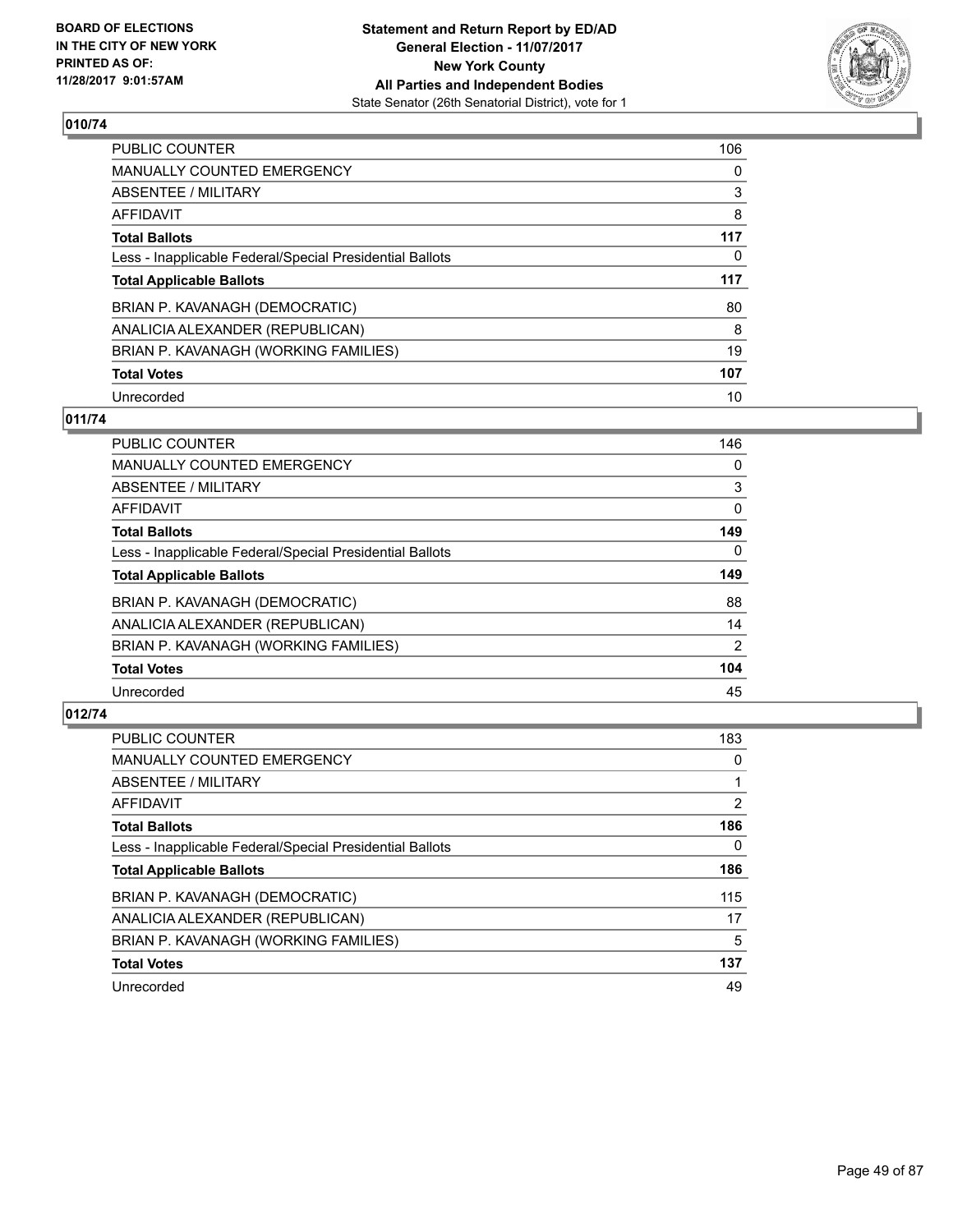

| <b>PUBLIC COUNTER</b>                                    | 154 |
|----------------------------------------------------------|-----|
| MANUALLY COUNTED EMERGENCY                               | 0   |
| ABSENTEE / MILITARY                                      |     |
| AFFIDAVIT                                                | 0   |
| <b>Total Ballots</b>                                     | 155 |
| Less - Inapplicable Federal/Special Presidential Ballots | 0   |
| <b>Total Applicable Ballots</b>                          | 155 |
| BRIAN P. KAVANAGH (DEMOCRATIC)                           | 99  |
| ANALICIA ALEXANDER (REPUBLICAN)                          | 9   |
| BRIAN P. KAVANAGH (WORKING FAMILIES)                     | 12  |
| <b>Total Votes</b>                                       | 120 |
| Unrecorded                                               | 35  |

#### **014/74**

| <b>PUBLIC COUNTER</b>                                    | 163      |
|----------------------------------------------------------|----------|
| <b>MANUALLY COUNTED EMERGENCY</b>                        | 0        |
| ABSENTEE / MILITARY                                      |          |
| <b>AFFIDAVIT</b>                                         | 0        |
| <b>Total Ballots</b>                                     | 164      |
| Less - Inapplicable Federal/Special Presidential Ballots | $\Omega$ |
| <b>Total Applicable Ballots</b>                          | 164      |
| BRIAN P. KAVANAGH (DEMOCRATIC)                           | 94       |
| ANALICIA ALEXANDER (REPUBLICAN)                          | 11       |
| BRIAN P. KAVANAGH (WORKING FAMILIES)                     | 5        |
| <b>Total Votes</b>                                       | 110      |
| Unrecorded                                               | 54       |

| PUBLIC COUNTER                                           | 167 |
|----------------------------------------------------------|-----|
| <b>MANUALLY COUNTED EMERGENCY</b>                        | 0   |
| ABSENTEE / MILITARY                                      | 3   |
| AFFIDAVIT                                                | 5   |
| <b>Total Ballots</b>                                     | 175 |
| Less - Inapplicable Federal/Special Presidential Ballots | 0   |
| <b>Total Applicable Ballots</b>                          | 175 |
| BRIAN P. KAVANAGH (DEMOCRATIC)                           | 115 |
| ANALICIA ALEXANDER (REPUBLICAN)                          | 17  |
| BRIAN P. KAVANAGH (WORKING FAMILIES)                     | 26  |
| <b>Total Votes</b>                                       | 158 |
| Unrecorded                                               | 17  |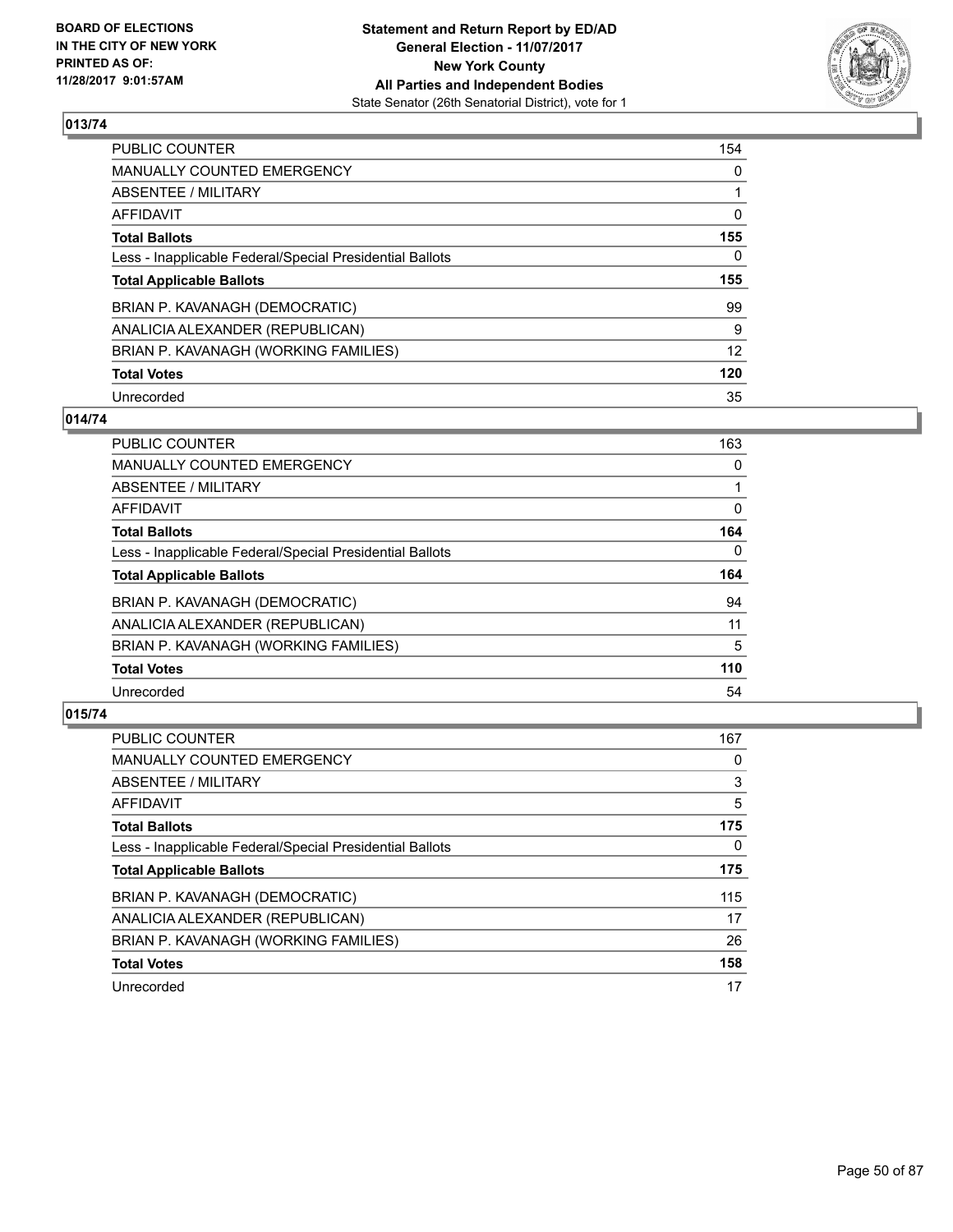

| <b>PUBLIC COUNTER</b>                                    | 109 |
|----------------------------------------------------------|-----|
| <b>MANUALLY COUNTED EMERGENCY</b>                        | 0   |
| ABSENTEE / MILITARY                                      | 0   |
| <b>AFFIDAVIT</b>                                         |     |
| <b>Total Ballots</b>                                     | 110 |
| Less - Inapplicable Federal/Special Presidential Ballots | 0   |
| <b>Total Applicable Ballots</b>                          | 110 |
| BRIAN P. KAVANAGH (DEMOCRATIC)                           | 82  |
|                                                          | 6   |
| ANALICIA ALEXANDER (REPUBLICAN)                          |     |
| BRIAN P. KAVANAGH (WORKING FAMILIES)                     | 2   |
| <b>JESSICA NAVIKAS (WRITE-IN)</b>                        |     |
| MARQUIS JENKINS (WRITE-IN)                               |     |
| <b>Total Votes</b>                                       | 92  |

## **017/74**

| <b>PUBLIC COUNTER</b>                                    | 188      |
|----------------------------------------------------------|----------|
| MANUALLY COUNTED EMERGENCY                               | 0        |
| ABSENTEE / MILITARY                                      |          |
| AFFIDAVIT                                                | 6        |
| <b>Total Ballots</b>                                     | 195      |
| Less - Inapplicable Federal/Special Presidential Ballots | $\Omega$ |
| <b>Total Applicable Ballots</b>                          | 195      |
| BRIAN P. KAVANAGH (DEMOCRATIC)                           | 132      |
| ANALICIA ALEXANDER (REPUBLICAN)                          | 25       |
| BRIAN P. KAVANAGH (WORKING FAMILIES)                     | 17       |
| <b>Total Votes</b>                                       | 174      |
| Unrecorded                                               | 21       |

| <b>PUBLIC COUNTER</b>                                    | 120 |
|----------------------------------------------------------|-----|
| <b>MANUALLY COUNTED EMERGENCY</b>                        | 0   |
| ABSENTEE / MILITARY                                      | 0   |
| AFFIDAVIT                                                | 0   |
| <b>Total Ballots</b>                                     | 120 |
| Less - Inapplicable Federal/Special Presidential Ballots | 0   |
| <b>Total Applicable Ballots</b>                          | 120 |
|                                                          |     |
| BRIAN P. KAVANAGH (DEMOCRATIC)                           | 70  |
| ANALICIA ALEXANDER (REPUBLICAN)                          | 23  |
| BRIAN P. KAVANAGH (WORKING FAMILIES)                     | 6   |
| <b>Total Votes</b>                                       | 99  |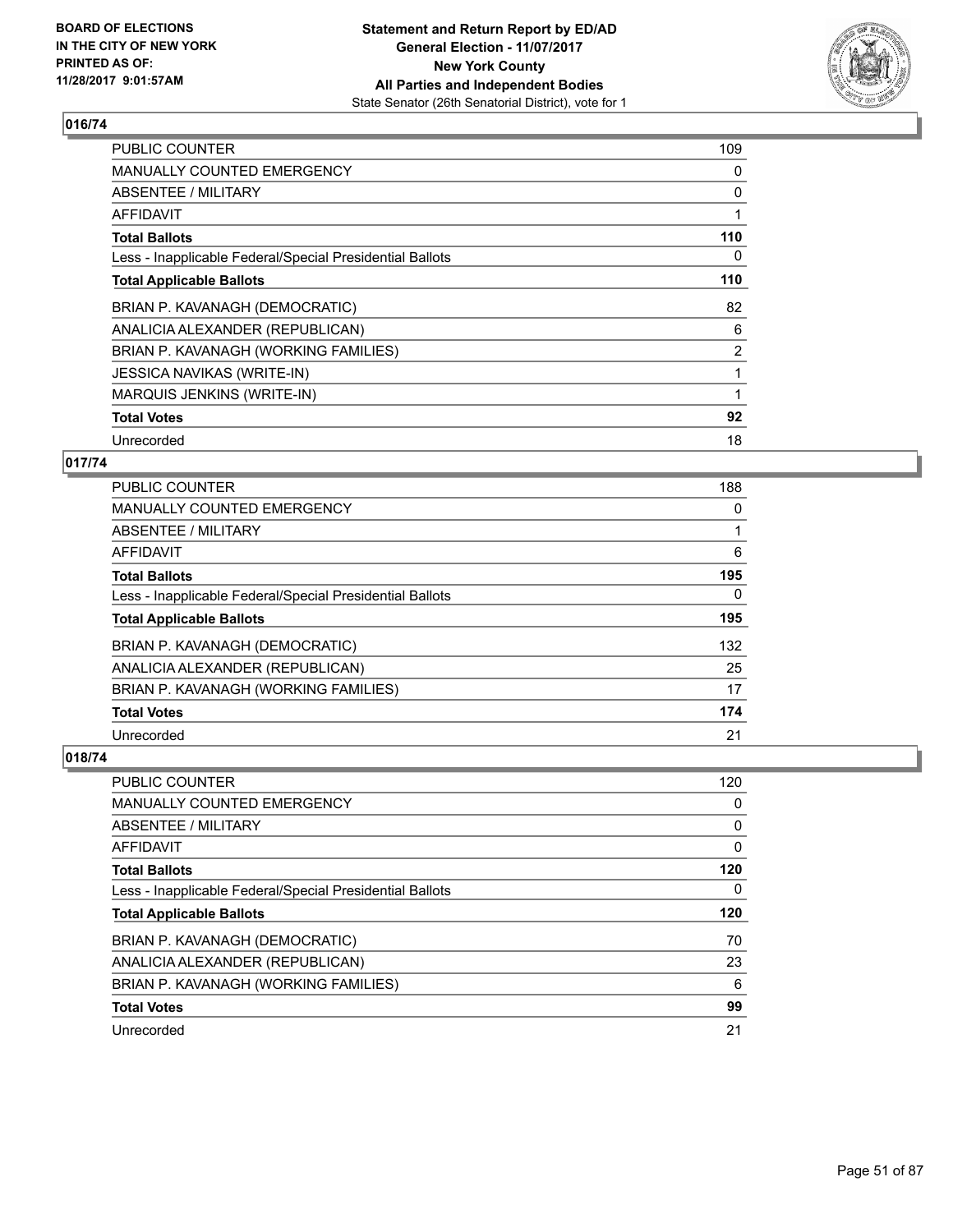

| <b>Total Votes</b>                                       | 0 |
|----------------------------------------------------------|---|
| BRIAN P. KAVANAGH (WORKING FAMILIES)                     | 0 |
| ANALICIA ALEXANDER (REPUBLICAN)                          | 0 |
| BRIAN P. KAVANAGH (DEMOCRATIC)                           | 0 |
| <b>Total Applicable Ballots</b>                          | 0 |
| Less - Inapplicable Federal/Special Presidential Ballots | 0 |
| <b>Total Ballots</b>                                     | 0 |
| AFFIDAVIT                                                | 0 |
| ABSENTEE / MILITARY                                      | 0 |
| MANUALLY COUNTED EMERGENCY                               | 0 |
| <b>PUBLIC COUNTER</b>                                    | 0 |

| <b>PUBLIC COUNTER</b>                                    | 157 |
|----------------------------------------------------------|-----|
| <b>MANUALLY COUNTED EMERGENCY</b>                        | 0   |
| ABSENTEE / MILITARY                                      | 5   |
| AFFIDAVIT                                                | 2   |
| <b>Total Ballots</b>                                     | 164 |
| Less - Inapplicable Federal/Special Presidential Ballots | 0   |
| <b>Total Applicable Ballots</b>                          | 164 |
| BRIAN P. KAVANAGH (DEMOCRATIC)                           | 120 |
| ANALICIA ALEXANDER (REPUBLICAN)                          | 9   |
| BRIAN P. KAVANAGH (WORKING FAMILIES)                     | 22  |
| <b>Total Votes</b>                                       | 151 |
| Unrecorded                                               | 13  |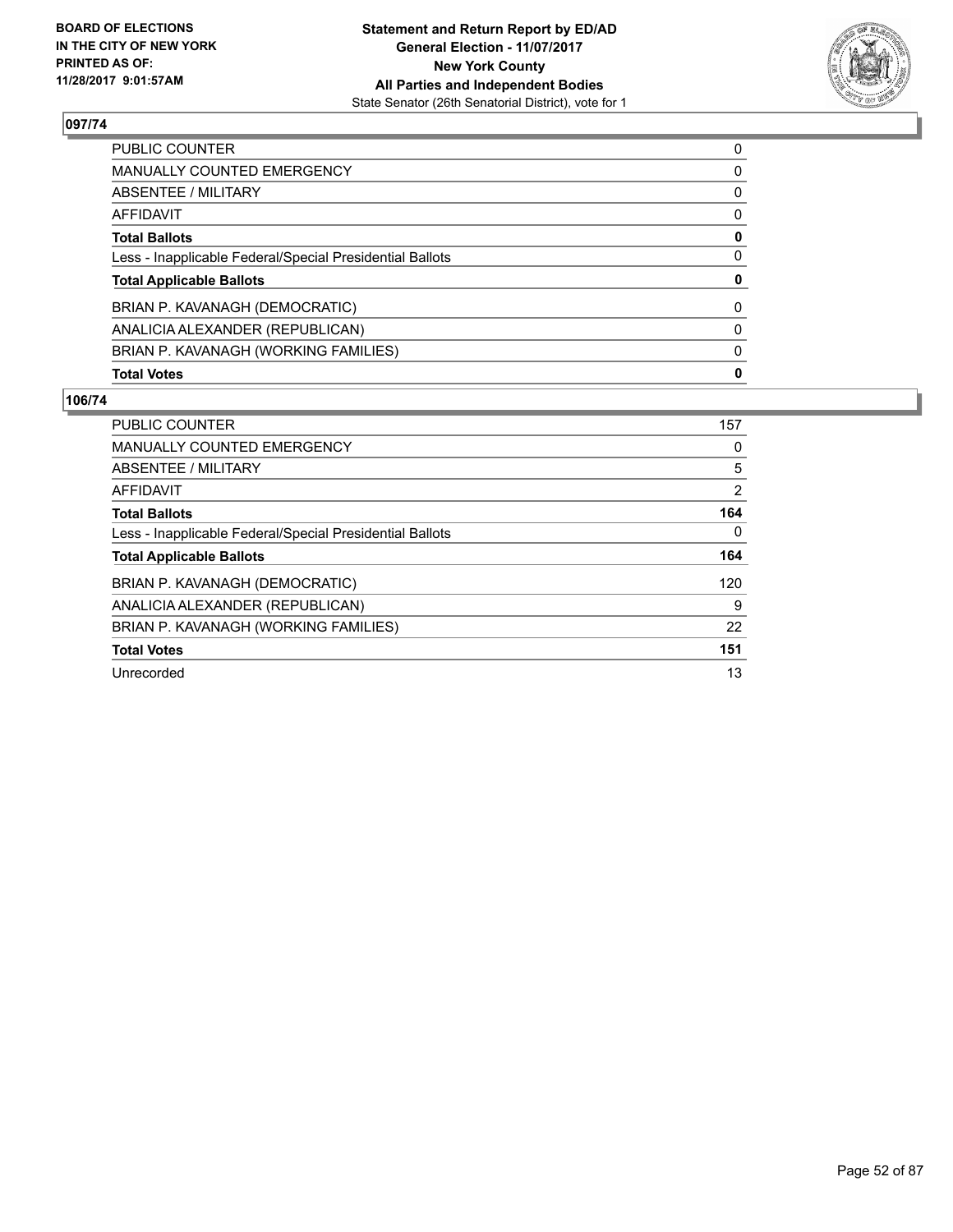

| <b>PUBLIC COUNTER</b>                                    | 205            |
|----------------------------------------------------------|----------------|
| <b>MANUALLY COUNTED EMERGENCY</b>                        | 0              |
| ABSENTEE / MILITARY                                      | $\overline{2}$ |
| AFFIDAVIT                                                | 3              |
| <b>Total Ballots</b>                                     | 210            |
| Less - Inapplicable Federal/Special Presidential Ballots | 0              |
| <b>Total Applicable Ballots</b>                          | 210            |
| BRIAN P. KAVANAGH (DEMOCRATIC)                           | 149            |
| ANALICIA ALEXANDER (REPUBLICAN)                          | 19             |
| BRIAN P. KAVANAGH (WORKING FAMILIES)                     | 22             |
| JEFFERY WILSON (WRITE-IN)                                |                |
| <b>Total Votes</b>                                       | 191            |
| Unrecorded                                               | 19             |

## **010/50**

| <b>PUBLIC COUNTER</b>                                    | 243 |
|----------------------------------------------------------|-----|
| <b>MANUALLY COUNTED EMERGENCY</b>                        | 0   |
| ABSENTEE / MILITARY                                      | 0   |
| AFFIDAVIT                                                | 4   |
| <b>Total Ballots</b>                                     | 247 |
| Less - Inapplicable Federal/Special Presidential Ballots | 0   |
| <b>Total Applicable Ballots</b>                          | 247 |
| BRIAN P. KAVANAGH (DEMOCRATIC)                           | 176 |
| ANALICIA ALEXANDER (REPUBLICAN)                          | 23  |
| BRIAN P. KAVANAGH (WORKING FAMILIES)                     | 32  |
| <b>Total Votes</b>                                       | 231 |
| Unrecorded                                               | 16  |

| PUBLIC COUNTER                                           |   |
|----------------------------------------------------------|---|
| <b>MANUALLY COUNTED EMERGENCY</b>                        | 0 |
| ABSENTEE / MILITARY                                      | 0 |
| AFFIDAVIT                                                | 0 |
| <b>Total Ballots</b>                                     |   |
| Less - Inapplicable Federal/Special Presidential Ballots | 0 |
| <b>Total Applicable Ballots</b>                          |   |
| BRIAN P. KAVANAGH (DEMOCRATIC)                           |   |
| ANALICIA ALEXANDER (REPUBLICAN)                          | 0 |
| BRIAN P. KAVANAGH (WORKING FAMILIES)                     | 0 |
| <b>Total Votes</b>                                       |   |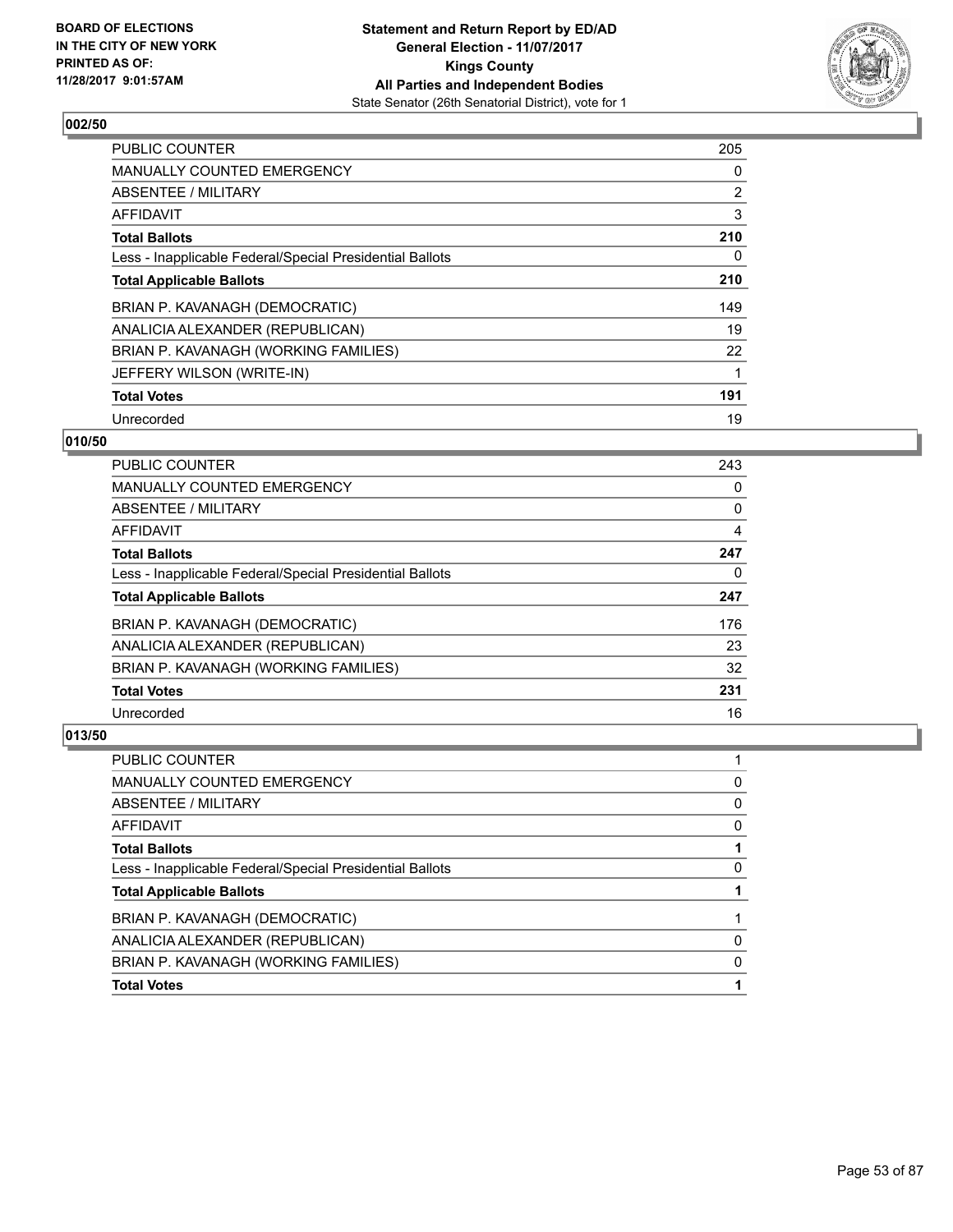

| <b>Total Votes</b>                                       | $\mathbf{2}$   |
|----------------------------------------------------------|----------------|
| BRIAN P. KAVANAGH (WORKING FAMILIES)                     | 0              |
| ANALICIA ALEXANDER (REPUBLICAN)                          | 0              |
| BRIAN P. KAVANAGH (DEMOCRATIC)                           | 2              |
| <b>Total Applicable Ballots</b>                          | $\mathbf{2}$   |
| Less - Inapplicable Federal/Special Presidential Ballots | 0              |
| <b>Total Ballots</b>                                     | $\mathbf{2}$   |
| AFFIDAVIT                                                | 0              |
| ABSENTEE / MILITARY                                      | 0              |
| MANUALLY COUNTED EMERGENCY                               | 0              |
| <b>PUBLIC COUNTER</b>                                    | $\overline{2}$ |

## **026/50**

| PUBLIC COUNTER                                           | 291 |
|----------------------------------------------------------|-----|
| <b>MANUALLY COUNTED EMERGENCY</b>                        | 0   |
| ABSENTEE / MILITARY                                      |     |
| AFFIDAVIT                                                | 4   |
| <b>Total Ballots</b>                                     | 296 |
| Less - Inapplicable Federal/Special Presidential Ballots | 0   |
| <b>Total Applicable Ballots</b>                          | 296 |
| BRIAN P. KAVANAGH (DEMOCRATIC)                           | 189 |
| ANALICIA ALEXANDER (REPUBLICAN)                          | 26  |
| BRIAN P. KAVANAGH (WORKING FAMILIES)                     | 56  |
| <b>Total Votes</b>                                       | 271 |
| Unrecorded                                               | 25  |

| <b>PUBLIC COUNTER</b>                                    | 304 |
|----------------------------------------------------------|-----|
| <b>MANUALLY COUNTED EMERGENCY</b>                        | 0   |
| ABSENTEE / MILITARY                                      | 4   |
| AFFIDAVIT                                                | 5   |
| <b>Total Ballots</b>                                     | 313 |
| Less - Inapplicable Federal/Special Presidential Ballots | 0   |
| <b>Total Applicable Ballots</b>                          | 313 |
| BRIAN P. KAVANAGH (DEMOCRATIC)                           | 183 |
| ANALICIA ALEXANDER (REPUBLICAN)                          | 40  |
| BRIAN P. KAVANAGH (WORKING FAMILIES)                     | 48  |
| BERNIE SANDERS (WRITE-IN)                                |     |
| <b>Total Votes</b>                                       | 272 |
| Unrecorded                                               | 41  |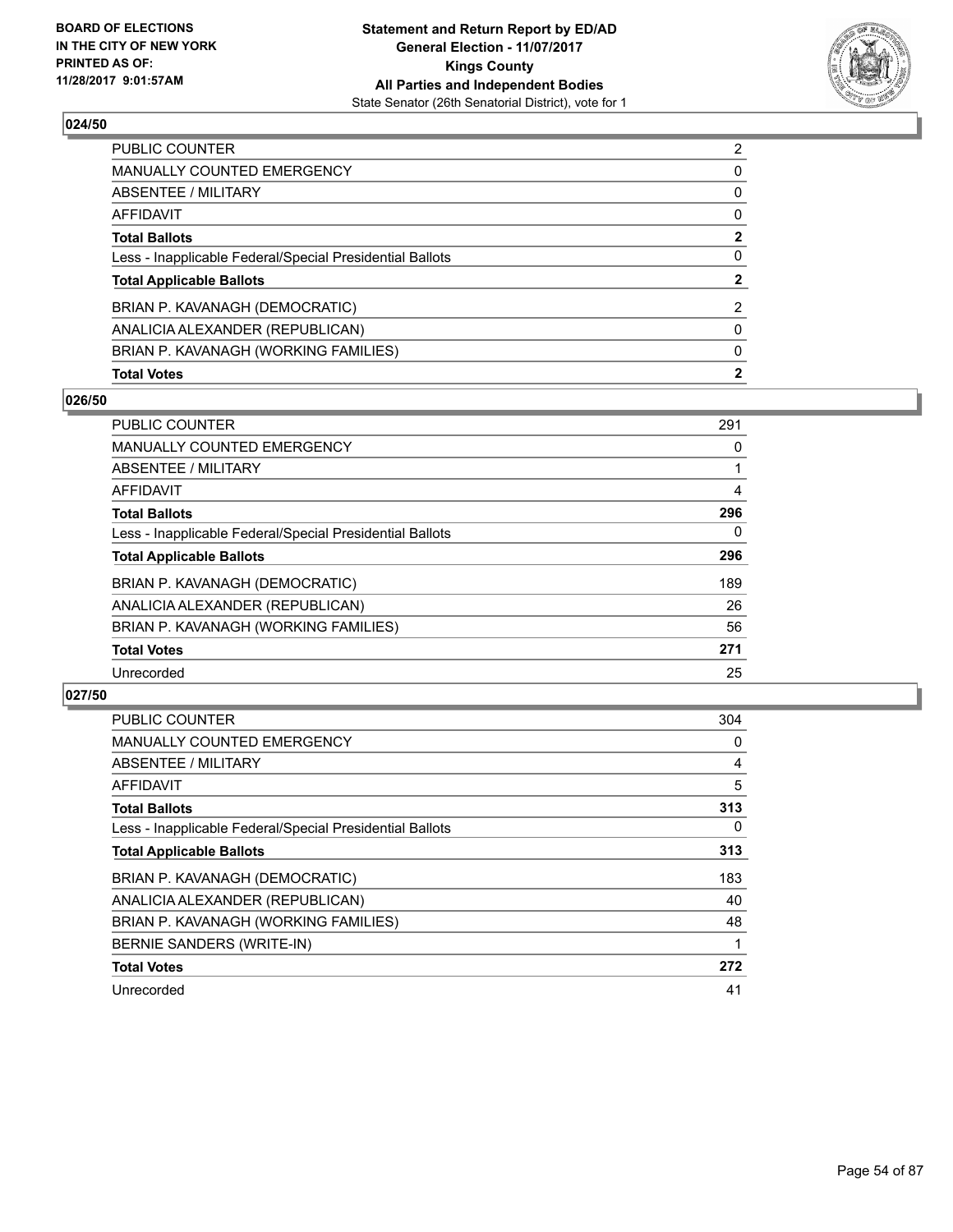

| <b>PUBLIC COUNTER</b>                                    | 286 |
|----------------------------------------------------------|-----|
| <b>MANUALLY COUNTED EMERGENCY</b>                        | 0   |
| ABSENTEE / MILITARY                                      |     |
| AFFIDAVIT                                                | 2   |
| <b>Total Ballots</b>                                     | 289 |
| Less - Inapplicable Federal/Special Presidential Ballots | 0   |
| <b>Total Applicable Ballots</b>                          | 289 |
| BRIAN P. KAVANAGH (DEMOCRATIC)                           | 187 |
| ANALICIA ALEXANDER (REPUBLICAN)                          | 27  |
| BRIAN P. KAVANAGH (WORKING FAMILIES)                     | 45  |
| DONIA PIERSAINT (WRITE-IN)                               |     |
| PAUL NEWELL (WRITE-IN)                                   |     |
| <b>Total Votes</b>                                       | 261 |
| Unrecorded                                               | 28  |

## **029/50**

| PUBLIC COUNTER                                           | 232            |
|----------------------------------------------------------|----------------|
| MANUALLY COUNTED EMERGENCY                               | 0              |
| ABSENTEE / MILITARY                                      | $\overline{2}$ |
| AFFIDAVIT                                                | 3              |
| <b>Total Ballots</b>                                     | 237            |
| Less - Inapplicable Federal/Special Presidential Ballots | 0              |
| <b>Total Applicable Ballots</b>                          | 237            |
| BRIAN P. KAVANAGH (DEMOCRATIC)                           | 165            |
| ANALICIA ALEXANDER (REPUBLICAN)                          | 19             |
| BRIAN P. KAVANAGH (WORKING FAMILIES)                     | 34             |
| <b>Total Votes</b>                                       | 218            |
| Unrecorded                                               | 19             |

| <b>PUBLIC COUNTER</b>                                    | 256 |
|----------------------------------------------------------|-----|
| <b>MANUALLY COUNTED EMERGENCY</b>                        | 0   |
| ABSENTEE / MILITARY                                      |     |
| AFFIDAVIT                                                | 4   |
| <b>Total Ballots</b>                                     | 261 |
| Less - Inapplicable Federal/Special Presidential Ballots | 0   |
| <b>Total Applicable Ballots</b>                          | 261 |
| BRIAN P. KAVANAGH (DEMOCRATIC)                           | 174 |
| ANALICIA ALEXANDER (REPUBLICAN)                          | 22  |
| BRIAN P. KAVANAGH (WORKING FAMILIES)                     | 48  |
| <b>Total Votes</b>                                       | 244 |
| Unrecorded                                               | 17  |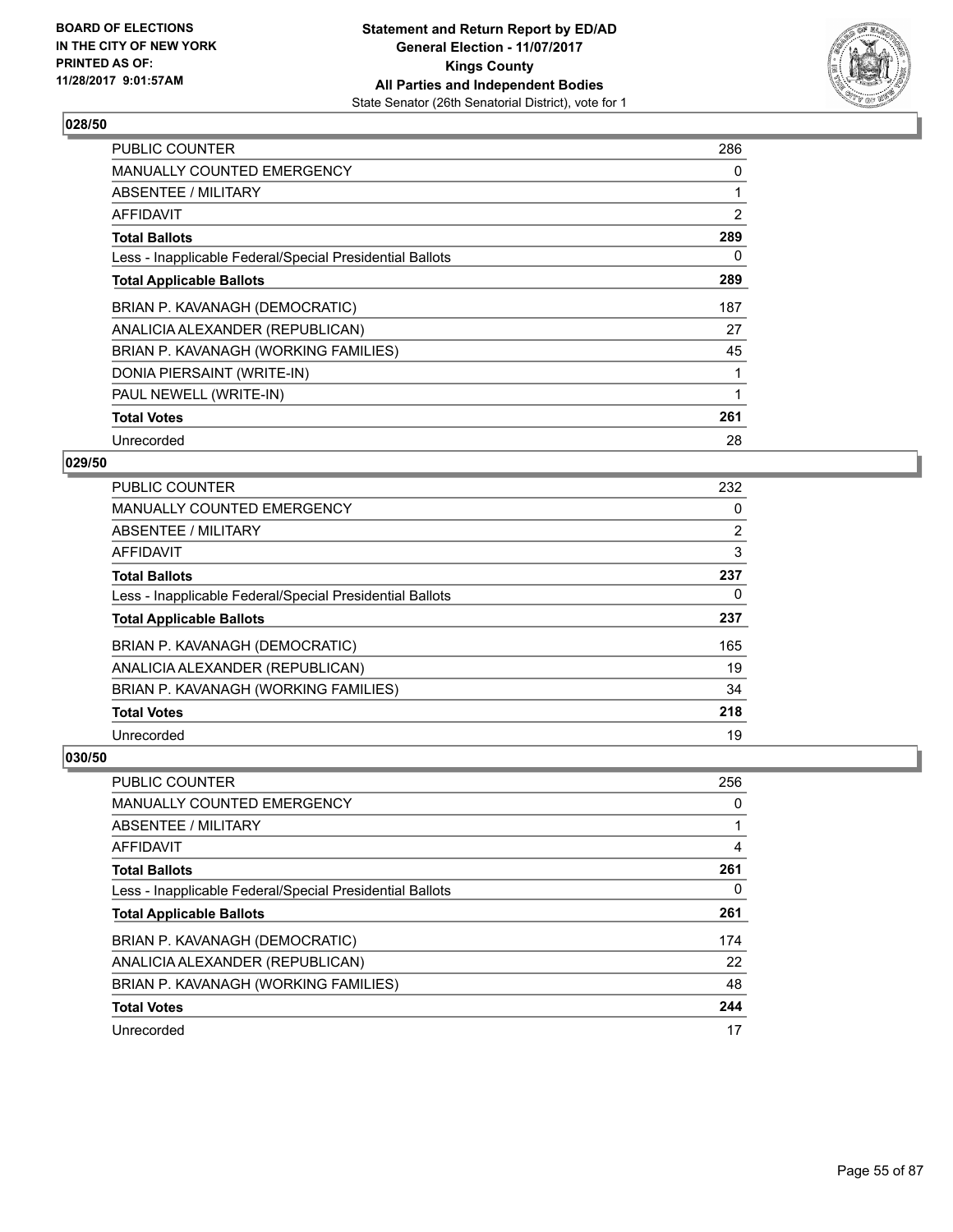

| <b>PUBLIC COUNTER</b>                                    | 254 |
|----------------------------------------------------------|-----|
| MANUALLY COUNTED EMERGENCY                               | 0   |
| ABSENTEE / MILITARY                                      | 3   |
| AFFIDAVIT                                                | 3   |
| <b>Total Ballots</b>                                     | 260 |
| Less - Inapplicable Federal/Special Presidential Ballots | 0   |
| <b>Total Applicable Ballots</b>                          | 260 |
| BRIAN P. KAVANAGH (DEMOCRATIC)                           | 152 |
| ANALICIA ALEXANDER (REPUBLICAN)                          | 42  |
| BRIAN P. KAVANAGH (WORKING FAMILIES)                     | 35  |
| <b>Total Votes</b>                                       | 229 |
| Unrecorded                                               | 31  |

#### **032/50**

| <b>PUBLIC COUNTER</b>                                    | 241            |
|----------------------------------------------------------|----------------|
| MANUALLY COUNTED EMERGENCY                               | 0              |
| ABSENTEE / MILITARY                                      | $\overline{2}$ |
| <b>AFFIDAVIT</b>                                         | 2              |
| <b>Total Ballots</b>                                     | 245            |
| Less - Inapplicable Federal/Special Presidential Ballots | $\Omega$       |
| <b>Total Applicable Ballots</b>                          | 245            |
| BRIAN P. KAVANAGH (DEMOCRATIC)                           | 150            |
| ANALICIA ALEXANDER (REPUBLICAN)                          | 31             |
| BRIAN P. KAVANAGH (WORKING FAMILIES)                     | 47             |
| <b>Total Votes</b>                                       | 228            |
| Unrecorded                                               | 17             |

| <b>PUBLIC COUNTER</b>                                    | 295 |
|----------------------------------------------------------|-----|
| MANUALLY COUNTED EMERGENCY                               | 0   |
| ABSENTEE / MILITARY                                      | 4   |
| AFFIDAVIT                                                | 4   |
| <b>Total Ballots</b>                                     | 303 |
| Less - Inapplicable Federal/Special Presidential Ballots | 0   |
| <b>Total Applicable Ballots</b>                          | 303 |
| BRIAN P. KAVANAGH (DEMOCRATIC)                           | 206 |
| ANALICIA ALEXANDER (REPUBLICAN)                          | 27  |
| BRIAN P. KAVANAGH (WORKING FAMILIES)                     | 48  |
| PAUL NEWELL (WRITE-IN)                                   |     |
| <b>Total Votes</b>                                       | 282 |
| Unrecorded                                               | 21  |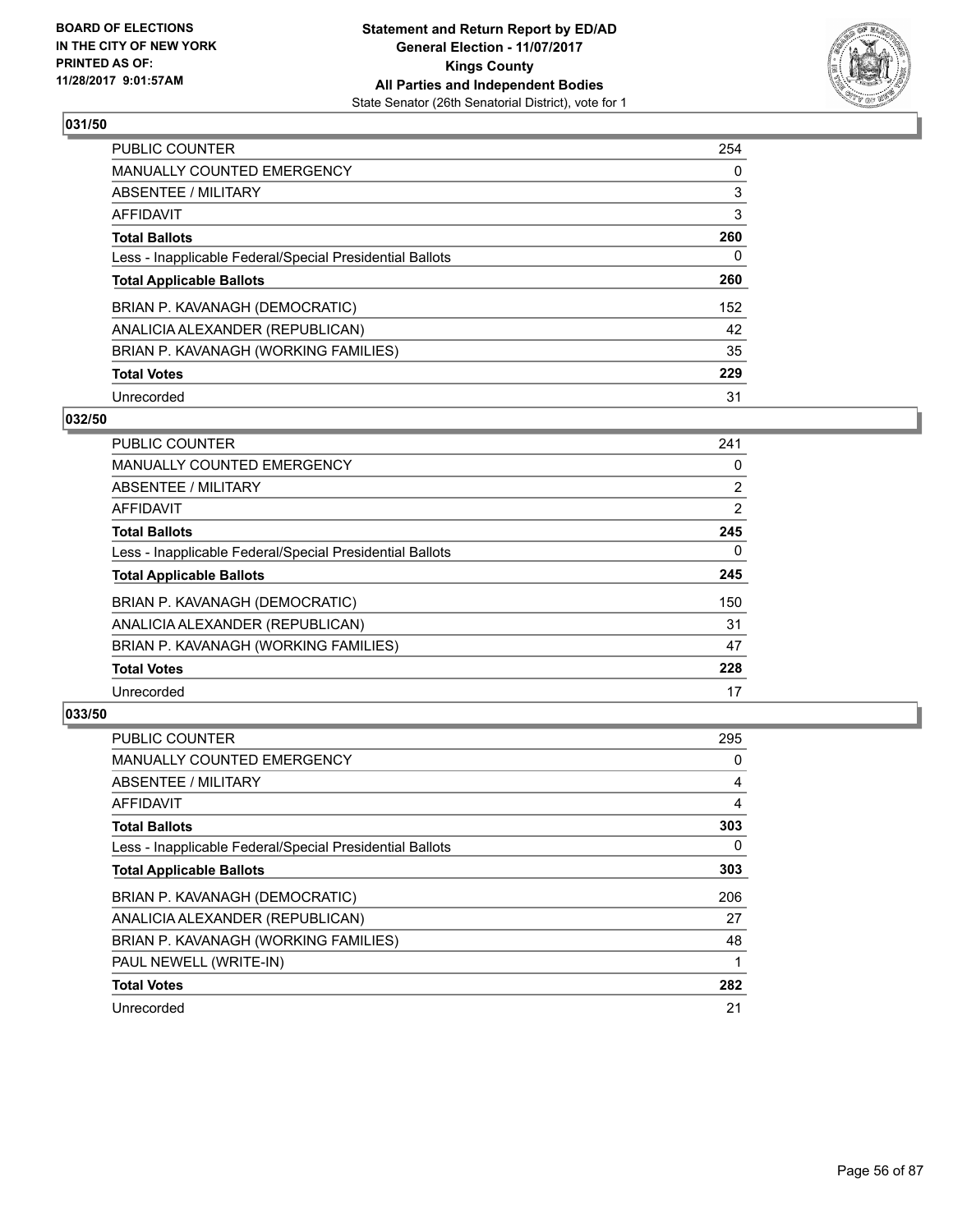

| <b>PUBLIC COUNTER</b>                                    | 217 |
|----------------------------------------------------------|-----|
| MANUALLY COUNTED EMERGENCY                               | 0   |
| ABSENTEE / MILITARY                                      | 3   |
| AFFIDAVIT                                                | 2   |
| <b>Total Ballots</b>                                     | 222 |
| Less - Inapplicable Federal/Special Presidential Ballots | 0   |
| <b>Total Applicable Ballots</b>                          | 222 |
| BRIAN P. KAVANAGH (DEMOCRATIC)                           | 148 |
| ANALICIA ALEXANDER (REPUBLICAN)                          | 22  |
| BRIAN P. KAVANAGH (WORKING FAMILIES)                     | 37  |
| <b>Total Votes</b>                                       | 207 |
| Unrecorded                                               | 15  |

#### **035/50**

| <b>PUBLIC COUNTER</b>                                    | 259 |
|----------------------------------------------------------|-----|
| <b>MANUALLY COUNTED EMERGENCY</b>                        | 0   |
| ABSENTEE / MILITARY                                      | 6   |
| <b>AFFIDAVIT</b>                                         | 7   |
| <b>Total Ballots</b>                                     | 272 |
| Less - Inapplicable Federal/Special Presidential Ballots | 0   |
| <b>Total Applicable Ballots</b>                          | 272 |
| BRIAN P. KAVANAGH (DEMOCRATIC)                           | 160 |
| ANALICIA ALEXANDER (REPUBLICAN)                          | 42  |
| BRIAN P. KAVANAGH (WORKING FAMILIES)                     | 50  |
| <b>Total Votes</b>                                       | 252 |
| Unrecorded                                               | 20  |

| <b>PUBLIC COUNTER</b>                                    | 124            |
|----------------------------------------------------------|----------------|
| <b>MANUALLY COUNTED EMERGENCY</b>                        | 0              |
| ABSENTEE / MILITARY                                      | $\overline{2}$ |
| <b>AFFIDAVIT</b>                                         | 3              |
| <b>Total Ballots</b>                                     | 129            |
| Less - Inapplicable Federal/Special Presidential Ballots | 0              |
| <b>Total Applicable Ballots</b>                          | 129            |
|                                                          |                |
| BRIAN P. KAVANAGH (DEMOCRATIC)                           | 80             |
| ANALICIA ALEXANDER (REPUBLICAN)                          | 21             |
| BRIAN P. KAVANAGH (WORKING FAMILIES)                     | 15             |
| <b>Total Votes</b>                                       | 116            |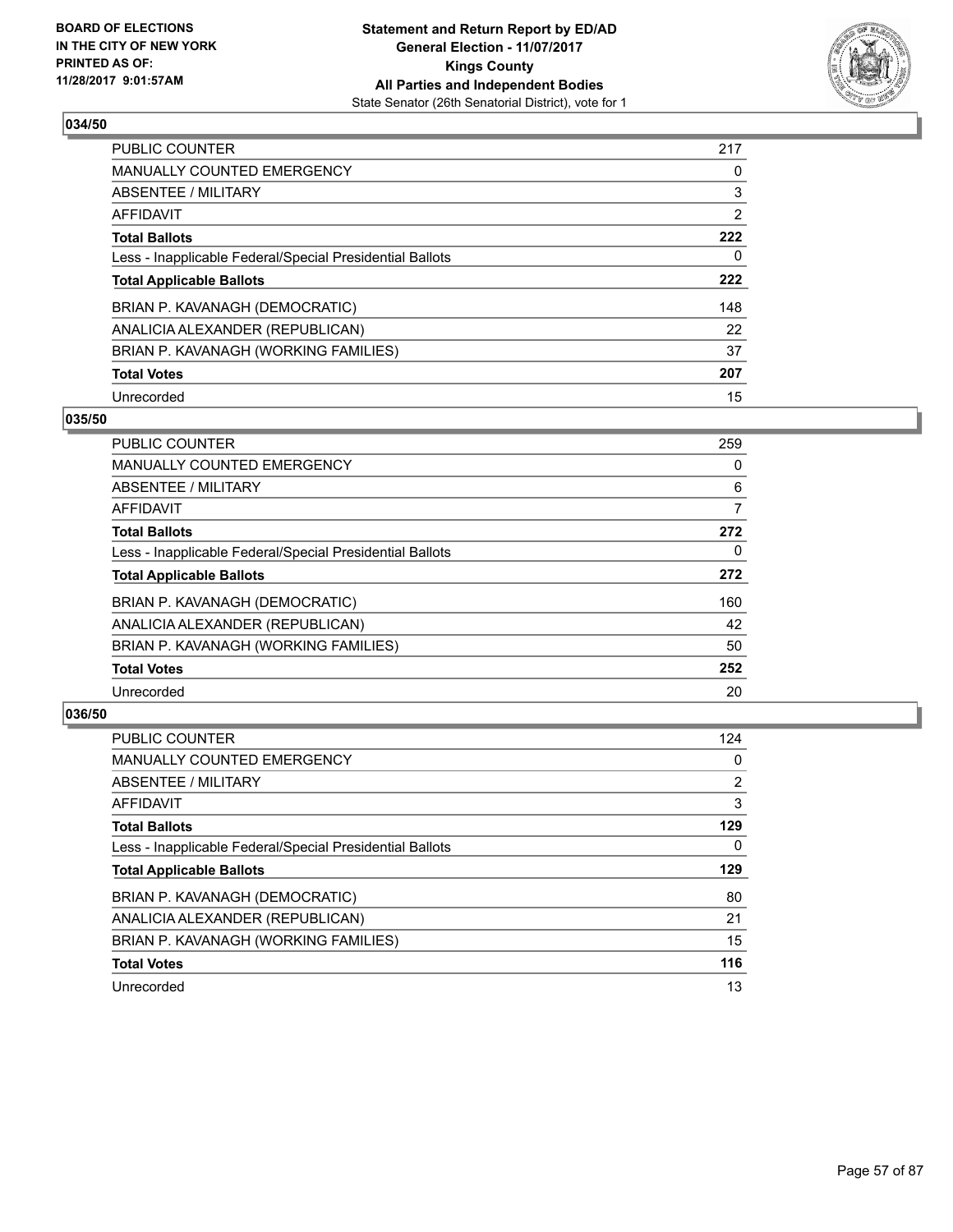

| PUBLIC COUNTER                                           | 196 |
|----------------------------------------------------------|-----|
| <b>MANUALLY COUNTED EMERGENCY</b>                        | 0   |
| ABSENTEE / MILITARY                                      |     |
| AFFIDAVIT                                                | 3   |
| <b>Total Ballots</b>                                     | 200 |
| Less - Inapplicable Federal/Special Presidential Ballots | 0   |
| <b>Total Applicable Ballots</b>                          | 200 |
| BRIAN P. KAVANAGH (DEMOCRATIC)                           | 152 |
| ANALICIA ALEXANDER (REPUBLICAN)                          | 15  |
| BRIAN P. KAVANAGH (WORKING FAMILIES)                     | 13  |
| <b>Total Votes</b>                                       | 180 |
| Unrecorded                                               | 20  |

#### **038/50**

| <b>PUBLIC COUNTER</b>                                    | 189            |
|----------------------------------------------------------|----------------|
| <b>MANUALLY COUNTED EMERGENCY</b>                        | 0              |
| ABSENTEE / MILITARY                                      |                |
| AFFIDAVIT                                                | $\overline{2}$ |
| <b>Total Ballots</b>                                     | 192            |
| Less - Inapplicable Federal/Special Presidential Ballots | 0              |
| <b>Total Applicable Ballots</b>                          | 192            |
| BRIAN P. KAVANAGH (DEMOCRATIC)                           | 121            |
| ANALICIA ALEXANDER (REPUBLICAN)                          | 20             |
| BRIAN P. KAVANAGH (WORKING FAMILIES)                     | 32             |
| UNATTRIBUTABLE WRITE-IN (WRITE-IN)                       |                |
| <b>Total Votes</b>                                       | 174            |
| Unrecorded                                               | 18             |

| <b>PUBLIC COUNTER</b>                                    | 166 |
|----------------------------------------------------------|-----|
| <b>MANUALLY COUNTED EMERGENCY</b>                        | 0   |
| ABSENTEE / MILITARY                                      |     |
| AFFIDAVIT                                                | 4   |
| <b>Total Ballots</b>                                     | 171 |
| Less - Inapplicable Federal/Special Presidential Ballots | 0   |
| <b>Total Applicable Ballots</b>                          | 171 |
| BRIAN P. KAVANAGH (DEMOCRATIC)                           | 125 |
| ANALICIA ALEXANDER (REPUBLICAN)                          | 14  |
| BRIAN P. KAVANAGH (WORKING FAMILIES)                     | 19  |
| <b>Total Votes</b>                                       | 158 |
| Unrecorded                                               | 13  |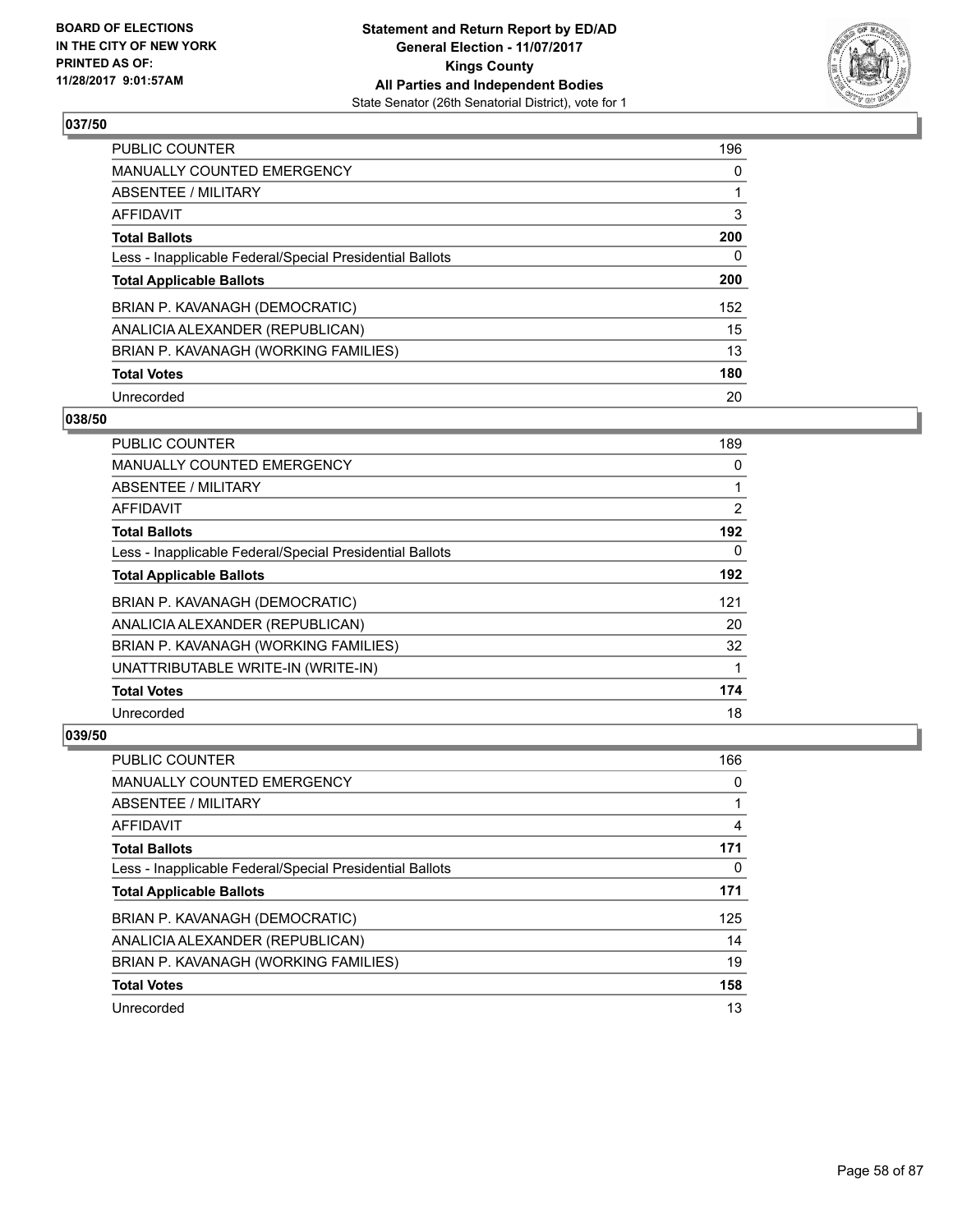

| <b>PUBLIC COUNTER</b>                                    | 190 |
|----------------------------------------------------------|-----|
| <b>MANUALLY COUNTED EMERGENCY</b>                        | 0   |
| ABSENTEE / MILITARY                                      |     |
| AFFIDAVIT                                                |     |
| <b>Total Ballots</b>                                     | 192 |
| Less - Inapplicable Federal/Special Presidential Ballots | 0   |
| <b>Total Applicable Ballots</b>                          | 192 |
| BRIAN P. KAVANAGH (DEMOCRATIC)                           | 134 |
| ANALICIA ALEXANDER (REPUBLICAN)                          | 22  |
| BRIAN P. KAVANAGH (WORKING FAMILIES)                     | 24  |
| <b>Total Votes</b>                                       | 180 |
| Unrecorded                                               | 12  |

#### **041/50**

| <b>PUBLIC COUNTER</b>                                    | 250            |
|----------------------------------------------------------|----------------|
| <b>MANUALLY COUNTED EMERGENCY</b>                        | 0              |
| ABSENTEE / MILITARY                                      | $\overline{2}$ |
| <b>AFFIDAVIT</b>                                         | 3              |
| <b>Total Ballots</b>                                     | 255            |
| Less - Inapplicable Federal/Special Presidential Ballots | $\Omega$       |
| <b>Total Applicable Ballots</b>                          | 255            |
| BRIAN P. KAVANAGH (DEMOCRATIC)                           | 148            |
| ANALICIA ALEXANDER (REPUBLICAN)                          | 39             |
| BRIAN P. KAVANAGH (WORKING FAMILIES)                     | 45             |
| <b>Total Votes</b>                                       | 232            |
| Unrecorded                                               | 23             |

| <b>PUBLIC COUNTER</b>                                    | 286 |
|----------------------------------------------------------|-----|
| <b>MANUALLY COUNTED EMERGENCY</b>                        | 0   |
| ABSENTEE / MILITARY                                      | 2   |
| <b>AFFIDAVIT</b>                                         | 3   |
| <b>Total Ballots</b>                                     | 291 |
| Less - Inapplicable Federal/Special Presidential Ballots | 0   |
| <b>Total Applicable Ballots</b>                          | 291 |
| BRIAN P. KAVANAGH (DEMOCRATIC)                           | 176 |
| ANALICIA ALEXANDER (REPUBLICAN)                          | 34  |
| BRIAN P. KAVANAGH (WORKING FAMILIES)                     | 58  |
| <b>Total Votes</b>                                       | 268 |
| Unrecorded                                               | 23  |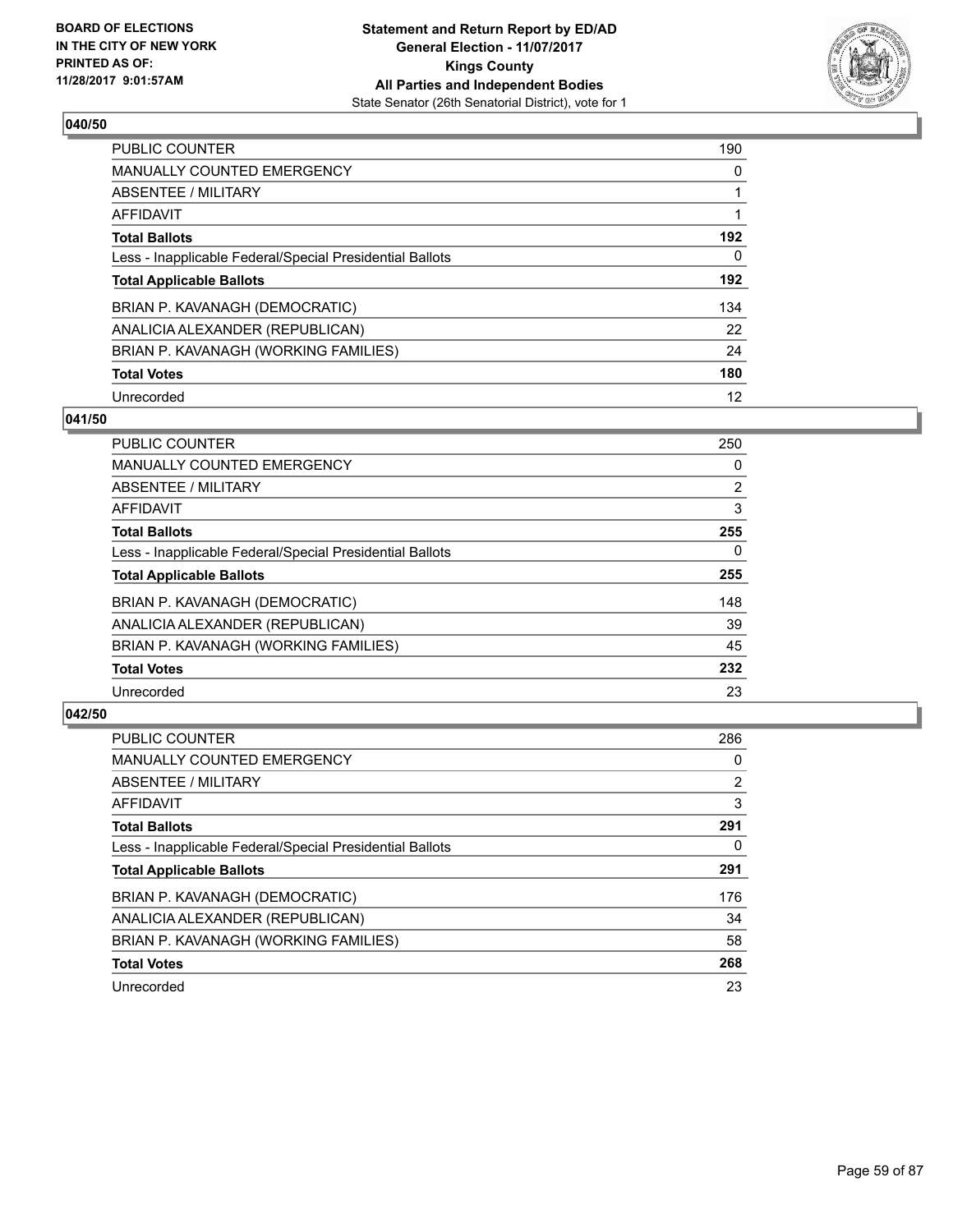

| <b>PUBLIC COUNTER</b>                                    | 117 |
|----------------------------------------------------------|-----|
| MANUALLY COUNTED EMERGENCY                               | 0   |
| ABSENTEE / MILITARY                                      | 0   |
| AFFIDAVIT                                                | 5   |
| <b>Total Ballots</b>                                     | 122 |
| Less - Inapplicable Federal/Special Presidential Ballots | 0   |
| <b>Total Applicable Ballots</b>                          | 122 |
| BRIAN P. KAVANAGH (DEMOCRATIC)                           | 95  |
| ANALICIA ALEXANDER (REPUBLICAN)                          | 9   |
| BRIAN P. KAVANAGH (WORKING FAMILIES)                     | 14  |
| <b>Total Votes</b>                                       | 118 |
| Unrecorded                                               | 4   |

#### **048/50**

| <b>PUBLIC COUNTER</b>                                    | 193      |
|----------------------------------------------------------|----------|
| <b>MANUALLY COUNTED EMERGENCY</b>                        | 0        |
| ABSENTEE / MILITARY                                      | 4        |
| <b>AFFIDAVIT</b>                                         | 3        |
| <b>Total Ballots</b>                                     | 200      |
| Less - Inapplicable Federal/Special Presidential Ballots | $\Omega$ |
| <b>Total Applicable Ballots</b>                          | 200      |
| BRIAN P. KAVANAGH (DEMOCRATIC)                           | 138      |
| ANALICIA ALEXANDER (REPUBLICAN)                          | 24       |
| BRIAN P. KAVANAGH (WORKING FAMILIES)                     | 22       |
| <b>Total Votes</b>                                       | 184      |
| Unrecorded                                               | 16       |

| <b>PUBLIC COUNTER</b>                                    | 26 |
|----------------------------------------------------------|----|
| <b>MANUALLY COUNTED EMERGENCY</b>                        | 0  |
| ABSENTEE / MILITARY                                      | 0  |
| AFFIDAVIT                                                | 5  |
| <b>Total Ballots</b>                                     | 31 |
| Less - Inapplicable Federal/Special Presidential Ballots | 0  |
| <b>Total Applicable Ballots</b>                          | 31 |
| BRIAN P. KAVANAGH (DEMOCRATIC)                           | 21 |
| ANALICIA ALEXANDER (REPUBLICAN)                          | 2  |
| BRIAN P. KAVANAGH (WORKING FAMILIES)                     | 2  |
| <b>Total Votes</b>                                       | 25 |
| Unrecorded                                               | 6  |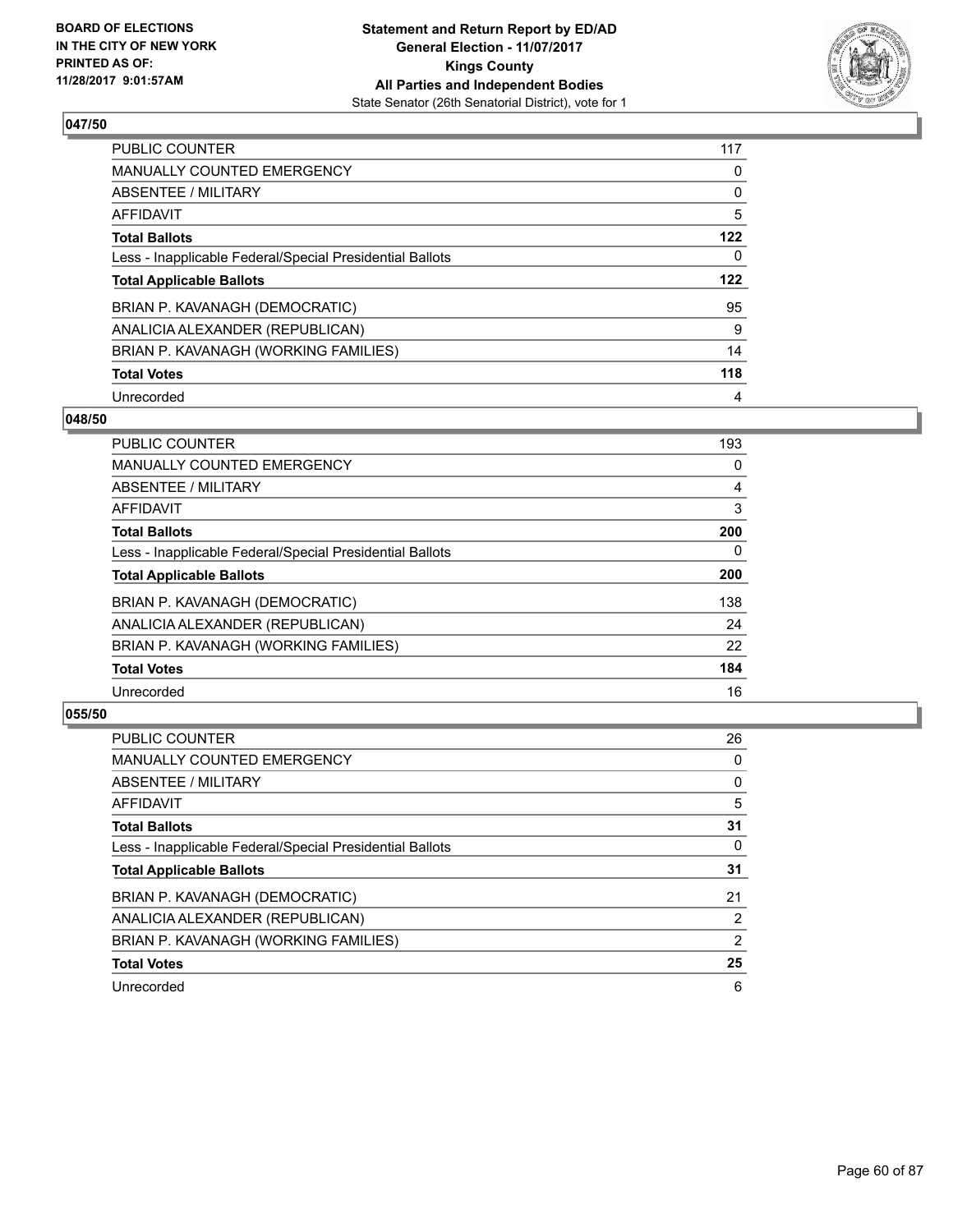

| <b>PUBLIC COUNTER</b>                                    | 32 |
|----------------------------------------------------------|----|
| MANUALLY COUNTED EMERGENCY                               | 0  |
| ABSENTEE / MILITARY                                      |    |
| AFFIDAVIT                                                | 0  |
| <b>Total Ballots</b>                                     | 33 |
| Less - Inapplicable Federal/Special Presidential Ballots | 0  |
| <b>Total Applicable Ballots</b>                          | 33 |
| BRIAN P. KAVANAGH (DEMOCRATIC)                           | 14 |
| ANALICIA ALEXANDER (REPUBLICAN)                          | 6  |
| BRIAN P. KAVANAGH (WORKING FAMILIES)                     | 4  |
| <b>Total Votes</b>                                       | 24 |
| Unrecorded                                               | 9  |

#### **065/50**

| <b>PUBLIC COUNTER</b>                                    | 73       |
|----------------------------------------------------------|----------|
| <b>MANUALLY COUNTED EMERGENCY</b>                        | 0        |
| ABSENTEE / MILITARY                                      |          |
| <b>AFFIDAVIT</b>                                         | 0        |
| <b>Total Ballots</b>                                     | 74       |
| Less - Inapplicable Federal/Special Presidential Ballots | $\Omega$ |
| <b>Total Applicable Ballots</b>                          | 74       |
| BRIAN P. KAVANAGH (DEMOCRATIC)                           | 34       |
| ANALICIA ALEXANDER (REPUBLICAN)                          | 8        |
| BRIAN P. KAVANAGH (WORKING FAMILIES)                     | 0        |
| <b>Total Votes</b>                                       | 42       |
| Unrecorded                                               | 32       |

| PUBLIC COUNTER                                           | 33 |
|----------------------------------------------------------|----|
| <b>MANUALLY COUNTED EMERGENCY</b>                        | 0  |
| ABSENTEE / MILITARY                                      | 0  |
| AFFIDAVIT                                                | 0  |
| <b>Total Ballots</b>                                     | 33 |
| Less - Inapplicable Federal/Special Presidential Ballots | 0  |
| <b>Total Applicable Ballots</b>                          | 33 |
| BRIAN P. KAVANAGH (DEMOCRATIC)                           | 14 |
| ANALICIA ALEXANDER (REPUBLICAN)                          | 6  |
| BRIAN P. KAVANAGH (WORKING FAMILIES)                     | 0  |
| <b>Total Votes</b>                                       | 20 |
| Unrecorded                                               | 13 |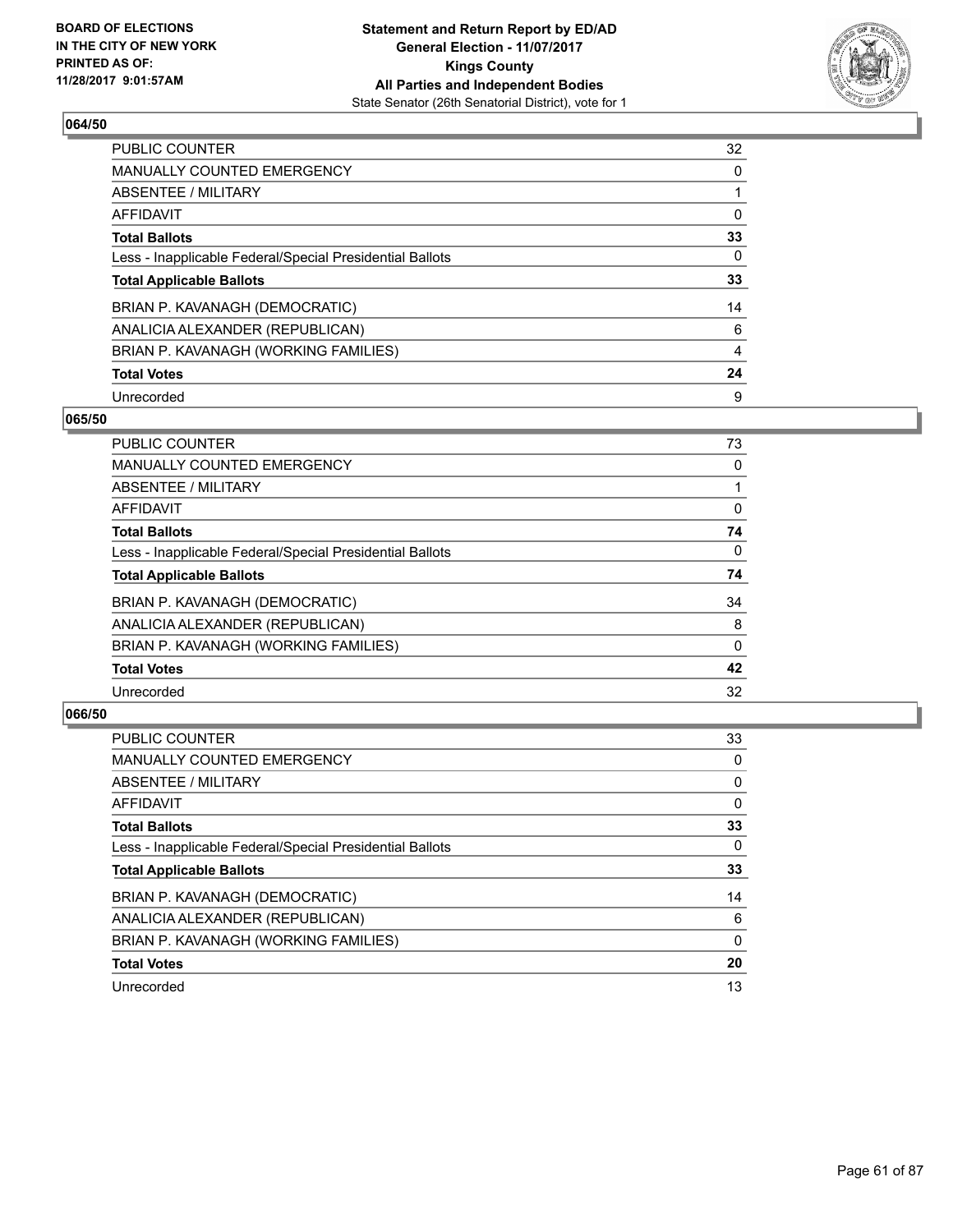

| <b>PUBLIC COUNTER</b>                                    | 32 |
|----------------------------------------------------------|----|
| MANUALLY COUNTED EMERGENCY                               | 0  |
| ABSENTEE / MILITARY                                      | 0  |
| AFFIDAVIT                                                | 0  |
| <b>Total Ballots</b>                                     | 32 |
| Less - Inapplicable Federal/Special Presidential Ballots | 0  |
| <b>Total Applicable Ballots</b>                          | 32 |
| BRIAN P. KAVANAGH (DEMOCRATIC)                           | 10 |
| ANALICIA ALEXANDER (REPUBLICAN)                          | 8  |
| BRIAN P. KAVANAGH (WORKING FAMILIES)                     | 0  |
| <b>Total Votes</b>                                       | 18 |
| Unrecorded                                               | 14 |

#### **068/50**

| <b>PUBLIC COUNTER</b>                                    | 60       |
|----------------------------------------------------------|----------|
| <b>MANUALLY COUNTED EMERGENCY</b>                        | 0        |
| ABSENTEE / MILITARY                                      | 0        |
| <b>AFFIDAVIT</b>                                         | 0        |
| <b>Total Ballots</b>                                     | 60       |
| Less - Inapplicable Federal/Special Presidential Ballots | $\Omega$ |
| <b>Total Applicable Ballots</b>                          | 60       |
| BRIAN P. KAVANAGH (DEMOCRATIC)                           | 36       |
| ANALICIA ALEXANDER (REPUBLICAN)                          | 6        |
| BRIAN P. KAVANAGH (WORKING FAMILIES)                     |          |
| <b>Total Votes</b>                                       | 43       |
| Unrecorded                                               | 17       |

| <b>PUBLIC COUNTER</b>                                    | 72 |
|----------------------------------------------------------|----|
| <b>MANUALLY COUNTED EMERGENCY</b>                        | 0  |
| ABSENTEE / MILITARY                                      | 0  |
| AFFIDAVIT                                                | 0  |
| <b>Total Ballots</b>                                     | 72 |
| Less - Inapplicable Federal/Special Presidential Ballots | 0  |
| <b>Total Applicable Ballots</b>                          | 72 |
| BRIAN P. KAVANAGH (DEMOCRATIC)                           | 38 |
| ANALICIA ALEXANDER (REPUBLICAN)                          | 10 |
| BRIAN P. KAVANAGH (WORKING FAMILIES)                     | 0  |
| <b>Total Votes</b>                                       | 48 |
| Unrecorded                                               | 24 |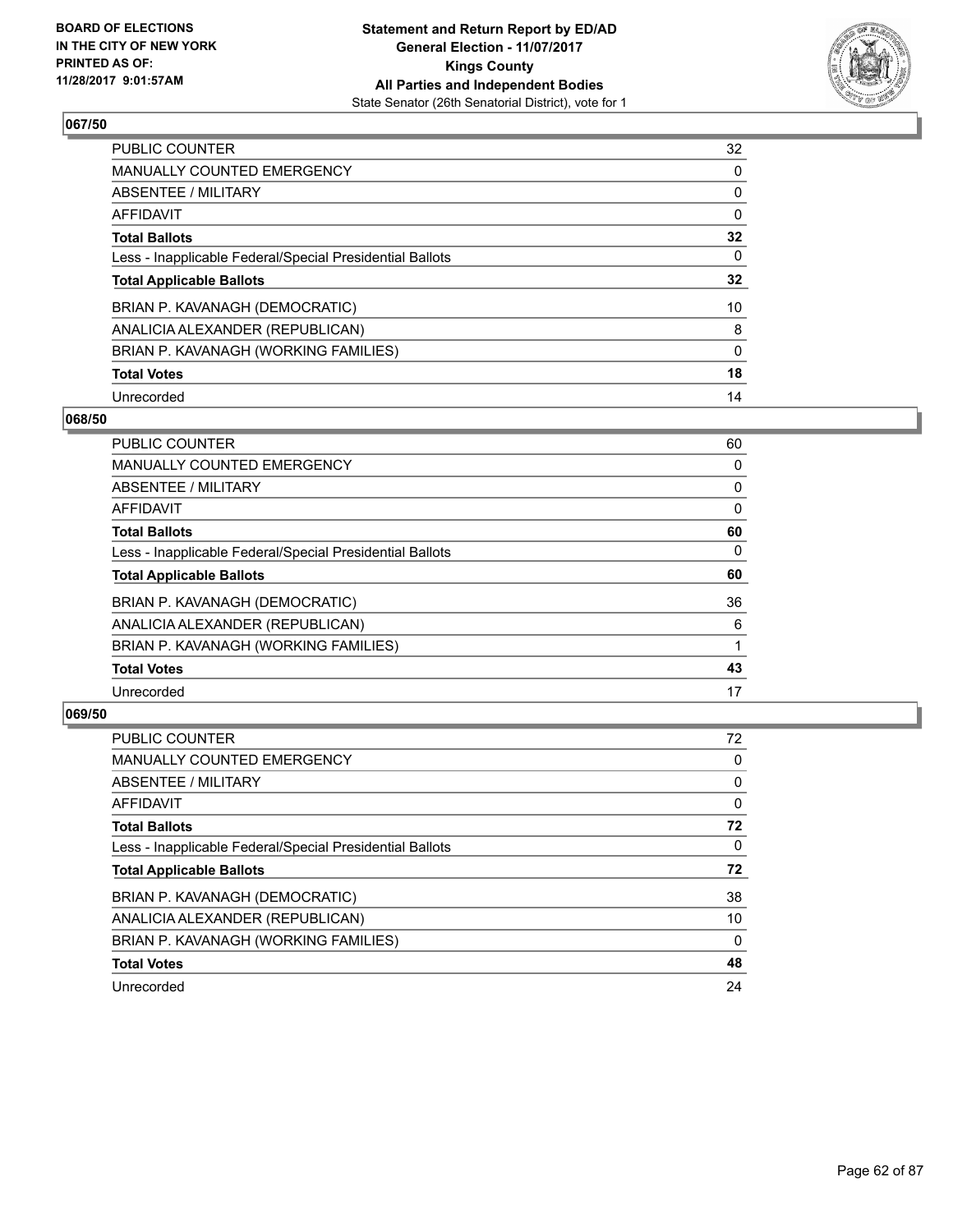

| <b>PUBLIC COUNTER</b>                                    | 45 |
|----------------------------------------------------------|----|
| <b>MANUALLY COUNTED EMERGENCY</b>                        | 0  |
| ABSENTEE / MILITARY                                      | 0  |
| <b>AFFIDAVIT</b>                                         |    |
| <b>Total Ballots</b>                                     | 46 |
| Less - Inapplicable Federal/Special Presidential Ballots | 0  |
| <b>Total Applicable Ballots</b>                          | 46 |
| BRIAN P. KAVANAGH (DEMOCRATIC)                           | 18 |
| ANALICIA ALEXANDER (REPUBLICAN)                          | 6  |
| BRIAN P. KAVANAGH (WORKING FAMILIES)                     | 1  |
| UNATTRIBUTABLE WRITE-IN (WRITE-IN)                       | 1  |
| <b>Total Votes</b>                                       | 26 |
| Unrecorded                                               | 20 |

# **071/50**

| PUBLIC COUNTER                                           | 13 |
|----------------------------------------------------------|----|
| MANUALLY COUNTED EMERGENCY                               | 0  |
| ABSENTEE / MILITARY                                      | 0  |
| AFFIDAVIT                                                | 0  |
| <b>Total Ballots</b>                                     | 13 |
| Less - Inapplicable Federal/Special Presidential Ballots | 0  |
| <b>Total Applicable Ballots</b>                          | 13 |
| BRIAN P. KAVANAGH (DEMOCRATIC)                           | 9  |
| ANALICIA ALEXANDER (REPUBLICAN)                          | 2  |
| BRIAN P. KAVANAGH (WORKING FAMILIES)                     | 0  |
| <b>Total Votes</b>                                       | 11 |
| Unrecorded                                               | 2  |

| PUBLIC COUNTER                                           | 46 |
|----------------------------------------------------------|----|
| <b>MANUALLY COUNTED EMERGENCY</b>                        | 0  |
| ABSENTEE / MILITARY                                      | 0  |
| AFFIDAVIT                                                | 0  |
| <b>Total Ballots</b>                                     | 46 |
| Less - Inapplicable Federal/Special Presidential Ballots | 0  |
| <b>Total Applicable Ballots</b>                          | 46 |
| BRIAN P. KAVANAGH (DEMOCRATIC)                           | 16 |
| ANALICIA ALEXANDER (REPUBLICAN)                          | 15 |
| BRIAN P. KAVANAGH (WORKING FAMILIES)                     | 4  |
| <b>Total Votes</b>                                       | 35 |
| Unrecorded                                               | 11 |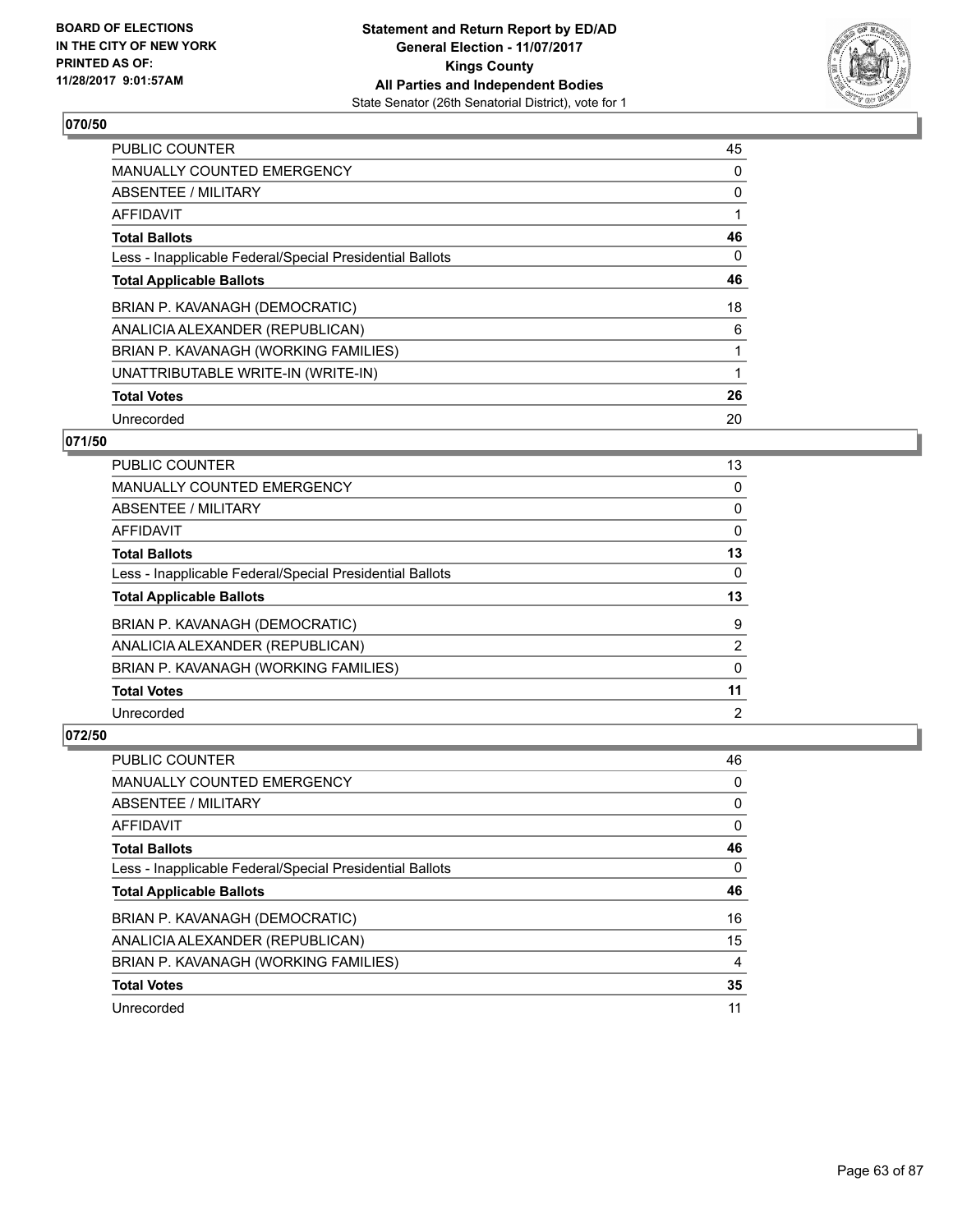

| <b>PUBLIC COUNTER</b>                                    | 44             |
|----------------------------------------------------------|----------------|
| MANUALLY COUNTED EMERGENCY                               | 0              |
| ABSENTEE / MILITARY                                      | $\overline{2}$ |
| AFFIDAVIT                                                | 0              |
| <b>Total Ballots</b>                                     | 46             |
| Less - Inapplicable Federal/Special Presidential Ballots | 0              |
| <b>Total Applicable Ballots</b>                          | 46             |
| BRIAN P. KAVANAGH (DEMOCRATIC)                           | 19             |
| ANALICIA ALEXANDER (REPUBLICAN)                          | 5              |
| BRIAN P. KAVANAGH (WORKING FAMILIES)                     |                |
| <b>Total Votes</b>                                       | 25             |
| Unrecorded                                               | 21             |

#### **074/50**

| <b>PUBLIC COUNTER</b>                                    | 28           |
|----------------------------------------------------------|--------------|
| <b>MANUALLY COUNTED EMERGENCY</b>                        | 0            |
| ABSENTEE / MILITARY                                      | 19           |
| <b>AFFIDAVIT</b>                                         |              |
| <b>Total Ballots</b>                                     | 48           |
| Less - Inapplicable Federal/Special Presidential Ballots | $\Omega$     |
| <b>Total Applicable Ballots</b>                          | 48           |
| BRIAN P. KAVANAGH (DEMOCRATIC)                           | 20           |
| ANALICIA ALEXANDER (REPUBLICAN)                          | 8            |
| BRIAN P. KAVANAGH (WORKING FAMILIES)                     | $\mathbf{0}$ |
| <b>Total Votes</b>                                       | 28           |
| Unrecorded                                               | 20           |

| <b>PUBLIC COUNTER</b>                                    | 48 |
|----------------------------------------------------------|----|
| <b>MANUALLY COUNTED EMERGENCY</b>                        | 0  |
| ABSENTEE / MILITARY                                      | 0  |
| AFFIDAVIT                                                | 0  |
| <b>Total Ballots</b>                                     | 48 |
| Less - Inapplicable Federal/Special Presidential Ballots | 0  |
| <b>Total Applicable Ballots</b>                          | 48 |
| BRIAN P. KAVANAGH (DEMOCRATIC)                           | 17 |
| ANALICIA ALEXANDER (REPUBLICAN)                          | 11 |
| BRIAN P. KAVANAGH (WORKING FAMILIES)                     | 4  |
| <b>Total Votes</b>                                       | 32 |
| Unrecorded                                               | 16 |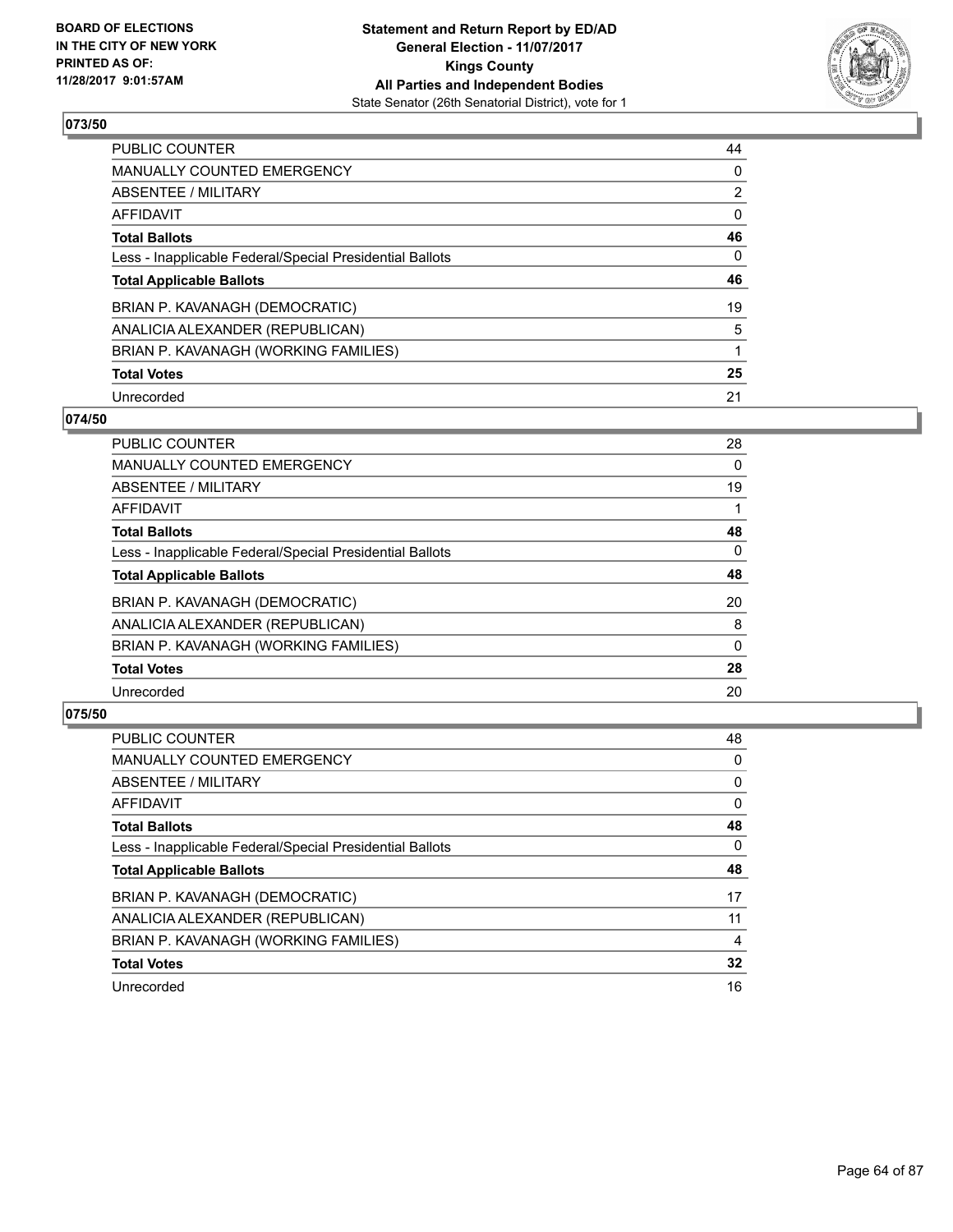

| <b>PUBLIC COUNTER</b>                                    | 84 |
|----------------------------------------------------------|----|
| MANUALLY COUNTED EMERGENCY                               | 0  |
| ABSENTEE / MILITARY                                      |    |
| AFFIDAVIT                                                | 0  |
| <b>Total Ballots</b>                                     | 85 |
| Less - Inapplicable Federal/Special Presidential Ballots | 0  |
| <b>Total Applicable Ballots</b>                          | 85 |
| BRIAN P. KAVANAGH (DEMOCRATIC)                           | 50 |
| ANALICIA ALEXANDER (REPUBLICAN)                          | 9  |
| BRIAN P. KAVANAGH (WORKING FAMILIES)                     | 5  |
| <b>Total Votes</b>                                       | 64 |
| Unrecorded                                               | 21 |

#### **077/50**

| <b>PUBLIC COUNTER</b>                                    | 52       |
|----------------------------------------------------------|----------|
| <b>MANUALLY COUNTED EMERGENCY</b>                        | 0        |
| ABSENTEE / MILITARY                                      | 0        |
| AFFIDAVIT                                                |          |
| <b>Total Ballots</b>                                     | 53       |
| Less - Inapplicable Federal/Special Presidential Ballots | $\Omega$ |
| <b>Total Applicable Ballots</b>                          | 53       |
| BRIAN P. KAVANAGH (DEMOCRATIC)                           | 16       |
| ANALICIA ALEXANDER (REPUBLICAN)                          | 18       |
| BRIAN P. KAVANAGH (WORKING FAMILIES)                     | $\Omega$ |
| <b>Total Votes</b>                                       | 34       |
| Unrecorded                                               | 19       |
|                                                          |          |

| <b>PUBLIC COUNTER</b>                                    | 46 |
|----------------------------------------------------------|----|
| <b>MANUALLY COUNTED EMERGENCY</b>                        | 0  |
| ABSENTEE / MILITARY                                      | 0  |
| AFFIDAVIT                                                | 0  |
| <b>Total Ballots</b>                                     | 46 |
| Less - Inapplicable Federal/Special Presidential Ballots | 0  |
| <b>Total Applicable Ballots</b>                          | 46 |
| BRIAN P. KAVANAGH (DEMOCRATIC)                           | 19 |
|                                                          |    |
| ANALICIA ALEXANDER (REPUBLICAN)                          | 8  |
| BRIAN P. KAVANAGH (WORKING FAMILIES)                     | 2  |
| <b>Total Votes</b>                                       | 29 |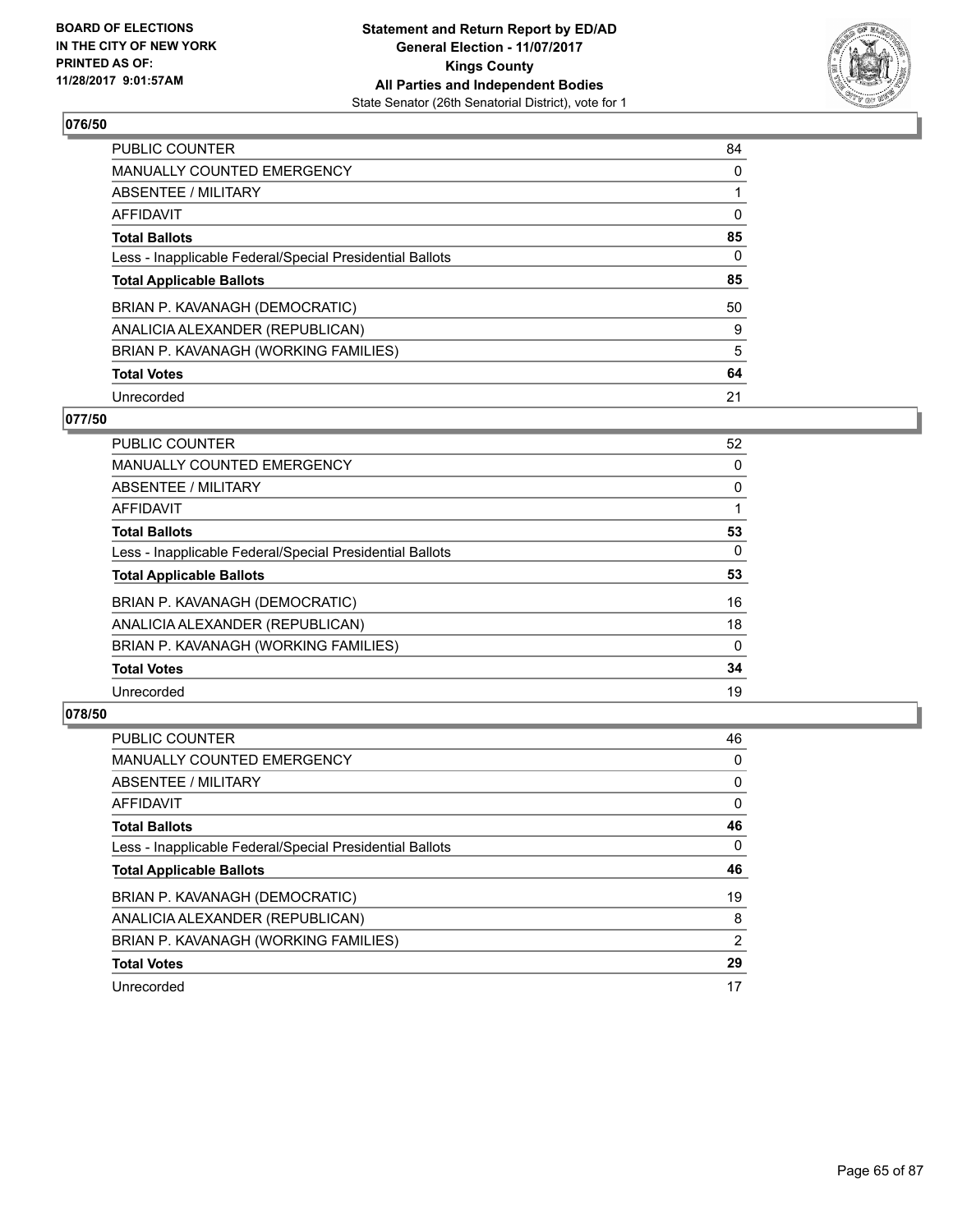

| <b>PUBLIC COUNTER</b>                                    | 32 |
|----------------------------------------------------------|----|
| MANUALLY COUNTED EMERGENCY                               | 0  |
| ABSENTEE / MILITARY                                      | 0  |
| AFFIDAVIT                                                | 0  |
| <b>Total Ballots</b>                                     | 32 |
| Less - Inapplicable Federal/Special Presidential Ballots | 0  |
| <b>Total Applicable Ballots</b>                          | 32 |
| BRIAN P. KAVANAGH (DEMOCRATIC)                           | 10 |
| ANALICIA ALEXANDER (REPUBLICAN)                          | 10 |
| BRIAN P. KAVANAGH (WORKING FAMILIES)                     |    |
| <b>Total Votes</b>                                       | 21 |
| Unrecorded                                               | 11 |

#### **080/50**

| <b>PUBLIC COUNTER</b>                                    | 37 |
|----------------------------------------------------------|----|
| <b>MANUALLY COUNTED EMERGENCY</b>                        | 0  |
| ABSENTEE / MILITARY                                      | 0  |
| AFFIDAVIT                                                | 0  |
| <b>Total Ballots</b>                                     | 37 |
| Less - Inapplicable Federal/Special Presidential Ballots | 0  |
| <b>Total Applicable Ballots</b>                          | 37 |
| BRIAN P. KAVANAGH (DEMOCRATIC)                           | 19 |
| ANALICIA ALEXANDER (REPUBLICAN)                          | 3  |
| BRIAN P. KAVANAGH (WORKING FAMILIES)                     |    |
| <b>Total Votes</b>                                       | 23 |
| Unrecorded                                               | 14 |

| <b>PUBLIC COUNTER</b>                                    | 33 |
|----------------------------------------------------------|----|
| <b>MANUALLY COUNTED EMERGENCY</b>                        | 0  |
| ABSENTEE / MILITARY                                      | 0  |
| AFFIDAVIT                                                |    |
| <b>Total Ballots</b>                                     | 34 |
| Less - Inapplicable Federal/Special Presidential Ballots | 0  |
| <b>Total Applicable Ballots</b>                          | 34 |
| BRIAN P. KAVANAGH (DEMOCRATIC)                           | 11 |
| ANALICIA ALEXANDER (REPUBLICAN)                          | 7  |
| BRIAN P. KAVANAGH (WORKING FAMILIES)                     | 2  |
| <b>Total Votes</b>                                       | 20 |
| Unrecorded                                               | 14 |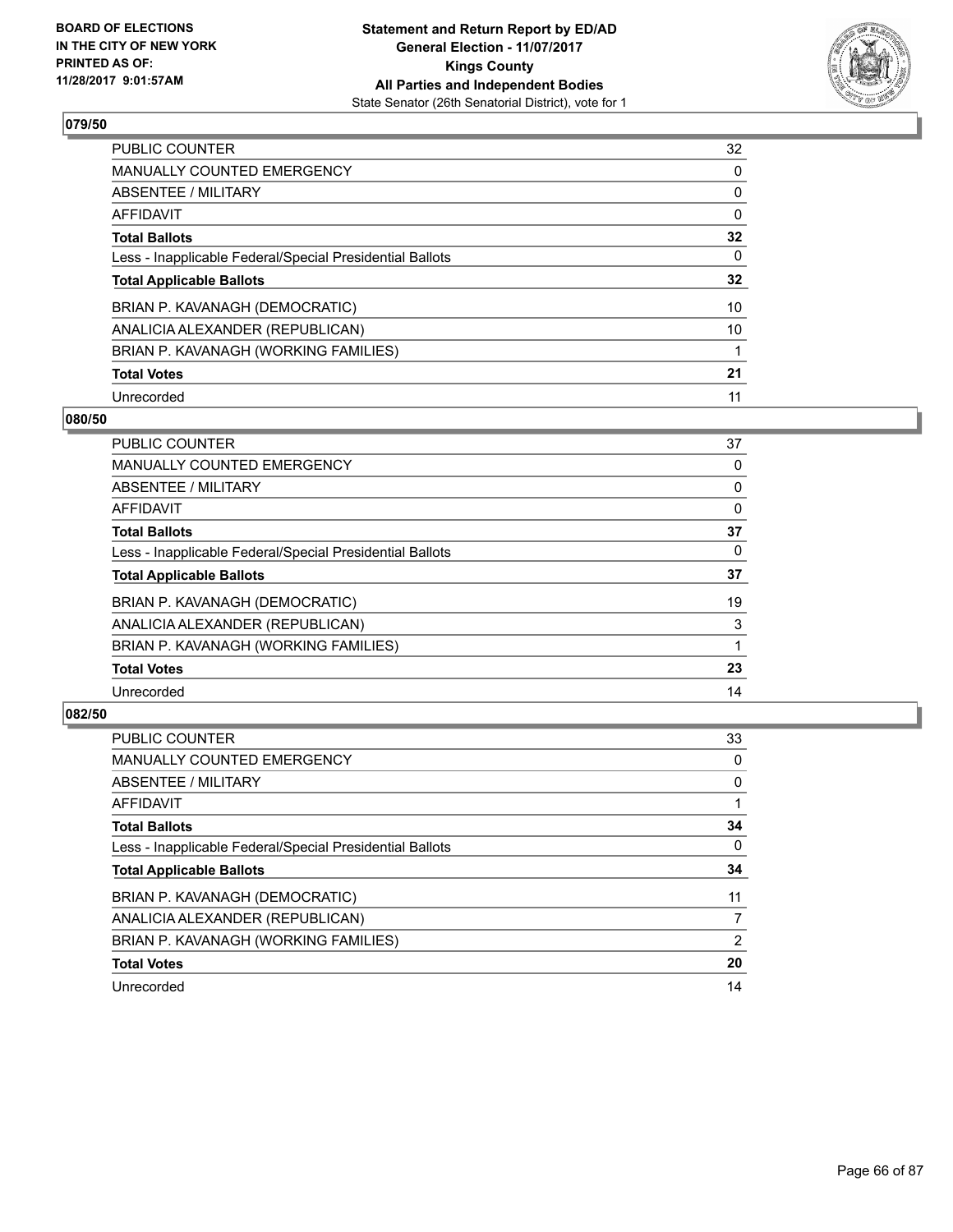

| <b>PUBLIC COUNTER</b>                                    | 39 |
|----------------------------------------------------------|----|
| MANUALLY COUNTED EMERGENCY                               | 0  |
| ABSENTEE / MILITARY                                      |    |
| AFFIDAVIT                                                | 0  |
| <b>Total Ballots</b>                                     | 40 |
| Less - Inapplicable Federal/Special Presidential Ballots | 0  |
| <b>Total Applicable Ballots</b>                          | 40 |
| BRIAN P. KAVANAGH (DEMOCRATIC)                           | 27 |
| ANALICIA ALEXANDER (REPUBLICAN)                          | 3  |
| BRIAN P. KAVANAGH (WORKING FAMILIES)                     | 9  |
| <b>Total Votes</b>                                       | 39 |
| Unrecorded                                               |    |

#### **094/50**

| <b>PUBLIC COUNTER</b>                                    | 32       |
|----------------------------------------------------------|----------|
| <b>MANUALLY COUNTED EMERGENCY</b>                        | 0        |
| ABSENTEE / MILITARY                                      | 3        |
| AFFIDAVIT                                                | $\Omega$ |
| <b>Total Ballots</b>                                     | 35       |
| Less - Inapplicable Federal/Special Presidential Ballots | $\Omega$ |
| <b>Total Applicable Ballots</b>                          | 35       |
| BRIAN P. KAVANAGH (DEMOCRATIC)                           | 20       |
| ANALICIA ALEXANDER (REPUBLICAN)                          | 6        |
| BRIAN P. KAVANAGH (WORKING FAMILIES)                     | 3        |
| <b>Total Votes</b>                                       | 29       |
| Unrecorded                                               | 6        |

| <b>PUBLIC COUNTER</b>                                    | 250 |
|----------------------------------------------------------|-----|
| <b>MANUALLY COUNTED EMERGENCY</b>                        | 0   |
| ABSENTEE / MILITARY                                      | 3   |
| AFFIDAVIT                                                | 8   |
| <b>Total Ballots</b>                                     | 261 |
| Less - Inapplicable Federal/Special Presidential Ballots | 0   |
| <b>Total Applicable Ballots</b>                          | 261 |
| BRIAN P. KAVANAGH (DEMOCRATIC)                           | 167 |
| ANALICIA ALEXANDER (REPUBLICAN)                          | 19  |
| BRIAN P. KAVANAGH (WORKING FAMILIES)                     | 53  |
| UNATTRIBUTABLE WRITE-IN (WRITE-IN)                       |     |
| <b>Total Votes</b>                                       | 240 |
| Unrecorded                                               | 21  |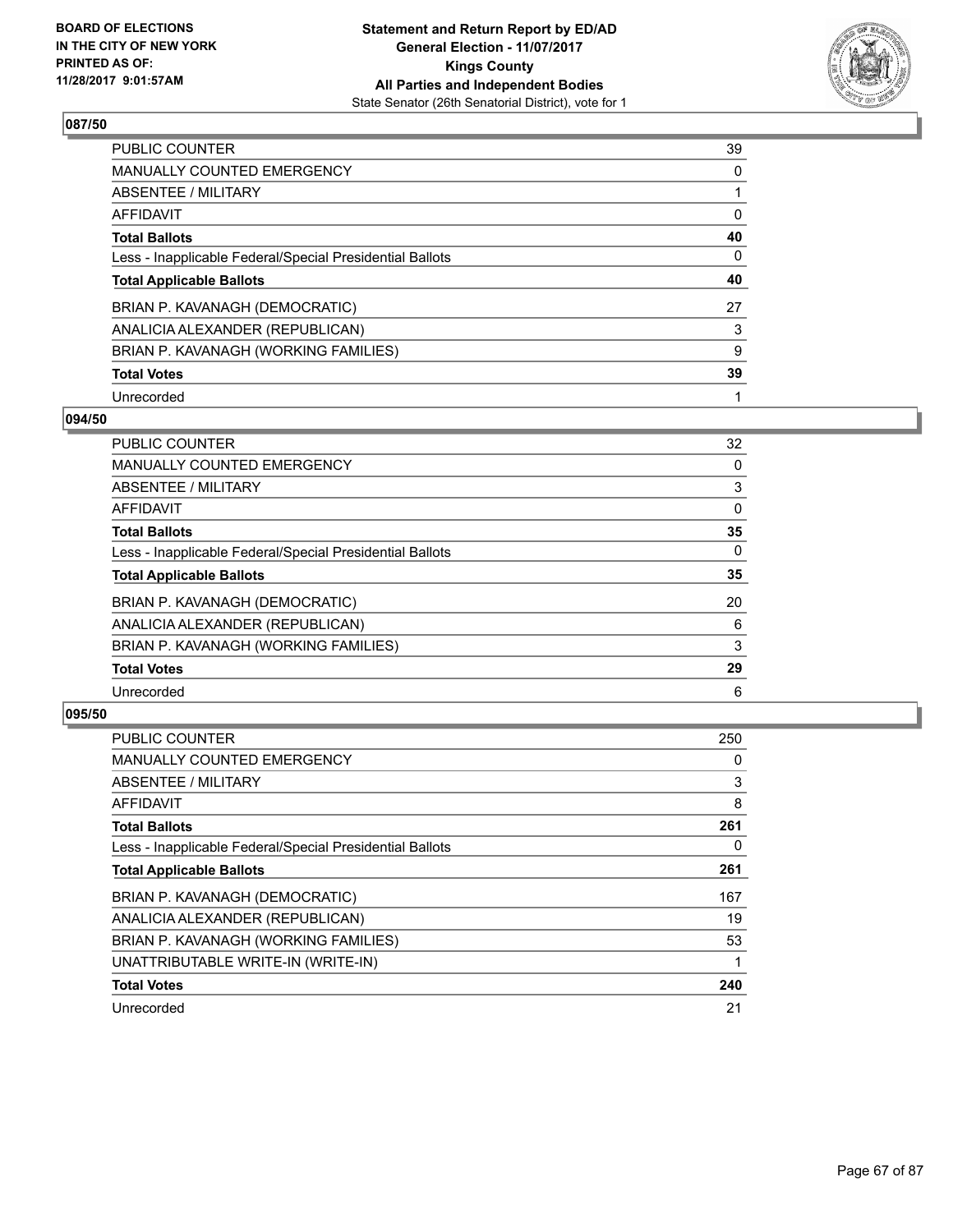

| <b>PUBLIC COUNTER</b>                                    | 178 |
|----------------------------------------------------------|-----|
| MANUALLY COUNTED EMERGENCY                               | 0   |
| ABSENTEE / MILITARY                                      |     |
| AFFIDAVIT                                                | 2   |
| <b>Total Ballots</b>                                     | 181 |
| Less - Inapplicable Federal/Special Presidential Ballots | 0   |
| <b>Total Applicable Ballots</b>                          | 181 |
| BRIAN P. KAVANAGH (DEMOCRATIC)                           | 128 |
| ANALICIA ALEXANDER (REPUBLICAN)                          | 12  |
| BRIAN P. KAVANAGH (WORKING FAMILIES)                     | 29  |
| <b>Total Votes</b>                                       | 169 |
| Unrecorded                                               | 12  |

#### **100/50**

| <b>PUBLIC COUNTER</b>                                    | 21 |
|----------------------------------------------------------|----|
| <b>MANUALLY COUNTED EMERGENCY</b>                        | 0  |
| ABSENTEE / MILITARY                                      | 0  |
| <b>AFFIDAVIT</b>                                         | 0  |
| <b>Total Ballots</b>                                     | 21 |
| Less - Inapplicable Federal/Special Presidential Ballots | 0  |
| <b>Total Applicable Ballots</b>                          | 21 |
| BRIAN P. KAVANAGH (DEMOCRATIC)                           | 9  |
| ANALICIA ALEXANDER (REPUBLICAN)                          |    |
| BRIAN P. KAVANAGH (WORKING FAMILIES)                     | 0  |
| <b>Total Votes</b>                                       | 10 |
| Unrecorded                                               | 11 |

| <b>PUBLIC COUNTER</b>                                    | 115            |
|----------------------------------------------------------|----------------|
| <b>MANUALLY COUNTED EMERGENCY</b>                        | 0              |
| ABSENTEE / MILITARY                                      |                |
| <b>AFFIDAVIT</b>                                         |                |
| <b>Total Ballots</b>                                     | 117            |
| Less - Inapplicable Federal/Special Presidential Ballots | 0              |
| <b>Total Applicable Ballots</b>                          | 117            |
| BRIAN P. KAVANAGH (DEMOCRATIC)                           | 99             |
| ANALICIA ALEXANDER (REPUBLICAN)                          | 8              |
| BRIAN P. KAVANAGH (WORKING FAMILIES)                     | 8              |
| <b>Total Votes</b>                                       | 115            |
| Unrecorded                                               | $\overline{2}$ |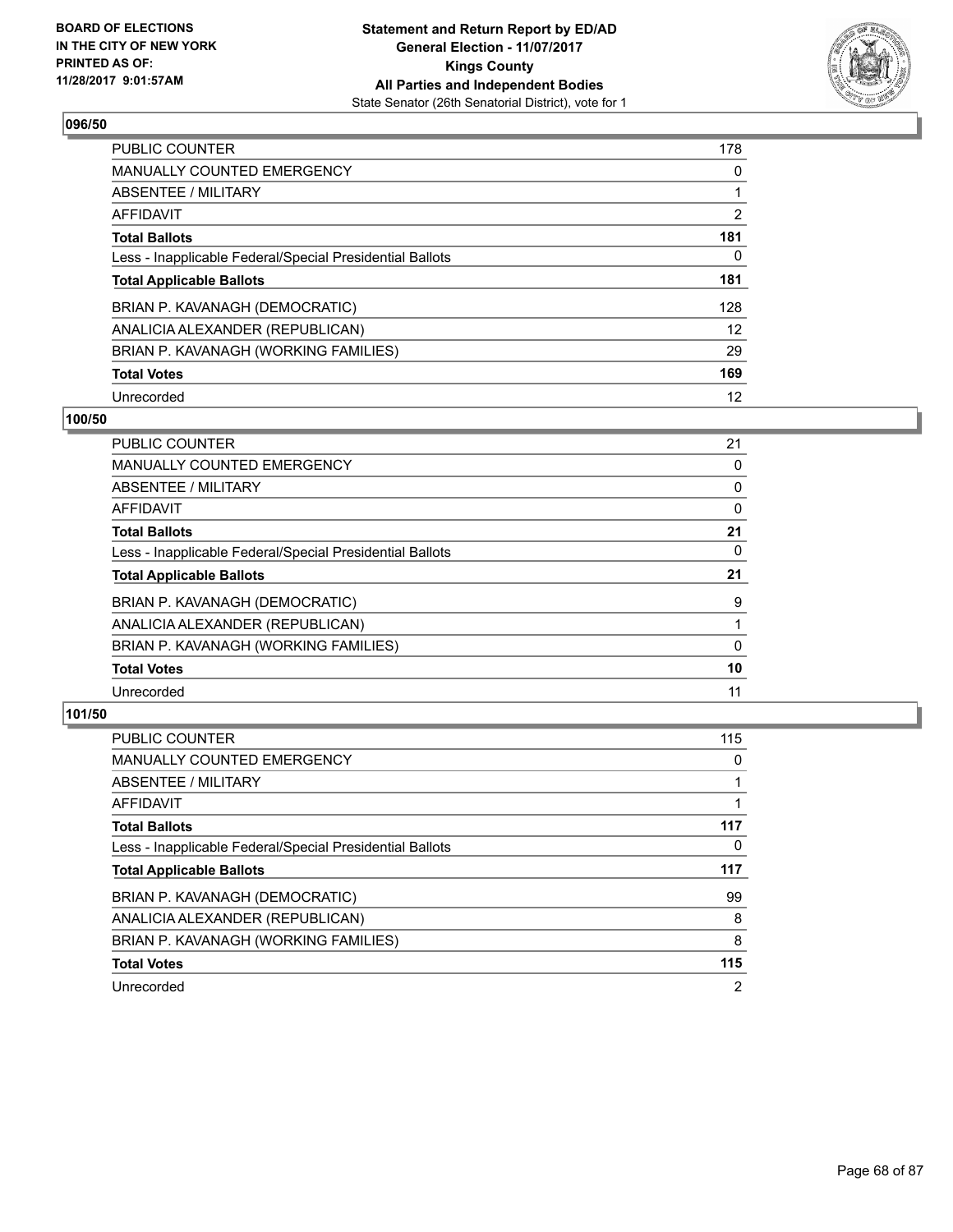

| ABSENTEE / MILITARY                                      | 0 |
|----------------------------------------------------------|---|
| AFFIDAVIT                                                | 0 |
| <b>Total Ballots</b>                                     | 0 |
| Less - Inapplicable Federal/Special Presidential Ballots | 0 |
| <b>Total Applicable Ballots</b>                          | 0 |
| BRIAN P. KAVANAGH (DEMOCRATIC)                           | 0 |
| ANALICIA ALEXANDER (REPUBLICAN)                          | 0 |
|                                                          | 0 |
| BRIAN P. KAVANAGH (WORKING FAMILIES)                     |   |
| <b>Total Votes</b>                                       | 0 |
| 105/50 COMBINED into: 071/50                             |   |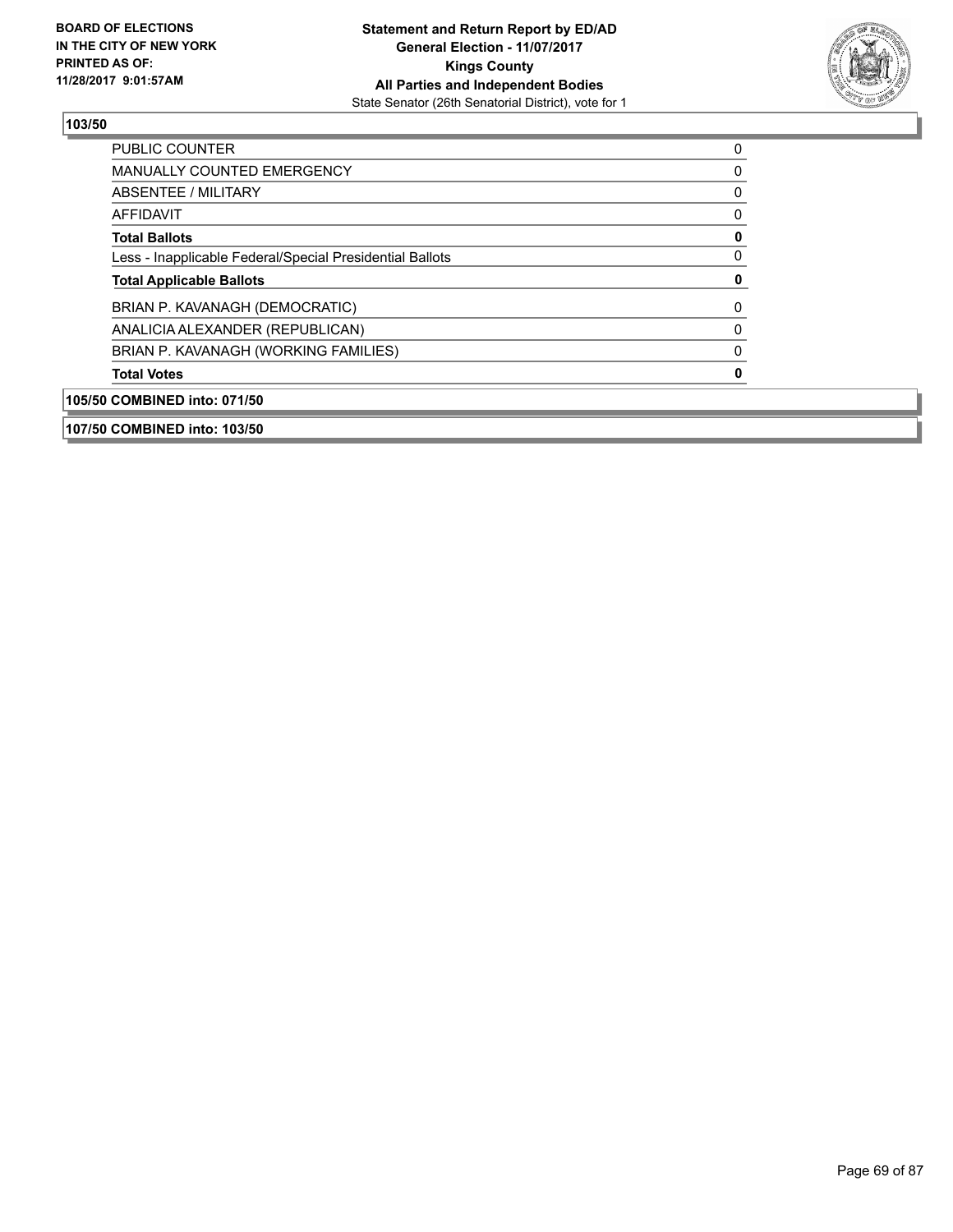

| <b>PUBLIC COUNTER</b>                                    | 338 |
|----------------------------------------------------------|-----|
| <b>MANUALLY COUNTED EMERGENCY</b>                        | 0   |
| ABSENTEE / MILITARY                                      | 6   |
| AFFIDAVIT                                                | 5   |
| <b>Total Ballots</b>                                     | 349 |
| Less - Inapplicable Federal/Special Presidential Ballots | 0   |
| <b>Total Applicable Ballots</b>                          | 349 |
| BRIAN P. KAVANAGH (DEMOCRATIC)                           | 239 |
| ANALICIA ALEXANDER (REPUBLICAN)                          | 35  |
| BRIAN P. KAVANAGH (WORKING FAMILIES)                     | 54  |
| DANIEL SQUADRON (WRITE-IN)                               |     |
| MATTHEW MILLER (WRITE-IN)                                |     |
| <b>Total Votes</b>                                       | 330 |
| Unrecorded                                               | 19  |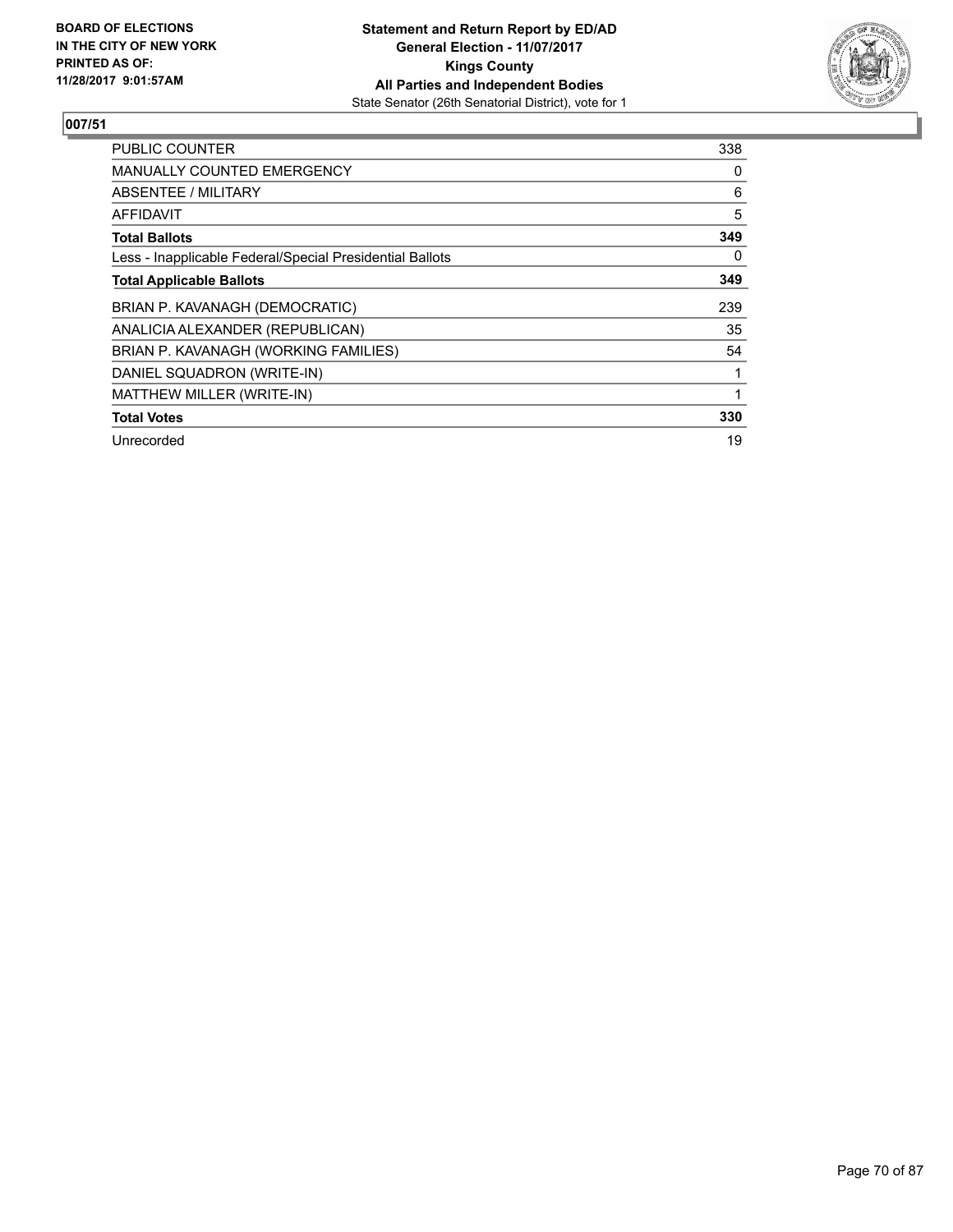

| <b>PUBLIC COUNTER</b>                                    | 151 |
|----------------------------------------------------------|-----|
| <b>MANUALLY COUNTED EMERGENCY</b>                        | 0   |
| ABSENTEE / MILITARY                                      | 5   |
| <b>AFFIDAVIT</b>                                         | 4   |
| <b>Total Ballots</b>                                     | 160 |
| Less - Inapplicable Federal/Special Presidential Ballots | 0   |
| <b>Total Applicable Ballots</b>                          | 160 |
| BRIAN P. KAVANAGH (DEMOCRATIC)                           | 120 |
| ANALICIA ALEXANDER (REPUBLICAN)                          | 6   |
| BRIAN P. KAVANAGH (WORKING FAMILIES)                     | 21  |
| STEVE FAHMIE (WRITE-IN)                                  |     |
| <b>Total Votes</b>                                       | 148 |
| Unrecorded                                               | 12  |

#### **002/52**

| <b>PUBLIC COUNTER</b>                                    | 174 |
|----------------------------------------------------------|-----|
| <b>MANUALLY COUNTED EMERGENCY</b>                        | 0   |
| ABSENTEE / MILITARY                                      | 3   |
| AFFIDAVIT                                                | 2   |
| <b>Total Ballots</b>                                     | 179 |
| Less - Inapplicable Federal/Special Presidential Ballots | 0   |
| <b>Total Applicable Ballots</b>                          | 179 |
| BRIAN P. KAVANAGH (DEMOCRATIC)                           | 139 |
| ANALICIA ALEXANDER (REPUBLICAN)                          | 11  |
| BRIAN P. KAVANAGH (WORKING FAMILIES)                     | 23  |
| MELISSA KANAS (WRITE-IN)                                 |     |
| <b>Total Votes</b>                                       | 174 |
| Unrecorded                                               | 5   |

| <b>PUBLIC COUNTER</b>                                    | 175 |
|----------------------------------------------------------|-----|
| MANUALLY COUNTED EMERGENCY                               | 0   |
| ABSENTEE / MILITARY                                      | 3   |
| AFFIDAVIT                                                | 3   |
| <b>Total Ballots</b>                                     | 181 |
| Less - Inapplicable Federal/Special Presidential Ballots | 0   |
| <b>Total Applicable Ballots</b>                          | 181 |
| BRIAN P. KAVANAGH (DEMOCRATIC)                           | 126 |
| ANALICIA ALEXANDER (REPUBLICAN)                          | 19  |
| BRIAN P. KAVANAGH (WORKING FAMILIES)                     | 22  |
| <b>Total Votes</b>                                       | 167 |
| Unrecorded                                               | 14  |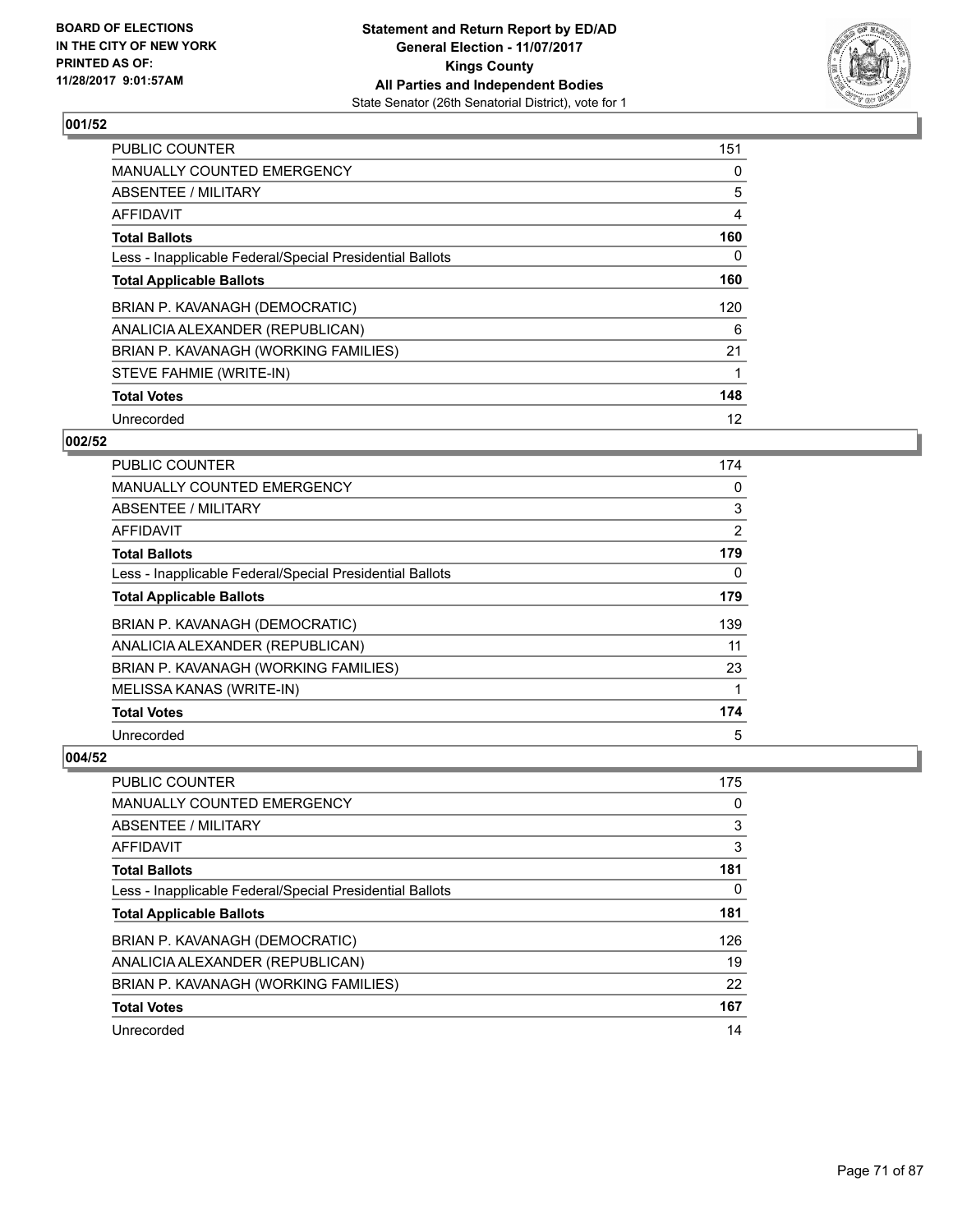

| <b>PUBLIC COUNTER</b>                                    | 125 |
|----------------------------------------------------------|-----|
| <b>MANUALLY COUNTED EMERGENCY</b>                        | 0   |
| ABSENTEE / MILITARY                                      |     |
| AFFIDAVIT                                                |     |
| <b>Total Ballots</b>                                     | 127 |
| Less - Inapplicable Federal/Special Presidential Ballots | 0   |
| <b>Total Applicable Ballots</b>                          | 127 |
| BRIAN P. KAVANAGH (DEMOCRATIC)                           | 103 |
| ANALICIA ALEXANDER (REPUBLICAN)                          | 6   |
| BRIAN P. KAVANAGH (WORKING FAMILIES)                     | 9   |
| <b>Total Votes</b>                                       | 118 |
| Unrecorded                                               | 9   |

#### **006/52**

| <b>PUBLIC COUNTER</b>                                    | 227            |
|----------------------------------------------------------|----------------|
| <b>MANUALLY COUNTED EMERGENCY</b>                        | 0              |
| ABSENTEE / MILITARY                                      | $\overline{2}$ |
| <b>AFFIDAVIT</b>                                         | 3              |
| <b>Total Ballots</b>                                     | 232            |
| Less - Inapplicable Federal/Special Presidential Ballots | 0              |
| <b>Total Applicable Ballots</b>                          | 232            |
| BRIAN P. KAVANAGH (DEMOCRATIC)                           | 160            |
| ANALICIA ALEXANDER (REPUBLICAN)                          | 26             |
| BRIAN P. KAVANAGH (WORKING FAMILIES)                     | 29             |
| <b>Total Votes</b>                                       | 215            |
| Unrecorded                                               | 17             |

| <b>PUBLIC COUNTER</b>                                    | 350 |
|----------------------------------------------------------|-----|
| MANUALLY COUNTED EMERGENCY                               | 0   |
| ABSENTEE / MILITARY                                      | 4   |
| AFFIDAVIT                                                | 3   |
| <b>Total Ballots</b>                                     | 357 |
| Less - Inapplicable Federal/Special Presidential Ballots | 0   |
| <b>Total Applicable Ballots</b>                          | 357 |
| BRIAN P. KAVANAGH (DEMOCRATIC)                           | 260 |
| ANALICIA ALEXANDER (REPUBLICAN)                          | 34  |
| BRIAN P. KAVANAGH (WORKING FAMILIES)                     | 41  |
| ALEXANDER T. JONSSON (WRITE-IN)                          |     |
| <b>Total Votes</b>                                       | 336 |
| Unrecorded                                               | 21  |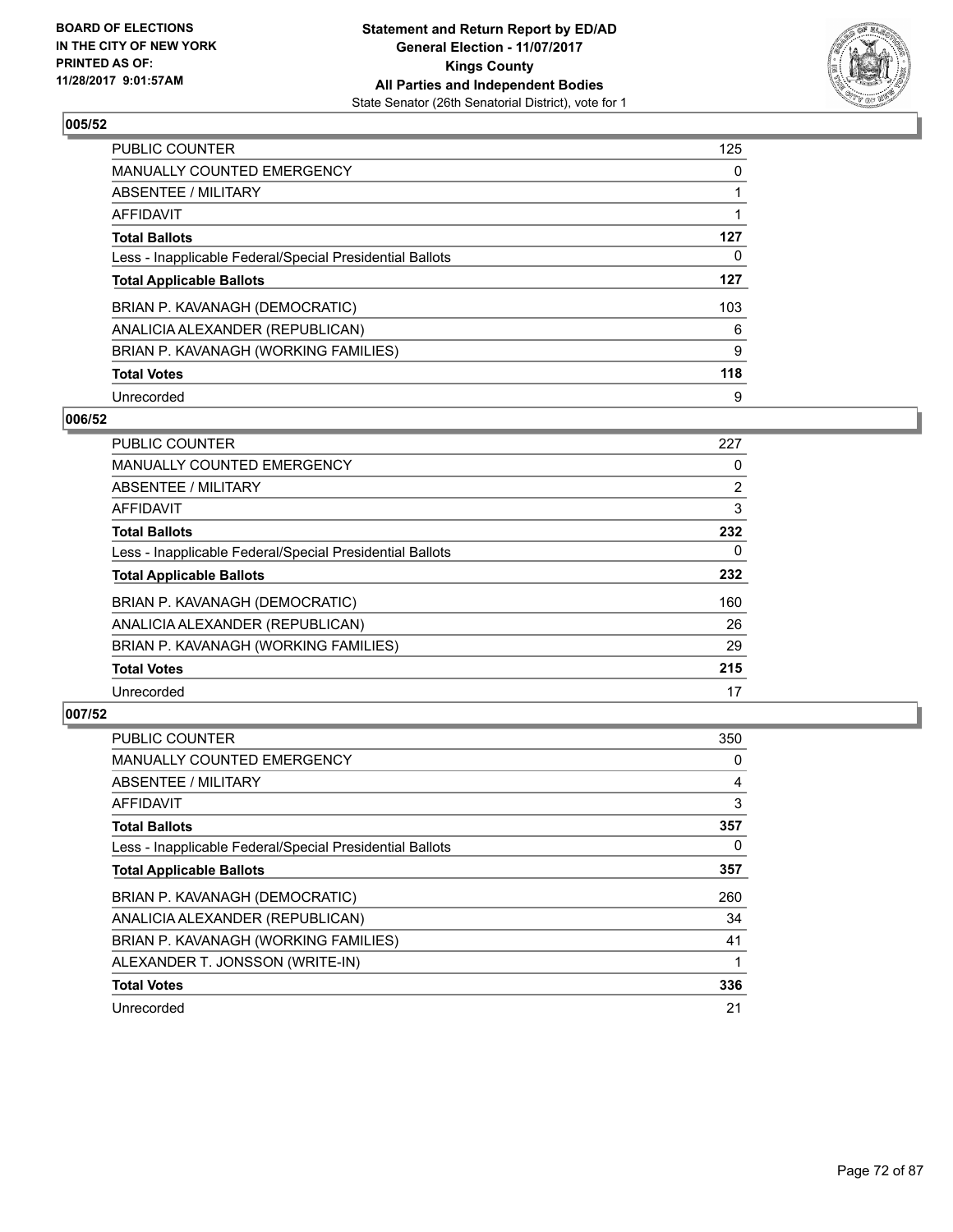

| <b>PUBLIC COUNTER</b>                                    | 433 |
|----------------------------------------------------------|-----|
| <b>MANUALLY COUNTED EMERGENCY</b>                        | 0   |
| ABSENTEE / MILITARY                                      | 17  |
| <b>AFFIDAVIT</b>                                         | 5   |
| <b>Total Ballots</b>                                     | 455 |
| Less - Inapplicable Federal/Special Presidential Ballots | 0   |
| <b>Total Applicable Ballots</b>                          | 455 |
| BRIAN P. KAVANAGH (DEMOCRATIC)                           | 324 |
| ANALICIA ALEXANDER (REPUBLICAN)                          | 48  |
| BRIAN P. KAVANAGH (WORKING FAMILIES)                     | 46  |
| UNATTRIBUTABLE WRITE-IN (WRITE-IN)                       |     |
| <b>Total Votes</b>                                       | 419 |
| Unrecorded                                               | 36  |

## **009/52**

| <b>PUBLIC COUNTER</b>                                    | 234 |
|----------------------------------------------------------|-----|
| <b>MANUALLY COUNTED EMERGENCY</b>                        | 0   |
| ABSENTEE / MILITARY                                      | 4   |
| AFFIDAVIT                                                | 0   |
| <b>Total Ballots</b>                                     | 238 |
| Less - Inapplicable Federal/Special Presidential Ballots | 0   |
| <b>Total Applicable Ballots</b>                          | 238 |
| BRIAN P. KAVANAGH (DEMOCRATIC)                           | 166 |
| ANALICIA ALEXANDER (REPUBLICAN)                          | 22  |
| BRIAN P. KAVANAGH (WORKING FAMILIES)                     | 28  |
| PAUL NEWELL (WRITE-IN)                                   |     |
| <b>Total Votes</b>                                       | 217 |
| Unrecorded                                               | 21  |

| <b>PUBLIC COUNTER</b>                                    | 418 |
|----------------------------------------------------------|-----|
| <b>MANUALLY COUNTED EMERGENCY</b>                        | 0   |
| ABSENTEE / MILITARY                                      | 10  |
| AFFIDAVIT                                                |     |
| <b>Total Ballots</b>                                     | 429 |
| Less - Inapplicable Federal/Special Presidential Ballots | 0   |
| <b>Total Applicable Ballots</b>                          | 429 |
| BRIAN P. KAVANAGH (DEMOCRATIC)                           | 298 |
| ANALICIA ALEXANDER (REPUBLICAN)                          | 44  |
| BRIAN P. KAVANAGH (WORKING FAMILIES)                     | 39  |
| PAUL NEWELL (WRITE-IN)                                   | 1   |
| <b>Total Votes</b>                                       | 382 |
| Unrecorded                                               | 47  |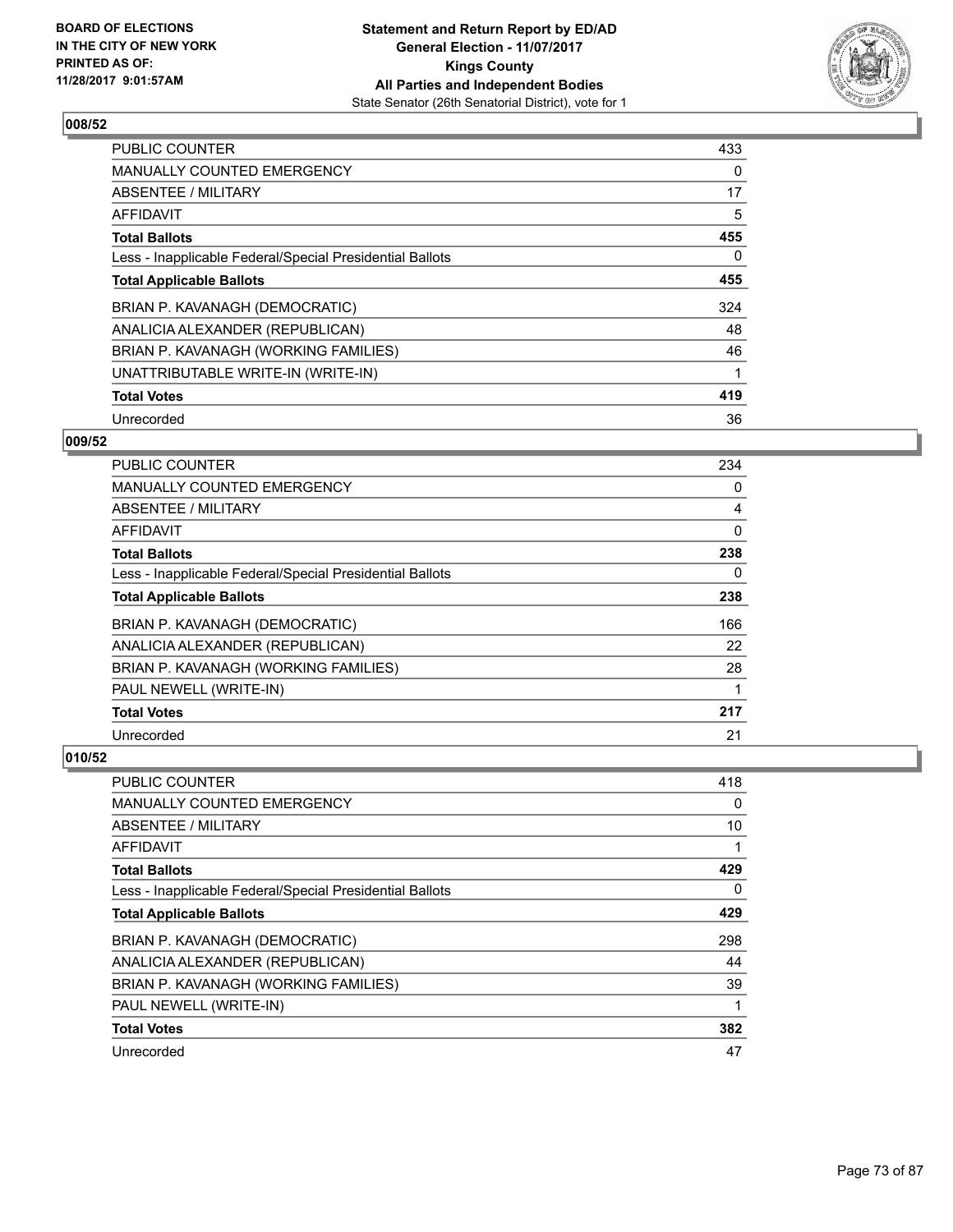

| <b>PUBLIC COUNTER</b>                                    | 306            |
|----------------------------------------------------------|----------------|
| <b>MANUALLY COUNTED EMERGENCY</b>                        | 0              |
| ABSENTEE / MILITARY                                      | 10             |
| AFFIDAVIT                                                | $\overline{2}$ |
| <b>Total Ballots</b>                                     | 318            |
| Less - Inapplicable Federal/Special Presidential Ballots | 0              |
| <b>Total Applicable Ballots</b>                          | 318            |
| BRIAN P. KAVANAGH (DEMOCRATIC)                           | 224            |
| ANALICIA ALEXANDER (REPUBLICAN)                          | 35             |
| BRIAN P. KAVANAGH (WORKING FAMILIES)                     | 21             |
| MARTIN CONNOR (WRITE-IN)                                 | 5              |
| <b>Total Votes</b>                                       | 285            |
| Unrecorded                                               | 33             |

## **012/52**

| <b>PUBLIC COUNTER</b>                                    | 311 |
|----------------------------------------------------------|-----|
| <b>MANUALLY COUNTED EMERGENCY</b>                        | 0   |
| ABSENTEE / MILITARY                                      | 8   |
| <b>AFFIDAVIT</b>                                         | 1   |
| <b>Total Ballots</b>                                     | 320 |
| Less - Inapplicable Federal/Special Presidential Ballots | 0   |
| <b>Total Applicable Ballots</b>                          | 320 |
| BRIAN P. KAVANAGH (DEMOCRATIC)                           | 200 |
| ANALICIA ALEXANDER (REPUBLICAN)                          | 49  |
| BRIAN P. KAVANAGH (WORKING FAMILIES)                     | 43  |
| DIANE JEISNER (WRITE-IN)                                 | 1   |
| <b>WALTER SOBCHEK (WRITE-IN)</b>                         | 1   |
| <b>Total Votes</b>                                       | 294 |
| Unrecorded                                               | 26  |

| <b>PUBLIC COUNTER</b>                                    | 311 |
|----------------------------------------------------------|-----|
| <b>MANUALLY COUNTED EMERGENCY</b>                        | 0   |
| ABSENTEE / MILITARY                                      | 10  |
| AFFIDAVIT                                                | 2   |
| <b>Total Ballots</b>                                     | 323 |
| Less - Inapplicable Federal/Special Presidential Ballots | 0   |
| <b>Total Applicable Ballots</b>                          | 323 |
| BRIAN P. KAVANAGH (DEMOCRATIC)                           | 221 |
| ANALICIA ALEXANDER (REPUBLICAN)                          | 26  |
| BRIAN P. KAVANAGH (WORKING FAMILIES)                     | 42  |
| PAUL NEWELL (WRITE-IN)                                   |     |
| <b>Total Votes</b>                                       | 290 |
| Unrecorded                                               | 33  |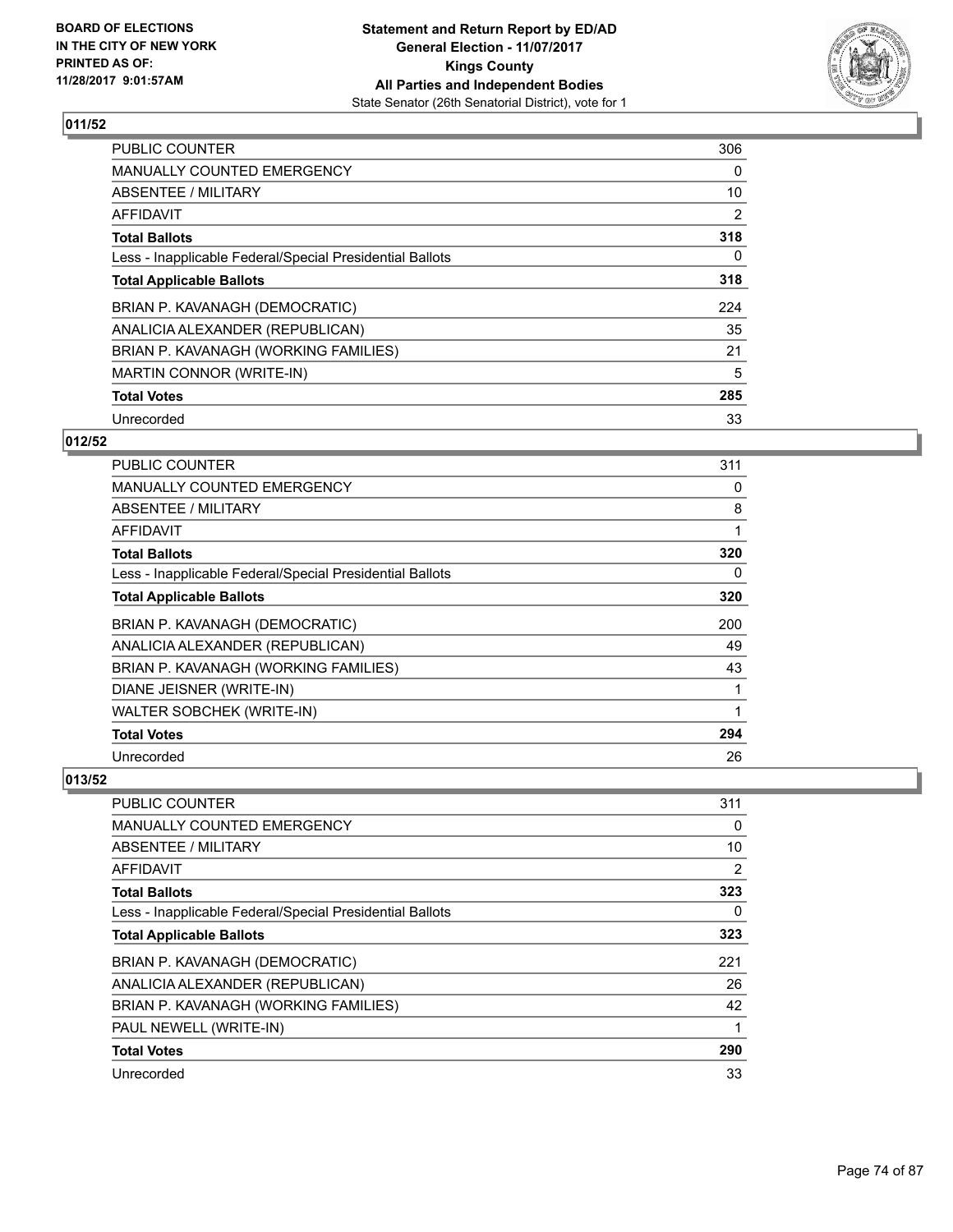

| <b>PUBLIC COUNTER</b>                                    | 222            |
|----------------------------------------------------------|----------------|
| MANUALLY COUNTED EMERGENCY                               | 0              |
| ABSENTEE / MILITARY                                      | $\overline{7}$ |
| <b>AFFIDAVIT</b>                                         |                |
| <b>Total Ballots</b>                                     | 230            |
| Less - Inapplicable Federal/Special Presidential Ballots | 0              |
| <b>Total Applicable Ballots</b>                          | 230            |
| BRIAN P. KAVANAGH (DEMOCRATIC)                           | 161            |
| ANALICIA ALEXANDER (REPUBLICAN)                          | 24             |
| BRIAN P. KAVANAGH (WORKING FAMILIES)                     | 30             |
| UNATTRIBUTABLE WRITE-IN (WRITE-IN)                       | 2              |
| <b>Total Votes</b>                                       | 217            |
| Unrecorded                                               | 13             |

#### **015/52**

| PUBLIC COUNTER                                           | 334 |
|----------------------------------------------------------|-----|
| <b>MANUALLY COUNTED EMERGENCY</b>                        |     |
| ABSENTEE / MILITARY                                      | 7   |
| AFFIDAVIT                                                | 2   |
| <b>Total Ballots</b>                                     | 344 |
| Less - Inapplicable Federal/Special Presidential Ballots | 0   |
| <b>Total Applicable Ballots</b>                          | 344 |
| BRIAN P. KAVANAGH (DEMOCRATIC)                           | 246 |
| ANALICIA ALEXANDER (REPUBLICAN)                          | 27  |
| BRIAN P. KAVANAGH (WORKING FAMILIES)                     | 42  |
| LINCOLN ACHILLI (WRITE-IN)                               |     |
| MICHAEL FAGAN (WRITE-IN)                                 |     |
| <b>Total Votes</b>                                       | 317 |
| Unrecorded                                               | 27  |

| <b>PUBLIC COUNTER</b>                                    | 337                   |
|----------------------------------------------------------|-----------------------|
| <b>MANUALLY COUNTED EMERGENCY</b>                        | $\mathbf{2}^{\prime}$ |
| <b>ABSENTEE / MILITARY</b>                               | 3                     |
| <b>AFFIDAVIT</b>                                         | 2                     |
| <b>Total Ballots</b>                                     | 344                   |
| Less - Inapplicable Federal/Special Presidential Ballots | $\Omega$              |
| <b>Total Applicable Ballots</b>                          | 344                   |
| BRIAN P. KAVANAGH (DEMOCRATIC)                           | 241                   |
| ANALICIA ALEXANDER (REPUBLICAN)                          | 30                    |
| BRIAN P. KAVANAGH (WORKING FAMILIES)                     | 46                    |
| <b>Total Votes</b>                                       | 317                   |
| Unrecorded                                               | 27                    |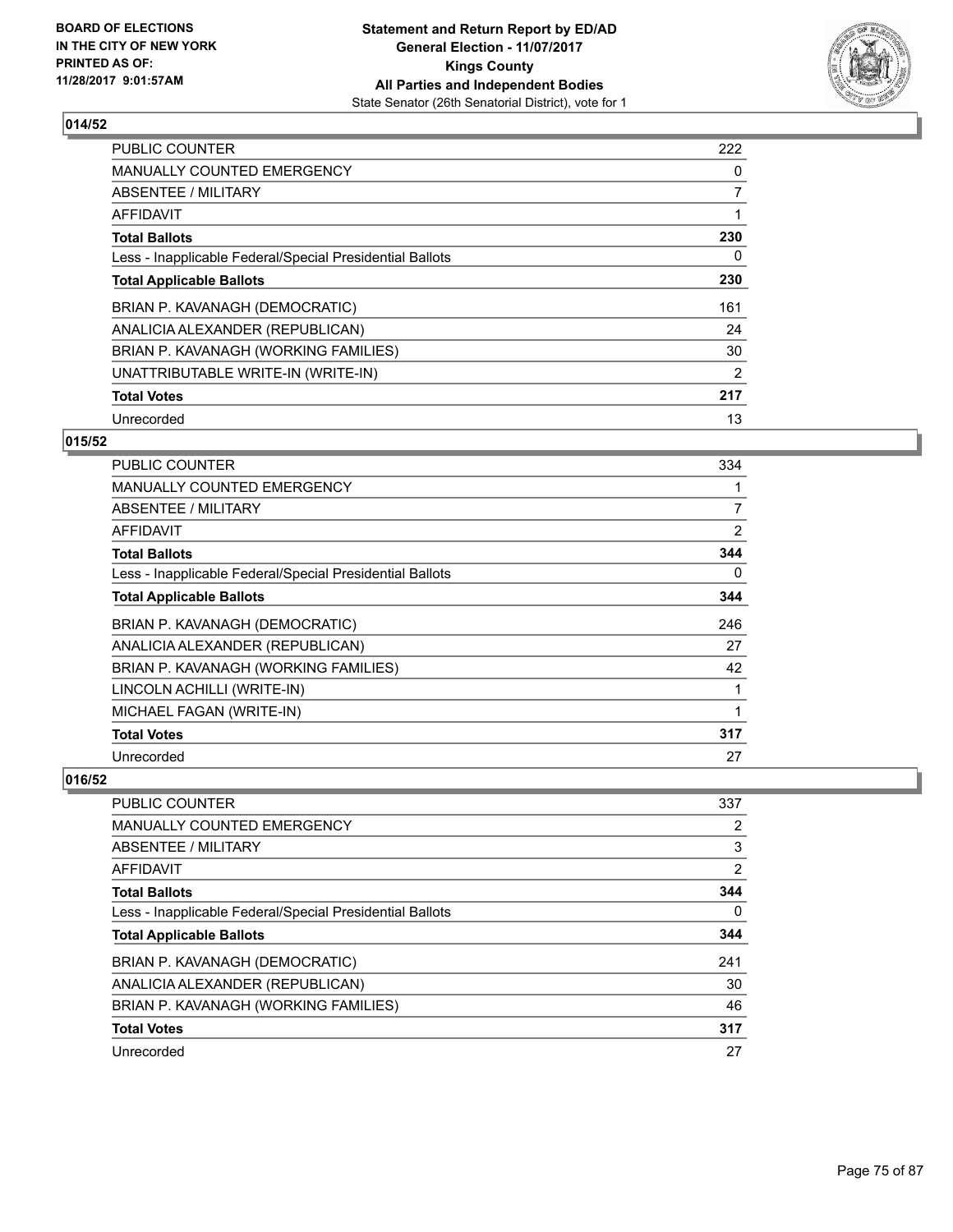

| <b>PUBLIC COUNTER</b>                                    | 276 |
|----------------------------------------------------------|-----|
| <b>MANUALLY COUNTED EMERGENCY</b>                        | 0   |
| ABSENTEE / MILITARY                                      | 9   |
| <b>AFFIDAVIT</b>                                         | 6   |
| <b>Total Ballots</b>                                     | 291 |
| Less - Inapplicable Federal/Special Presidential Ballots | 0   |
| <b>Total Applicable Ballots</b>                          | 291 |
| BRIAN P. KAVANAGH (DEMOCRATIC)                           | 222 |
| ANALICIA ALEXANDER (REPUBLICAN)                          | 22  |
| BRIAN P. KAVANAGH (WORKING FAMILIES)                     | 26  |
| JOHN ADAMS (WRITE-IN)                                    |     |
| <b>Total Votes</b>                                       | 271 |
| Unrecorded                                               | 20  |

## **018/52**

| PUBLIC COUNTER                                           | 271 |
|----------------------------------------------------------|-----|
| <b>MANUALLY COUNTED EMERGENCY</b>                        | 0   |
| ABSENTEE / MILITARY                                      | 5   |
| AFFIDAVIT                                                | 5   |
| <b>Total Ballots</b>                                     | 281 |
| Less - Inapplicable Federal/Special Presidential Ballots | 0   |
| <b>Total Applicable Ballots</b>                          | 281 |
| BRIAN P. KAVANAGH (DEMOCRATIC)                           | 190 |
| ANALICIA ALEXANDER (REPUBLICAN)                          | 25  |
| BRIAN P. KAVANAGH (WORKING FAMILIES)                     | 32  |
| BARACK OBAMA (WRITE-IN)                                  | 1   |
| PAUL NEWELL (WRITE-IN)                                   | 1   |
| <b>Total Votes</b>                                       | 249 |
| Unrecorded                                               | 32  |

| <b>PUBLIC COUNTER</b>                                    | 300      |
|----------------------------------------------------------|----------|
| <b>MANUALLY COUNTED EMERGENCY</b>                        | 0        |
| <b>ABSENTEE / MILITARY</b>                               | 2        |
| <b>AFFIDAVIT</b>                                         | 4        |
| <b>Total Ballots</b>                                     | 306      |
| Less - Inapplicable Federal/Special Presidential Ballots | $\Omega$ |
| <b>Total Applicable Ballots</b>                          | 306      |
| BRIAN P. KAVANAGH (DEMOCRATIC)                           | 210      |
| ANALICIA ALEXANDER (REPUBLICAN)                          | 29       |
| BRIAN P. KAVANAGH (WORKING FAMILIES)                     | 39       |
| <b>Total Votes</b>                                       | 278      |
| Unrecorded                                               | 28       |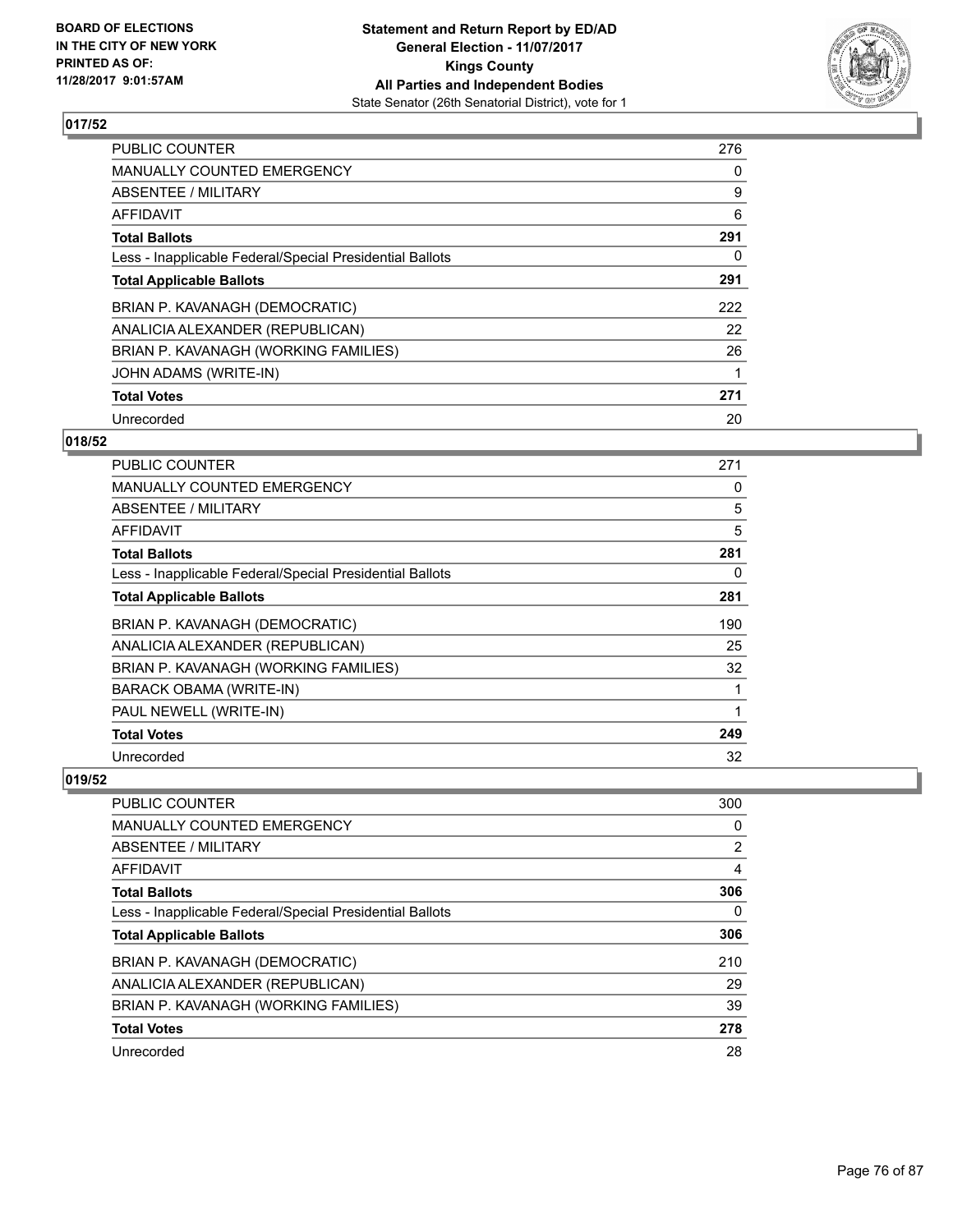

| <b>PUBLIC COUNTER</b>                                    | 252            |
|----------------------------------------------------------|----------------|
| <b>MANUALLY COUNTED EMERGENCY</b>                        | 0              |
| ABSENTEE / MILITARY                                      | 8              |
| AFFIDAVIT                                                | $\overline{2}$ |
| <b>Total Ballots</b>                                     | 262            |
| Less - Inapplicable Federal/Special Presidential Ballots | 0              |
| <b>Total Applicable Ballots</b>                          | 262            |
| BRIAN P. KAVANAGH (DEMOCRATIC)                           | 187            |
| ANALICIA ALEXANDER (REPUBLICAN)                          | 31             |
| BRIAN P. KAVANAGH (WORKING FAMILIES)                     | 25             |
| <b>Total Votes</b>                                       | 243            |
| Unrecorded                                               | 19             |

#### **034/52**

| <b>PUBLIC COUNTER</b>                                    | 322            |
|----------------------------------------------------------|----------------|
| <b>MANUALLY COUNTED EMERGENCY</b>                        | 0              |
| ABSENTEE / MILITARY                                      | $\overline{2}$ |
| <b>AFFIDAVIT</b>                                         | 6              |
| <b>Total Ballots</b>                                     | 330            |
| Less - Inapplicable Federal/Special Presidential Ballots | 0              |
| <b>Total Applicable Ballots</b>                          | 330            |
| BRIAN P. KAVANAGH (DEMOCRATIC)                           | 240            |
| ANALICIA ALEXANDER (REPUBLICAN)                          | 18             |
| BRIAN P. KAVANAGH (WORKING FAMILIES)                     | 47             |
| PAUL NEWELL (WRITE-IN)                                   | 2              |
| <b>Total Votes</b>                                       | 307            |
| Unrecorded                                               | 23             |

| PUBLIC COUNTER                                           | 275 |
|----------------------------------------------------------|-----|
| <b>MANUALLY COUNTED EMERGENCY</b>                        | 0   |
| ABSENTEE / MILITARY                                      | 7   |
| AFFIDAVIT                                                | 7   |
| <b>Total Ballots</b>                                     | 289 |
| Less - Inapplicable Federal/Special Presidential Ballots | 0   |
| <b>Total Applicable Ballots</b>                          | 289 |
| BRIAN P. KAVANAGH (DEMOCRATIC)                           | 205 |
| ANALICIA ALEXANDER (REPUBLICAN)                          | 19  |
| BRIAN P. KAVANAGH (WORKING FAMILIES)                     | 51  |
| <b>Total Votes</b>                                       | 275 |
| Unrecorded                                               | 14  |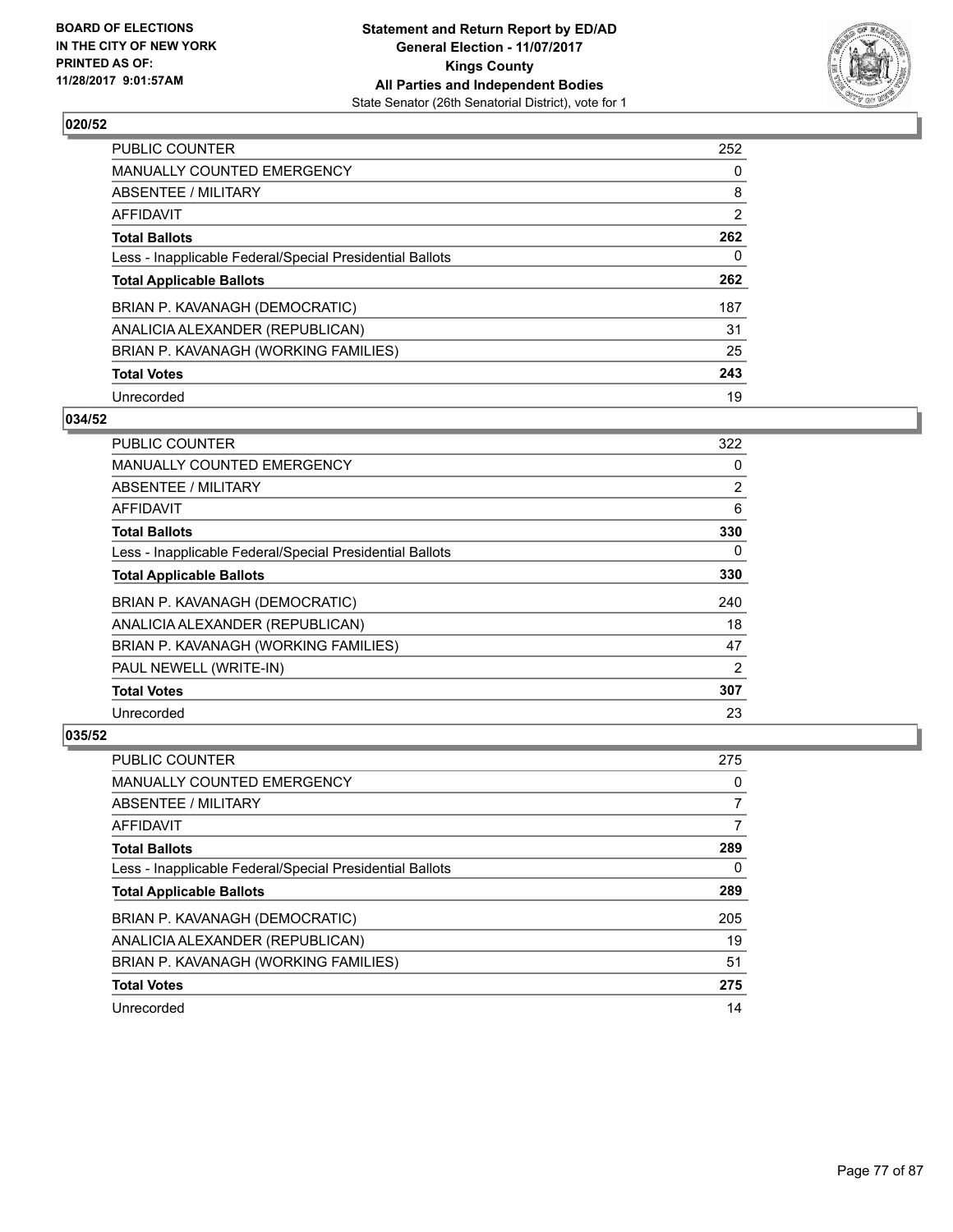

| PUBLIC COUNTER                                           | 322 |
|----------------------------------------------------------|-----|
| <b>MANUALLY COUNTED EMERGENCY</b>                        | 0   |
| ABSENTEE / MILITARY                                      | 5   |
| AFFIDAVIT                                                | 2   |
| <b>Total Ballots</b>                                     | 329 |
| Less - Inapplicable Federal/Special Presidential Ballots | 0   |
| <b>Total Applicable Ballots</b>                          | 329 |
| BRIAN P. KAVANAGH (DEMOCRATIC)                           | 236 |
| ANALICIA ALEXANDER (REPUBLICAN)                          | 28  |
| BRIAN P. KAVANAGH (WORKING FAMILIES)                     | 52  |
| <b>Total Votes</b>                                       | 316 |
| Unrecorded                                               | 13  |

#### **037/52**

| <b>PUBLIC COUNTER</b>                                    | 370 |
|----------------------------------------------------------|-----|
| MANUALLY COUNTED EMERGENCY                               | 0   |
| ABSENTEE / MILITARY                                      | 3   |
| AFFIDAVIT                                                | 3   |
| <b>Total Ballots</b>                                     | 376 |
| Less - Inapplicable Federal/Special Presidential Ballots | 0   |
| <b>Total Applicable Ballots</b>                          | 376 |
| BRIAN P. KAVANAGH (DEMOCRATIC)                           | 275 |
| ANALICIA ALEXANDER (REPUBLICAN)                          | 23  |
| BRIAN P. KAVANAGH (WORKING FAMILIES)                     | 54  |
| DOROTHY SIEGEL (WRITE-IN)                                | 1   |
| VICKI VOSSEN (WRITE-IN)                                  | 1   |
| <b>Total Votes</b>                                       | 354 |
| Unrecorded                                               | 22  |

| <b>PUBLIC COUNTER</b>                                    | 349 |
|----------------------------------------------------------|-----|
| <b>MANUALLY COUNTED EMERGENCY</b>                        | 0   |
| ABSENTEE / MILITARY                                      | 6   |
| AFFIDAVIT                                                | 7   |
| <b>Total Ballots</b>                                     | 362 |
| Less - Inapplicable Federal/Special Presidential Ballots | 0   |
| <b>Total Applicable Ballots</b>                          | 362 |
| BRIAN P. KAVANAGH (DEMOCRATIC)                           | 262 |
| ANALICIA ALEXANDER (REPUBLICAN)                          | 34  |
| BRIAN P. KAVANAGH (WORKING FAMILIES)                     | 46  |
| <b>Total Votes</b>                                       | 342 |
| Unrecorded                                               | 20  |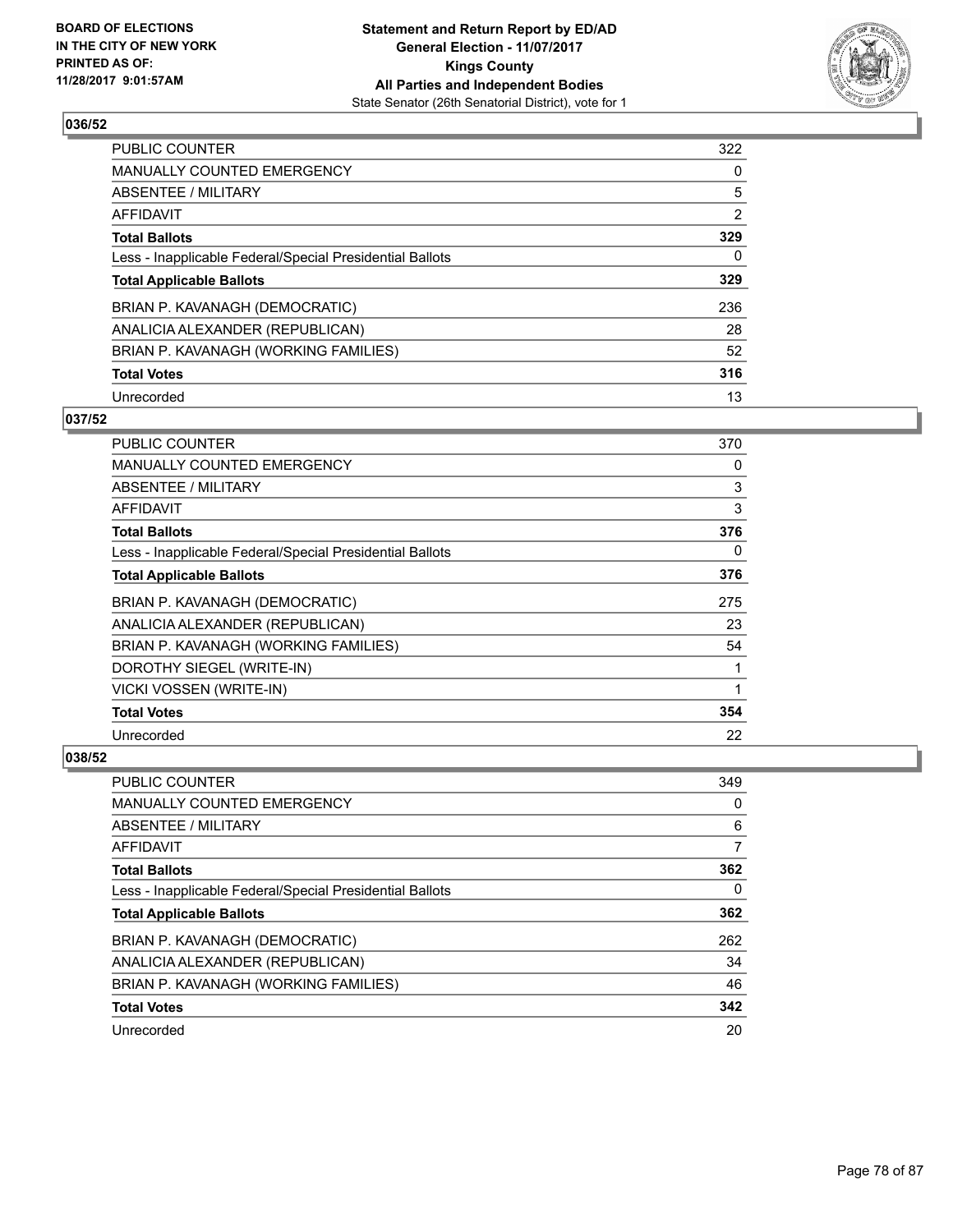

| <b>PUBLIC COUNTER</b>                                    | 406 |
|----------------------------------------------------------|-----|
| MANUALLY COUNTED EMERGENCY                               | 0   |
| ABSENTEE / MILITARY                                      | 5   |
| AFFIDAVIT                                                | 3   |
| <b>Total Ballots</b>                                     | 414 |
| Less - Inapplicable Federal/Special Presidential Ballots | 0   |
| <b>Total Applicable Ballots</b>                          | 414 |
| BRIAN P. KAVANAGH (DEMOCRATIC)                           | 286 |
| ANALICIA ALEXANDER (REPUBLICAN)                          | 33  |
| BRIAN P. KAVANAGH (WORKING FAMILIES)                     | 66  |
| EILEEN NAPLES (WRITE-IN)                                 |     |
| <b>GLORIA STEINMAN (WRITE-IN)</b>                        |     |
| <b>Total Votes</b>                                       | 387 |
| Unrecorded                                               | 27  |

## **040/52**

| <b>PUBLIC COUNTER</b>                                    | 360 |
|----------------------------------------------------------|-----|
| <b>MANUALLY COUNTED EMERGENCY</b>                        | 0   |
| ABSENTEE / MILITARY                                      | 6   |
| AFFIDAVIT                                                |     |
| <b>Total Ballots</b>                                     | 367 |
| Less - Inapplicable Federal/Special Presidential Ballots | 0   |
| <b>Total Applicable Ballots</b>                          | 367 |
| BRIAN P. KAVANAGH (DEMOCRATIC)                           | 267 |
| ANALICIA ALEXANDER (REPUBLICAN)                          | 17  |
| BRIAN P. KAVANAGH (WORKING FAMILIES)                     | 53  |
| <b>Total Votes</b>                                       | 337 |
| Unrecorded                                               | 30  |

| PUBLIC COUNTER                                           | 128 |
|----------------------------------------------------------|-----|
| MANUALLY COUNTED EMERGENCY                               | 0   |
| ABSENTEE / MILITARY                                      |     |
| AFFIDAVIT                                                |     |
| <b>Total Ballots</b>                                     | 130 |
| Less - Inapplicable Federal/Special Presidential Ballots | 0   |
| <b>Total Applicable Ballots</b>                          | 130 |
| BRIAN P. KAVANAGH (DEMOCRATIC)                           | 94  |
| ANALICIA ALEXANDER (REPUBLICAN)                          | 9   |
|                                                          |     |
| BRIAN P. KAVANAGH (WORKING FAMILIES)                     | 22  |
| <b>Total Votes</b>                                       | 125 |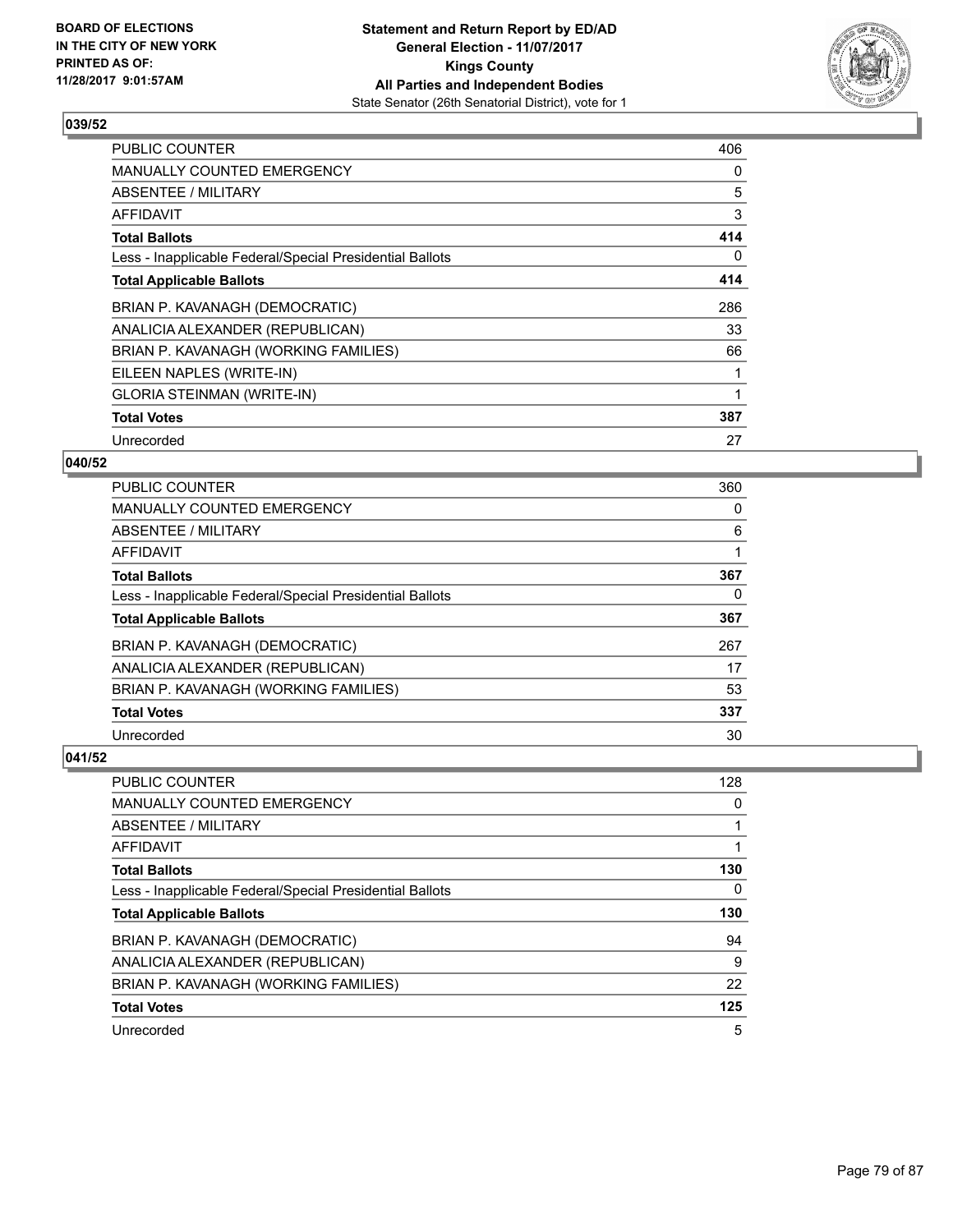

| PUBLIC COUNTER                                           | 327            |
|----------------------------------------------------------|----------------|
| <b>MANUALLY COUNTED EMERGENCY</b>                        | 0              |
| ABSENTEE / MILITARY                                      | $\overline{7}$ |
| AFFIDAVIT                                                | 2              |
| <b>Total Ballots</b>                                     | 336            |
| Less - Inapplicable Federal/Special Presidential Ballots | 0              |
| <b>Total Applicable Ballots</b>                          | 336            |
| BRIAN P. KAVANAGH (DEMOCRATIC)                           | 233            |
| ANALICIA ALEXANDER (REPUBLICAN)                          | 31             |
| BRIAN P. KAVANAGH (WORKING FAMILIES)                     | 53             |
| <b>Total Votes</b>                                       | 317            |
| Unrecorded                                               | 19             |

#### **043/52**

| <b>PUBLIC COUNTER</b>                                    | 336            |
|----------------------------------------------------------|----------------|
| <b>MANUALLY COUNTED EMERGENCY</b>                        | 0              |
| ABSENTEE / MILITARY                                      | $\overline{2}$ |
| <b>AFFIDAVIT</b>                                         | 2              |
| <b>Total Ballots</b>                                     | 340            |
| Less - Inapplicable Federal/Special Presidential Ballots | $\Omega$       |
| <b>Total Applicable Ballots</b>                          | 340            |
| BRIAN P. KAVANAGH (DEMOCRATIC)                           | 233            |
| ANALICIA ALEXANDER (REPUBLICAN)                          | 34             |
| BRIAN P. KAVANAGH (WORKING FAMILIES)                     | 55             |
| <b>Total Votes</b>                                       | 322            |
| Unrecorded                                               | 18             |

| <b>PUBLIC COUNTER</b>                                    | 340 |
|----------------------------------------------------------|-----|
| <b>MANUALLY COUNTED EMERGENCY</b>                        | 0   |
| ABSENTEE / MILITARY                                      | 4   |
| AFFIDAVIT                                                | 4   |
| <b>Total Ballots</b>                                     | 348 |
| Less - Inapplicable Federal/Special Presidential Ballots | 0   |
| <b>Total Applicable Ballots</b>                          | 348 |
| BRIAN P. KAVANAGH (DEMOCRATIC)                           | 215 |
| ANALICIA ALEXANDER (REPUBLICAN)                          | 45  |
| BRIAN P. KAVANAGH (WORKING FAMILIES)                     | 62  |
| <b>Total Votes</b>                                       | 322 |
| Unrecorded                                               | 26  |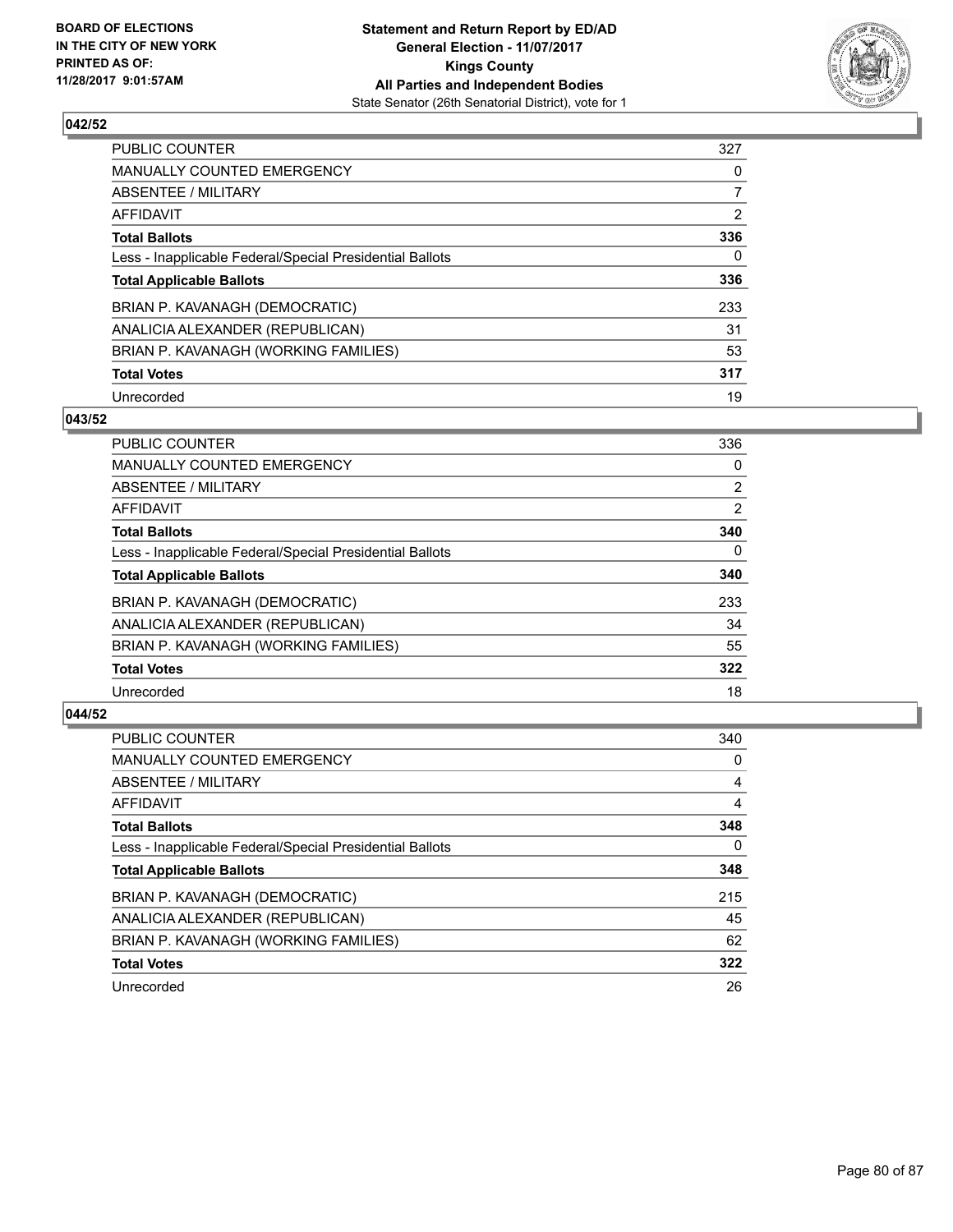

| <b>PUBLIC COUNTER</b>                                    | 289            |
|----------------------------------------------------------|----------------|
| MANUALLY COUNTED EMERGENCY                               | 0              |
| ABSENTEE / MILITARY                                      | $\overline{2}$ |
| AFFIDAVIT                                                | 4              |
| <b>Total Ballots</b>                                     | 295            |
| Less - Inapplicable Federal/Special Presidential Ballots | 0              |
| <b>Total Applicable Ballots</b>                          | 295            |
| BRIAN P. KAVANAGH (DEMOCRATIC)                           | 184            |
| ANALICIA ALEXANDER (REPUBLICAN)                          | 49             |
| BRIAN P. KAVANAGH (WORKING FAMILIES)                     | 45             |
| <b>Total Votes</b>                                       | 278            |
| Unrecorded                                               | 17             |

#### **046/52**

| <b>PUBLIC COUNTER</b>                                    | 347 |
|----------------------------------------------------------|-----|
| <b>MANUALLY COUNTED EMERGENCY</b>                        | 0   |
| ABSENTEE / MILITARY                                      | 6   |
| AFFIDAVIT                                                | 3   |
| <b>Total Ballots</b>                                     | 356 |
| Less - Inapplicable Federal/Special Presidential Ballots | 0   |
| <b>Total Applicable Ballots</b>                          | 356 |
| BRIAN P. KAVANAGH (DEMOCRATIC)                           | 241 |
| ANALICIA ALEXANDER (REPUBLICAN)                          | 37  |
| BRIAN P. KAVANAGH (WORKING FAMILIES)                     | 47  |
| MORGAN JOHNSON (WRITE-IN)                                | 1   |
| UNATTRIBUTABLE WRITE-IN (WRITE-IN)                       | 1   |
| <b>Total Votes</b>                                       | 327 |
| Unrecorded                                               | 29  |

| <b>PUBLIC COUNTER</b>                                    | 299 |
|----------------------------------------------------------|-----|
| <b>MANUALLY COUNTED EMERGENCY</b>                        | 0   |
| ABSENTEE / MILITARY                                      | 6   |
| AFFIDAVIT                                                | 6   |
| <b>Total Ballots</b>                                     | 311 |
| Less - Inapplicable Federal/Special Presidential Ballots | 0   |
| <b>Total Applicable Ballots</b>                          | 311 |
| BRIAN P. KAVANAGH (DEMOCRATIC)                           | 215 |
| ANALICIA ALEXANDER (REPUBLICAN)                          | 29  |
| BRIAN P. KAVANAGH (WORKING FAMILIES)                     | 47  |
| <b>Total Votes</b>                                       | 291 |
| Unrecorded                                               | 20  |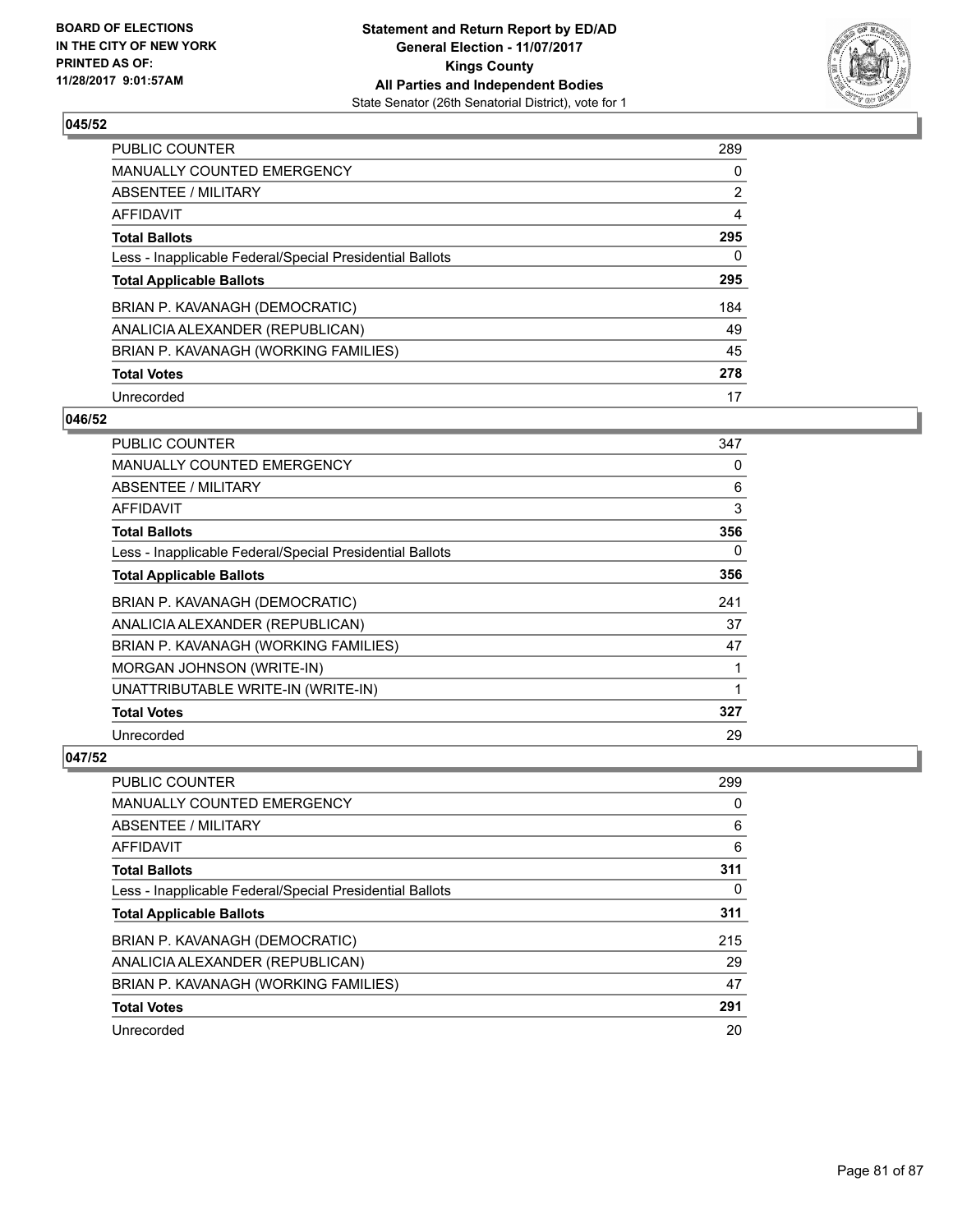

| <b>PUBLIC COUNTER</b>                                    | 339 |
|----------------------------------------------------------|-----|
| <b>MANUALLY COUNTED EMERGENCY</b>                        | 2   |
| ABSENTEE / MILITARY                                      | 6   |
| AFFIDAVIT                                                | 6   |
| <b>Total Ballots</b>                                     | 353 |
| Less - Inapplicable Federal/Special Presidential Ballots | 0   |
| <b>Total Applicable Ballots</b>                          | 353 |
| BRIAN P. KAVANAGH (DEMOCRATIC)                           | 276 |
| ANALICIA ALEXANDER (REPUBLICAN)                          | 35  |
| BRIAN P. KAVANAGH (WORKING FAMILIES)                     | 23  |
| <b>Total Votes</b>                                       | 334 |
| Unrecorded                                               | 19  |

#### **105/52**

| <b>PUBLIC COUNTER</b>                                    | 272 |
|----------------------------------------------------------|-----|
| <b>MANUALLY COUNTED EMERGENCY</b>                        | 0   |
| ABSENTEE / MILITARY                                      | 6   |
| <b>AFFIDAVIT</b>                                         | 5   |
| <b>Total Ballots</b>                                     | 283 |
| Less - Inapplicable Federal/Special Presidential Ballots | 0   |
| <b>Total Applicable Ballots</b>                          | 283 |
| BRIAN P. KAVANAGH (DEMOCRATIC)                           | 191 |
| ANALICIA ALEXANDER (REPUBLICAN)                          | 19  |
| BRIAN P. KAVANAGH (WORKING FAMILIES)                     | 47  |
| <b>Total Votes</b>                                       | 257 |
| Unrecorded                                               | 26  |

| <b>PUBLIC COUNTER</b>                                    | 270 |
|----------------------------------------------------------|-----|
| <b>MANUALLY COUNTED EMERGENCY</b>                        | 0   |
| ABSENTEE / MILITARY                                      | 49  |
| AFFIDAVIT                                                | 2   |
| <b>Total Ballots</b>                                     | 321 |
| Less - Inapplicable Federal/Special Presidential Ballots | 0   |
| <b>Total Applicable Ballots</b>                          | 321 |
| BRIAN P. KAVANAGH (DEMOCRATIC)                           | 235 |
| ANALICIA ALEXANDER (REPUBLICAN)                          | 26  |
| BRIAN P. KAVANAGH (WORKING FAMILIES)                     | 30  |
| <b>HEATHER GERSHEN (WRITE-IN)</b>                        |     |
| <b>JOANNE SIMON (WRITE-IN)</b>                           | 1   |
| <b>Total Votes</b>                                       | 293 |
| Unrecorded                                               | 28  |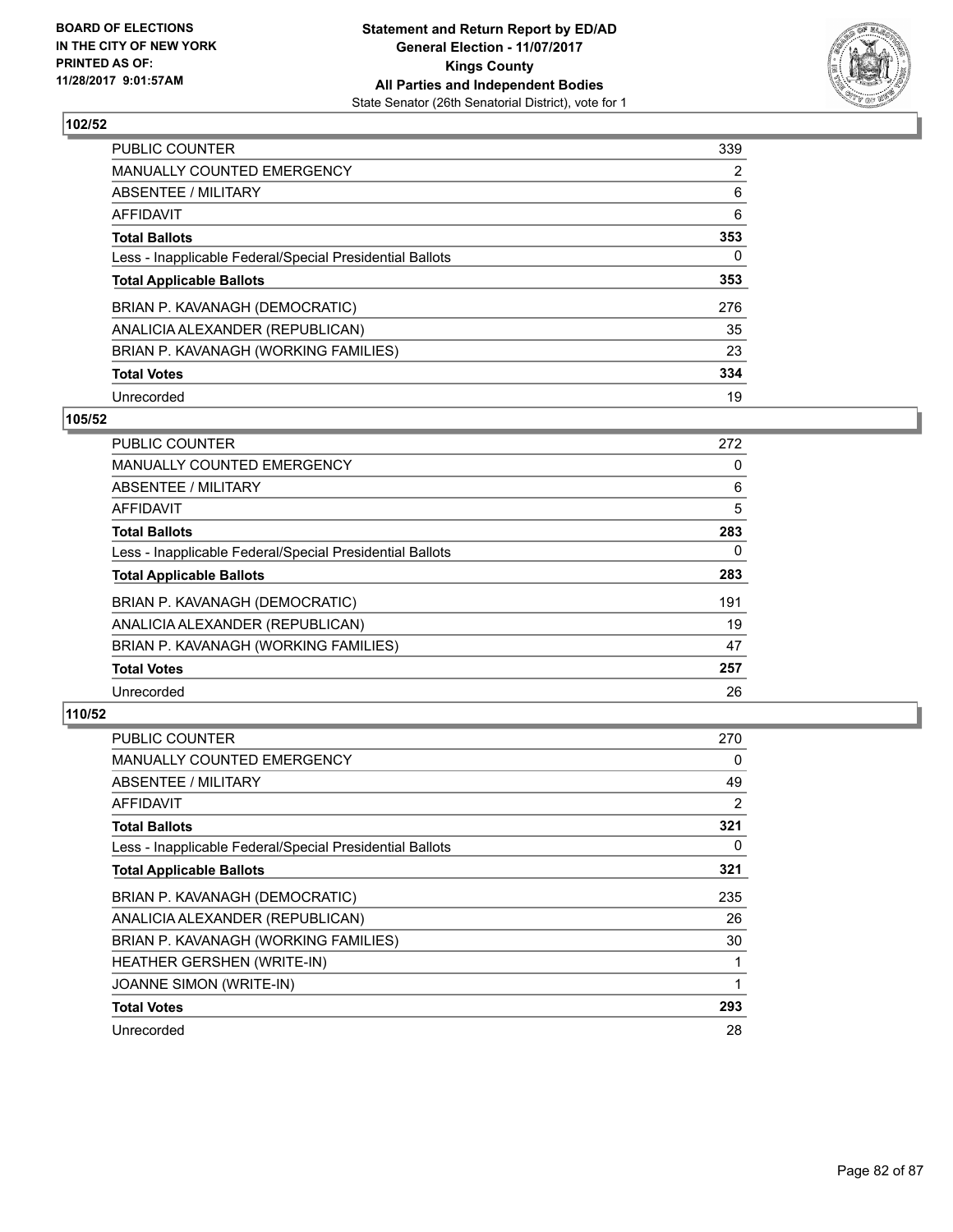

| PUBLIC COUNTER                                           | 287            |
|----------------------------------------------------------|----------------|
| <b>MANUALLY COUNTED EMERGENCY</b>                        | 0              |
| ABSENTEE / MILITARY                                      | $\overline{2}$ |
| AFFIDAVIT                                                | 5              |
| <b>Total Ballots</b>                                     | 294            |
| Less - Inapplicable Federal/Special Presidential Ballots | 0              |
| <b>Total Applicable Ballots</b>                          | 294            |
| BRIAN P. KAVANAGH (DEMOCRATIC)                           | 209            |
| ANALICIA ALEXANDER (REPUBLICAN)                          | 28             |
| BRIAN P. KAVANAGH (WORKING FAMILIES)                     | 37             |
| <b>Total Votes</b>                                       | 274            |
| Unrecorded                                               | 20             |

#### **117/52**

| <b>PUBLIC COUNTER</b>                                    | 264            |
|----------------------------------------------------------|----------------|
| <b>MANUALLY COUNTED EMERGENCY</b>                        | 0              |
| ABSENTEE / MILITARY                                      | 8              |
| <b>AFFIDAVIT</b>                                         | $\overline{2}$ |
| <b>Total Ballots</b>                                     | 274            |
| Less - Inapplicable Federal/Special Presidential Ballots | 0              |
| <b>Total Applicable Ballots</b>                          | 274            |
| BRIAN P. KAVANAGH (DEMOCRATIC)                           | 202            |
| ANALICIA ALEXANDER (REPUBLICAN)                          | 27             |
| BRIAN P. KAVANAGH (WORKING FAMILIES)                     | 25             |
| <b>Total Votes</b>                                       | 254            |
| Unrecorded                                               | 20             |

| <b>PUBLIC COUNTER</b>                                    | 0 |
|----------------------------------------------------------|---|
| <b>MANUALLY COUNTED EMERGENCY</b>                        | 0 |
| ABSENTEE / MILITARY                                      | 0 |
| AFFIDAVIT                                                | 0 |
| <b>Total Ballots</b>                                     | 0 |
| Less - Inapplicable Federal/Special Presidential Ballots | 0 |
| <b>Total Applicable Ballots</b>                          | 0 |
| BRIAN P. KAVANAGH (DEMOCRATIC)                           | 0 |
| ANALICIA ALEXANDER (REPUBLICAN)                          | 0 |
| BRIAN P. KAVANAGH (WORKING FAMILIES)                     | 0 |
| <b>Total Votes</b>                                       | 0 |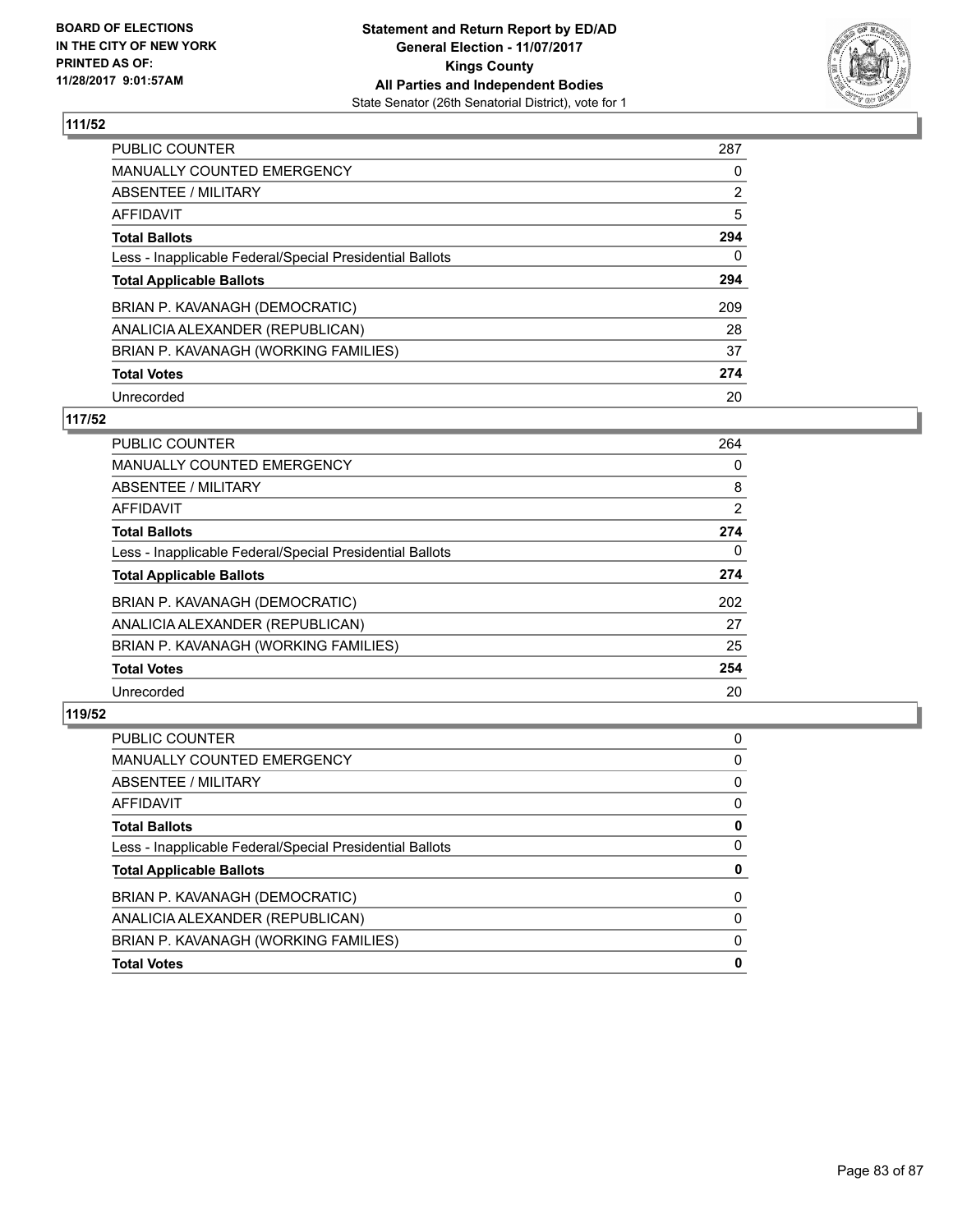

| <b>Total Votes</b>                                       | 0 |
|----------------------------------------------------------|---|
| BRIAN P. KAVANAGH (WORKING FAMILIES)                     | 0 |
| ANALICIA ALEXANDER (REPUBLICAN)                          | 0 |
| BRIAN P. KAVANAGH (DEMOCRATIC)                           | 0 |
| <b>Total Applicable Ballots</b>                          | 0 |
| Less - Inapplicable Federal/Special Presidential Ballots | 0 |
| <b>Total Ballots</b>                                     | 0 |
| <b>AFFIDAVIT</b>                                         | 0 |
| ABSENTEE / MILITARY                                      | 0 |
| <b>MANUALLY COUNTED EMERGENCY</b>                        | 0 |
| <b>PUBLIC COUNTER</b>                                    | 0 |

## **122/52**

| <b>Total Votes</b>                                       | 0            |
|----------------------------------------------------------|--------------|
| BRIAN P. KAVANAGH (WORKING FAMILIES)                     | $\mathbf{0}$ |
| ANALICIA ALEXANDER (REPUBLICAN)                          | $\Omega$     |
| BRIAN P. KAVANAGH (DEMOCRATIC)                           | $\Omega$     |
| <b>Total Applicable Ballots</b>                          | 0            |
| Less - Inapplicable Federal/Special Presidential Ballots | 0            |
| <b>Total Ballots</b>                                     | 0            |
| <b>AFFIDAVIT</b>                                         | 0            |
| <b>ABSENTEE / MILITARY</b>                               | 0            |
| <b>MANUALLY COUNTED EMERGENCY</b>                        | 0            |
| <b>PUBLIC COUNTER</b>                                    | 0            |

| <b>PUBLIC COUNTER</b>                                    | 0 |
|----------------------------------------------------------|---|
| <b>MANUALLY COUNTED EMERGENCY</b>                        | 0 |
| ABSENTEE / MILITARY                                      | 0 |
| AFFIDAVIT                                                | 0 |
| <b>Total Ballots</b>                                     | 0 |
| Less - Inapplicable Federal/Special Presidential Ballots | 0 |
| <b>Total Applicable Ballots</b>                          | 0 |
| BRIAN P. KAVANAGH (DEMOCRATIC)                           | 0 |
| ANALICIA ALEXANDER (REPUBLICAN)                          | 0 |
| BRIAN P. KAVANAGH (WORKING FAMILIES)                     | 0 |
| <b>Total Votes</b>                                       | 0 |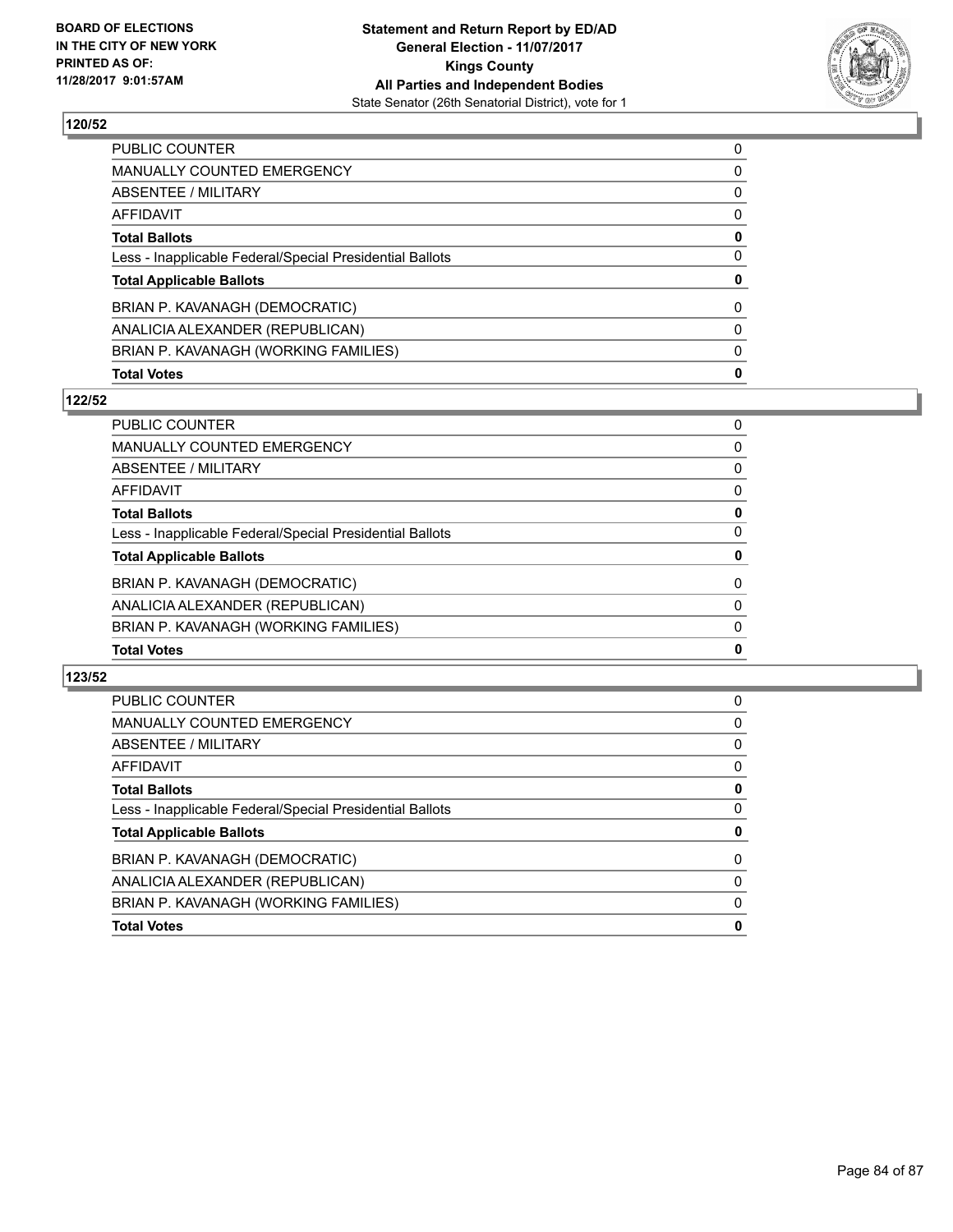

| <b>PUBLIC COUNTER</b>                                    |          |
|----------------------------------------------------------|----------|
| <b>MANUALLY COUNTED EMERGENCY</b>                        | 0        |
| ABSENTEE / MILITARY                                      | 0        |
| AFFIDAVIT                                                | $\Omega$ |
| <b>Total Ballots</b>                                     |          |
| Less - Inapplicable Federal/Special Presidential Ballots | 0        |
| <b>Total Applicable Ballots</b>                          |          |
| BRIAN P. KAVANAGH (DEMOCRATIC)                           | 0        |
| ANALICIA ALEXANDER (REPUBLICAN)                          |          |
| BRIAN P. KAVANAGH (WORKING FAMILIES)                     | 0        |
| <b>Total Votes</b>                                       |          |

| <b>PUBLIC COUNTER</b>                                    | 52 |
|----------------------------------------------------------|----|
| <b>MANUALLY COUNTED EMERGENCY</b>                        | 0  |
| ABSENTEE / MILITARY                                      | 0  |
| AFFIDAVIT                                                | 0  |
| <b>Total Ballots</b>                                     | 52 |
| Less - Inapplicable Federal/Special Presidential Ballots | 0  |
| <b>Total Applicable Ballots</b>                          | 52 |
| BRIAN P. KAVANAGH (DEMOCRATIC)                           | 18 |
| ANALICIA ALEXANDER (REPUBLICAN)                          | 17 |
| BRIAN P. KAVANAGH (WORKING FAMILIES)                     | 2  |
| DOV HIKIND (WRITE-IN)                                    |    |
| NERMAN JACOB (WRITE-IN)                                  | 1  |
| <b>Total Votes</b>                                       | 39 |
| Unrecorded                                               | 13 |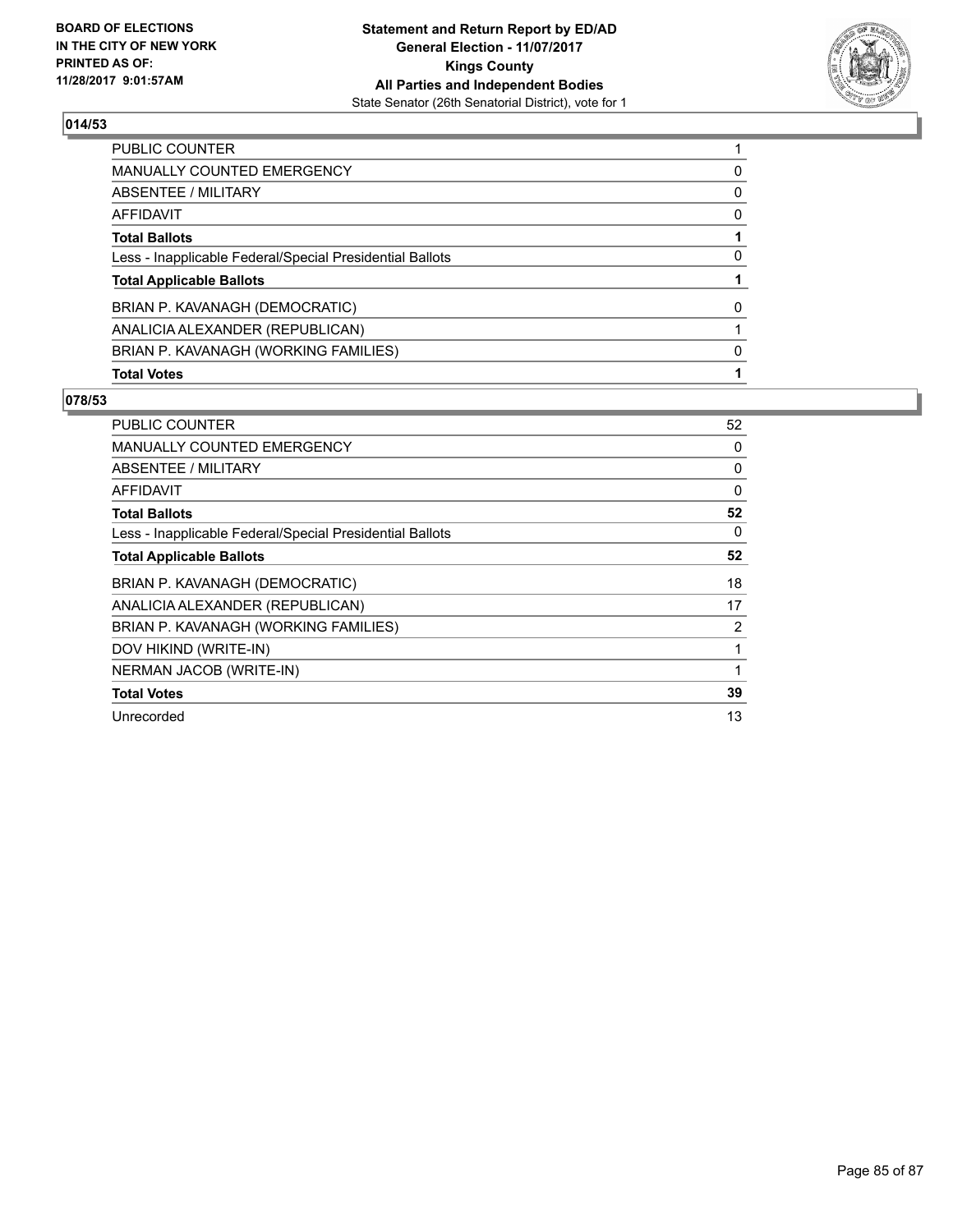

| PUBLIC COUNTER                                           | 0 |
|----------------------------------------------------------|---|
| <b>MANUALLY COUNTED EMERGENCY</b>                        | 0 |
| ABSENTEE / MILITARY                                      | 0 |
| AFFIDAVIT                                                | 0 |
| <b>Total Ballots</b>                                     | 0 |
| Less - Inapplicable Federal/Special Presidential Ballots | 0 |
| <b>Total Applicable Ballots</b>                          | 0 |
| BRIAN P. KAVANAGH (DEMOCRATIC)                           | 0 |
| ANALICIA ALEXANDER (REPUBLICAN)                          | 0 |
| BRIAN P. KAVANAGH (WORKING FAMILIES)                     | 0 |
| <b>Total Votes</b>                                       | 0 |